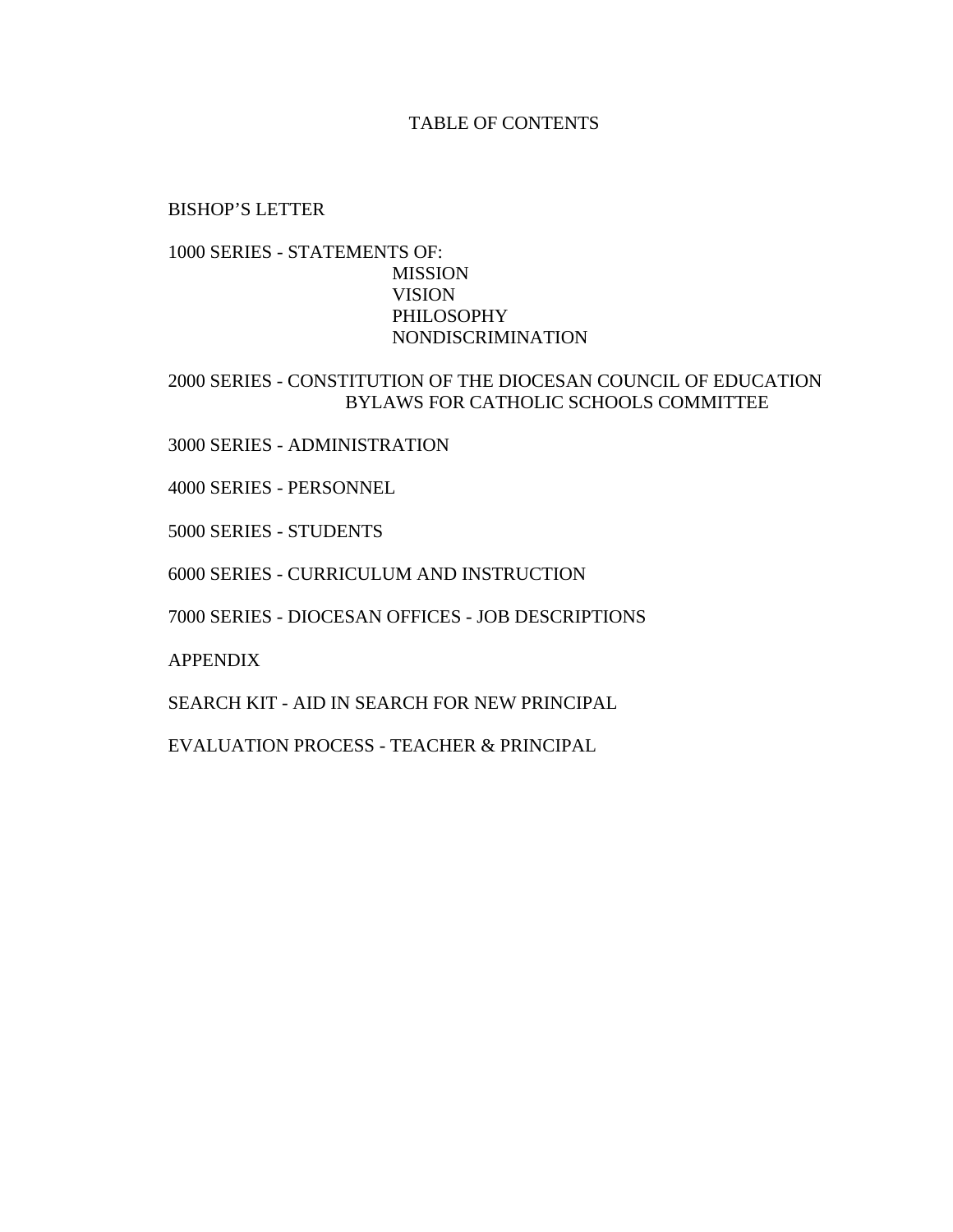### **POLICY AND REGULATIONS**

### **CATHOLIC SCHOOLS OF THE DIOCESE OF SALINA**

# **EQUAL EMPLOYMENT OPPORTUNITY POLICY 1004**

The Catholic Schools of the Diocese of Salina provide equal employment opportunities to all employees and applicants for employment without regard to race, color, sex, national origin, age, disability, citizenship, status as a special disabled veteran, or other veteran who served on active duty during a war, campaign, or expedition, in accordance with applicable federal laws. In addition, the Catholic Schools comply with applicable state and local laws governing nondiscrimination in employment in every location. This policy applies to all terms and conditions of employment, including, but not limited to, hiring, placement, promotion, termination, layoff, recall, transfer, leaves of absence, compensation, and training.

The Catholic Schools, as permitted by applicable law, reserve the right to give preference to members of the Catholic Church in hiring, placement, promotion, termination, layoff, recall, and transfer.

#### **Harassment Policy**

The Catholic Schools of the Diocese of Salina have adopted a policy of "zero-tolerance" with respect to unlawful employee harassment. In this connection, the Catholic Schools expressly prohibit any form of unlawful employee harassment based on race, color, sex, national origin, age, disability, citizenship, status as a special disabled, or other covered veteran, or status in any group protected by federal, state or local law. Improper interference with the ability of employees to perform their expected job duties is not tolerated.

With respect to sexual harassment, the Catholic Schools prohibit the following:

- 1. Unwelcome sexual advances; requests for sexual favors; and all other verbal or physical conduct of a sexual or otherwise offensive nature, especially where:
	- Submission to such conduct is made either explicitly or implicitly a term or condition of employment;
	- Submission to or rejection of such conduct is used as the basis for decisions affecting an individual's employment; or
	- Such conduct has the purpose or effect of creating an intimidating, hostile, or offensive working environment.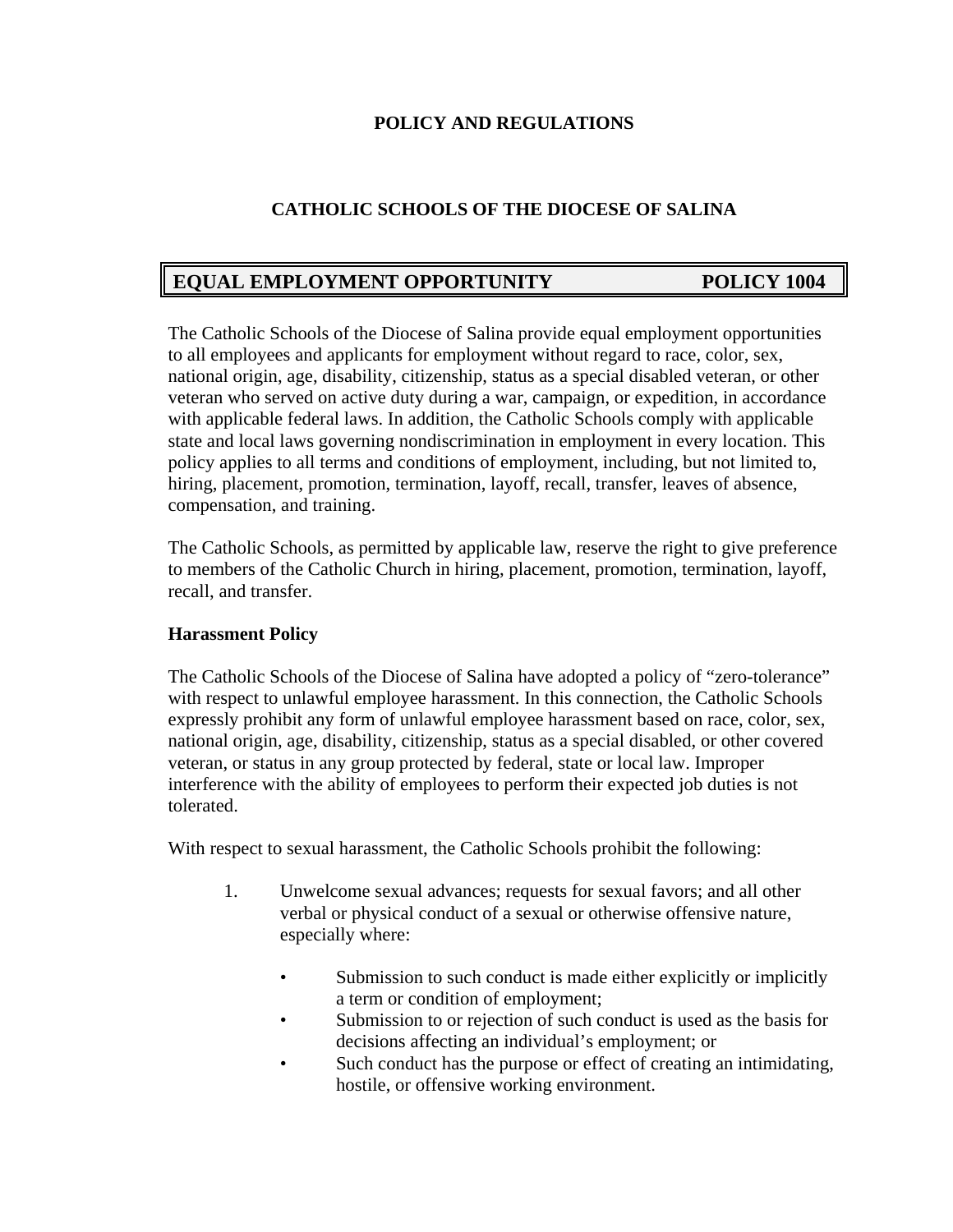- 2. Offensive comments, jokes, innuendos, and other sexually oriented statements or conduct. Examples of the types of conduct expressly prohibited by this policy include, but are not limited to, the following:
	- Touching, such as rubbing or massaging someone's neck or shoulders, stroking someone's hair, or brushing against another's body.
	- Sexually suggestive touching.
	- Grabbing, groping, kissing, fondling.
	- Repeatedly violating someone's "personal space" after a warning
	- Lewd, off-color, sexually oriented comments or jokes.
	- Foul or obscene language.
	- Leering, staring, stalking.
	- Suggestive or sexually explicit posters, calendars, photographs, graffiti, cartoons.
	- Repeated unwanted or offensive letters or poems.
	- Sitting or gesturing sexually.
	- Offensive E-mail or voice-mail messages.
	- Sexually oriented or explicit remarks, including written or oral references to sexual conduct, gossip regarding one's sex life, body, sexual activities, deficiencies, or prowess.
	- Questions about one's sex life or experiences.
	- Repeated requests for dates.
	- Sexual favors in return for employment rewards, or threats if sexual favors are not provided.
	- Sexual assault or rape.
	- Any other conduct or behavior deemed inappropriate by the Diocesan Superintendent of the Catholic Schools and Pastor.

## **Complaint Procedure**

Each employee of the Catholic Schools is responsible for creating an atmosphere free of discrimination and harassment, sexual or otherwise, and respecting the rights of their coworkers.

If you experience any job-related harassment based on your sex, race, national origin, disability, or another factor, or believe that you have been treated in an unlawful, discriminatory manner, promptly report the incident to the Pastor who will notify the Diocesan Superintendent of Schools. This policy applies to all incidents of alleged harassment, including those which occur off-premises, or off-hours, where the alleged offender is a supervisor, coworker, or even a parent with whom the employee is involved, directly or indirectly, in a school-based relationship.

Should the alleged harassment occur at a time other than during regular school hours or activities, your complaint should be filed as early as practicable on the first business day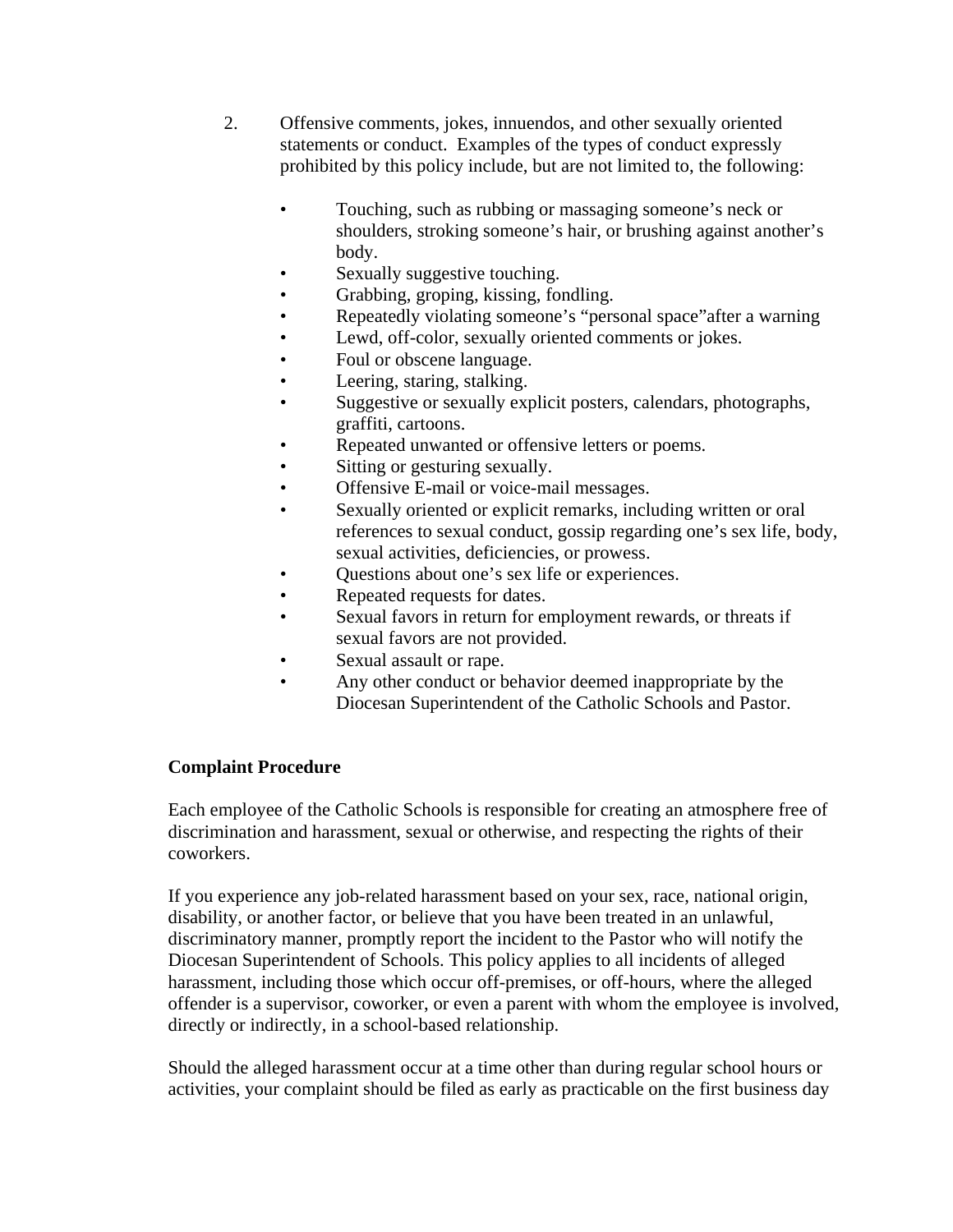following the alleged incident.

Please understand that the Catholic Schools take complaints of discrimination and harassment very seriously. Thus, there is no need to follow any formal chain of command when filing a complaint or when discussing or expressing any issue of concern regarding alleged discrimination or harassment, and you may bypass anyone in your direct chain of command and file your complaint or discuss or express any issue of concern with the Pastor or the Superintendent of Catholic Schools at any time. The Pastor or the Superintendent of Catholic Schools, or someone under his or her supervision, will undertake an investigation of any complaints.

If it is determined that an employee is guilty of harassing another individual, appropriate disciplinary action will be taken against the offending employee, up to and including termination of employment.

The Catholic Schools prohibit any form of retaliation against any employee for filing a bona fide complaint under this policy or for assisting in a complaint investigation. However, if, after investigating any complaint of harassment or unlawful discrimination, the Catholic Schools determine that the complaint is not legitimate, and was not made in good faith or that an employee has provided false information regarding the complaint, disciplinary action may be taken against the individual who filed the complaint or who gave the false information, up to and including termination of employment.

rev 2-07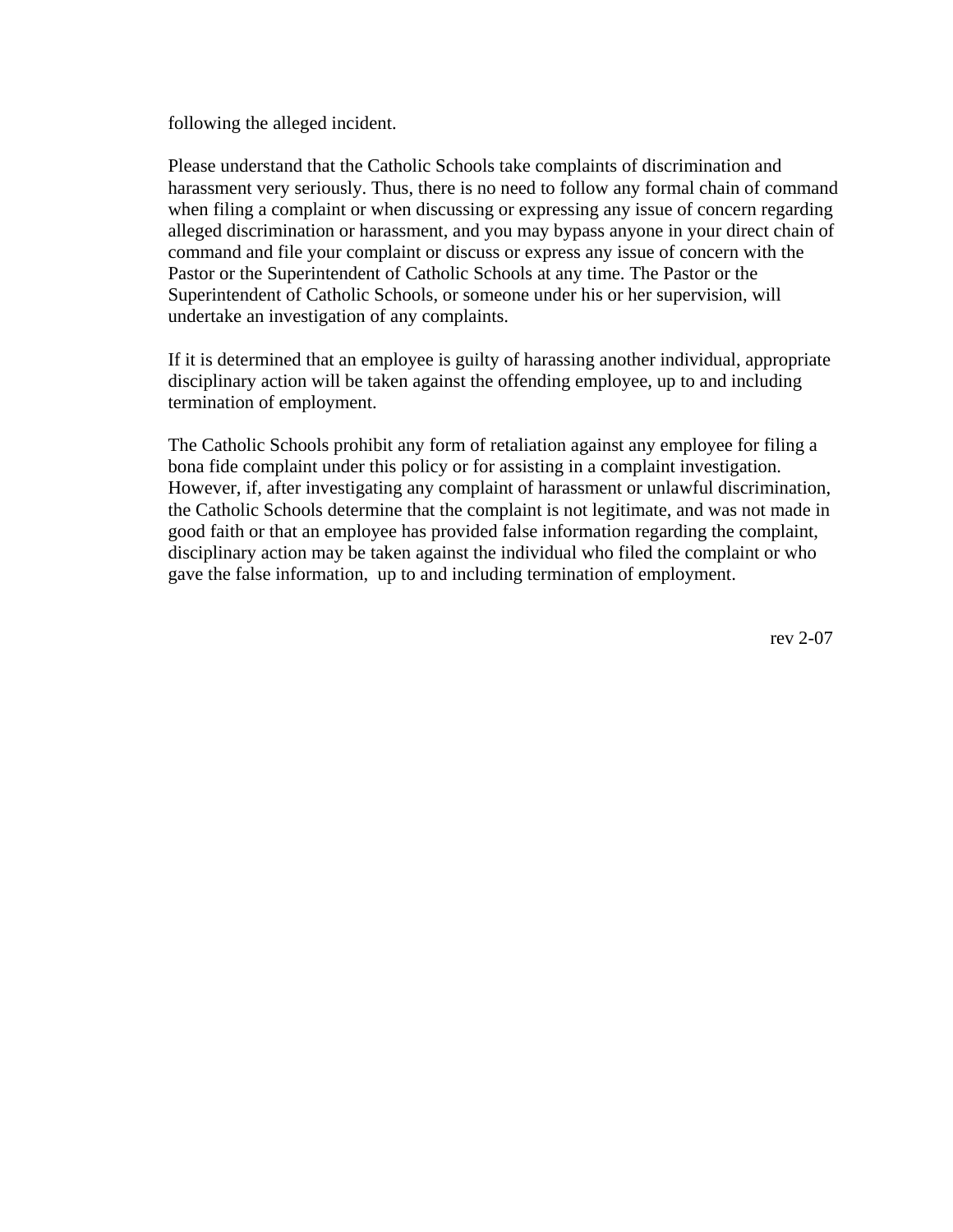## **MISSION STATEMENT POLICY 1010**

**United with family and Church, the Catholic schools of the Diocese of Salina strive to prepare young people to impact the world for Christ through productive service and responsible Christian leadership.**

> In union with the family and the Church, the Catholic schools of the Diocese of Salina strive to prepare young people to impact the world for Christ and to attain their eternal destiny by providing a Catholic learning environment, based on the values of Jesus Christ, that promotes academic excellence, develops spiritual, physical and emotional well-being, fosters mutual respect, demands moral responsibility, encourages self-growth, and nurtures Christian service to others.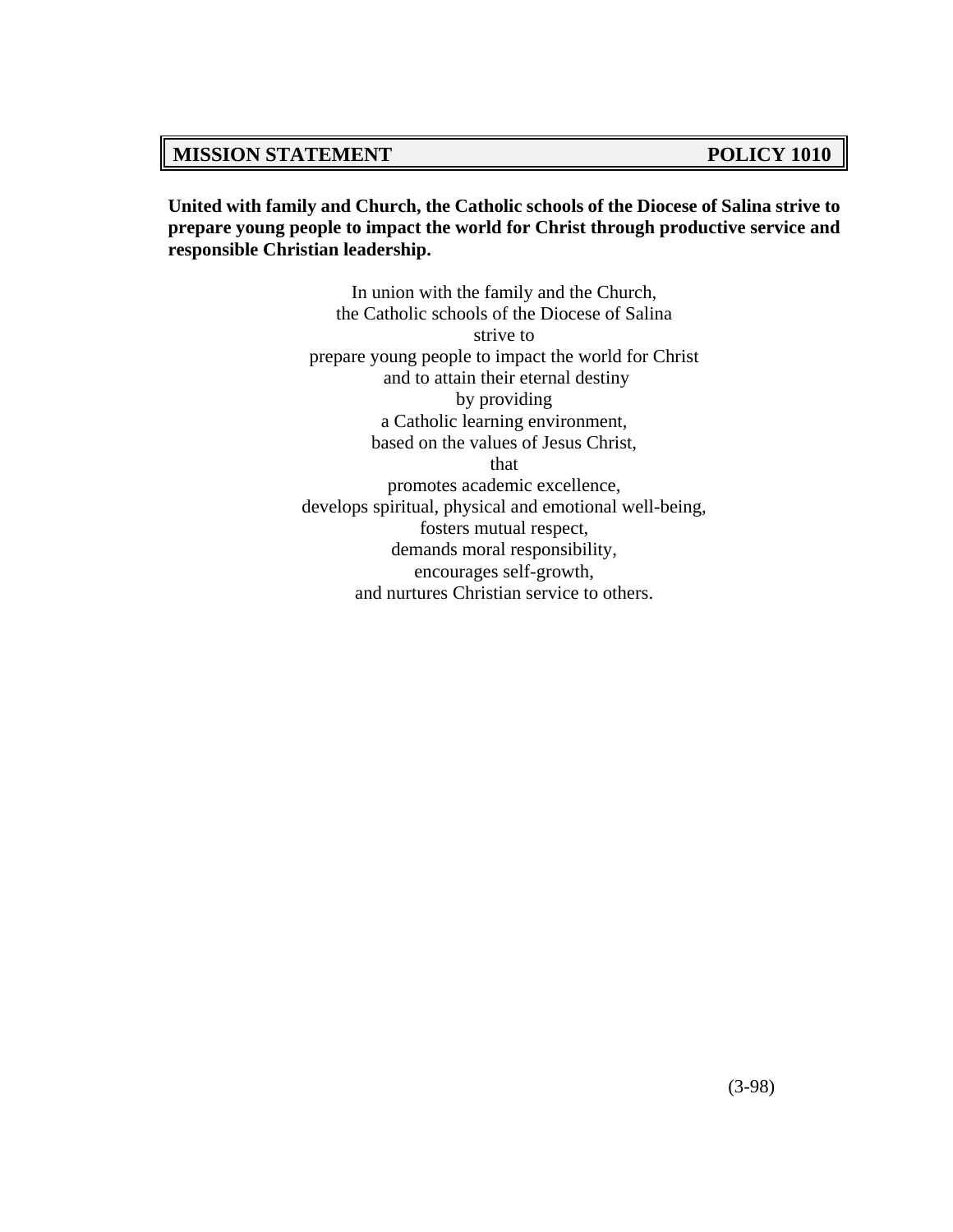# **VISION STATEMENT POLICY 1020**

In the fulfillment of this MISSION, it is envisioned that the Catholic Schools of the Diocese of Salina strive to:

- create Christian educational communities where human knowledge, enlightened and enlivened by faith, is shared by teachers, students and parents in a spirit of freedom and love;
- relate all human culture to the Good News of Salvation, so that the light of faith will illumine the knowledge which students gradually gain of the world, of life, and of humankind;
- -- offer personal experiences in Christian living and worship through liturgy, sacramental life, prayer, guidance and example;
- -- provide opportunities and experiences which emphasize Christian involvement and service to others;
- -- help each student to develop a positive attitude toward lifelong education, including the power to think critically and constructively, to solve problems and to reason independently;
- promote physical fitness and encourage habits which maintain sound spiritual, physical, mental and emotional well-being;
- -- foster the development of the social skills, aesthetic artistry, and technological mastery necessary to function productively in our global environment;
- -- provide opportunities for certified personnel to enhance their knowledge and develop skills that will enable them to prepare students for productive citizenship in a global society; and
- -- allow school personnel to increase knowledge and strengthen skills in their specialized content areas in order to fulfill the needs of their respective positions through systematic performance improvement.

(3-98)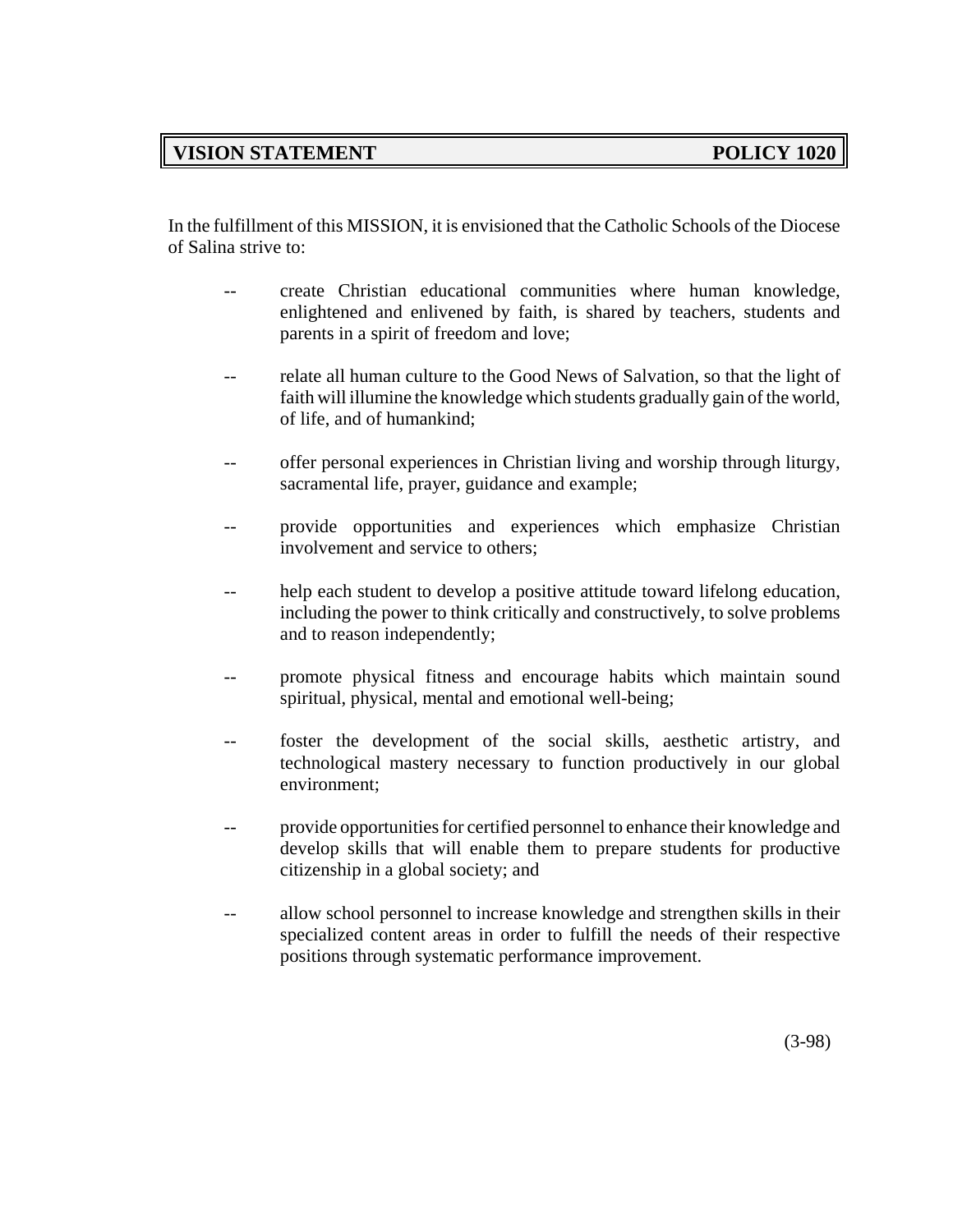# **STATEMENT OF PHILOSOPHY POLICY 1030**

We believe that Catholic education has a distinct purpose of assisting people to mature in their faith and, thereby, to attain the fullness of the Christian life. This gradual process of what it means to be a fully human person with a strong personal relationship to Christ and to His community called Church, involves parent, teacher and learner in a process that explores knowledge, culture, history, current events and future possibilities in the light of the message of Jesus to the world. It comes to full flower in the form of total involvement in the sacramental life of the Church.

We believe that Catholic education is an integrated ministry embracing three interlocking dimensions: 1) the message revealed by God and the proclamation of that message; 2) community in the life of the Spirit and the formation of persons in community; and 3) service to the Christian community and the promotion of growth in a commitment of service to the larger human community.

We believe that Catholic education can be neither insulated or isolated from the world around us; it must be part of that world. In today's dynamic, ever-changing global society, the challenge of Catholic education is to foster a Christian environment, and to project that environment into the world of tomorrow which will be inherited and inhabited by our young people of today.

We believe that parents are the first educators of their child and that it is important that they play a vital role in the continued education of their child. It is through honest and sincere communication and cooperative effort between parents and educators that young people will be able to experience a Christian community in which moral and spiritual values, ethical standards of conduct, reverence and respect for others and a sense of personal responsibility are fostered.

We believe that schools exist for children, and that all children have the right and the ability to learn, to grow, and to develop into mature, productive, and responsible individuals. We further believe that this is best accomplished through the interrelation of human development with Christian formation, in an environment wherein the experience of learning and living can be fully integrated in the light of the Gospel message of Jesus Christ.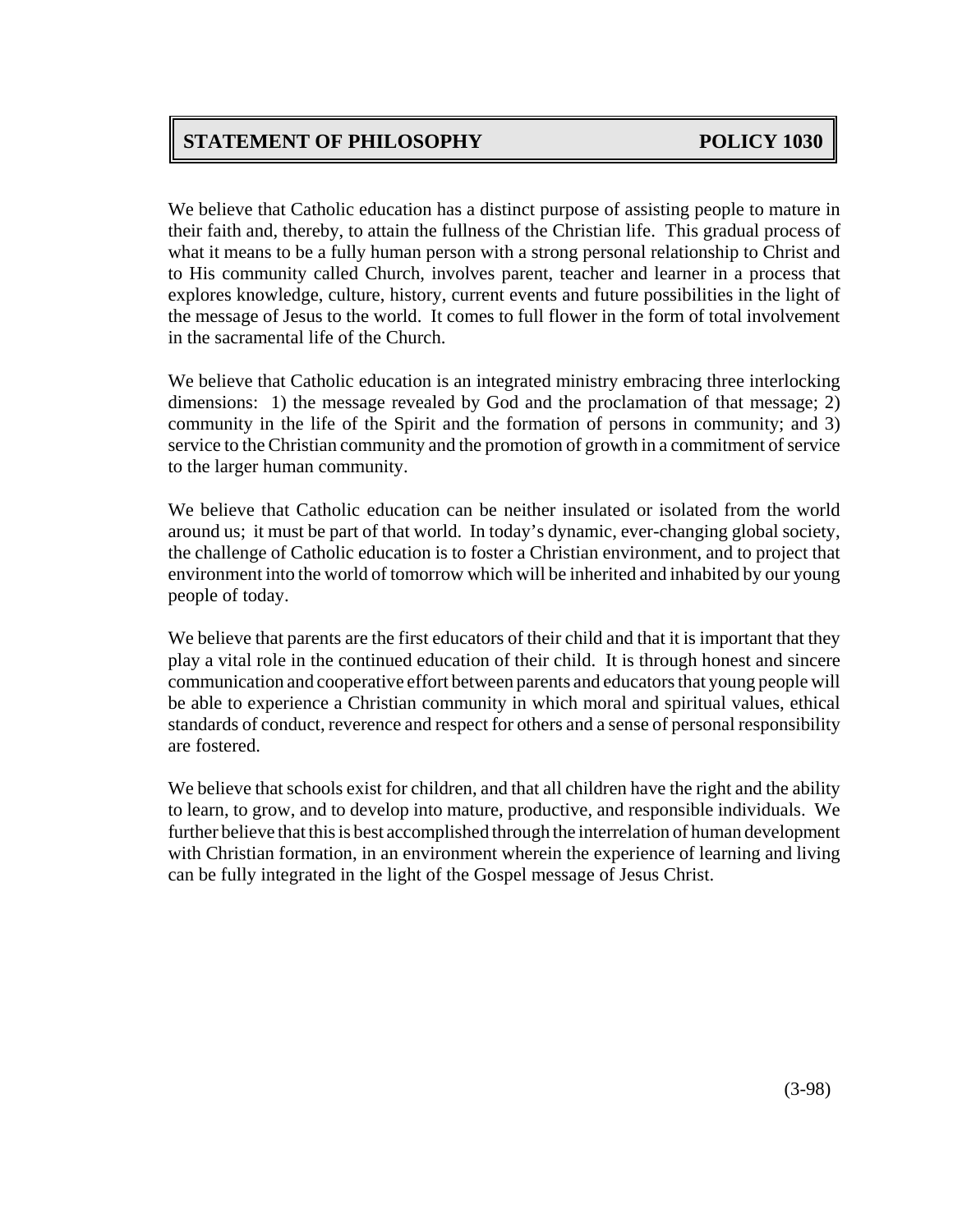# **NONDISCRIMINATION** POLICY 1040

In compliance with federal regulations, no individual, on the basis of race, color, national origin, sex, age or disability, may be excluded from admission to or participation in; be denied employment or the benefits thereof; or be subjected to any discrimination under the programs and activities of the Catholic schools of the Diocese of Salina.

Public notice of this policy must be posted in each school and is to be included in all public announcements, brochures, advertisements and written communications relating to the school and its programs or activities.

The Diocesan Superintendent of Schools is designated to coordinate compliance with nondiscrimination requirements.

Persons believing themselves to be aggrieved by this policy may avail themselves of the grievance procedures as set forth in this Handbook of Policies and Regulations, Catholic Schools, Diocese of Salina.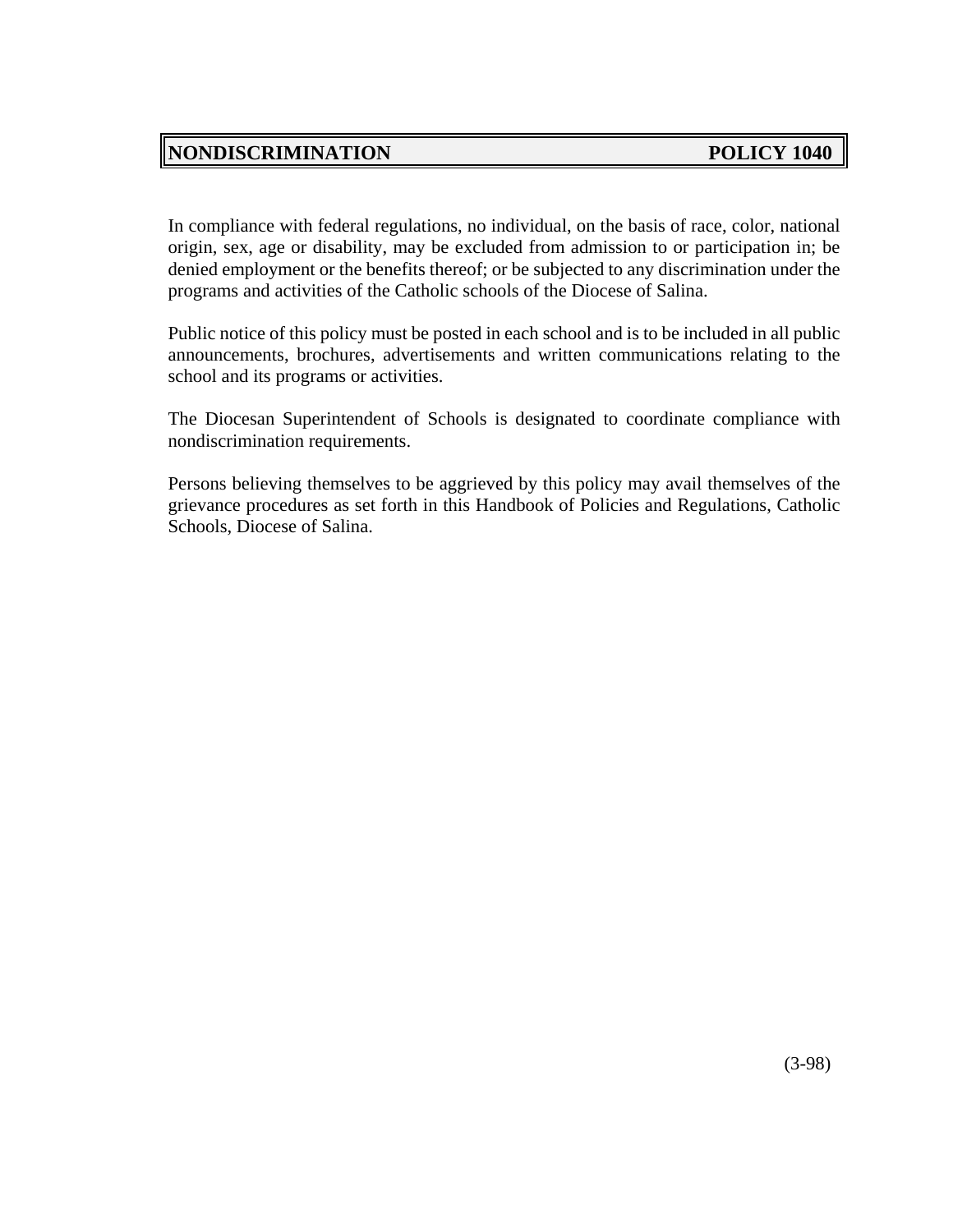#### CATHOLIC SCHOOLS COMMITTEE DIOCESE OF SALINA

#### BYLAWS

#### ARTICLE I NAME, PURPOSE AND FUNCTIONS

Section 1. The name of this body shall be the Catholic Schools Committee of the Diocese of Salina.

Section 2. The Catholic Schools Committee shall have as its purpose and responsibility to serve as an advisory or consultative body for the Superintendent of Schools in those matters in which the Superintendent seeks advice or counsel and, most importantly, in those instances requiring a major decision which would affect, in whole or in part, the Catholic school communities throughout the diocese.

Section 3. Functions of the Catholic School Committee shall include but not be limited to: 1) advice and assistance in the planning and development of educational programs, endeavors and events within the diocese; 2) recommendation and formulation of policies giving general direction for administrative action to the Superintendent and Catholic school administrators; 3) recommendations to the Office of Catholic Education that can be of assistance in assuring the financial stability of the Catholic schools within the diocese; and 4) participating in the search for and selection of the Superintendent of catholic schools, if and when such vacancy in the office occurs.

Section 4. Policies formulated by the Catholic Schools Committee as administrative guidelines for the schools of the diocese shall be referred to the Diocesan Council of Education for approval prior to enactment by the Bishop and implementation by the Superintendent.

#### ARTICLE II

#### MEMBERSHIP, APPOINTMENT, TERM OF OFFICE

Section 1. The Catholic Schools Committee shall consist of seven (7) voting members; two (2) of whom shall be pastors of Catholic schools; two (2) shall be principals of Catholic schools, one elementary, one secondary; and three (3) parent members of Catholic school communities, representative of both elementary and secondary schools and of the geographic areas of the diocese. Ex officio members without voting privilege are the Bishop of the Diocese, the Director of the Catholic Formation Office, the Superintendent of Schools and the Chairperson of the Diocesan Council of Education.

Section 2. Members shall be appointed by the Bishop of the Diocese from a slate of candidates prepared by the Superintendent of Schools from recommendations made by the Catholic school personnel of the diocese.

Section 3. Members shall be appointed for a three-year term and may serve a total of two (2) terms consecutively. In order that the terms may be staggered, the initial appointments shall be divided so that three (3) members (a pastor, a principal, and a parent)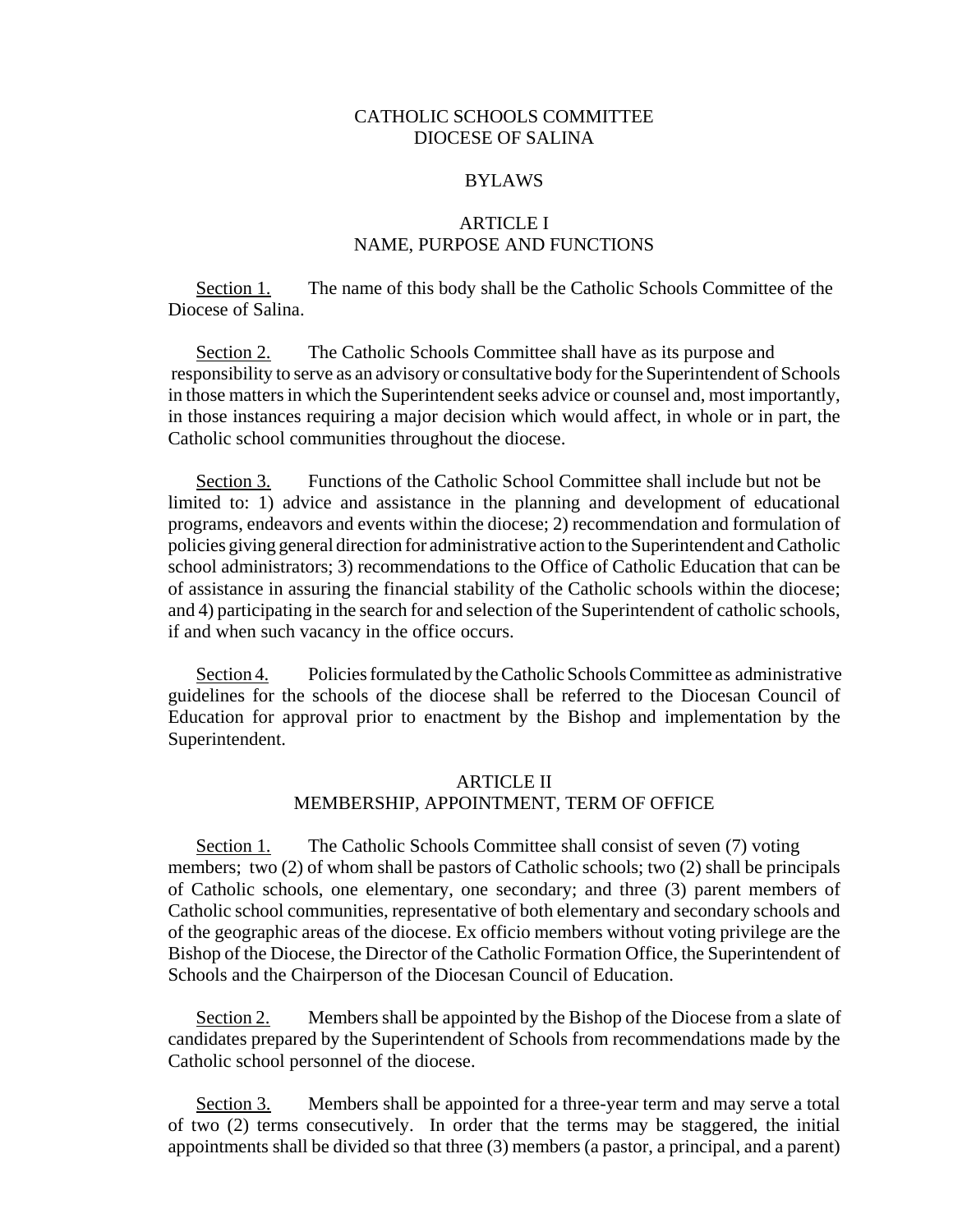have a term of three (3) years; two (2) members (a pastor, a principal and a parent) have a term of two  $(2)$  years; and two  $(2)$  members (a principal and a parent) have a term of one(1) year; each of which shall be eligible for a consecutive three-year term.

Section 4. A person who fills a vacancy during the term of a member shall, upon completion of that term, be eligible for reappointment to one (1) full term of three (3) years.

Section 5. The beginning date for the term of office shall be that of the fiscal year July 1. Terms shall expire on June 30.

#### ARTICLE III **OFFICERS**

Section 1. The officers of the Catholic School Committee shall be a Chairperson, a Vice-chairperson and a Secretary. The Superintendent of schools, by virtue of office, shall serve as the executive officer of the Committee.

Section 2. Officers shall be elected by the voting members at the first meeting after the beginning of the fiscal year and shall assume responsibility immediately. Terms of office shall be for one (1) year renewable.

Section 3. The respective duties of the officers shall be as follows:

Chairperson:

– to preside at all Committee meetings;

– to develop the meeting agenda in collaboration with the Superintendent of Schools;

– to assign specific responsibilities to members as need arises;

– to be responsible, if necessary, for reporting the actions of the Committee to the Bishop and to the Diocesan Council of Education through the Executive Officer of the Committee.

Vice Chairperson:

– to perform the duties of Chairperson in his/her absence or incapacity.

Secretary:

– to maintain a written record of each meeting;

- to provide a copy of the minutes to each member within two (2) weeks of the meeting;
- to perform all duties incident to the Office of Secretary and such other duties as may be assigned by the Chairperson of the Committee.

# ARTICLE IV

### **MEETINGS**

Section 1. The Committee shall meet regularly three (3) times a year, preferably in the months of October, January, and April. Special meetings may be called as needed by the Chairperson of the Committee in conjunction with the Superintendent of Schools.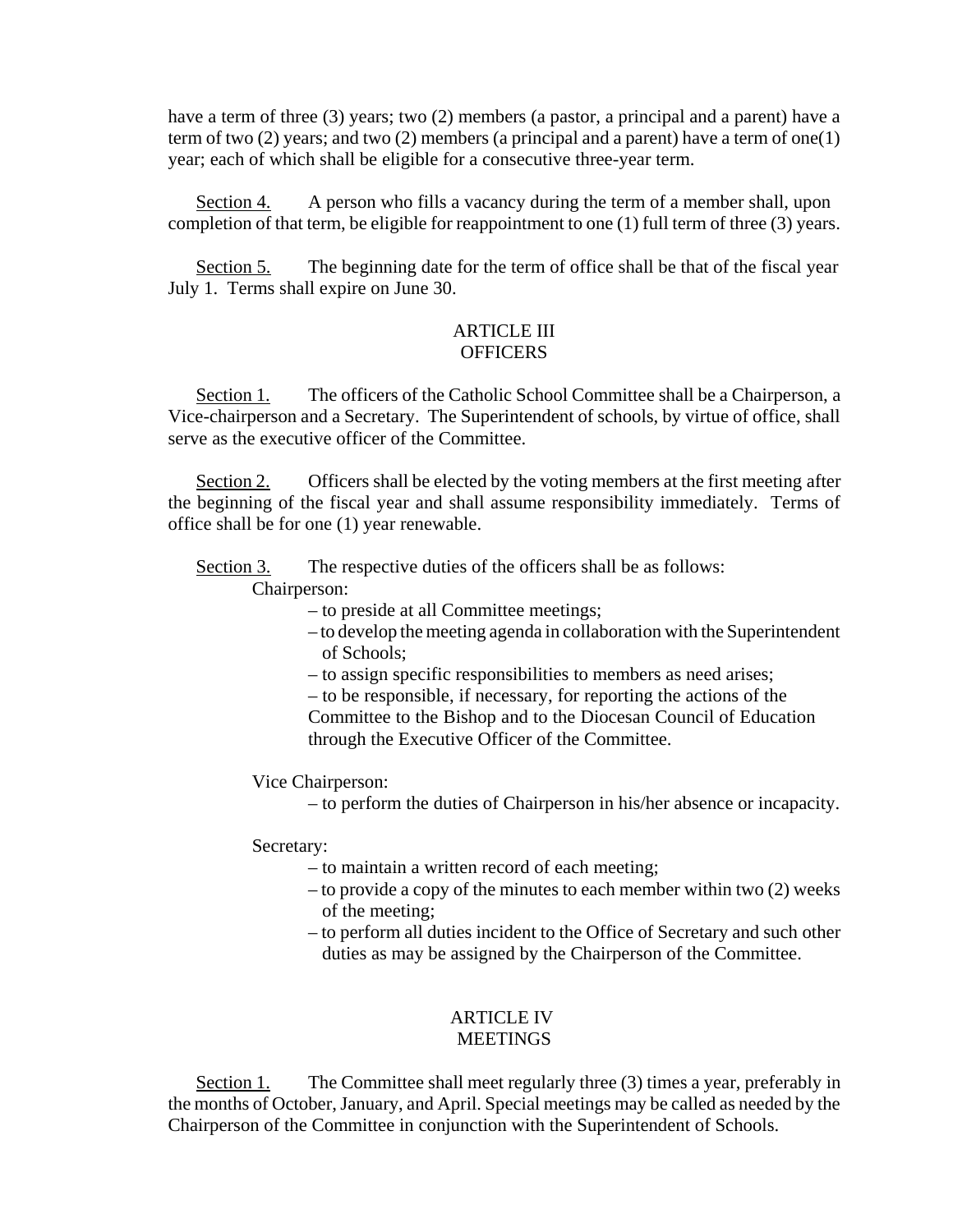Section 2. A simple majority of the voting members of the Committee is necessary for the transaction of business. Though decisions shall commonly be arrived at through consensus, when a recorded vote is necessary for any decision or election, a simple majority vote of those present shall be sufficient.

#### ARTICLE VI AMENDMENTS

Section 1. These bylaws may be amended, supplemented or repealed, in whole or in part, by a two-thirds vote of the voting members of the Committee, subject to the regulations of the diocese and the approval of the Bishop.

Section 2. Proposed amendments shall be presented to the Committee at least one month prior to voting on such.

8-95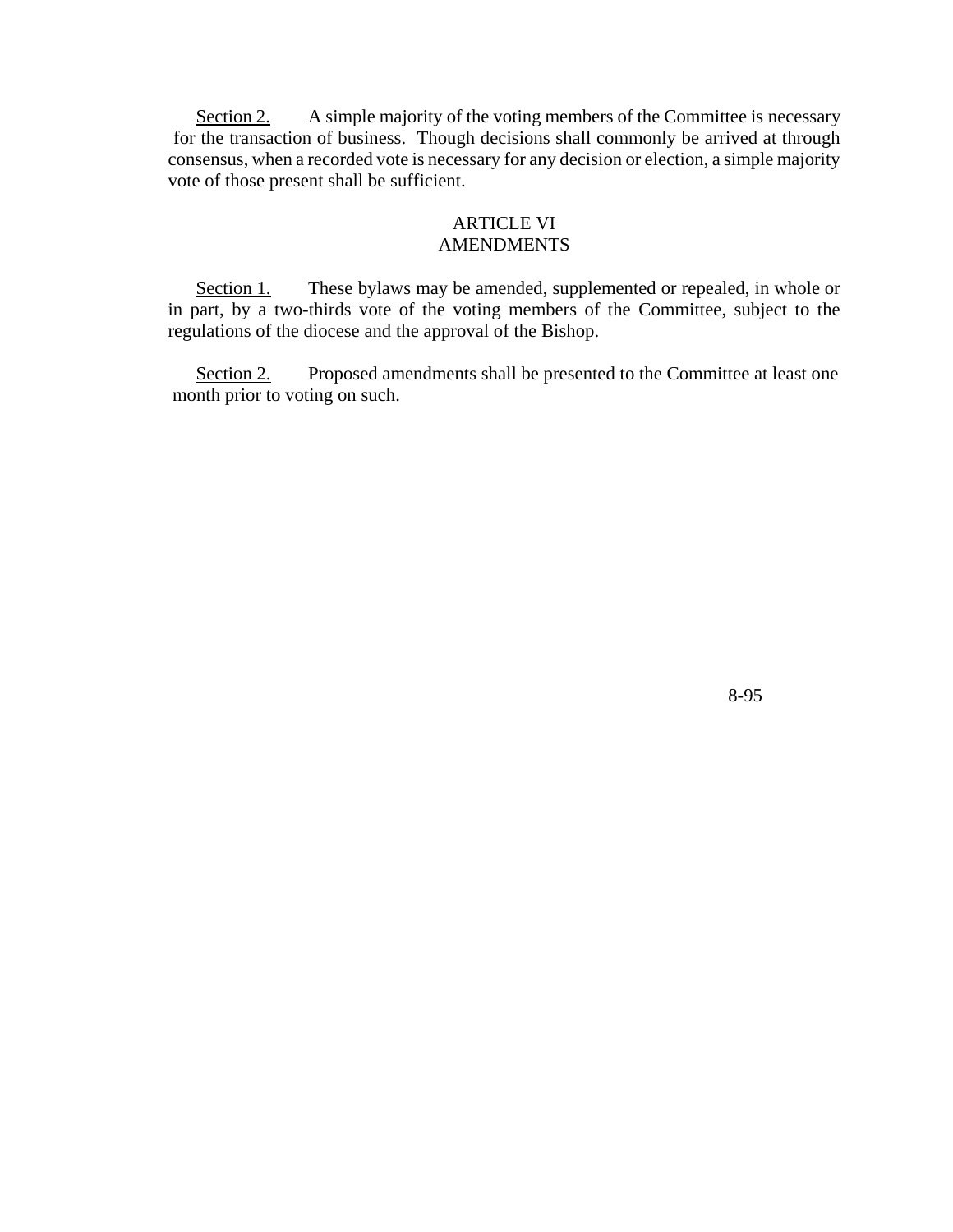**ADMINISTRATION 3000 SERIES**

| <b>BISHOP</b>                                                 | 3010 |
|---------------------------------------------------------------|------|
| <b>PASTOR</b>                                                 | 3015 |
| <b>RESPONSIBILITIES OF PASTOR</b>                             | 3020 |
| SUPERINTENDENT OF SCHOOLS                                     | 3025 |
| <b>SCHOOL PRINCIPAL</b>                                       | 3030 |
| FAITH DEVELOPMENT OF THE PRINCIPAL                            | 3035 |
| RESPONSIBILITIES OF PRINCIPALS RE LEGAL REQUIREMENTS          | 3040 |
| <b>CERTIFICATION OF HEALTH</b>                                | 3045 |
| HEALTH & PERSONAL LEAVES, etc.                                | 3050 |
| RECRUITMENT OF FACULTY                                        | 3055 |
| <b>AUXILIARY ADMINISTRATIVE STAFF</b>                         | 3060 |
| PRINCIPAL'S CONTRACT; SALARIES AND BENEFITS                   | 3065 |
| ANNUAL RENEWAL OF PRINCIPAL'S CONTRACT                        | 3070 |
| EVALUATION; NON-RENEWAL OF CONTRACT; RESIGNATION OF PRINCIPAL |      |
|                                                               | 3075 |
| <b>HIRING OF NEW PRINCIPALS</b>                               | 3080 |
| STANDARDS OF GROOMING AND DRESS                               | 3085 |
| CONFLICTS OF INTEREST, GIFTS AND GRATUITIES                   | 3086 |
| PREPARATION OF SCHOOL BUDGET                                  | 3090 |
| BORROWING OR INCURRING DEBT                                   | 3095 |
| FUND RAISING FROM AUXILIARY ORGANIZATIONS                     | 3096 |
| <b>LOCAL SCHOOL COUNCILS</b>                                  | 3100 |
| <b>DIOCESAN LEGAL FORMS</b>                                   | 3105 |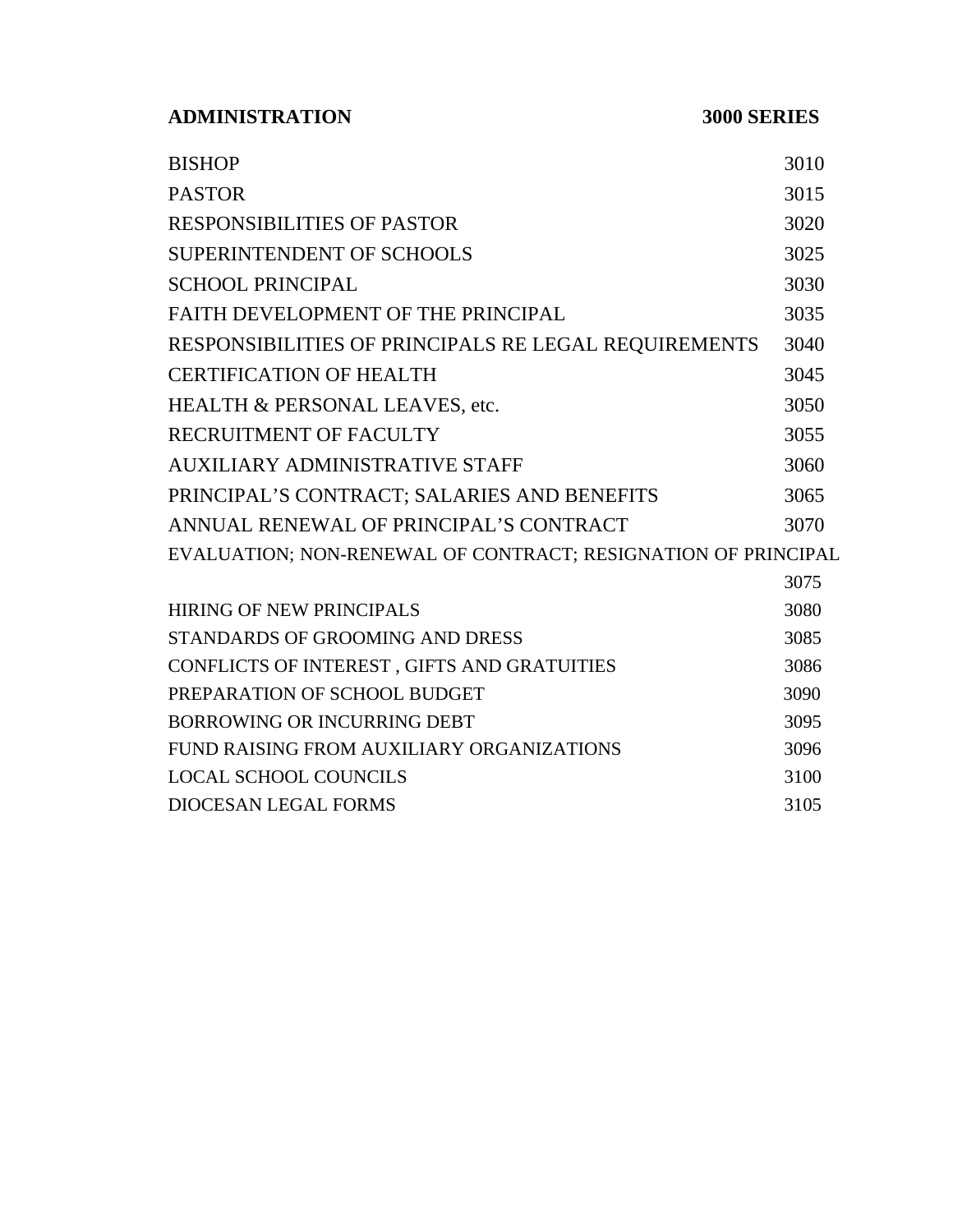The bishop is the chief representative of the teaching authority of the Church in the Diocese of Salina and is responsible for the teaching mission of the Catholic schools within the diocese. He shares this responsibility with the pastors who are co-workers with the bishop for the Catholic school within the parish. Aiding the bishop is the diocesan superintendent who is the bishop's delegate for all Catholic schools within the Salina Diocese.

The pastor, by office is the first teacher of religion and the chief administrative officer of the parish. Although concerned about all of the parishioners in their various age groups and stations of life, in a special way, the pastor is dedicated to the parish school community. The pastor is the spiritual leader of the parish and presents the "vision" for the parish community.

The pastor shares this vision with all persons and especially with the principal and faculty of the Catholic school, for these are his co-workers in the mission and ministry of the total educational mission of the parish. It is this ministry of support, respect and mutual sharing of strengths and talents which places the Catholic school in its setting of the parish religious education endeavors.

Principals collaborate with the pastor and the diocesan superintendent of schools in the teaching mission of the Church, in accordance with their contracts and the policies enumerated in this Diocesan Policy Handbook.

The cooperative ministry of pastor and principal in supporting each other in mutual leadership is generated by regular meetings with each other to plan, to critique, to evaluate and to pray. This collaboration, together with the diocesan superintendent, is conducive to a well functioning Catholic school in accord with the policies which follow.

\* In all references in this handbook, the term "pastor" refers also to the designated "pastoral leader" of a parish school, and where it is a multi-parish school, to the "pastor/pastoral leader" designated by the bishop.

#### **BISHOP POLICY 3010**

# **PASTOR POLICY 3015**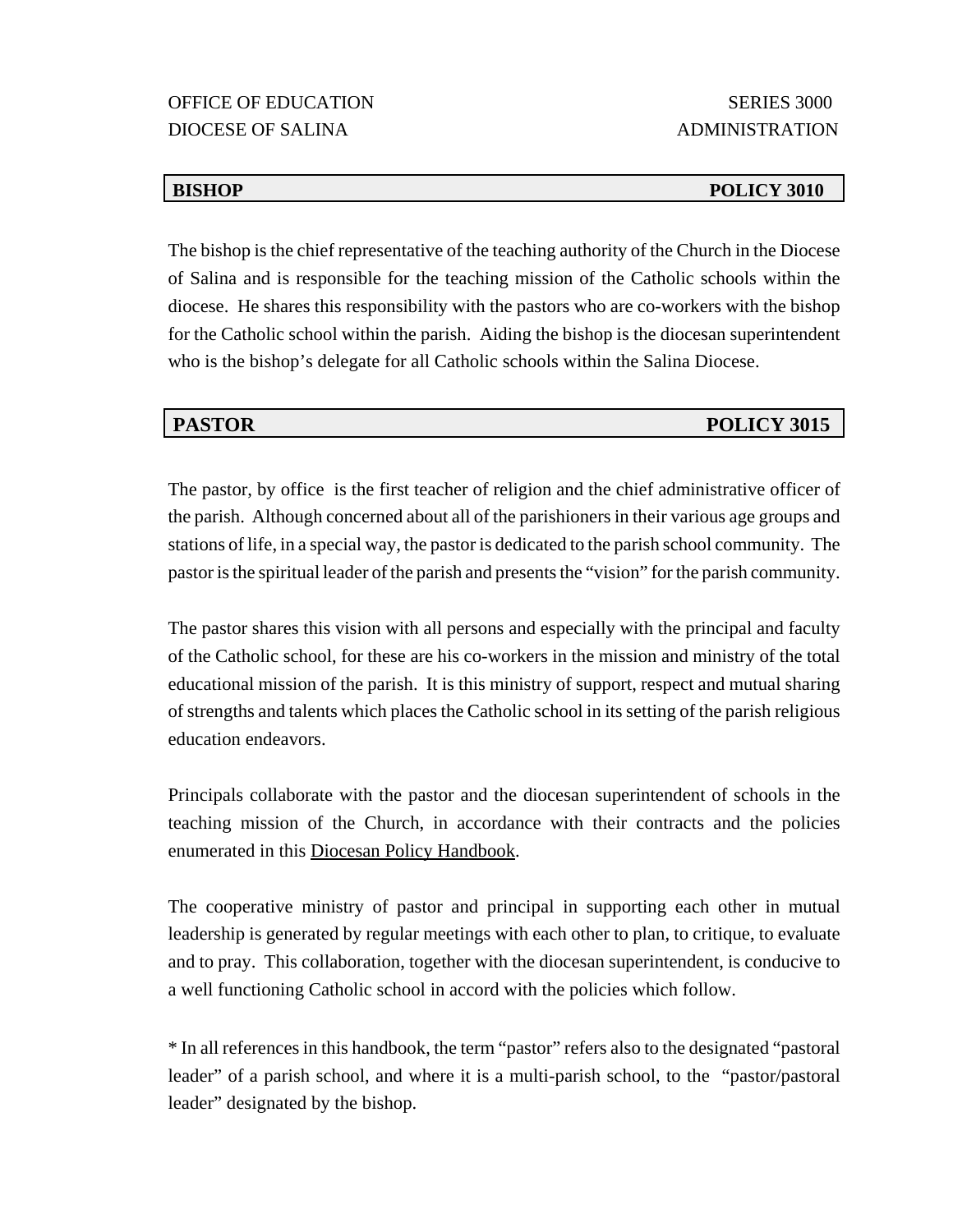# **RESPONSIBILITIES OF PASTOR POLICY 3020**

The pastor, or pastor designate (in the case of interparochial schools) appointed by the bishop, holds rights and responsibilities specified by church law. As the administrator of the parish, the pastor holds an important role in relation to the parish school. Most of the educational responsibilities of this role the pastor delegates to the school principal and faculty.

The pastor does, however, maintain certain responsibilities related to the school.

1. **Religious Area** - By virtue of his position of spiritual leader of the parish community, the pastor is responsible for those matters within the school which affect religious education, worship and the spiritual welfare of the students. It is his duty to see that the teachings of the church are clearly and accurately presented.

2. **Contractual Responsibilities** - The contract for either a principal or teacher is an agreement entered between the educator and the local school. The pastor acts as the agent of the parish. In the case of the principal the contract is signed by the pastor but is not accepted and binding on any party until it is approved by the diocesan superintendent of schools.

3. **Local Policies** - The pastor works closely with the parish school council and officially enacts policies the local school council recommends. He is ultimately responsible to see that local policies are in accord with those of the diocese, diocesan school policy, as well as state policies that are appropriate to Catholic schools.

4. **Delegation to the Principal** - The pastor delegates the immediate administration direction, and supervision of the school and instructional program to the principal who leads the school in accordance with policies of the diocese and local school.

5. **Financial Responsibility** - The pastor in consultation with the parish council is responsible for the financial support of the school. He delegates all, or at least part of the instructional portion of the school budget development to the principal. As specified in Canon Law, he relies upon recommendations of the parish council regarding total parish budget. Consideration of any major change regarding the school shall include consultation with the diocesan superintendent and may be effected with the expressed written approval of the bishop.

(9-91)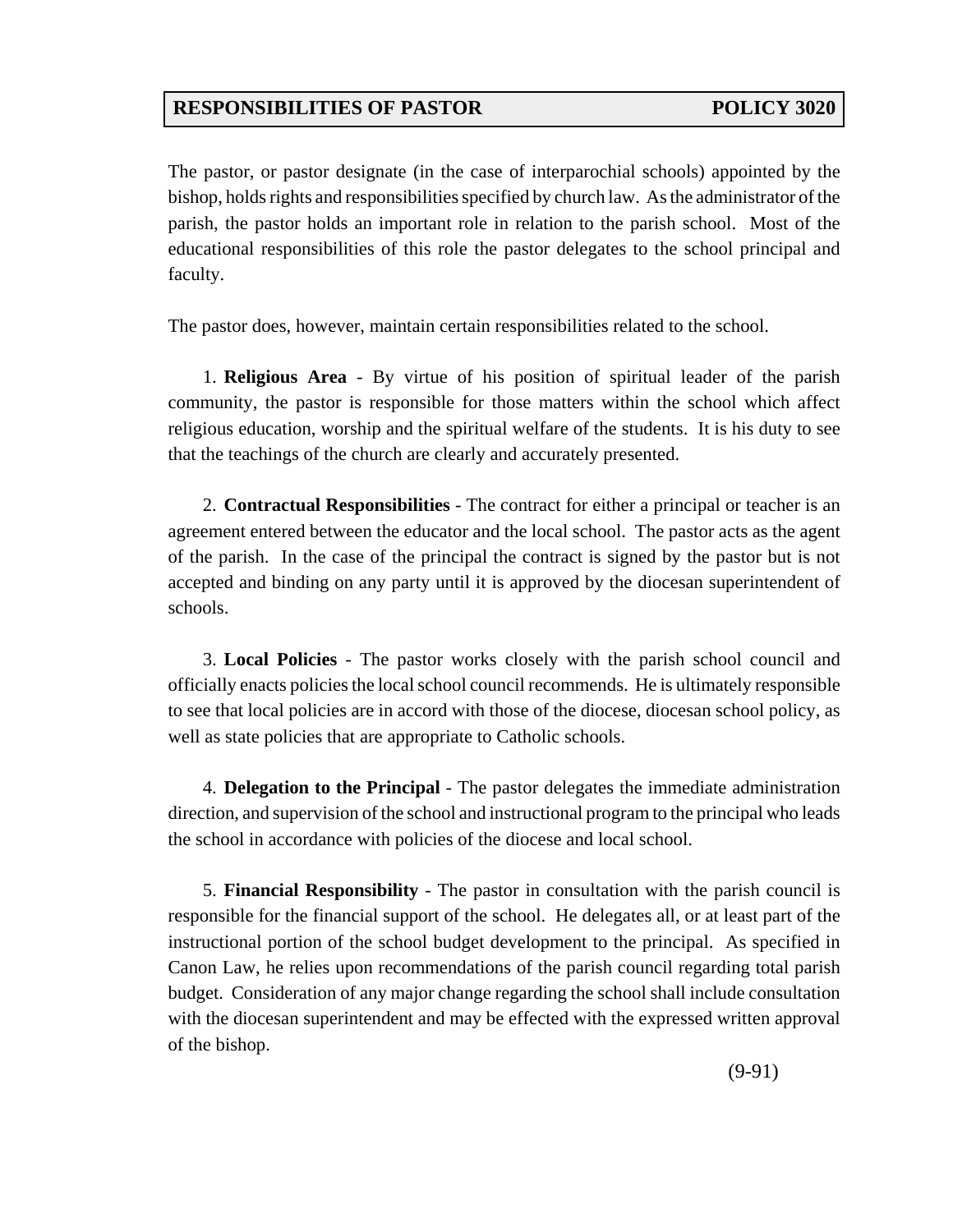# **SUPERINTENDENT OF SCHOOLS POLICY 3025**

The superintendent of schools is appointed and delegated by the bishop as the chief administrative officer of the Catholic schools within the diocese. Subject to the bishop and to the mandates of the Diocesan Council of Education, the superintendent is the director of the Office of Education and, as such, bears the responsibility for the general organization, administration, and supervision of all of the Catholic schools within the diocese.

The role of the superintendent of schools is one of service, through which inspiration, direction and assistance is given to the Catholic school personnel on the local level in an atmosphere of mutual trust, encouragement, cooperation and support.

### **SCHOOL PRINCIPAL POLICY 3030**

All schools will have on file a job description for the principal which will be sent to the superintendent of schools. (*See Appendix I for Model Job Description of Principals.*)

The principal in a Catholic school shares with the pastor in the spiritual leadership of the school community. He/she is the bridge and the fount of the life-giving school mission and thereby cooperates with the other varied ministries of the parish.

The responsibility of the principal extends beyond the fulfillment of the state regulatory norms and educational processes. The principal must reflect a vibrant, faith-filled and hopefilled Catholic life. All expect excellence in Catholic schools and this excellence places the highest priority on a vision of Catholic life. True education is life-giving and so a Catholic school gives Catholic life.

As a religious leader and creator of the Catholic school's environment, the principal must build a community of Catholic faith. This one ideal guides the principal in promoting the curriculum, supervision, development of the goals, and teaching in the Catholic school.

Ever the servant, the principal's first and greatest service is selecting dedicated, competent and spiritually formed co-workers on the faculty who will commit themselves in the "faithcommunity" of the Catholic school by listening, sharing, trusting, risking and caring.

Because the principal plays such a vital role in the formational and educational mission of the Church, he/she must show a loyalty to Jesus Christ, to the Catholic Church and to all of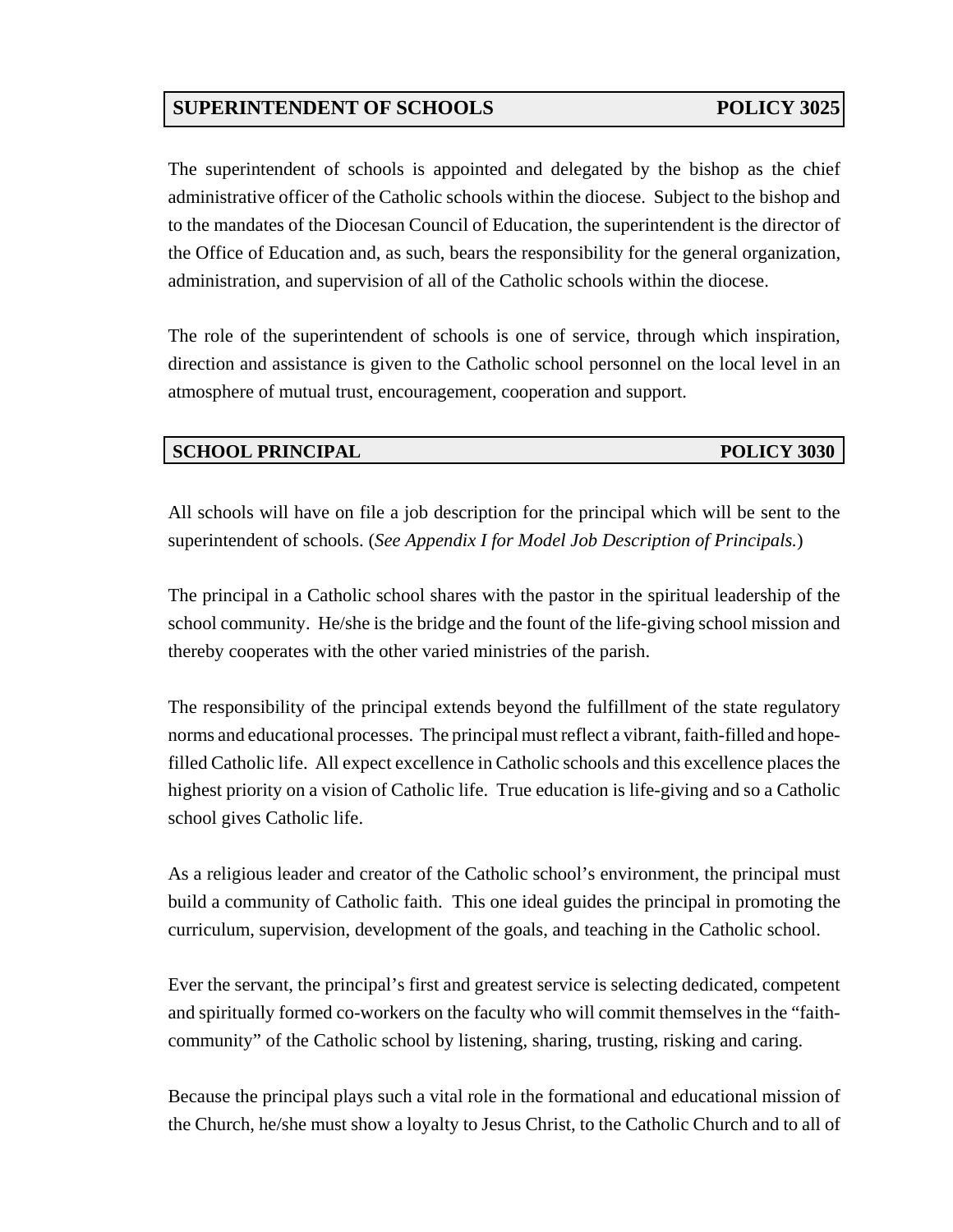the people. Through the spiritual, academic, administrative and human relationship skills which the principal possesses, all will view this philosophy of education as a strong reflection of his/her Catholic conviction.

### **FAITH DEVELOPMENT OF THE PRINCIPAL POLICY 3035**

The principal shall faithfully participate in the spiritual activities planned for his/her own personal and professional growth. Many such programs are offered by the Diocesan Office of Catholic Formation to aid the principal in this continuing education and formation.

Only a principal who is greatly concerned with the "faith development" of his/her teachers, staff and students will see the value of working closely with the pastor or chaplain in preparing and celebrating liturgical and other religious/prayer services with the entire school community.

# **RESPONSIBILITIES OF PRINCIPALS POLICY 3040 RE LEGAL REQUIREMENTS**

The principal, together with the pastor shall see that the school or schools for which they have responsibility comply with all legal requirements of the state of Kansas which are applicable to Catholic schools, except those requirements which are contrary to Catholic teachings.

All matters which could legally affect a school should be reported immediately by the principal to the Superintendent of Catholic Schools. Additionally, the principal should commit to writing an accurate account of the matter and the steps taken to protect the school, the Parish, the Diocese, and the parties involved as soon as possible and send this to the Superintendent of Catholic Schools.

Catholic Mutual, which provides liability coverage for Catholic Schools, requires that any potential termination of employment be reviewed with the diocesan attorney prior to termination.

The Superintendent of Catholic Schools may choose to confer with pastor, the principal and the diocesan attorney with regard to any and all legal matters or requirements. rev 2-07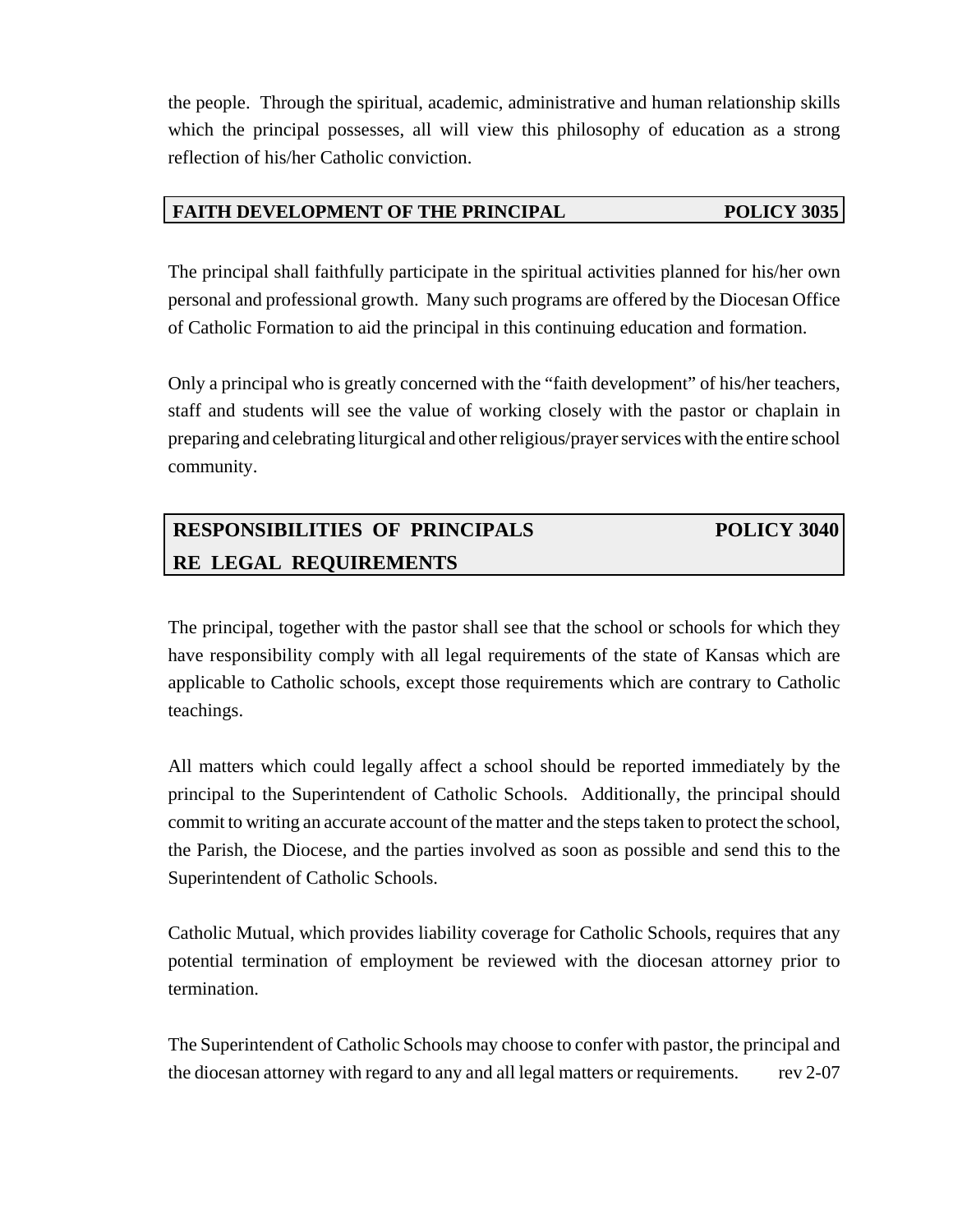## **CERTIFICATION OF HEALTH POLICY 3045**

The health and well being of students, faculty and staff is of the utmost importance. Before assuming his or her duties as principal of a Catholic school, the principal must submit certification in compliance with K.S.A. 72-5213 verifying that the principal's physical condition is such as to permit full and safe performance of all duties for which the principal is employed. The certification shall include a statement that there is no evidence of physical condition that would conflict with the health, safety, or welfare of the students; and that freedom from tuberculosis has been established by chest x-ray or negative tuberculin skin test. An updated certification shall be provided whenever the principal's certification is renewed. If at any time there is reasonable cause to believe that the principal is suffering from an illness detrimental to the health of the students, a new certification of health may be required.

#### rev 2-07

#### **HEALTH AND PERSONAL LEAVES; LEAVE OF ABSENCE POLICY 3050**

**Health Leave.** Health leave for Principals in the Salina Diocese is defined as days of absence from duty because of personal sickness or injury.

- (1) All full-time Principals shall be granted ten (10) days of health leave with pay for a contract year. Unused health leave shall be allowed to accumulate up to forty-five (45) days. Part-time Principals shall be granted health leave on a pro-rata basis, based on their percent of full-time employment.
- (2) A Principal may use accumulated health leave because of pregnancy.
- (3) For any personal illness, physical incapacity or pregnancy extending beyond the accumulated health leave of thirty (30) days, a Principal may be granted a leave of absence without pay. A leave of absence without pay may also be granted for family and medical reasons as specified in the Family Medical Leave Act of 1993.

**Personal Leave.** Principals shall be granted three (3) days of personal leave per year with pay. No accumulation of unused personal leave will be allowed.

**Leave of Absence.** A leave of absence without pay may be granted to a Principal with the consent of the Pastor and Diocesan Superintendent of Schools. Except as required by law, no assurance of re-employment will be given. Rev 2-07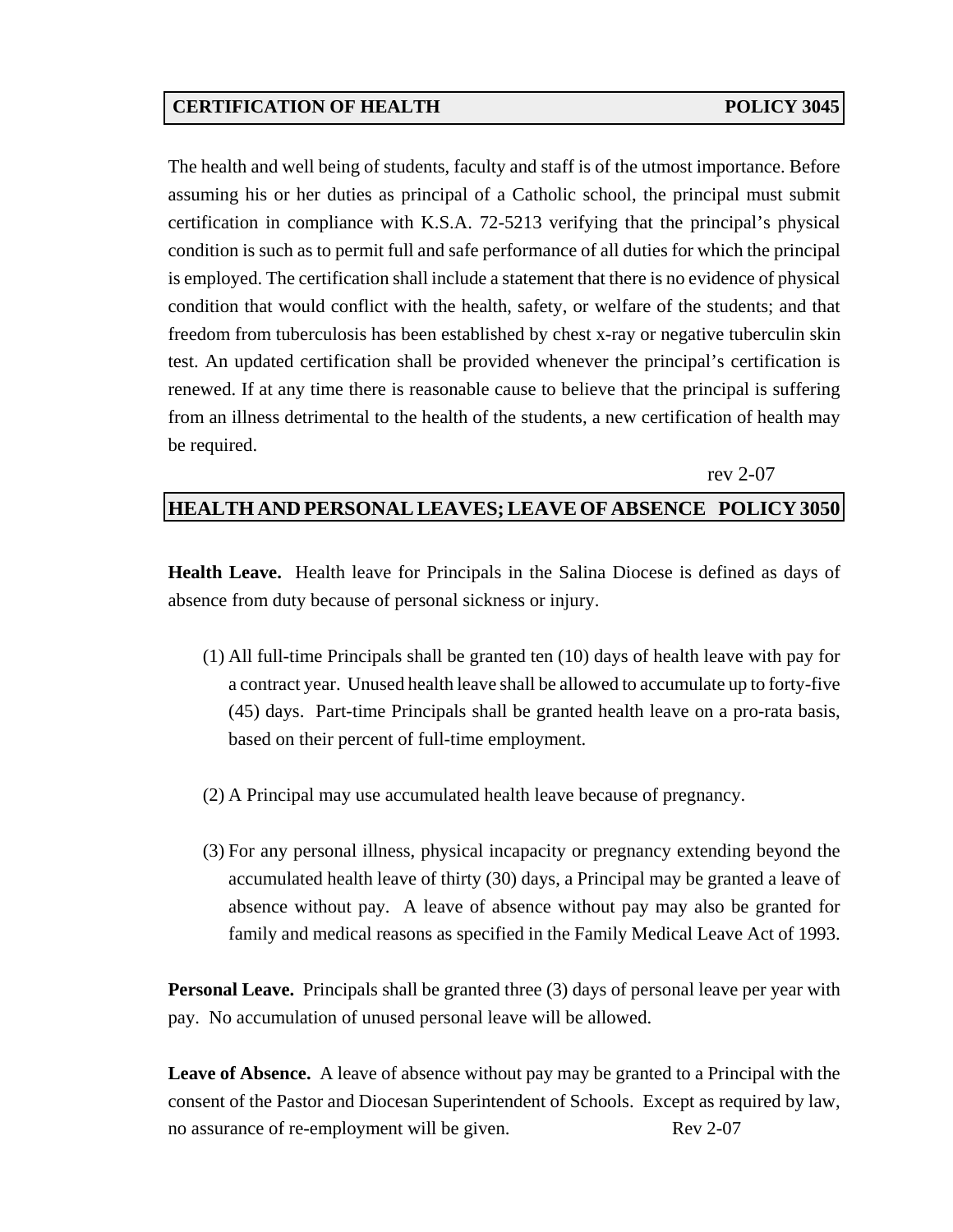# **RECRUITMENT OF FACULTY POLICY 3055**

The principal shall select faculty and staff who live their lives to reflect "the fourfold dimensions of Catholic education: message, community, worship and service." Such persons shall work cooperatively in planning and integrating their teaching in collaboration with the parish for a growth in faith of the total Catholic parish.

### **AUXILIARY ADMINISTRATIVE STAFF POLICY 3060**

- 1. **Assistant Principal**  When deemed necessary and advisable, an assistant principal may be appointed by the principal with the approval of the pastor. Both principal and pastor will agree to the responsibilities, job description and salary for the assistant principal and the diocesan superintendent of schools shall be notified of this action.
- 2. **Acting Principal** In the absence, sickness, or disability of the principal of a Catholic school in the Diocese of Salina, there shall be a person designated by the principal to assume the full power and authority of the principal as described in this policy manual. Written notification to the diocesan superintendent of this acting principal shall be made annually. *(See Appendix III for Teacher In Charge.)*
- 3. **Other Auxiliary Staff** will be based on the needs of the school and the discretion of the pastor and the principal.

## **PRINCIPAL'S CONTRACT; SALARIES AND BENEFITS POLICY 3065**

**Contract.** Each principal recommended for employment shall be given a contract for a period of not more than one year. The contract form provided by the diocesan superintendent shall be used and shall be for service in a particular school unless the contract states otherwise. The principal's contract shall provide time for vacation and/or continuing education.

**Salaries & Benefits.** The pastor in consultation with the local school council shall adopt guidelines for the setting of professional, just and equitable salaries with fringe benefits for the principal.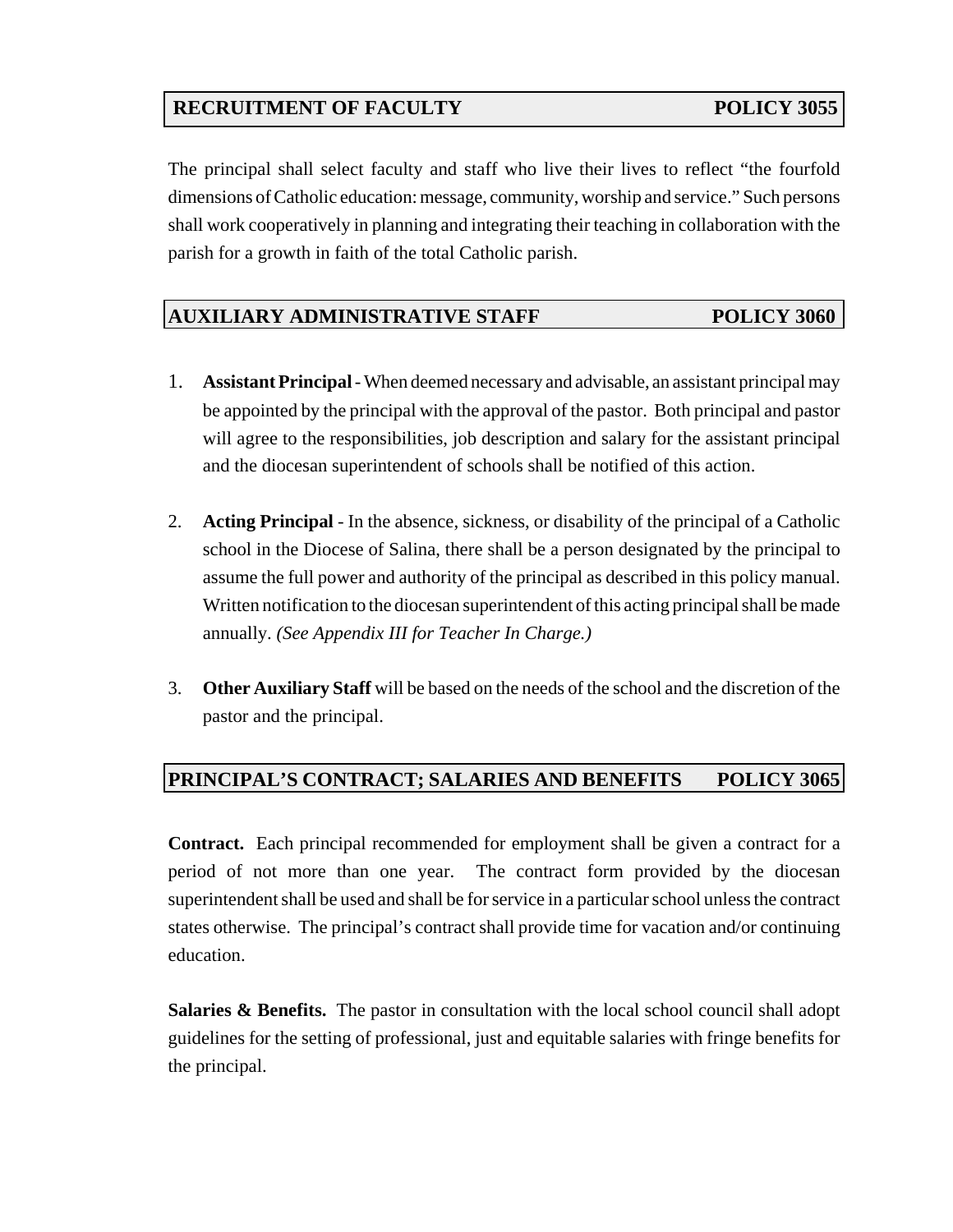The salary scale shall consider but not be limited to the following:

- 1. educational qualifications, teaching experience and professional growth;
- 2. adequate beginning and maximum salaries to attract and hold capable persons in the profession;
- 3. additional remuneration for responsibilities of administration and supervision of other personnel; and
- 4. consideration of the fringe benefits offered to principals in the Diocese of Salina.

Benefits for principals shall be determined on a school-by-school basis.

# **ANNUAL RENEWAL OF PRINCIPAL'S CONTRACT POLICY 3070**

- 1. Contract forms are sent from the diocesan superintendent to the pastors.
- 2. If the pastor wishes to offer a contract, he must first submit it to the diocesan superintendent of schools for approval in writing.
- 3. If the diocesan superintendent approves in writing, pastor and principal sign the contract.
- 4. The pastor sends signed contract to the diocesan superintendent.

It is recommended that the pastor invites comments from the local school council on the renewal/non-renewal of the principal's contract at its January meeting.

Principals' contracts are offered at the February school council meeting, and are to be returned to the pastor by March 10. A copy of the principal's contract is due to the diocesan superintendent by March 15. *(See Appendix IV for Principal's Contract).*

# **EVALUATION; NON-RENEWAL OF CONTRACT; POLICY 3075 RESIGNATION OF PRINCIPAL**

**Evaluation.** (a) *Pastor Evaluation.* The Pastor shall complete an evaluation of the Principal on the form provided by the Diocesan Office of Education. The Pastor should evaluate the Principal's leadership style including the areas of religious, academic and managerial leadership.

(b) *School Council Evaluation.* The School Council complete an appraisal of the Principal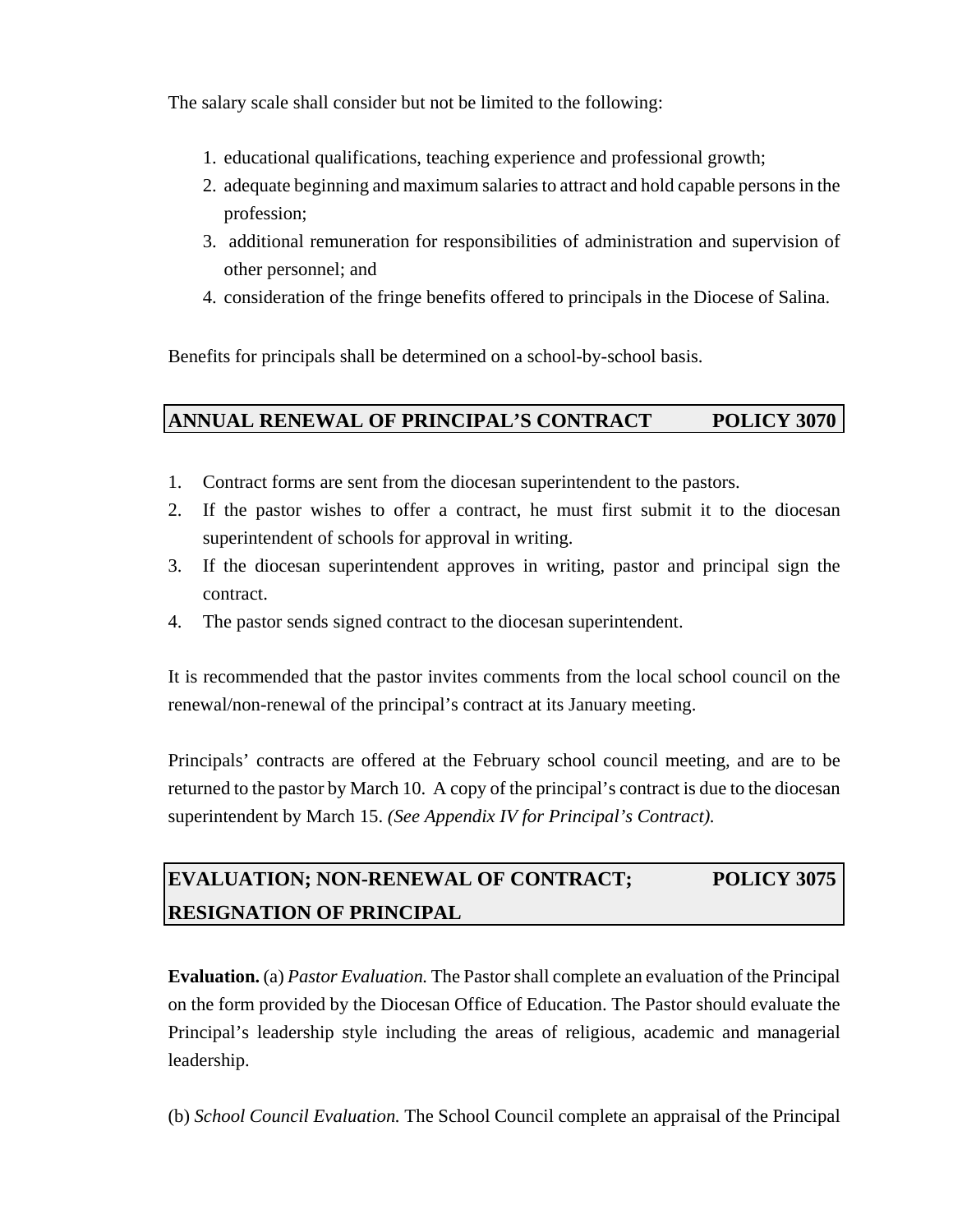on the form provided by the Diocesan Office of Education. The School Council should reflect on the leadership skills of the principal in relation to reporting information to the School Council, advising the School Council in formulating policy, curricula and fiscal budgets issues and general perceptions about the school and its role in the parish community. The School Council's evaluation should be a compilation of its members' input. It is not the Schools Council's role to evaluate the Principal in general or the Principal's effectiveness with school faculty and staff.

The Principal and Pastor should meet and review both completed evaluation forms in a private conference. Copies of both completed evaluation forms should be sent to the Diocesan Superintendent of Schools.

**Renewal/Non-Renewal.** At the January School Council meeting, the evaluations should be discussed in executive session. Prior to the February School Council meeting, the Pastor, in consultation with the School Council, must decide the renewal or non-renewal of the Principal's contract for the next school year. If the Pastor decides to non-renew a Principal's contract, the Principal should confer and consult with the Diocesan Superintendent of Schools to review the evaluations prepared by the School Council and the Pastor.

If a Principal's contract is to be renewed, a proposed contract should be delivered to Principal after the February School Council meeting and should be signed and returned to the Pastor by not later than March 10. The signed contract should be forwarded to the Diocesan Superintendent of Schools for his signature by March 15.

If the Pastor and/or the Diocesan Superintendent of Schools have determined that a contract will not be offered to a Principal for the next school year, the Pastor should notify the Principal of that intent in writing prior to March 15 of the current school year. If no definitive written contract is completed and signed by March 15, it shall be presumed that the parties will not contract for the next school year.

**Resignation.** A Principal who wishes to resign or who does not want to have his or her contract renewed for the subsequent year should submit a written resignation to the Pastor and the President of the School Council. Also, the Principal should inform the Diocesan Superintendent of the Schools of his or her resignation. If the Principal's resignation is effective at the end of the school year and the Principal does not wish to have his or her contract renewed for the next school year, the Principal should notify the Pastor, the President of the School Council and the Diocesan Superintendent of Schools of this fact by March 15. Rev 2-07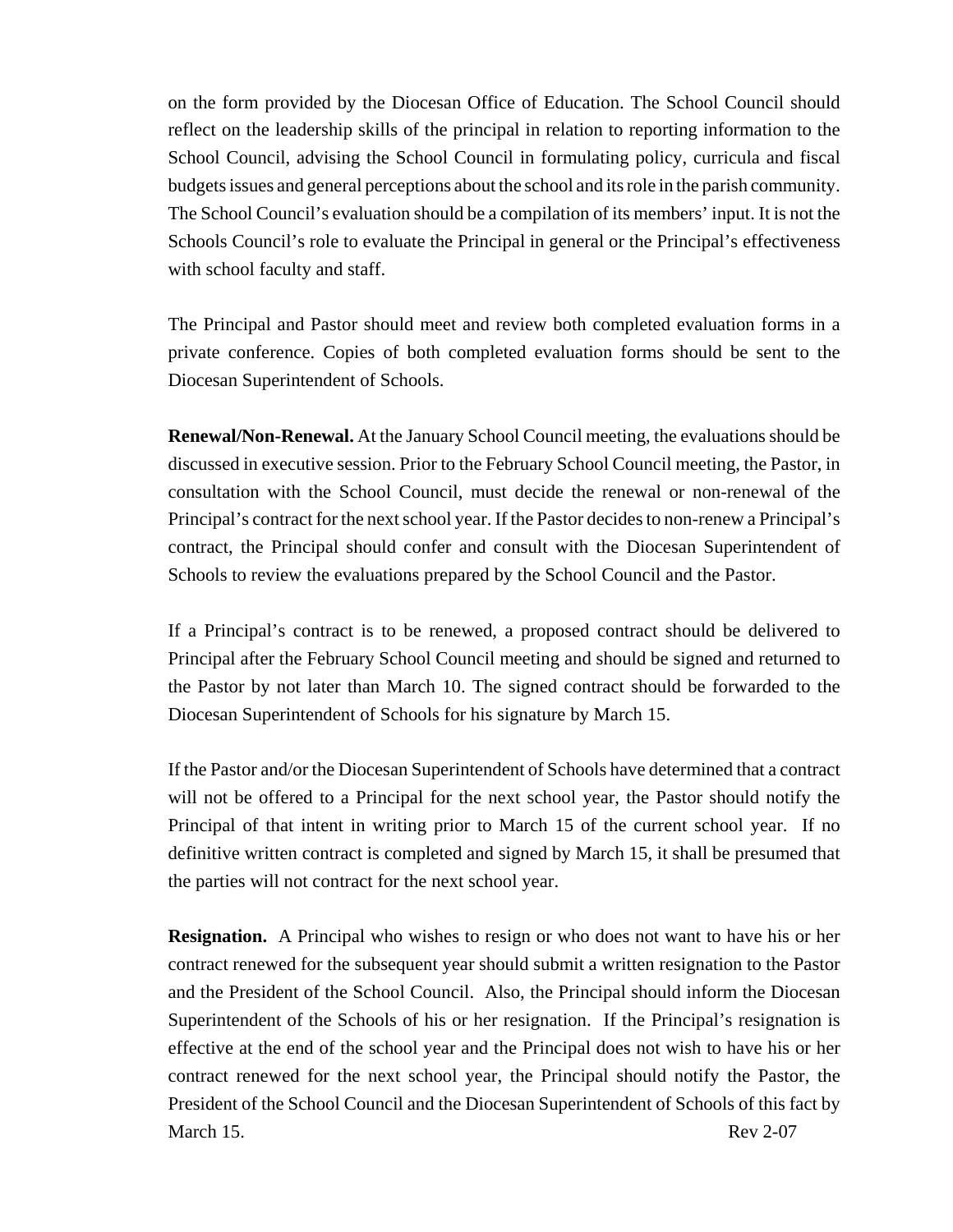## **HIRING OF NEW PRINCIPALS POLICY 3080**

- 1. Pastor informs the diocesan superintendent of the need for a replacement and a search committee is formed.
- 2. The search committee formed for the interview process is:
	- a. the pastor;
	- b. the diocesan superintendent;
	- c. two or three members of the local school council; and
	- d. one faculty representative.
- 3. The committee conducts the interviews of prospective candidates for the position of principal.
- 4. The committee makes the recommendation of candidates best suited for the position of principal to the school council.
- 5. The school council makes a recommendation to the pastor.
- 6. The pastor accepts or rejects the recommendation of the school council.
- 7. If the pastor accepts the recommendation, he consults with the diocesan superintendent concerning the proposed contract. The diocesan superintendent must approve the contract in writing.
- 8. Only after the diocesan superintendent's approval does the pastor award the contract to the new principal.
- 9. If the pastor rejects the recommendation, then the search committee continues to interview other candidates.

*(See diocesan guidelines "Selection Process for Catholic School Principals" for detailed information and assistance.)*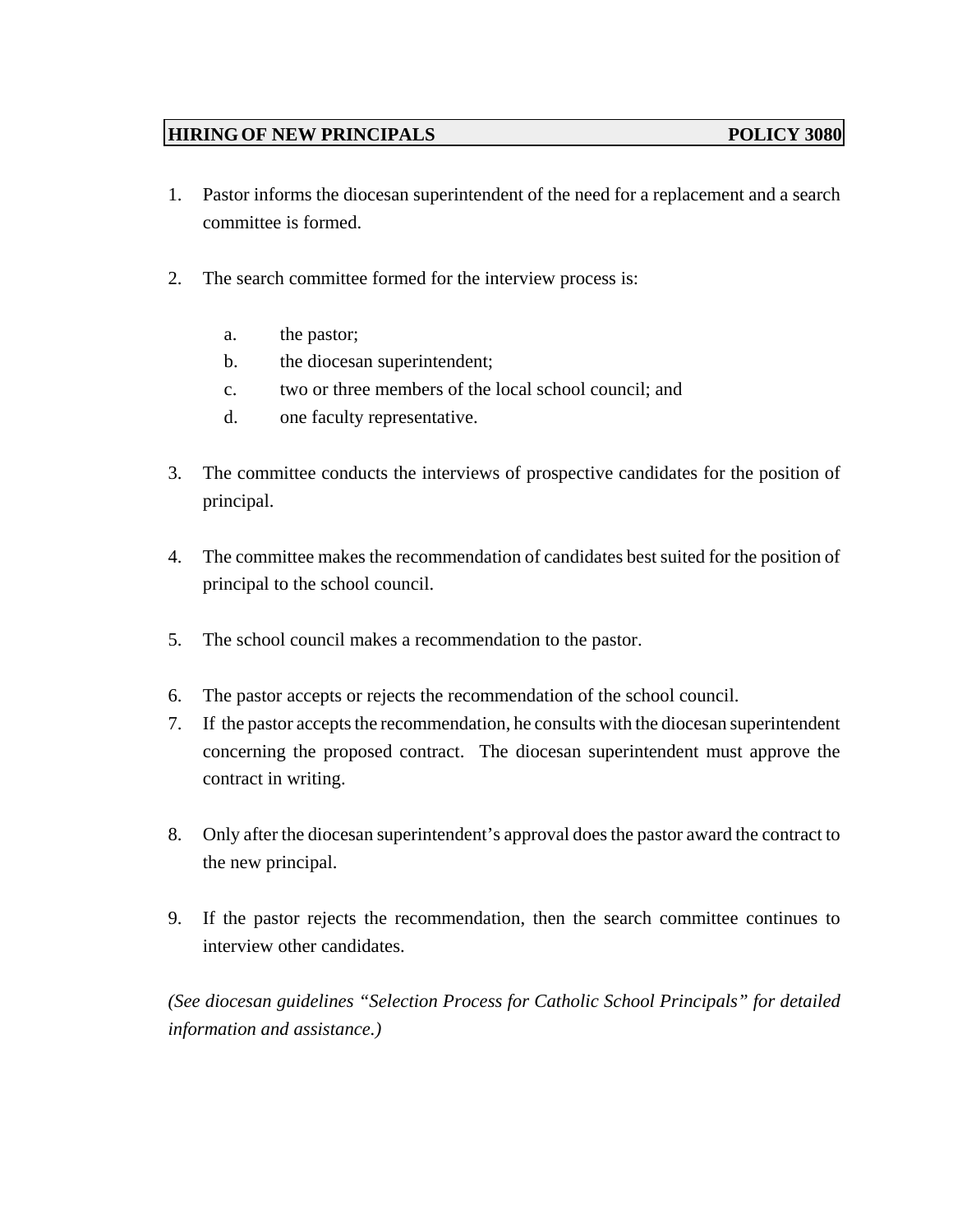## **STANDARDS OF GROOMING AND DRESS POLICY 3085**

Principals in the Salina Diocese shall always maintain high standards of personal cleanliness with respect to their physical person and wearing apparel.

## **CONFLICTS OF INTEREST, GIFTS AND GRATUITIES POLICY 3086**

Principals, teachers and staff of Catholic Schools should maintain the highest ethical standards. In this connection, they are required to refrain from engaging in any activities that create a conflict or the appearance of a conflict of interest. Principals, teachers and staff may from time to time receive nominal gifts and gratuities from students, parents and other patrons of the schools. Nominal gifts and gratuities, with monetary value of up to \$25.00, may be accepted. If a principal, teacher or staff of a Catholic Schools is offered or receives a gift or gratuity with a monetary value in excess of \$25.00, the principal or Superintendent should be notified and the gift should be declined or donated toward the school's general fund, with the agreement of the donee. At no time should any principal, teacher and staff member accept any gift or favor, regardless of value, which could reasonably be viewed as being given to gain an advantage for the donor or someone on the donor's behalf.

5-2007

# **PREPARATION OF SCHOOL BUDGET POLICY 3090**

The annual budget shall be prepared by the principal and the school council, in consultation with the pastor and finance committee of the parish council. The council recommends the budget to the pastor for final approval. The pastor may approve, modify or reject the proposed budget.

A copy of the approved school budget shall be sent to the diocesan superintendent. The diocesan superintendent may periodically ask for fiscal reports from any school.

The initial preparation of the budget should take place in January, with its presentation to the local school council for recommendation during February. The final council's recommendation and approval by the pastor should be accomplished by the end of March.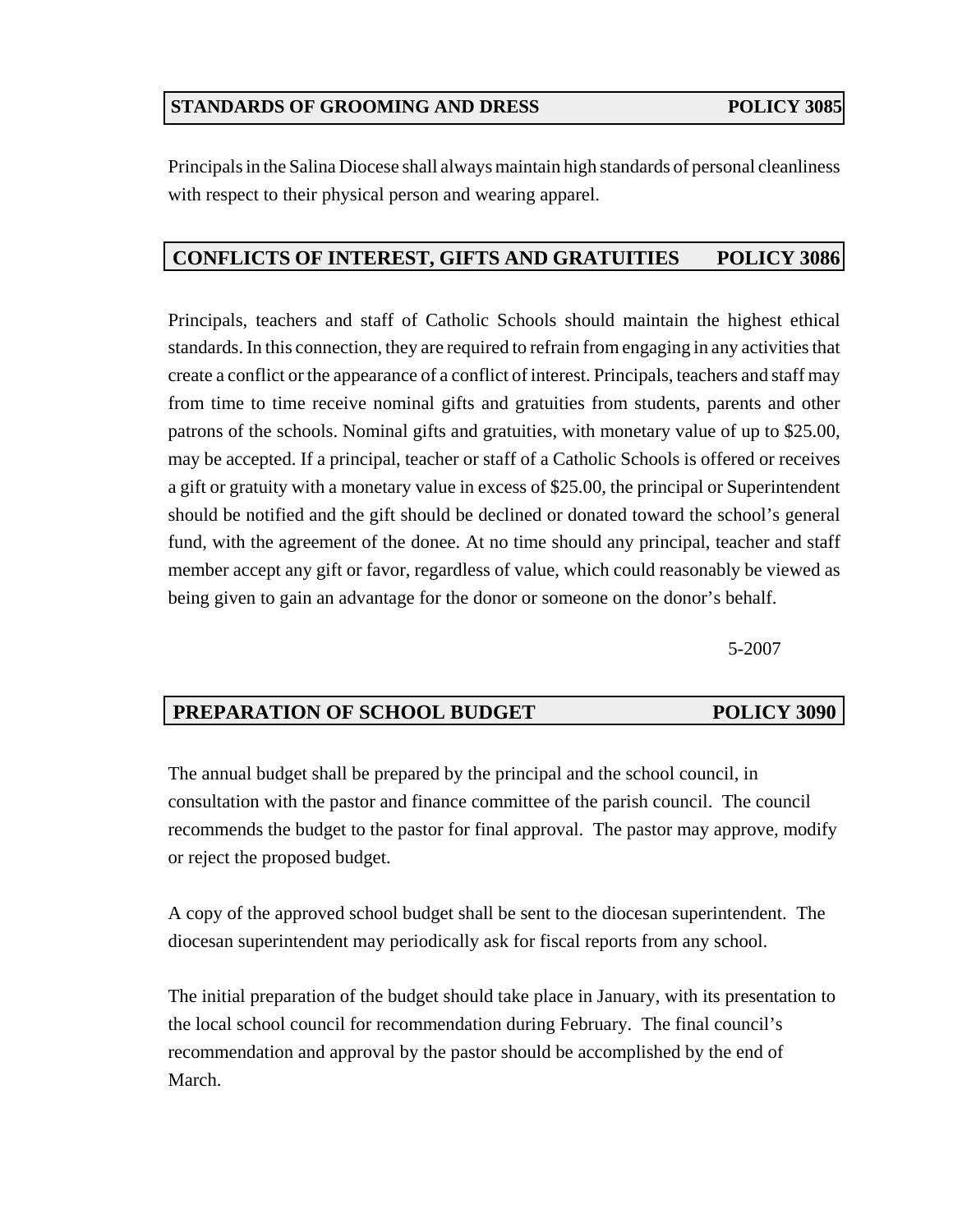# **BORROWING OR INCURRING DEBT POLICY 3095**

No Principal or staff member may sign or incur any principal debt in excess of \$2,000.00 without the prior written approval of the Pastor. No Pastor, Principal, School Council or staff member may sign or incur any debt in excess of \$10,000.00 without the prior express approval of the Bishop. Such approval must be given in writing.

As used herein, "debt" does not include annual or regular operating expenses for a school which are incurred and paid in the ordinary course of operations.

rev 2-07

# **FUND RAISING FROM AUXILIARY ORGANIZATIONS POLICY 3096**

Auxiliary groups, Booster Clubs, parent organizations, or individuals representing any diocesan school, shall be under the direct supervision of the principal and/or pastor. Any solicitation, fund raising, purchases or disbursements of funds must have prior approval of the principal or pastor. A yearly financial report of any organization must be filed with the principal by June 30 of each school year. At the discretion of the school administration, accounts may be audited.

1-13-02

## **LOCAL SCHOOL COUNCIL POLICY 3100**

# The local school council shall be a **non-policy making council**, serving in an advisory capacity, with no authority to implement policies or make decisions binding on the school without the approval of the pastor.

The school council serves as an advisory group to the bishop, pastor, diocesan superintendent and principal in ensuring the highest possible religious and academic education for the students attending Catholic school.

School council members serve as collaborators with the pastor and the principal in the mission and ministry of the school.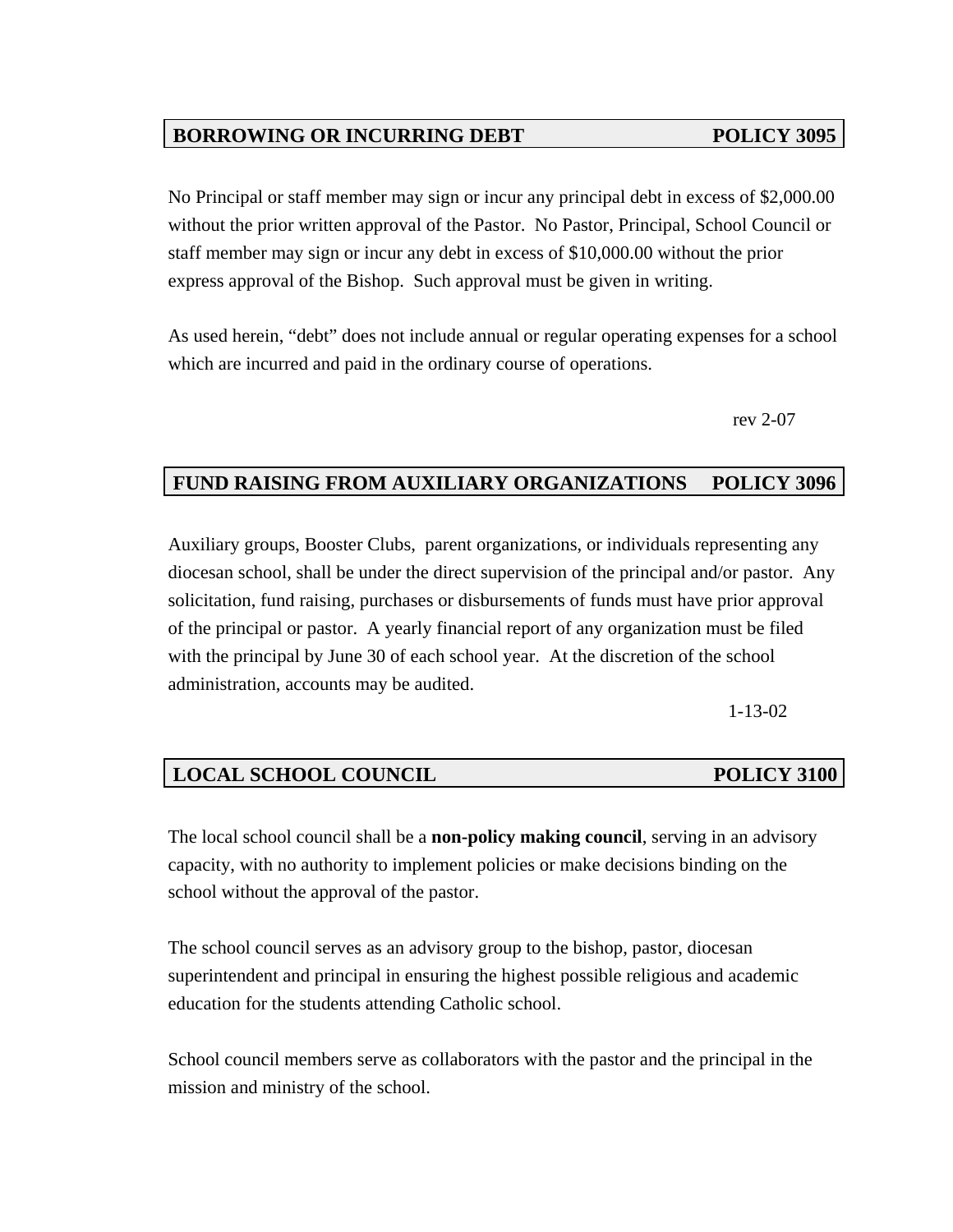The school council assists the pastor and the principal in the consideration of general policy matters relating to the school.

The local school council shall seek to support, strengthen and assure the future of the Catholic school it serves.

Administrative decisions and their implementation are the responsibility of the principal and the pastor.

All school councils shall file a copy of their constitution with the diocesan superintendent.

The school handbook shall be reviewed each year by the local school council and filed with the diocesan superintendent prior to issuance of contracts.

Each council member shall have a copy of the handbook. The handbook should consist of the following:

- 1. school mission statement and philosophy;
- 2. bylaws and constitution;
- 3. policies affecting the school, including faculty handbooks, student handbooks and all diocesan policies;
- 4. budget reports; and
- 5. formal minutes of the school council meetings.

A copy of the minutes of each council meeting should be sent to the diocesan superintendent within two weeks following the meetings. *(See "Guidelines for School Councils, Diocese of Salina, Appendix XIII)*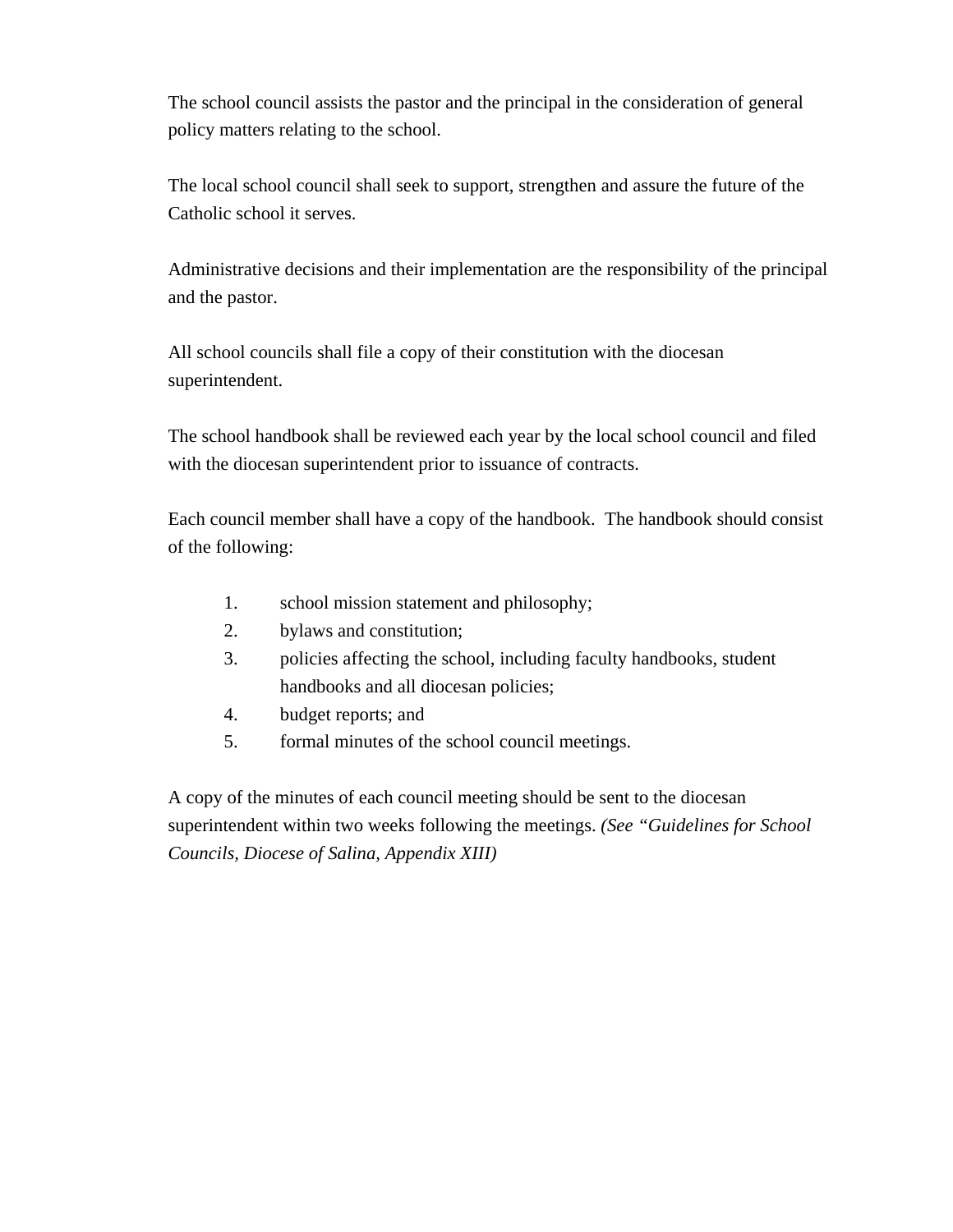# **DIOCESAN LEGAL FORMS** POLICY 3105

All Catholic elementary and secondary schools shall utilize the diocesan legal forms (or their equivalent) contained in Appendix XII of this policy book. These forms include:

- 1. FORM A Disclosure Form for Ministers to Children and Youth
- 2. FORM B Medical Information
- 3. FORM C Medical Permission Form
- 4. FORM D Parental/Legal Guardian Permission Slip for Field Trip Participation
- 5. FORM E Field Trip Driver Information Sheet
- 6. FORM F Suggested Rules of Conduct Contract (for Group Activities)
- 7. FORM G Authorization for School Record
- 8. FORM H Authorization for Student Release
- 9. FORM I Use of Internet Agreement
- 10. FORM J Athletic Participation Release Waiver and Indemnity Agreement
- 11. FORM K Field Trip Liability Waiver (Adult)
- 12. HIPAA Form
- 13. Form M Concussion and Head Injury Release Form
- 14. Form N Immunization Exemption and Waiver
- 15. Form O Guardianship Agreement Rev 2-16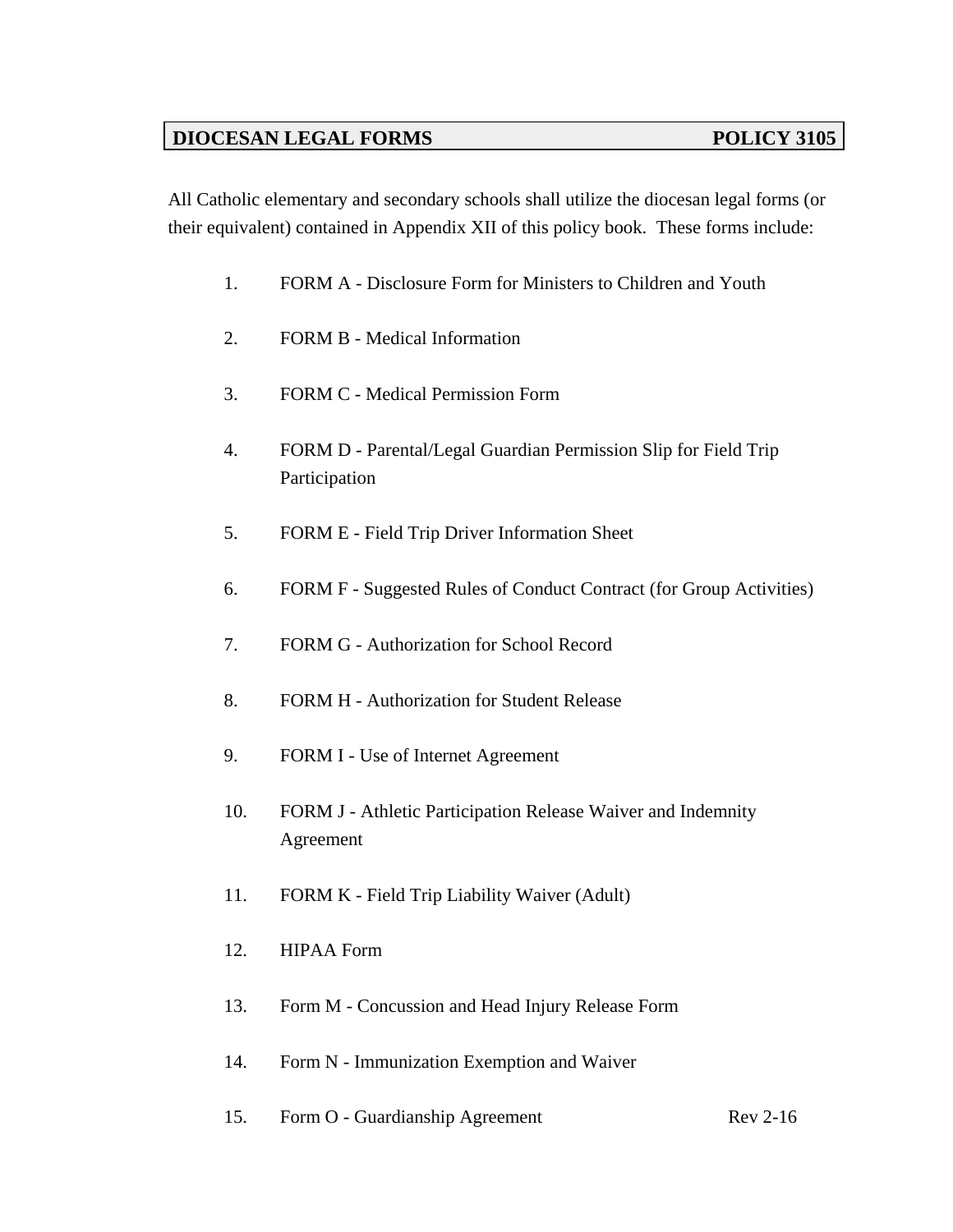| RECRUITMENT & SELECTION OF TEACHERS                    | 4010 |
|--------------------------------------------------------|------|
| <b>FAITH DEVELOPMENT</b>                               | 4015 |
| <b>EQUAL OPPORTUNITY</b>                               | 4020 |
| POLICY FOR THE PROTECTION OF CHILDREN AND YOUNG PEOPLE | 4022 |
| <b>EMPLOYMENT OF TEACHERS</b>                          | 4025 |
| <b>TEACHER CERTIFICATION</b>                           | 4030 |
| <b>CERTIFICATION OF HEALTH</b>                         | 4035 |
| <b>TEACHER'S CONTRACTS</b>                             | 4040 |
| ANNUAL ISSUANCE OR RENEWAL OF TEACHER CONTRACTS        | 4045 |
| NONRENEWAL OF CONTRACT; RESIGNATION OF TEACHERS        | 4050 |
| <b>TERMINATION OF CONTRACT</b>                         | 4055 |
| HEALTH LEAVE; LEAVE OF ABSENCE; PERSONAL DAYS          | 4060 |
| <b>FAMILY MEDICAL LEAVE ABSENCE</b>                    | 4062 |
| <b>SALARIES &amp; FRINGE BENEFITS</b>                  | 4065 |
| PROFESSIONAL STANDARDS; TEACHERS' INSERVICE            | 4070 |
| <b>FACULTY HANDBOOKS</b>                               | 4075 |
| <b>TEACHER FILE</b>                                    | 4080 |
| <b>TEACHING RECORDS AND CONFIDENTIALITY</b>            | 4085 |
| PROFESSIONAL ASSIGNMENTS                               | 4090 |
| <b>COUNSELING</b>                                      | 4095 |
| <b>ORIENTATION</b>                                     | 4100 |
| <b>SUPERVISION OF STUDENTS</b>                         | 4105 |
| PREVENTION OF SPORTS HEAD INJURIES                     | 4106 |
| NON-CATHOLIC TEACHERS OF RELIGION IN CATHOLIC SCHOOLS  | 4110 |
| <b>CATECHIST TRAINING</b>                              | 4115 |
| EVALUATION OF FULL TIME TEACHER PERFORMANCE            | 4120 |
| STANDARDS OF GROOMING AND DRESS                        | 4125 |
| <b>STUDENT TEACHERS</b>                                | 4130 |
| <b>SUBSTITUTE TEACHERS</b>                             | 4135 |
| SUPPLEMENTAL PERSONNEL                                 | 4140 |
| EMPLOYEE USE OF ALCOHOL OR CONTROLLED SUBSTANCE        | 4145 |
| <b>SMOKING IN SCHOOL BUILDINGS</b>                     | 4150 |
| <b>GRIEVANCE PROCEDURES</b>                            | 4155 |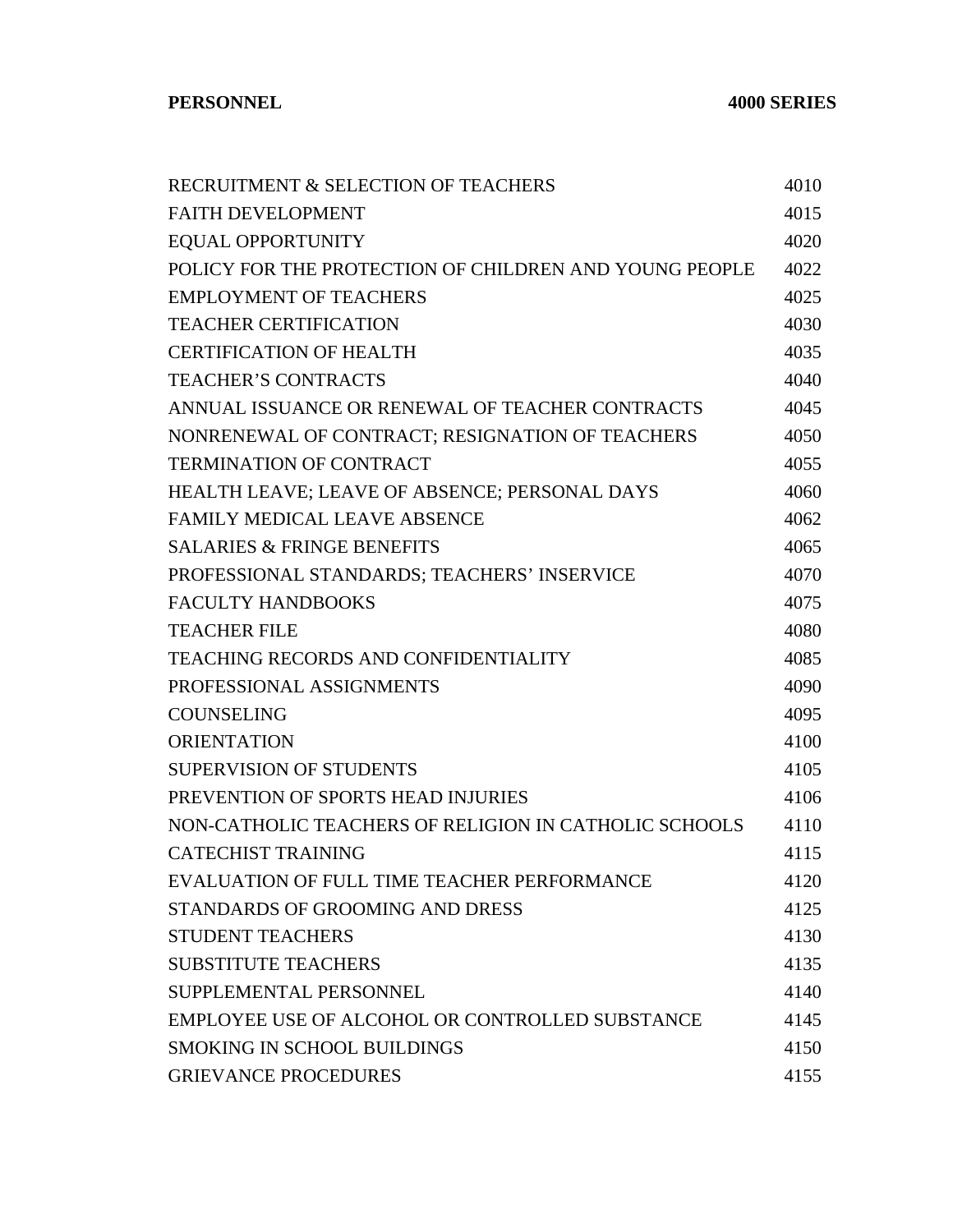"But let teachers realize that to the greatest possible extent they determine whether the Catholic School can bring its goals and undertakings to fruition. They should, therefore, be trained with particular care so that they may be enriched with both secular and religious knowledge, appropriately certified, and may be equipped with an educational skill which reflects modern day findings. Bound by charity to one another and to their students, and penetrated by an apostolic spirit, let them give witness to Christ, the unique teacher, by their lives as well as their teachings."

*Declaration on Christian Formation*

# **RECRUITMENT & SELECTION OF TEACHERS POLICY 4010**

The fulfillment of the unique goals of Catholic education rests largely in the hands of the faculty in a Catholic school. Hence, it is important that all persons engaged in the educational ministry of the Catholic Church in the Diocese of Salina understand that, first and foremost, they are teachers of Christian values for life.

The principal shall select faculty and staff who live their lives to reflect "the fourfold dimensions of Catholic education: message, community, worship and service." Such persons will work cooperatively in planning and integrating their teaching in collaboration with the parish for a growth in faith of the total Catholic parish.

If it is not possible to employ Catholic personnel, the principal shall make certain that those employed are committed Christians who agree to perform their duties in accordance with the Catholic mission and philosophy of the school.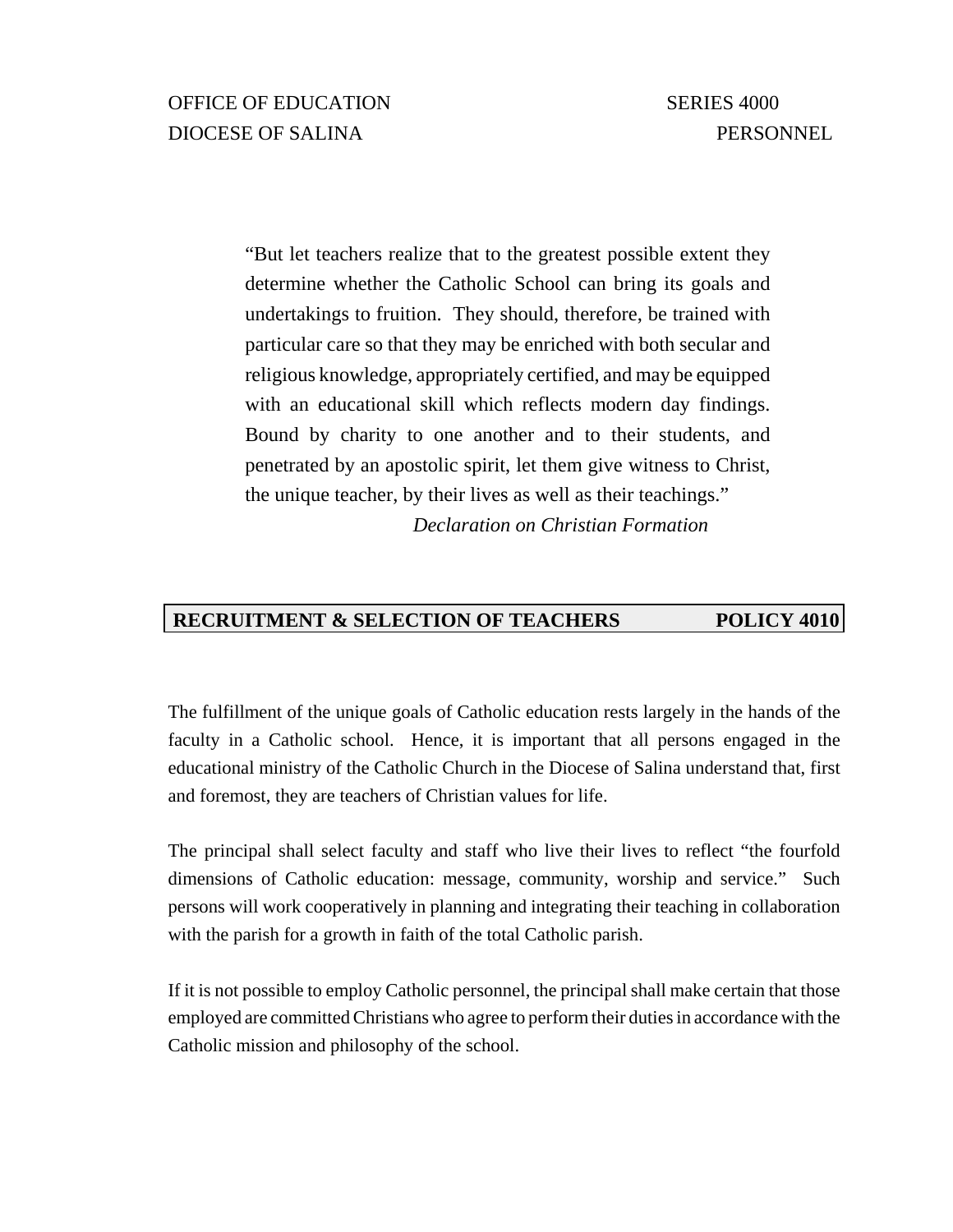# **FAITH DEVELOPMENT POLICY 4015**

The Catholic school teacher must be a person of faith, one who believes in God and works toward integrating religious truths and values. A Catholic school teacher must be willing to accept and convey both, the religious and the educational goals of the school, in accord with Sacred Scripture and the teachings of the Catholic Church.

### **EQUAL OPPORTUNITY** POLICY 4020

The employment of teachers in the Catholic elementary and secondary schools of the Diocese of Salina shall not be discriminatory. All schools in the diocese are equal opportunity employers with the exception of hiring instructors of religion.

# **POLICY FOR THE PROTECTION POLICY 4022 OF CHILDREN AND YOUNG PEOPLE**

All teachers in the Catholic Schools shall be familiar with and at all times comply with the Diocese's Policy for the Protection of Children and Young People, a copy of which shall be provided to each teacher at the time of hire. All forms and receipts included with the Policy for Protection of Children and Young People must completed in accordance with that policy. All employment of teachers within the Catholic Schools of the Diocese is subject to completion of the background check which is conducted in accordance with the policy. Any costs incurred in connection with such background checks are the responsibility of the school employing the teacher. The Principal shall endeavor to keep all faculty, staff and volunteers in compliance with the Policy for Protection of Children and Young People at all times.

rev 2-07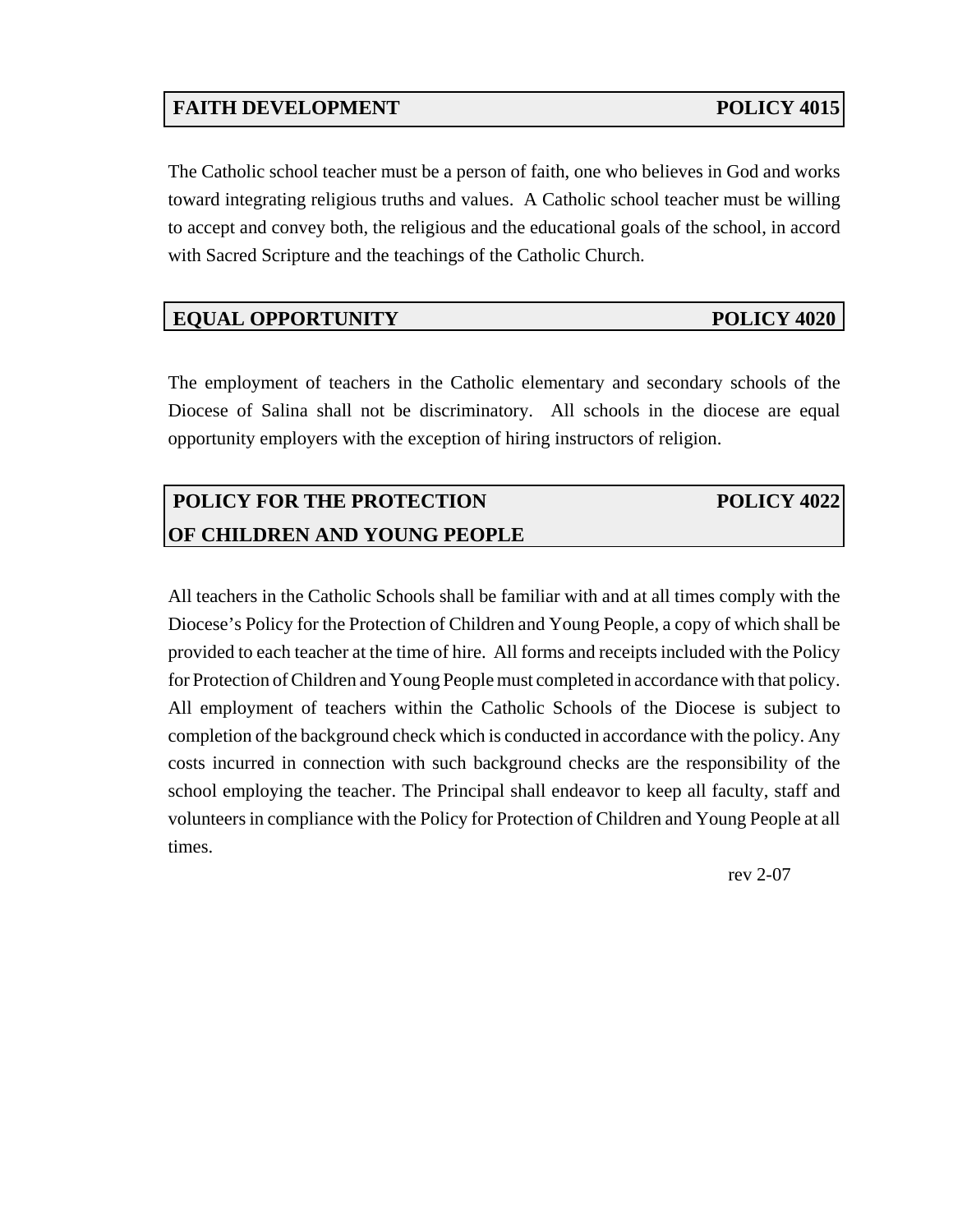# **EMPLOYMENT OF TEACHERS POLICY 4025**

Interviewing and hiring teachers is the proper and direct responsibility of the principal with the approval of the pastor.

All persons seeking employment in the Catholic elementary and/or secondary schools in the Diocese of Salina shall make application through the local school office.

Any principal who is considering an applicant who has taught or is teaching in an elementary or secondary Catholic school in the Diocese of Salina must contact former principals to determine the reason for termination of service, or to obtain any former principal's recommendation of the applicant's ability as a teacher. Character references listed on the application form should always be checked.

The school principal shall personally interview those who are being seriously considered for teaching positions. The principal awards the contract which is co-signed by the pastor.

If hired, the application form, three references, the college transcript and a copy of the Kansas Teacher's Certificate shall be kept on file in each local school.

## **TEACHER CERTIFICATION POLICY 4030**

The State of Kansas shall certify each teacher in the Catholic School. The responsibility for acquiring and maintaining certification rests with the teacher who must also file a copy of this certificate in the local school office.

Any teacher seeking an alternative teaching license must seek approval of the local principal and the Diocesan Superintendent of Schools.

revised 4-8-01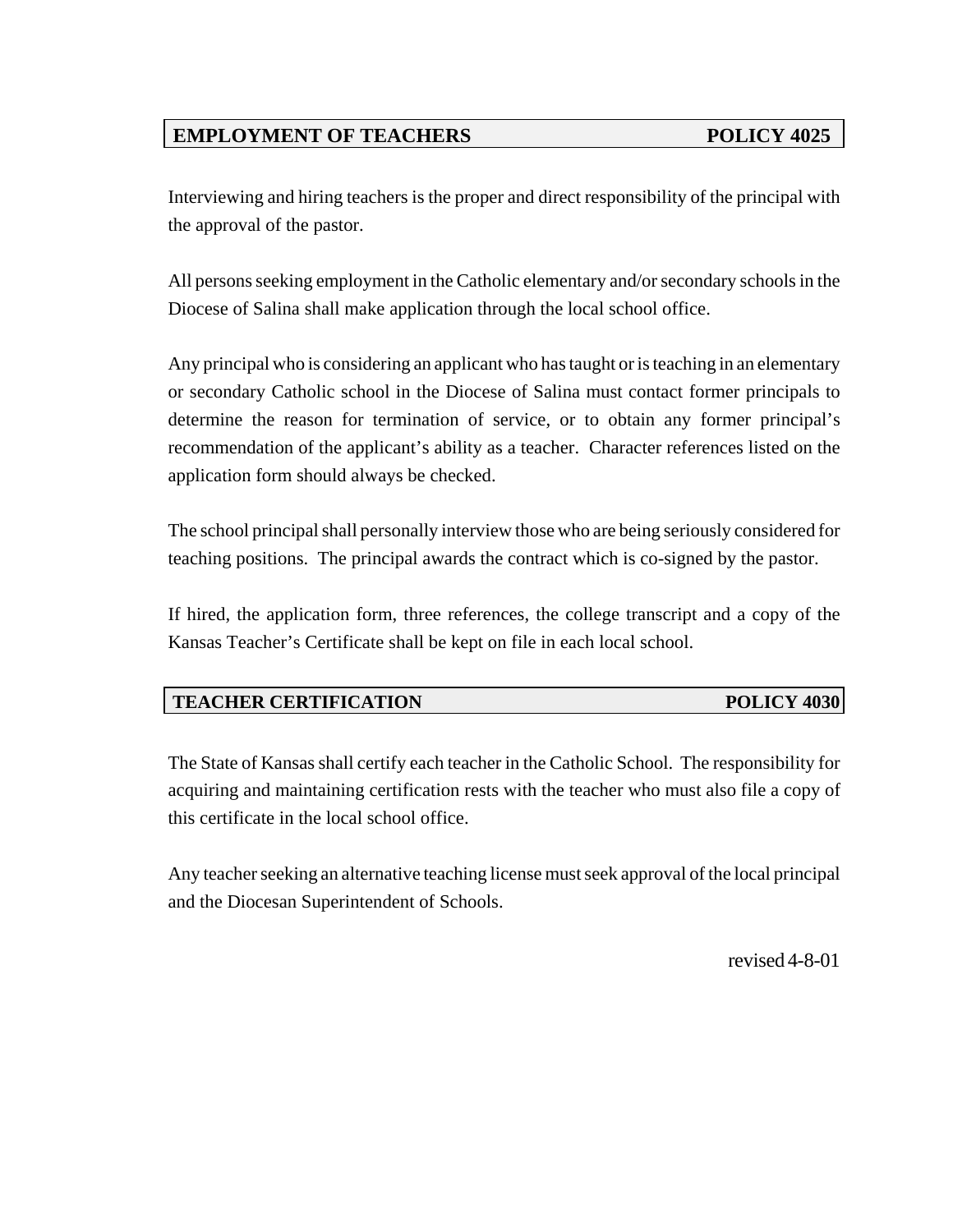### **CERTIFICATION OF HEALTH POLICY 4035**

The health and well being of students, faculty and staff is of the utmost importance. Before assuming his or her duties as teacher of a Catholic school, the teacher must submit certification in compliance with K.S.A. 72-5213 verifying that the teacher's physical condition is such as to permit full and safe performance of all duties for which the teacher is employed. The certification shall include a statement that there is no evidence of physical condition that would conflict with the health, safety, or welfare of the students; and that freedom from tuberculosis has been established by chest x-ray or negative tuberculin skin test. An updated certification shall be provided whenever the teacher's certification is renewed. If at any time there is reasonable cause to believe that a teacher is suffering from an illness detrimental to the health of the students, a new certification of health may be required.

rev 2-07

### **TEACHER'S CONTRACTS POLICY 4040**

Teachers are employed under yearly contracts. The contract shall be for a particular school unless otherwise stated in the contract. *(See Appendix V for Sample Teacher's Contract.)*

# **ANNUAL ISSUANCE OR RENEWAL POLICY 4045 OF TEACHER CONTRACTS**

The following steps should be followed for issuance or renewal of a teacher contract:

1. The Diocesan Contract Form which appears at Appendix V of this Handbook should be used. Forms are available from the Diocesan Superintendent of Schools.

2. The Principal and Pastor should discuss the renewal of contracts for teachers currently under contract by February 15.

3. If the Principal and Pastor intend not to renew a teacher's contract, this intent should be discussed by the Principal and/or Pastor with the Diocesan Superintendent of Schools by March 15. All documentation should be given to the Diocesan Superintendent of Schools for review and consultation.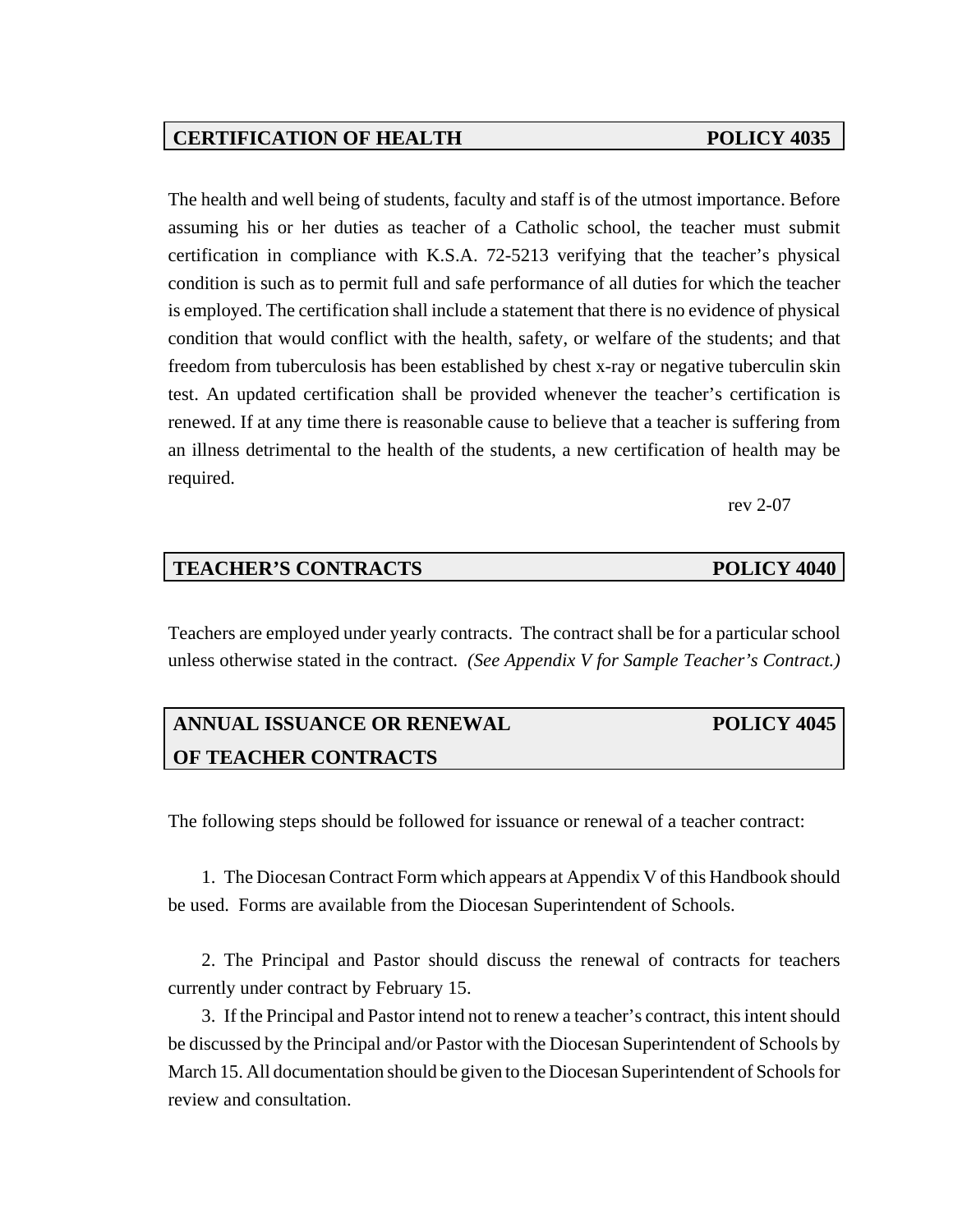4. The Principal should inform the local school council of all contracts which the Principal intends to renew for the following school year at the local school council's last regularly scheduled meeting prior to April 15. The local school council may be asked to consult and advise the Principal, but is not asked to accept or reject the Principal's intended renewals.

5. By April 15, the Pastor and Principal should meet and review and agree upon the proposed salary for each contract and present a proposed contract to each teacher who is to be renewed.

6. If the teacher accepts the contract, it must be signed by the teacher and returned to the Principal by May 1. If the teacher does not sign the contract by May 1, it shall be presumed that the teacher and the school will not contract for the next school year.

7. Upon receipt of the signed contract from the teacher, the Principal and the Pastor should sign the contract.

8. A copy of the contract should be sent to the Diocesan Superintendent of Schools.

rev 2-07

# **NONRENEWAL OF CONTRACT; POLICY 4050 RESIGNATION OF TEACHERS**

**Non-renewal.** If, after consultation with the Pastor and the Diocesan Superintendent of Schools, a Principal proposes not to renew a particular teacher's contract, the Principal should notify the teacher in writing prior to April 15. The writing may be delivered by registered letter, certified mail return receipt requested, or by hand delivery of same to the teacher. A copy of the notification shall be placed in the teacher's file. Failure to provide such notice does not entitle the teacher to renewal for the next school year. If a proposed contract, signed by the Principal and Pastor is not tendered to the teacher by May 1, it shall be presumed that the teacher and the school will not contract for the next school year.

**Teacher Resignation.** The following procedure should be followed in the event a teacher intends to resign prior to completing the teacher's contract:

1. The teacher must notify the Principal, in writing, at least 2 weeks prior to the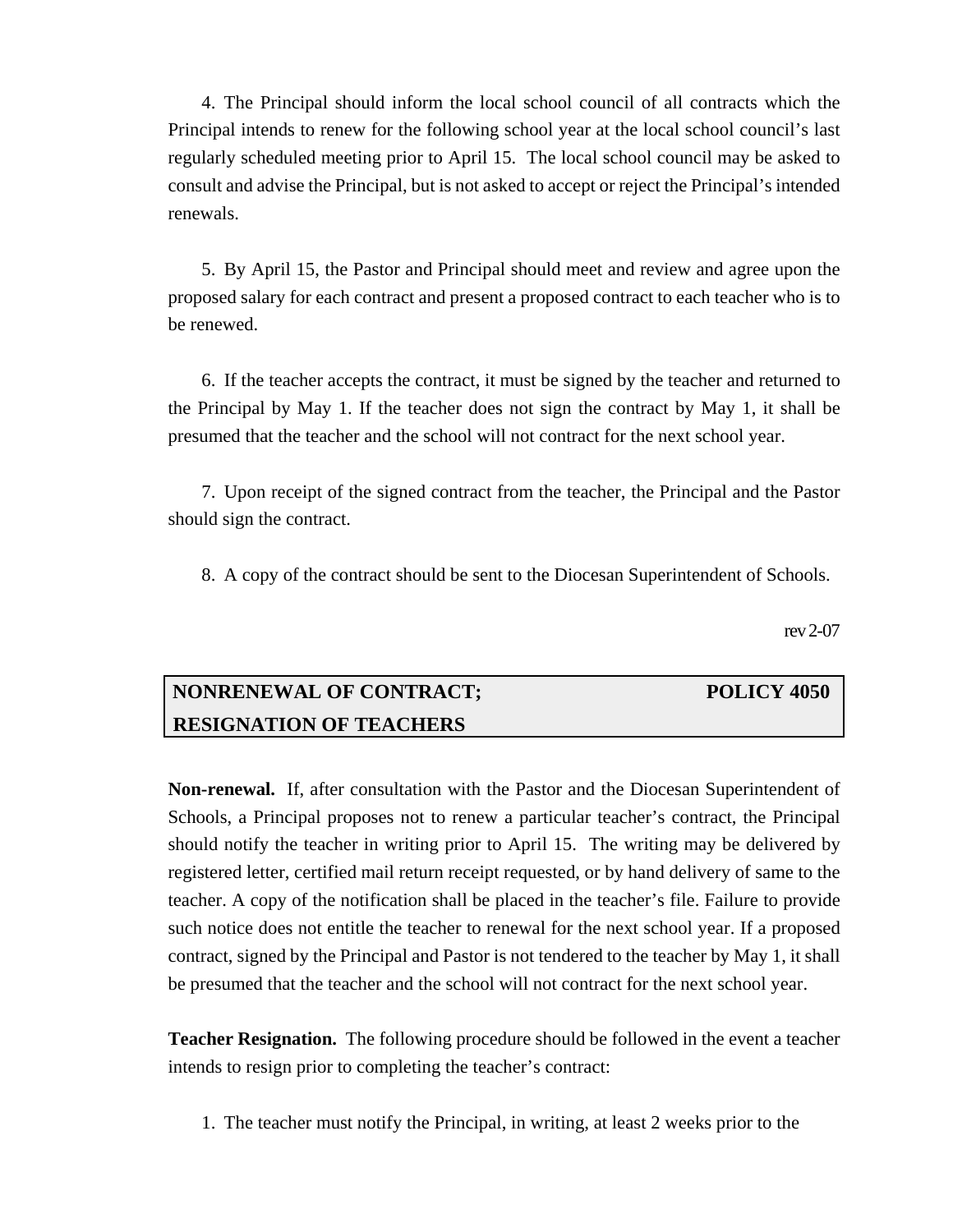effective date of the teacher's resignation. The writing may be delivered by registered letter, certified mail return receipt requested, or by hand delivering it to the Principal. If the teacher's resignation subjects the teacher to liability to the school as defined in the contract or the local school faculty handbook, the Principal should notify the teacher of the amount of the teacher's liability for breaching the contract.

2. If a full time replacement is to be hired for a teacher who has resigned, it should be done in accordance with Policies 4010 through 4040. A contract through the end of the current school term may be offered to a full time replacement.

3. If a full time replacement is not to be hired for a teacher who has resigned, the Principal should endeavor to place a qualified substitute teacher in the resigning teacher's position for the remainder of the current school year.

rev 2-07

## **TERMINATION OF CONTRACT POLICY 4055**

In the event of default as defined in the teacher contract or for any other just cause, the employment of any teacher in a Catholic School may be terminated. The procedure set forth in the teacher contract should be followed in the event the Pastor, after consultation with the Principal, believes that a teacher's contract should be terminated. Any termination of contract will be finally determined by the Superintendent of Catholic Schools. Catholic Mutual, which provides liability coverage for Catholic Schools, requires that any potential termination of employment be reviewed with the Diocesan attorney prior to termination. The Superintendent of Catholic Schools may initiate the review by the Diocesan attorney after conferring with the Principal and/or Pastor.

rev 2-07

# **HEALTH LEAVES / LEAVE OF ABSENCE / POLICY 4060 PERSONAL DAYS**

#### **Health Leaves**

1. Health leaves for teachers in the Catholic Schools shall be days of absence from duty because of personal sickness or injury of the teacher, teacher's spouse or teacher's children and for which no deduction is made in the regular monthly or annual compensation of the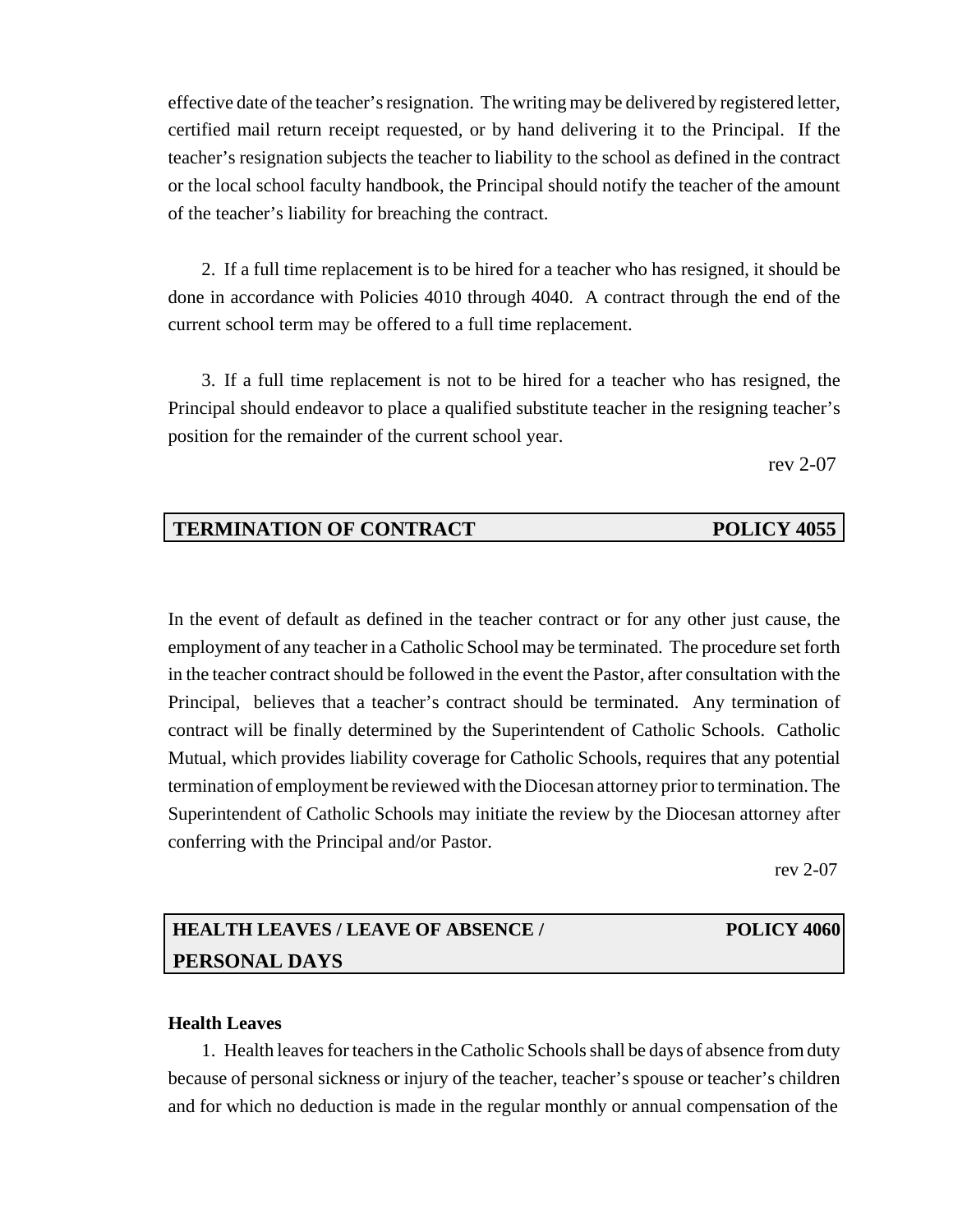teacher.

2. All full-time teachers shall be granted ten (10) days health leave for the contract year. Unused health leave shall be allowed to accumulate to not more than forty-five (45) days.

3. part-time teacher, shall be granted three (3) days health leave during the contract year. Unused days of health leave for part-time teachers shall be allowed to accumulate to not more than fifteen (15) days.

4. Accumulated health leave cannot be exchanged, traded, donated or otherwise transferred from one employee to another.

**Leave of Absence.** A leave of absence without pay may be granted to a teacher if the teacher has a good reason for such a request. No assurance of re-employment will be given unless such leave is a leave under the Family Medical Leave Act of 1993, as set forth in Policy 4062.

**Personal Days.** Teachers shall be granted two (2) days personal leave with pay during each contract year. A teacher who intends to use a day of personal leave is responsible for contacting the teacher's Principal at least one week in advance of the proposed leave day unless the circumstances make it impossible to do so.

rev 2-07

#### **FAMILY MEDICAL LEAVE OF ABSENCE POLICY 4062**

## **PART A. Teachers Who Qualify for a Leave Under the Family and Medical Leave Act of 1993**

The Catholic Schools will grant a leave of absence to regular full-time and regular parttime teachers (who meet the requirements described below) for the care of a child after birth or adoption or placement with the employee for foster care, the care of a covered family member (spouse, child, or parent) with a serious health condition, or in the event of an employee's own serious health condition. Leaves will be granted for a period of up to twelve (12) weeks in any twelve-month period.

A teacher must have completed at least one full year of service with the Catholic School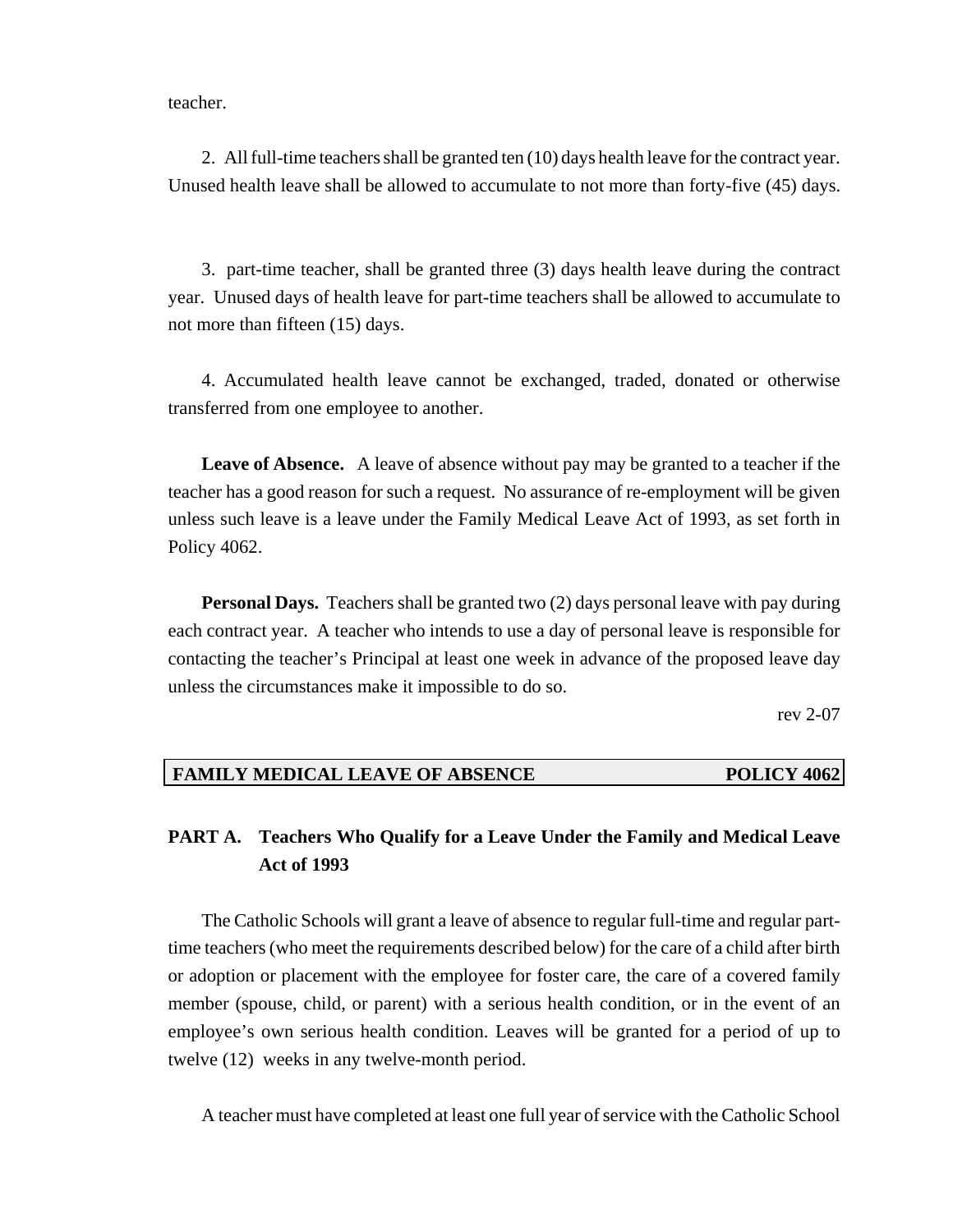at which employed and have worked a minimum of 1,250 hours in the twelve-month period preceding the leave to be eligible for such leave. Teachers who do not meet this requirements may apply for a leave of absence subject to the conditions described in Part B of this policy. Eligibility for leave is available to teachers at all Catholic schools in the Diocese and does not require employment of any minimum number of employees at the facility in which the teacher works.

#### **Child/Family Care Leave**

If a teacher requests a leave of absence to care for a child after birth, adoption, or placement in the teacher's home for foster care, or to care for a covered family member with a serious health condition, the teacher will be granted unpaid leave under the following conditions:

- 1. If the leave is planned in advance, the teacher must provide written notice at least thirty (30) days prior to the anticipated leave date.
- 2. If the leave is unexpected, the teacher should notify the Principal in writing as far in advance of the anticipated leave date as is practicable. (Normally, this should be within two business days of when the need for the leave becomes known to the employee.)

All Catholic School benefits that operate on an accrual basis (e.g., vacation, sick, and personal days) will cease to accrue during any period of FMLA leave which is unpaid.

A teacher will be required to use all accrued, unused vacation, sick leave, and personal days during the leave period. Once such benefits are exhausted, the balance of the leave will be without pay.

All group health benefits, if any, will continue during the leave provided you continue regular employee contributions to these plans. Other benefits will be governed in accordance with the terms of each benefit plan.

Teachers requesting a leave to care for a covered family member with a serious health condition may be required to provide medical certification from the family member's physician attesting to the nature of the serious health condition, probable length of time treatment will be required, and the reasons that the employee is required to care for this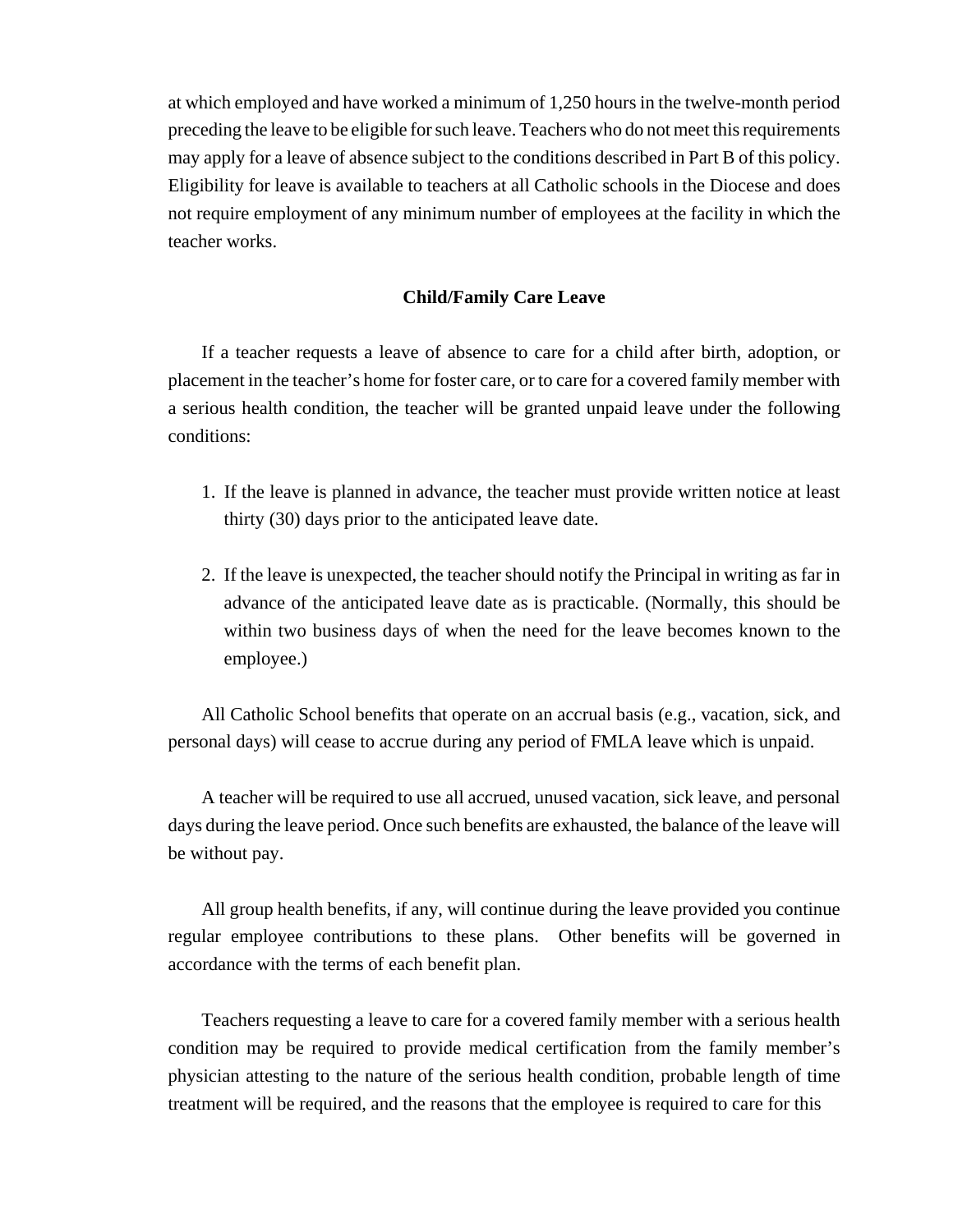family member. Teachers may also be required to provide additional physician's statements at the Catholic School's request. Further, the family member may be required to submit to a medical examination by a physician designated by the Catholic School at its expense.

#### **Leave for Teacher's Serious Health Condition**

If a teacher requests a leave of absence for the teacher's own serious health condition, the teacher will be granted leave under the following conditions:

- 1. If the leave is planned in advance, the teacher must provide written notice at least thirty (30) days prior to the anticipated leave date.
- 2. If the leave is unexpected, the teacher should notify the Principal in writing as far in advance of the anticipated leave date as is practicable. (Normally, this should be within two business days of when the need for the leave becomes known to the teacher ).
- 3. Any time that the teacher expects to be or are absent for more than five (5) consecutive work days as a result of the teacher's own serious health condition (including pregnancy), the teacher will be required to submit appropriate medical certification from the teacher's physician. Such certification must include, at a minimum, the date the disability began, a diagnosis, and the probable date of the teacher's return to work.

All Catholic Schools benefits that operate on an accrual basis (e.g., vacation, sick, and personal days) will cease to accrue during any period of FMLA leave which is unpaid.

The teacher will be required to use all accrued, unused vacation, sick leave, and personal days during the leave period. Once such benefits are exhausted, the balance of the leave will be without pay.

All group health benefits will continue during the leave provided the teacher continues regular employee contributions to these plans. Other benefits will be governed in accordance with the terms of each benefit plan.

During your leave, the teacher may also be required to provide the Catholic School and/or the Diocesan Superintendent of Schools with additional physician's statements on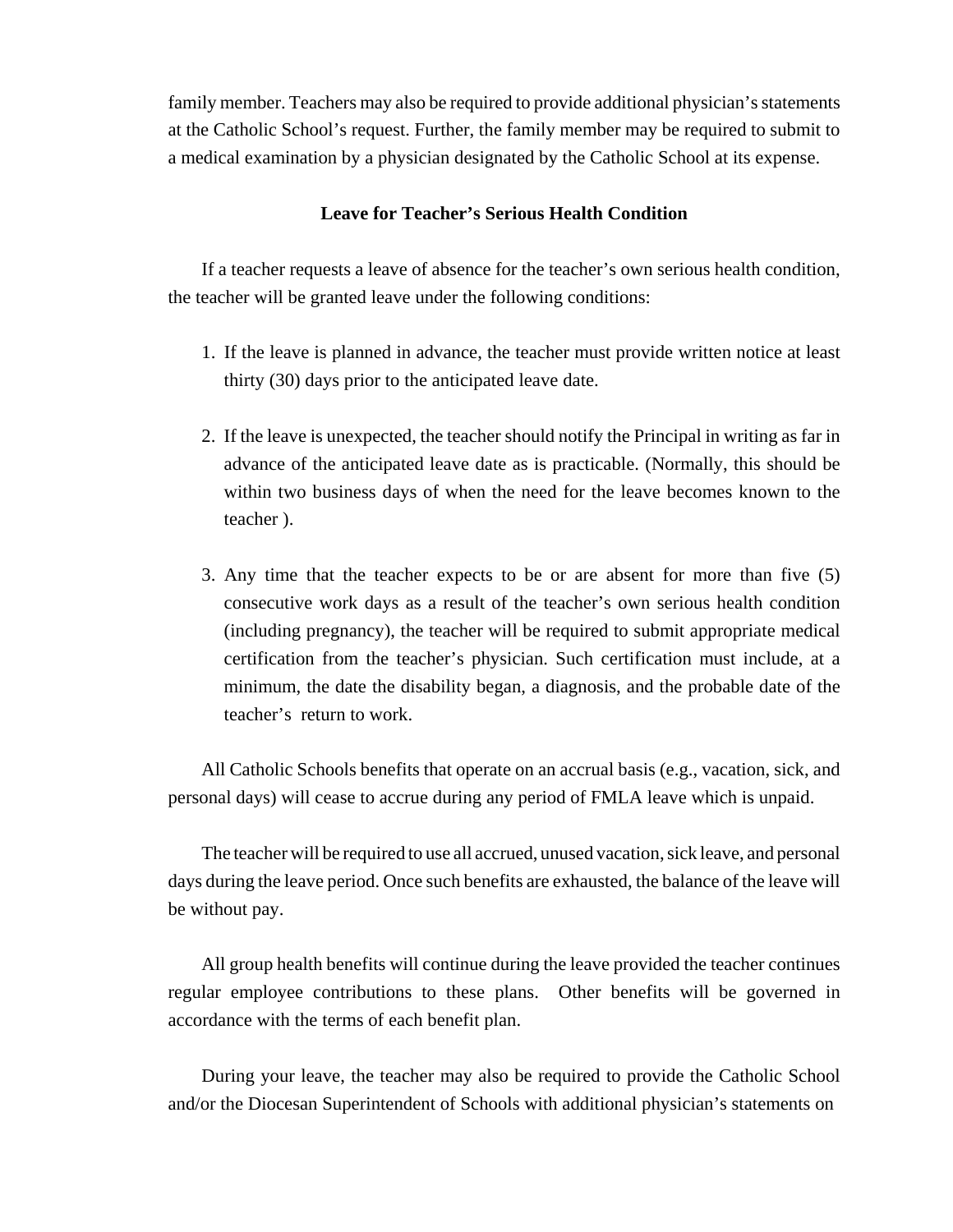request from the Catholic School or the Diocesan Superintendent of Schools or the Catholic School's insurance carriers at reasonable intervals, attesting to the teacher's continued disability and inability to work. The teacher may also be required to submit to medical examinations by physicians designated by the Catholic School and/or the Diocesan Superintendent of Schools at its discretion and at the Catholic School's expense, at the beginning of, during, or at the end of the teacher's leave period, and to provide the Catholic Schools and/or the Diocesan Superintendent of Schools with access to the teacher's medical records as required.

Before the teacher will be permitted to return from medical leave, the teacher will be required to present the Catholic Schools with a written note from the teacher's physician indicating that the teacher is capable of returning to work and performing the essential functions of the teacher's position, with or without reasonable accommodation. Where required, the Catholic Schools will consider making reasonable accommodation for any disability the teacher may have in accordance with applicable laws.

#### **Leave Entitlement**

Eligible teachers are entitled to a leave for up to twelve (12) weeks in any twelve-month period.

Leave taken to care for a child after birth, adoption, or placement in the teacher's home for foster care must be taken in consecutive workweeks. Leave taken for the teacher's or a covered family member's serious health condition may be taken consecutively, intermittently, or on a reduced work/leave schedule based on certified medical necessity. In such instances, the Catholic School will follow applicable federal and state laws in reviewing and approving such leave requests.

#### **Reinstatement Rights**

Eligible teachers are entitled upon return from leave to be reinstated to the teacher's former position or an equivalent position with equivalent employment benefits, pay, and other terms and conditions of employment. Exceptions to this provision may apply if business circumstances have changed (e.g., if the teacher's position is no longer available due to a job elimination). Exceptions may also apply for certain highly compensated teachers under certain conditions. In addition, teachers on a leave extension are not guaranteed reinstatement. These teachers will be handled in accordance with the reinstatement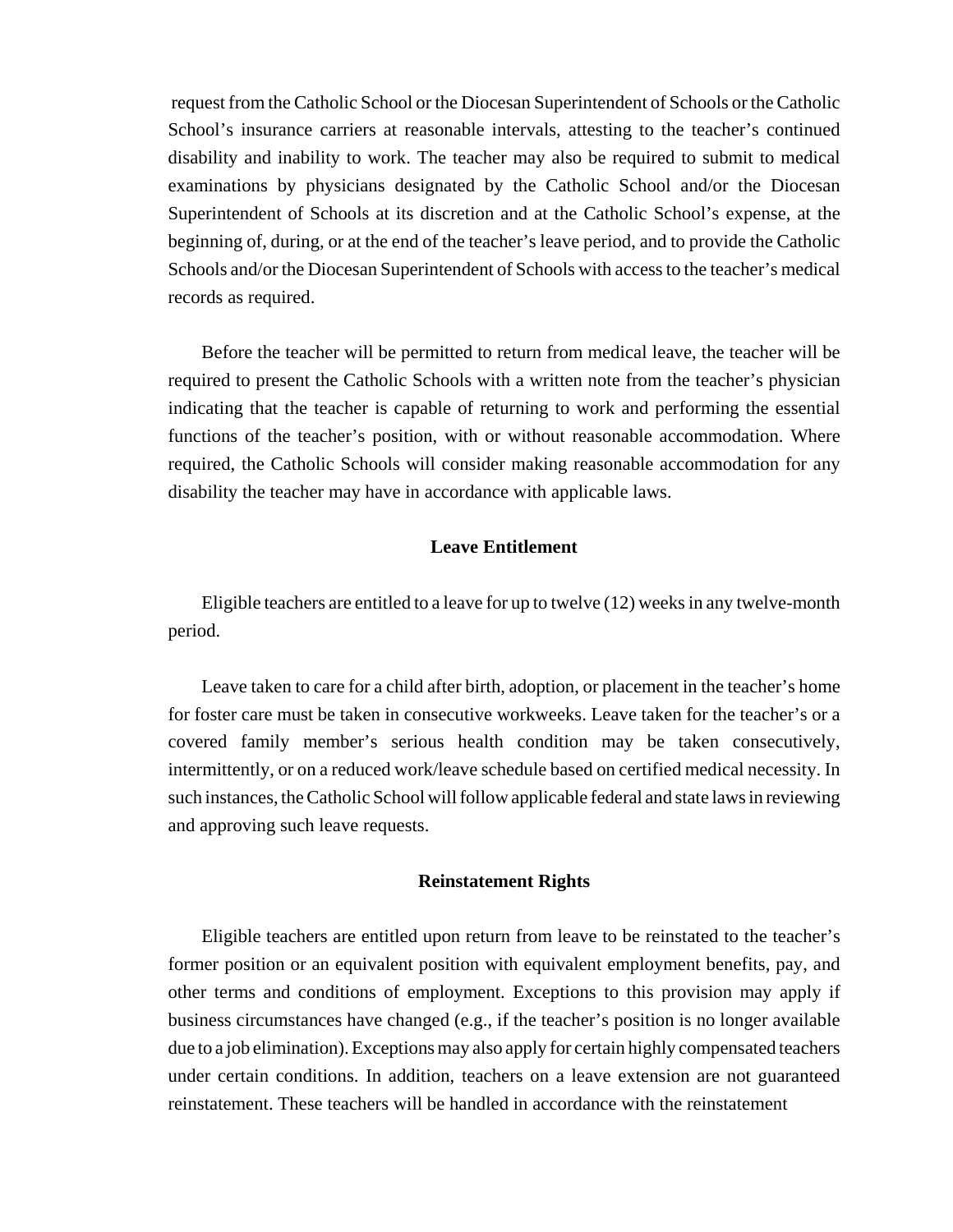provisions in Part B of this policy.

# **PART B. Leaves for Teachers Who Do Not Meet the Minimum Service Requirements or are not otherwise eligible for FMLA benefits.**

Full-time regular and part-time regular teachers who have less than one year of service and/or who have not worked a minimum of 1,250 hours during the twelve-month period prior to their leave may request leaves of absence for the reasons set forth in Part A, subject to the following terms and conditions:

- 1. Leave requests must be in writing and made at least thirty (30) days in advance of the date the teacher would like the leave to begin or, in emergency situations, with as much advance notice as is practicable. (Normally, this should be within two (2) business days of when the need for the leave becomes known to the teacher.)
- 2. The certification requirements and the conditions for required use of accrued time off, benefits accrual, and continuation of group health insurance during leave set forth in Part A apply to all leave requests.
- 3. Unless applicable state or local law requires otherwise, leaves will be limited to a thirty (30) day maximum duration.
- 4. Unless applicable state or local law requires otherwise**, reinstatement will not be guaranteed** to any employee requesting a leave under this Part B. However, the Catholic School will endeavor to place teachers returning from leave in their former position or a position comparable in status and pay, subject to budgetary restrictions and the Catholic School's need to fill vacancies and its ability to find qualified temporary replacements.

All questions regarding leaves of absence should be directed to the Diocesan Superintendent of Catholic Schools.

rev 2-07

# **SALARIES AND FRINGE BENEFITS POLICY 4065**

The pastor and principal in consultation with the school council shall provide salaries and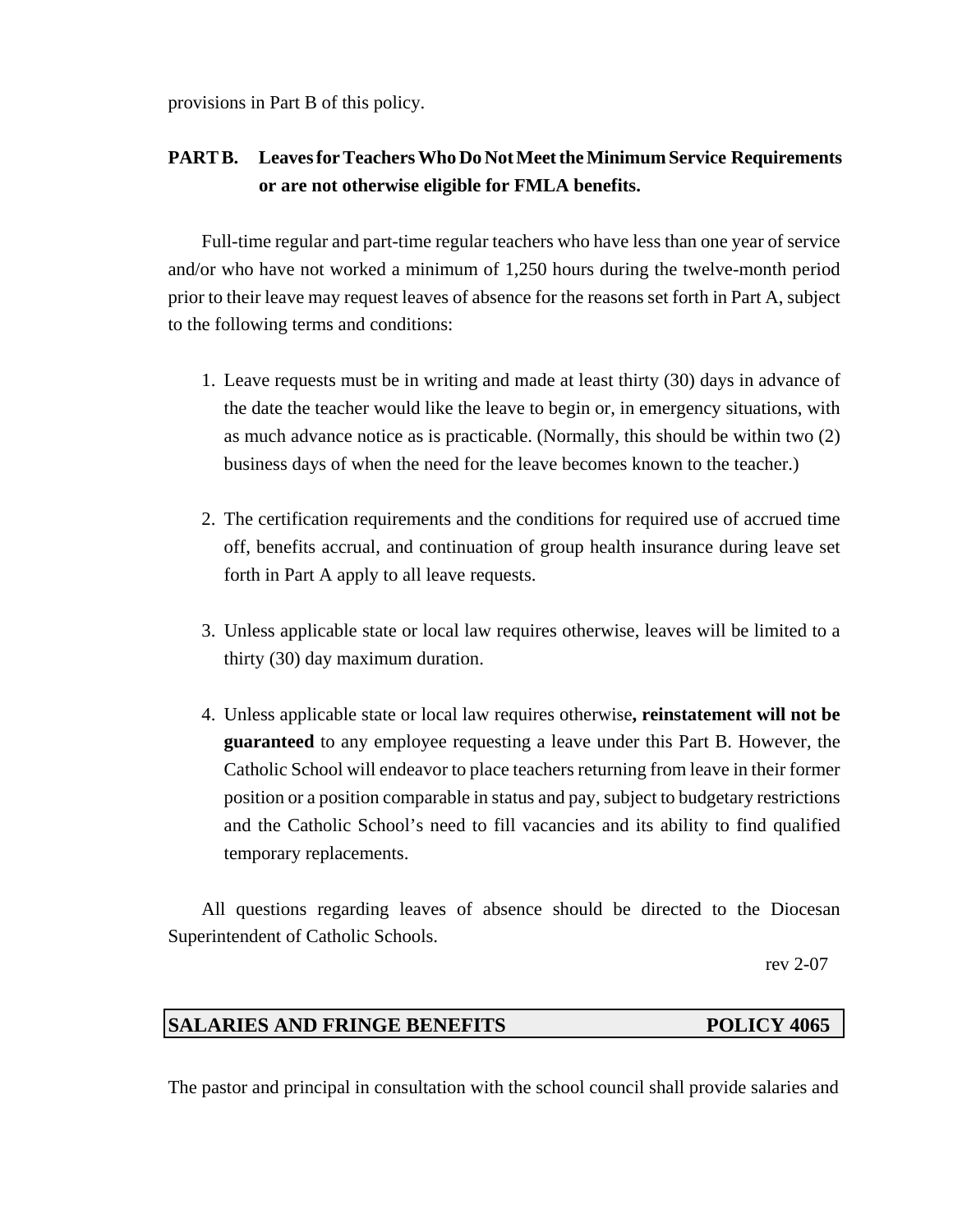fringe benefits adequate to assure the continued excellence in Catholic education.

A salary scale should be used by all Catholic schools in the Diocese of Salina. This salary scale shall consider but not be limited to the following:

- 1. educational qualifications, teaching experience and professional growth;
- 2. adequate beginning and maximum salaries to attract and hold capable persons in the profession;
- 3. additional remuneration for responsibilities of administration and supervision of other personnel; and
- 4. fringe benefits.

Catholic schools may offer their employees tax-sheltered annuity programs.

# **PROFESSIONAL STANDARDS; POLICY 4070 TEACHERS' INSERVICE**

**PROFESSIONAL STANDARDS.** Professional Standards for teachers in the Catholic elementary and secondary schools in the Diocese of Salina shall be commensurate with the standards required for Kansas State Teacher Certification. Furthermore, teachers shall attend workshops and in-services in order to acquire additional knowledge of their particular field of education so as to continually update themselves regarding the progress and concerns of the modern Catholic Church and society.

**TEACHER IN-SERVICE.** Teachers are required in the Diocese of Salina to attend inservice days as follows:

- 1. two diocesan sponsored days annually, and
- 2. three locally sponsored days.

### **FACULTY HANDBOOKS** POLICY 4075

Each teacher shall be given a copy of the Local Faculty Handbook. The Handbook shall include:

1. School mission and philosophy;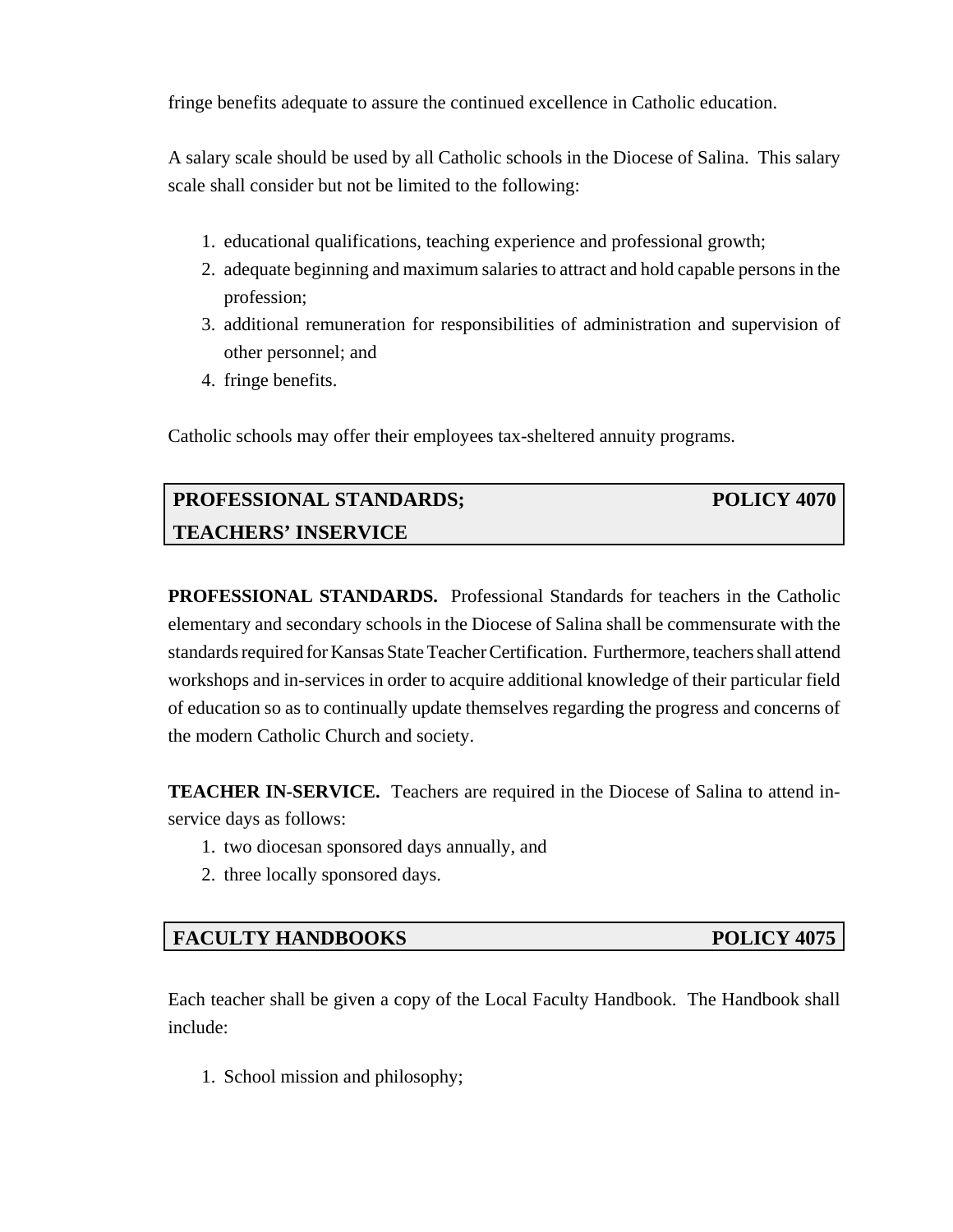- 2. Non-teaching duties;
- 3. Teaching duties;
- 4. Procedures for evaluation of teachers in the Catholic Schools of the Diocese;
- 5. Procedures for supervision of teachers in the Catholic Schools of the Diocese;
- 6. Policy for the Protection of Children and Young People;
- 7. Diocese personnel policies; and
- 8. Sample of required forms used for employees in the Diocese of Salina.

A copy of the Diocesan School Policy Handbook shall also be made available to teachers. rev 2-07

### **TEACHER FILE POLICY 4080**

The Principal of each Catholic School shall maintain an active file on every teacher employed by the Catholic School. At a minimum, this file shall contain:

- 1. original application and references;
- 2. official copies of all college transcripts;
- 3. all past and current teacher contracts;
- 4. all past and current health certifications provided pursuant ot Policy 4035;
- 5. all past and current teaching certificates for the State of Kansas;
- 6. records pertinent to the teacher's position and service at the Catholic School or at other Catholic Schools within the Diocese of Salina;
- 7. all past and current evaluations.

This information should be kept on file for at least five (5) years after the termination of employment.

rev 2-07

### **TEACHING RECORDS AND CONFIDENTIALITY POLICY 4085**

Personnel records of teachers and all other staff of Catholic Schools are considered to be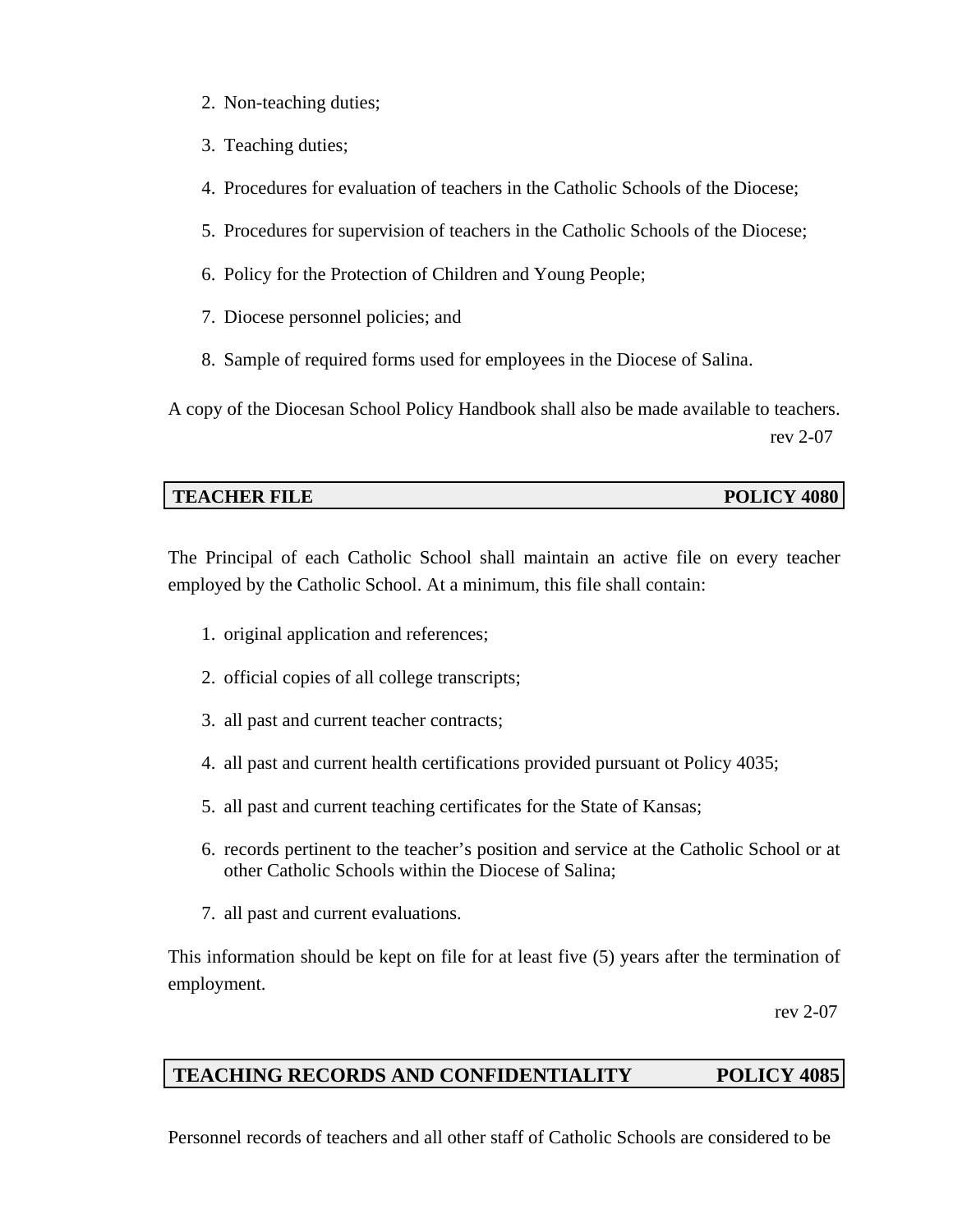confidential. Information contained in these records may not be disclosed without the consent of the teacher or staff member to whom the personnel record applies, unless mandated by subpoena or an order of a court having jurisdiction over the Catholic School.

Personnel records may be reviewed by the Pastor, the Principal, the Diocesan Superintendent of Schools, the Diocesan attorney or the local school council while it is meeting in executive session. Teachers and staff members have a right to review their own personnel files upon reasonable written request made to the Principal of the school.

rev 2-07

# **PROFESSIONAL ASSIGNMENTS POLICY 4090**

Teachers accepting a contract with appointment to a specific school, elementary or secondary, agree to accept teaching assignments in areas for which they are certified.

In addition, teachers shall assume such other responsibilities as assigned by the principal.

Teachers are encouraged to secure membership in professional organizations to enhance the quality of Catholic education. Membership in the National Catholic Educational Association is strongly encouraged.

| <b>COUNSELING</b> |
|-------------------|
|                   |

The Catholic elementary and secondary schools of the Diocese of Salina should have the services of a counselor.

### **ORIENTATION POLICY 4100**

Each Catholic elementary and secondary school in the Diocese of Salina shall conduct an orientation workshop for beginning teachers.

Before signing a contract, the local and diocesan policy handbooks should be reviewed by the newly hired teacher.

**POLICY 4095**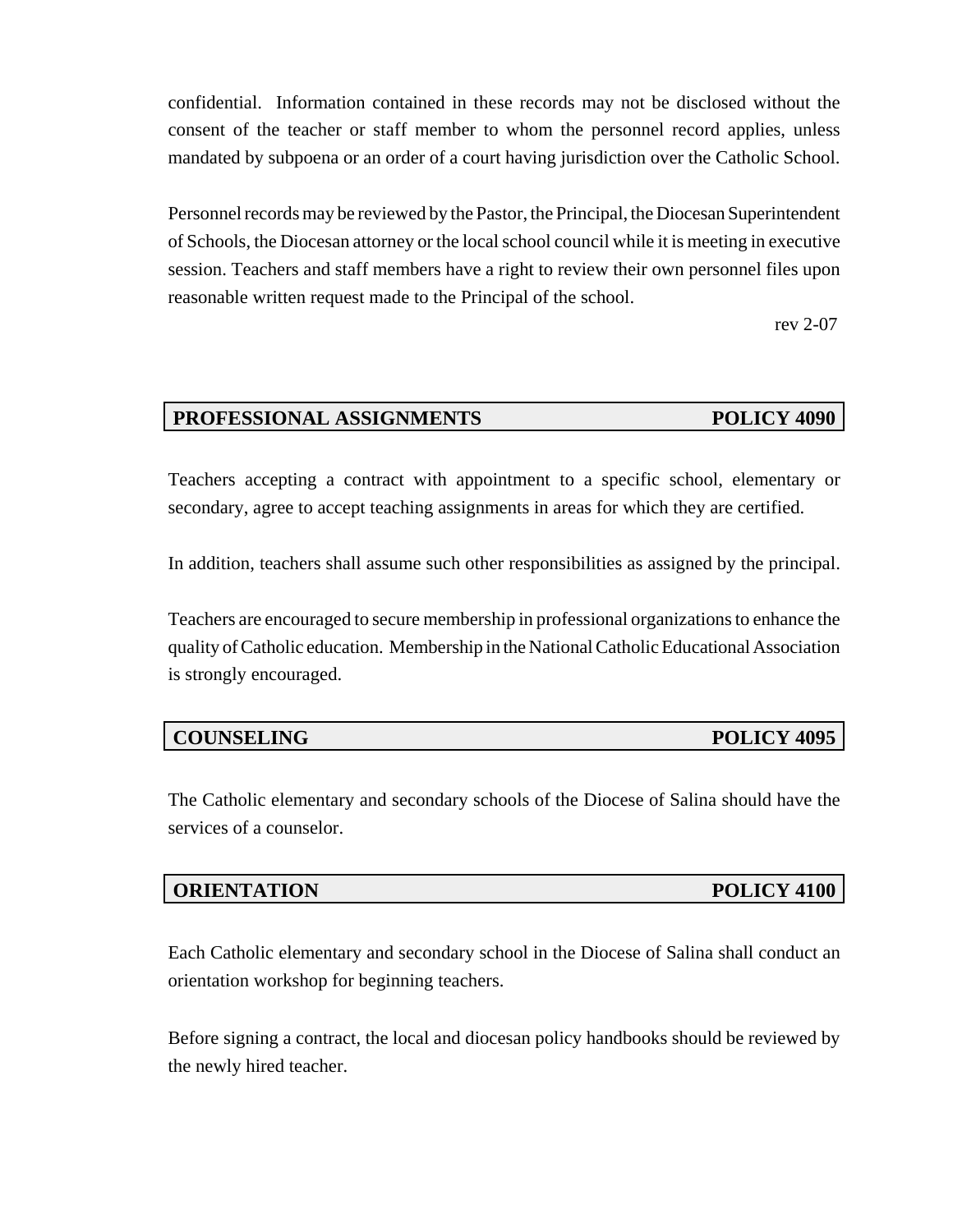# **SUPERVISION OF STUDENTS POLICY 4105**

Supervision is the responsibility of every teacher in the Catholic school. Teachers shall:

- 1. maintain good order in the classroom;
- 2. arrive in the classroom prior to the student's arrival in accord with the time scheduled for the local school;
- 3. take all reasonable precautions to prevent injury to persons or property;
- 4. always follow the guidelines and procedures of both local and diocesan policies when taking disciplinary action; and
- 5. not leave students unsupervised in the classroom.

# **PREVENTION OF SPORTS HEAD INJURIES POLICY 4106**

All coaches and trainers, regardless of whether employed by the school as a teacher, shall be aware of the nature and risk of concussion and head injury during athletic practice and competition including the dangers and risks associated with the continuation of playing or practicing after a student athlete suffers a concussion or head injury.

All student athletes and their parents and/or guardians are required each academic year to sign and return to the school, a concussion and head injury information release form. No coach shall allow a student athlete to participate in any sport competition or practice session until such signed release form has been provided.

If a student athlete has suffered, or is suspected of having suffered, a concussion or head injury during competition or practice session, the coach or trainer immediately remove such student athlete from the competition or practice session. Once a student athlete has been removed, the coach or trainer shall not allow such student athlete to return to competition or practice until the student athlete has been evaluated by a physician or chiropractor licensee by the State of Kansas and provided with the physician's or chiropractor's written clearance to return to play or practice.

Rev 7/11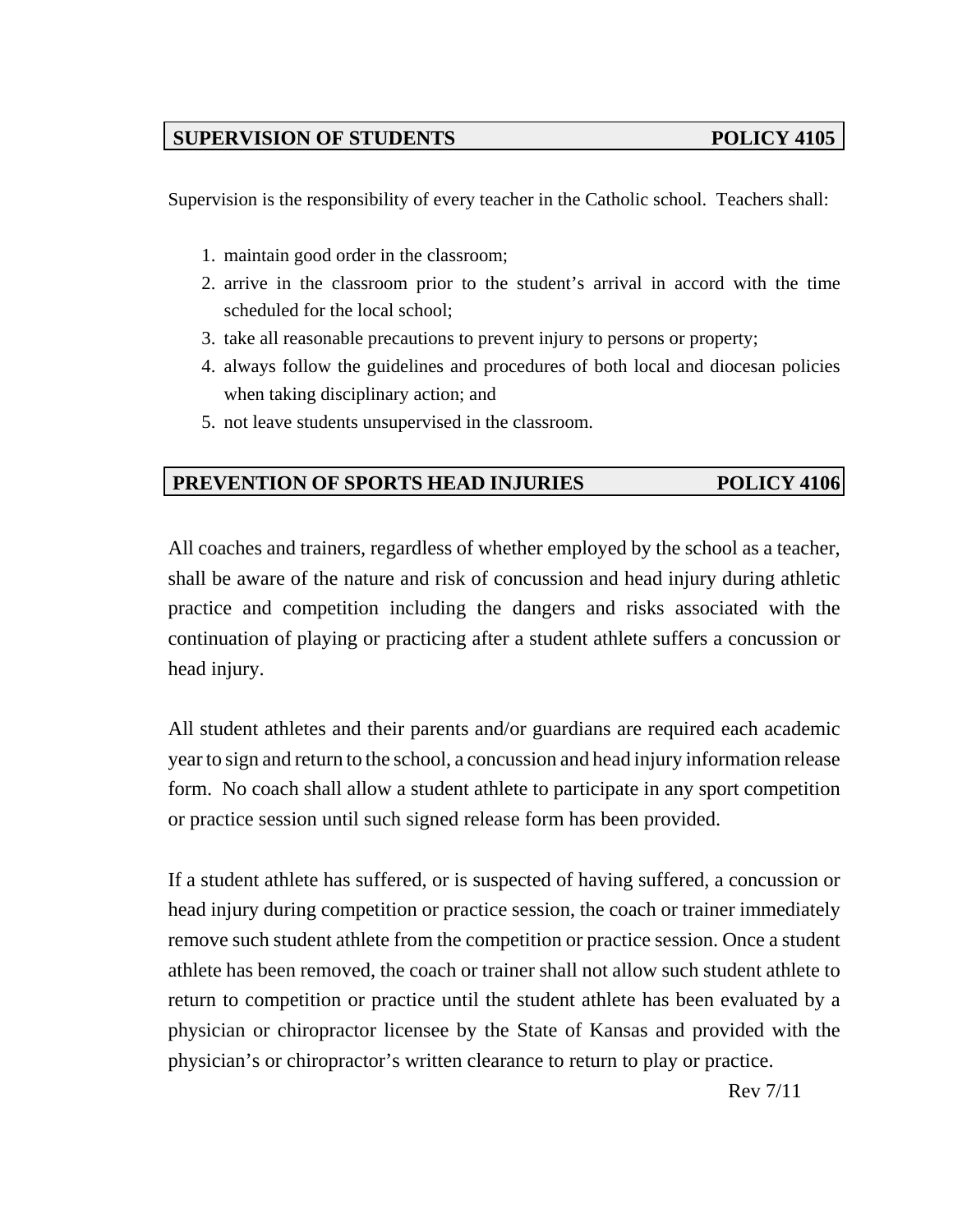# **NON-CATHOLIC TEACHERS OF RELIGION POLICY 4110 IN CATHOLIC SCHOOLS: HIRING & CERTIFICATION**

**HIRING.** Hiring of teachers practicing the Catholic faith should be a preference. As teachers of religion, Catholic school teachers should demonstrate competency at the level they teach. They should update their competency by participating in catechetical training offered through Catholic colleges or programs offered through the diocese.

In the event of a non-Catholic teacher being hired, when no competent Catholic teacher is available, it is the pastor's and principal's responsibility to insure that competency in teaching religion is met.

**CERTIFICATION.** Non-Catholic teachers of religion may be "certified instructors" after completing a course of study approved by the Superintendent of Schools and the Catholic Schools Committee.

The Course of Study will be determined by the Superintendent of Schools in collaboration with the Office of Religious Education and approved by the Catholic Schools Committee.

# **CATECHIST TRAINING POLICY 4115**

All teachers of religion courses in the Catholic schools shall participate in organized course work and in-service in the area of faith development. This course of study will include:

Scripture Liturgy Formation/Catechetics Dogma/Systematics Morality/Values **Sacraments** Social Justice

Continuing education is required in these areas in accord with the requirements outlined in the program. The program *(college courses, workshops and plans for independent study)* will be provided by the Catholic formation office.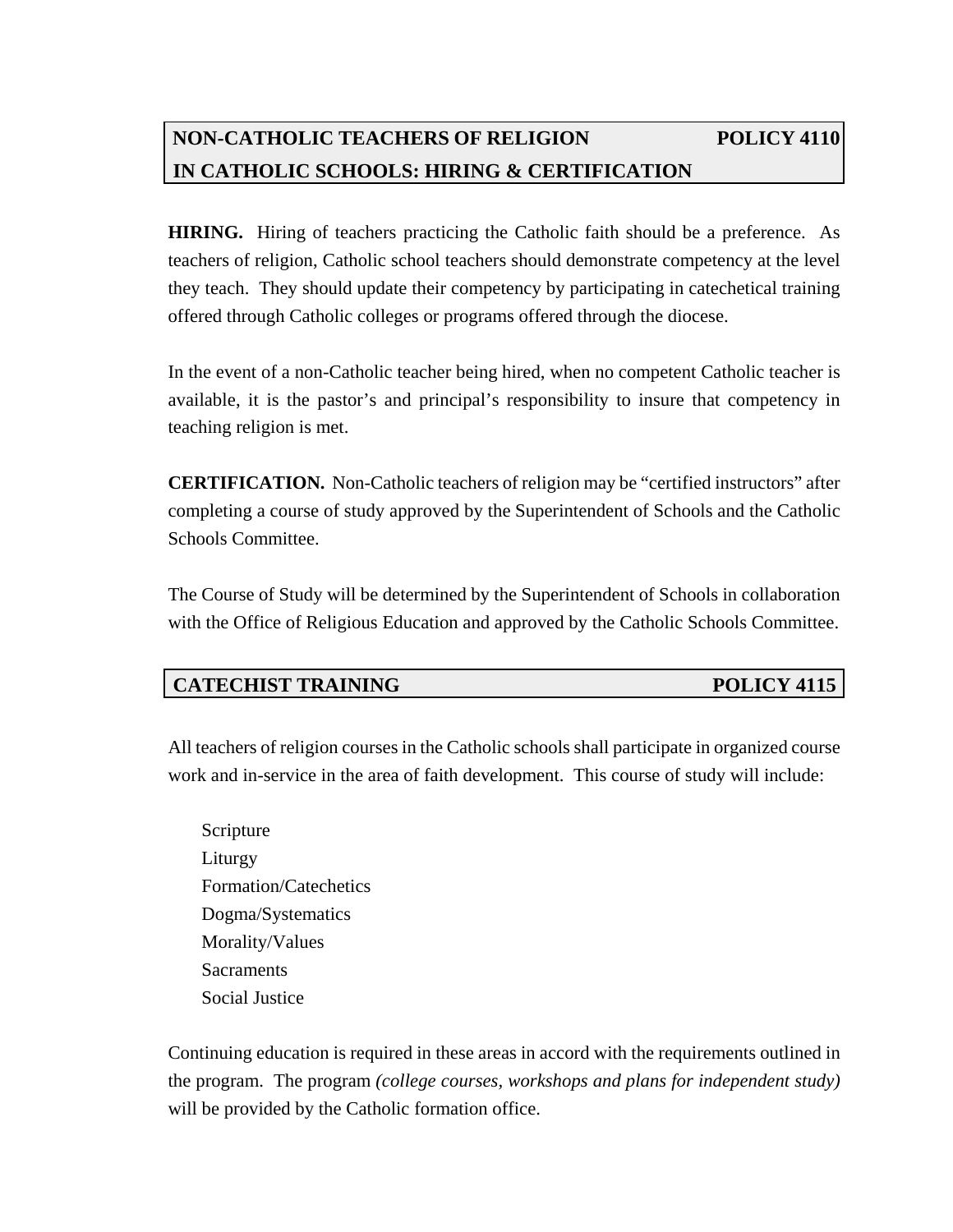The principal is the facilitator of this continuing education of teachers in the area of faith development.

## **EVALUATION OF FULL TIME TEACHER PERFORMANCE POLICY 4120**

The evaluation process is intended to aid in the improvement of instruction, but it also may also be relevant to help the Principal and Pastor to decide whether to renew a teacher's contact, to propose the termination of a teacher's contract or to place a teacher on probationary employment status.

Each teacher is responsible for delivery of acceptable professional services, and a failure of a supervisor or principal to comply with the technical details of the evaluation procedure does not relieve the teacher of responsibility for full, complete and competent performance of duties.

Evaluation of performance of teachers employed in the Diocese of Salina shall be completed in accordance with the laws of the state of Kansas. The evaluation form adopted by the Diocese of Salina shall be used for teacher evaluations.

Teachers employed in the Diocese of Salina shall be considered to be on probationary employment status for the first and second years of service and at any other time that the Principal and Pastor determine that it is appropriate to place a teacher on probationary employment status. Every teacher on probationary employment status shall be evaluated at least one time per semester by his/her immediate supervisor no later than the date established by Kansas law on teacher evaluation (*the 60th day of the semester)*, with the exception that any teacher who is not contracted to be employed for the entire semester shall not be required to be evaluated.

During their third and fourth years of employment in the Diocese of Salina, teachers shall be evaluated at least one time per school year no later than the date established by Kansas law on teacher evaluation *(February 15)*.

rev 2-07

# **STANDARDS OF GROOMING AND DRESS POLICY 4125**

Teachers in Catholic schools within the Diocese of Salina shall always maintain high standards of personal cleanliness with respect to their physical person and wearing apparel.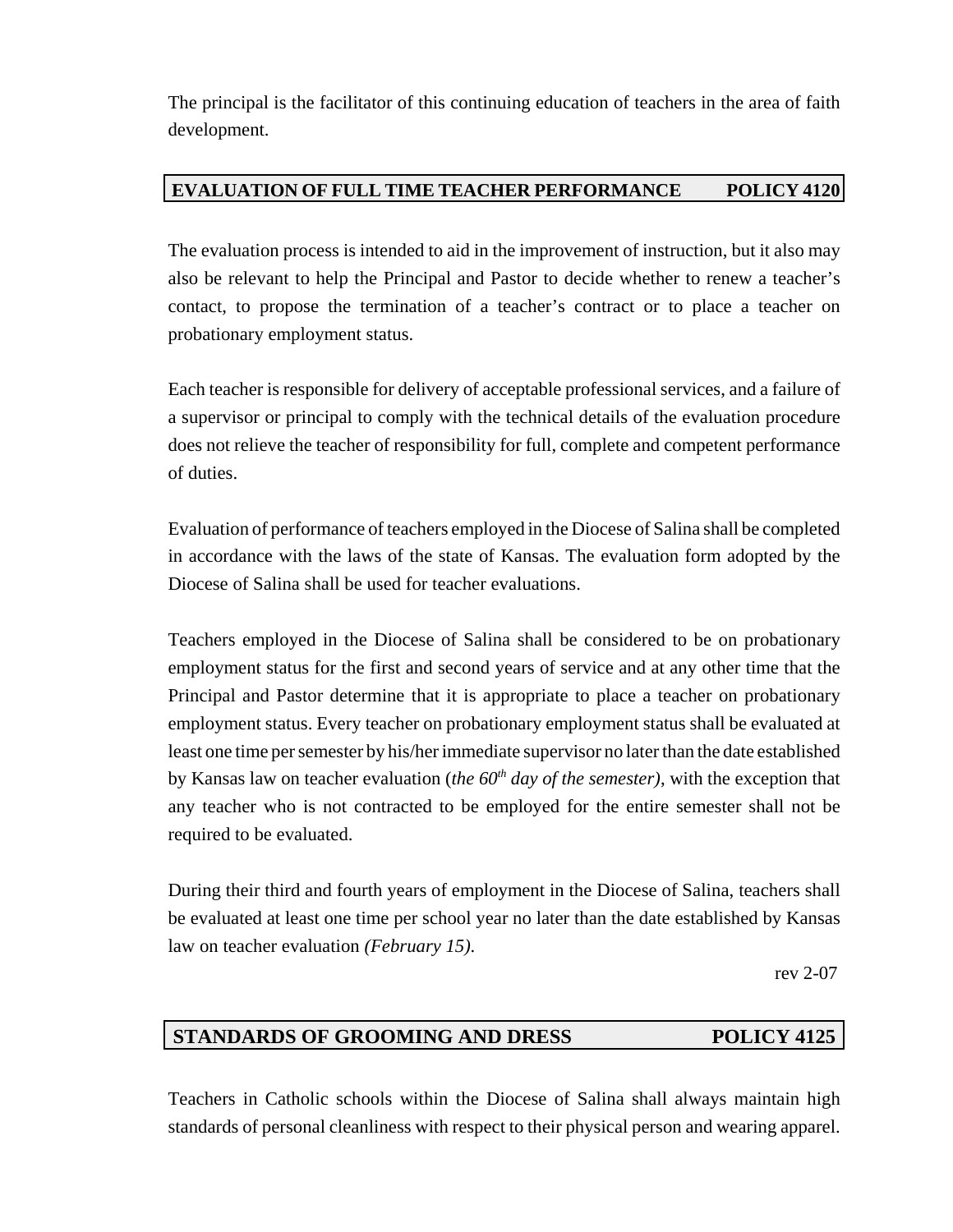### **Implementation Guidelines:**

Attire of teachers and staff should be:

- 1. neat, clean, attractive, and professional in appearance;
- 2. reflective of Christian modesty and decency;
- 3. appropriate to the particular activity of the instructional program; and
- 4. such as not to constitute a hazard to health and safety.

### **STUDENT TEACHERS** POLICY 4130

Principals shall endeavor to cooperate with colleges and universities in student teacher programs according to the criteria set by the Kansas Department of Education and the sponsoring college. Principals are encouraged to utilize Catholic colleges in this matter.

### **SUBSTITUTE TEACHERS** POLICY 4135

Principals shall employ persons who are certified by the Kansas Department of Education as substitute teachers.

# **SUPPLEMENTAL EMPLOYEES** POLICY 4140

All supplemental employees directly involved in the operation of the Catholic Schools are under the supervision of the Principal and Pastor. All supplemental employees must have a Certificate of Health on file as required by Policy 4035 and any health requirements specified by local and/or state law and must comply with Policy 4022 Policy for the Protection of Children and Young People.

rev 2-07

# **ALCOHOL AND CONTROLLED SUBSTANCES POLICY 4145**

Any employee in possession of or using alcohol or a controlled substance on the premises of a Catholic School or at a school sponsored activity shall immediately be suspended with pay pending an investigation by the Principal. Controlled substances and alcohol may impair thought and decision-making processes and use could endanger the well being of students and staff.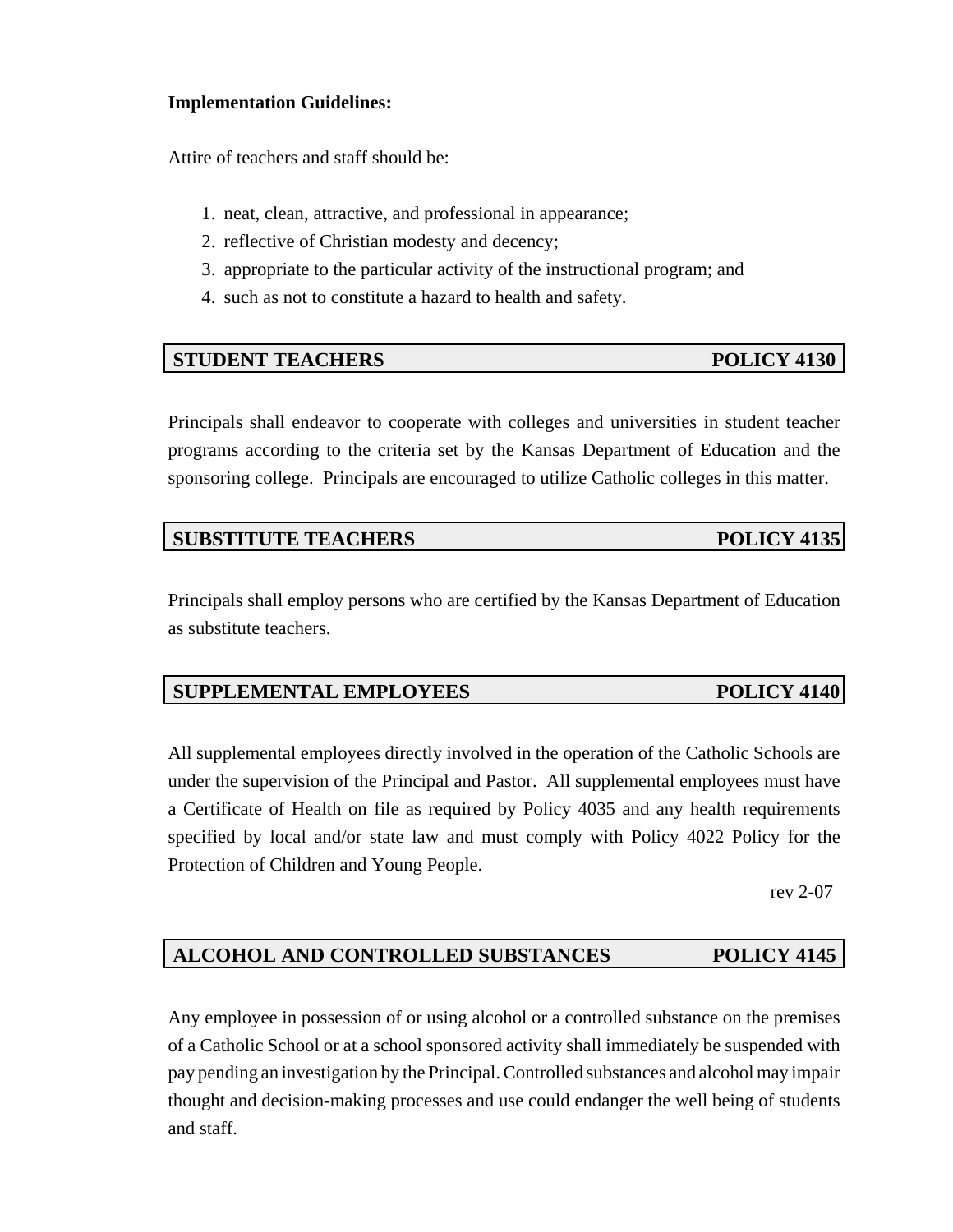Within thirty days of a violation of this policy or within thirty days of any criminal drug or alcohol conviction, the following steps may be enforced by the Principal:

- 2. The employee's employment may be terminated;
- 3. The employee may be suspended without pay for a term to be set by the Principal with the opportunity for reinstatement upon application for same by the employee, accompanied by proof that the employee has participated in and successfully completed an approved drug or alcohol rehabilitation program.

The employment of second time offenders will automatically be terminated.

*This policy regarding the use of alcohol does not apply in a Catholic School during the liturgical celebration of Mass or at school sponsored or sanctioned adult functions on school premises when children are not present.*

rev 2-07

# **TOBACCO IN SCHOOL BUILDINGS POLICY 4150**

No person, including students, employees or visitors shall possess, smoke or otherwise use tobacco products in any school building.

The Principal in charge of a school building in the Diocese of Salina is responsible for posting signs in a conspicuous place which clearly states that smoking, use or possession products is prohibited by state law and the policies of the Diocese of Salina. Failure to post these signs as required by state law may result in misdemeanor charges and a fine of up to \$50.00.

The Superintendent of Catholic Schools and/or the Principal and/or administrator having charge of a school building shall file a complaint with the appropriate law enforcement agency if any person is found to be in violation of no smoking policy. Violations shall also be reported to the Diocesan Superintendent of Schools and the Pastor.

rev 2-07

### **GRIEVANCE PROCEDURE POLICY 4155**

The following grievance procedure is available to teachers and other personnel in the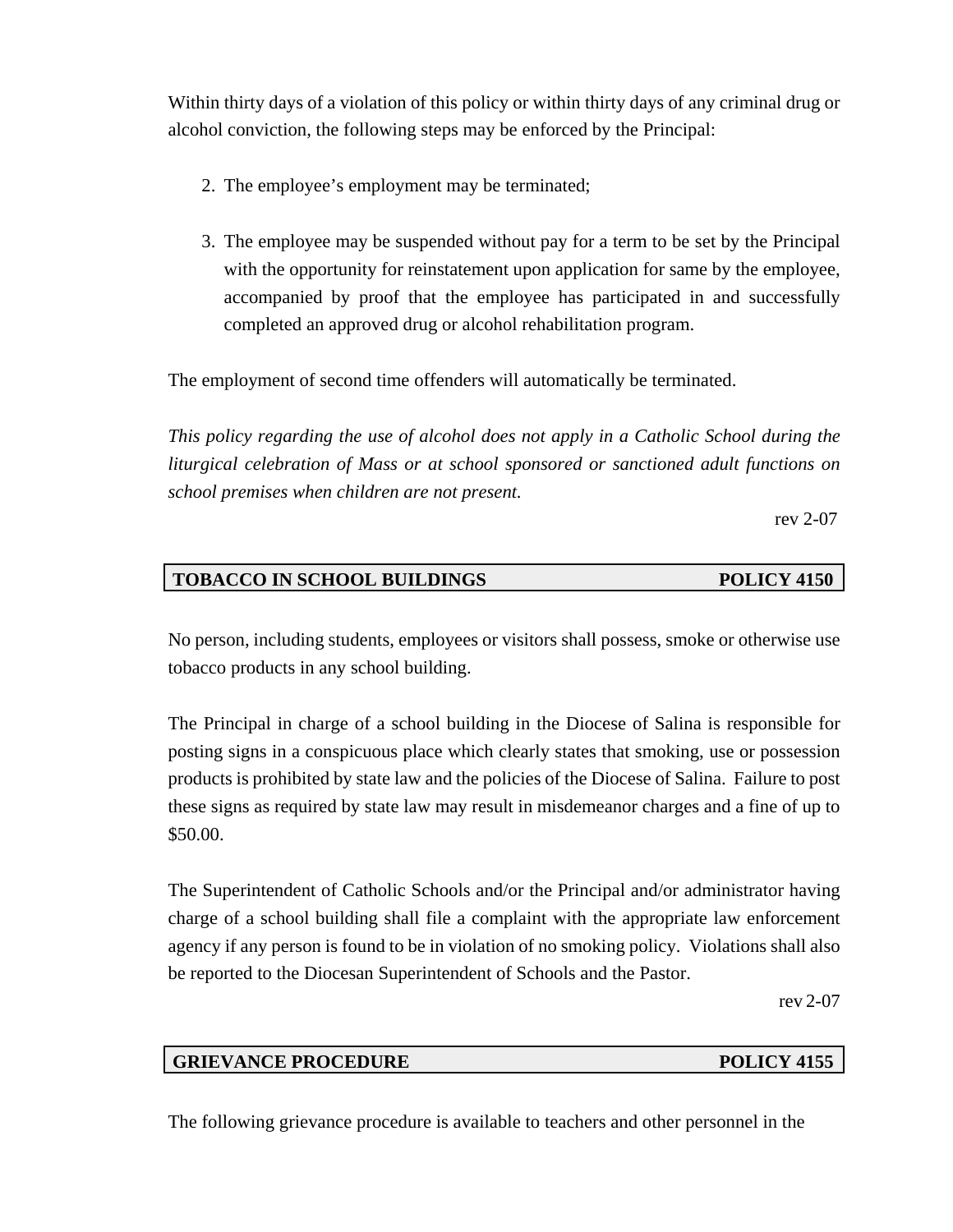Diocese of Salina in the resolution of problems or complaints relating to violations of policies set forth herein, except contract renewal or nonrenewal:

- 1. The grievance or complaint should be submitted to the employee's immediate supervisor (generally, the Principal) in writing within five (5) business days after the problem arises. If the supervisor does not settle the matter to the employee's satisfaction within five (5) business days after submission of the grievance or complaint; then
- 2. The grievance or complaint may be submitted in writing, within five (5) business days after the completion of Step 1, to the school council of the Catholic School in which the employee is employed. If the school council does not settle the matter to the employee's satisfaction within five (5) business days after submission of the grievance or complaint; then
- 3. The grievance or complaint may be submitted in writing, within five (5) business days after the completion of Step 2, to the Pastor of the Catholic School in which the employee is employed. If the Pastor does not settle the matter to the employee's satisfaction within five (5) business days after submission of the grievance or complaint; then
- 4. The grievance or complaint may be submitted in writing, within five (5) business days after the completion of Step 3, to the Diocesan Superintendent of Schools. The Diocesan Superintendent shall review the evidence, may interview the employee and any school personnel who are involved, and shall render a final decision within ten (10) business days after submission of the grievance or complaint.

The inclusion of time limits is to insure prompt action. In circumstances where the employee does not timely pursue the next step in the grievance procedure, the grievance or complaint shall be deemed as having been settled to the satisfaction of all persons concerned. If a grievance or complaint involves the person (or a member) to whom it would be submitted under a particular step of this procedure, that step may be skipped. If a grievance or complaint involves the Diocesan Superintendent of Schools, the Bishop of the Diocese of Salina, or a Diocesan officer designated by him, shall render the final decision provided under Step 4.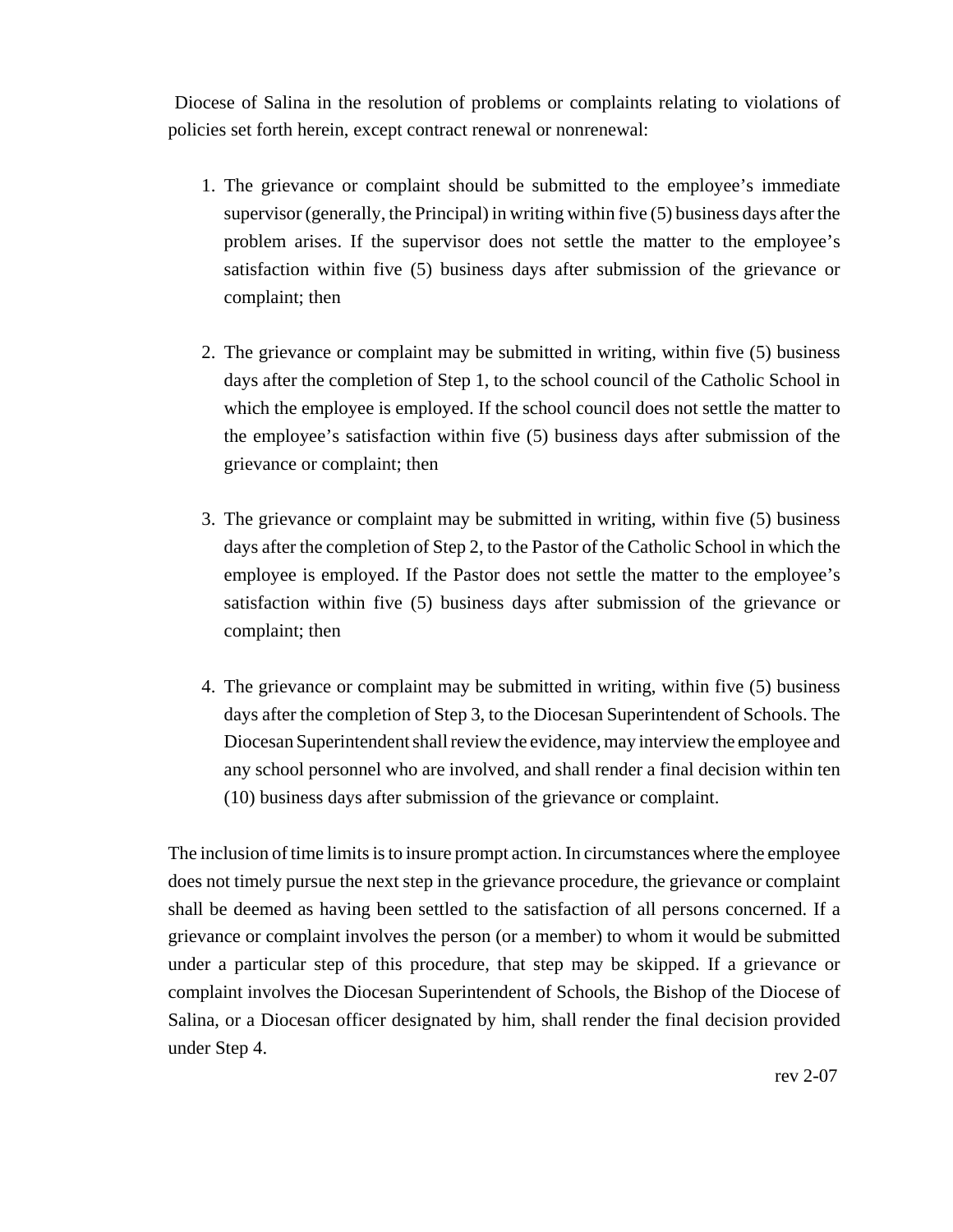**STUDENTS 5000 SERIES**

| <b>ADMISSION</b>                                           | 5010 |
|------------------------------------------------------------|------|
| PROOF OF STUDENT IDENTITY                                  | 5015 |
| <b>IMMUNIZATION OF STUDENTS</b>                            | 5020 |
| <b>SCHOOL HANDBOOK</b>                                     | 5025 |
| <b>SCHOOL DISCIPLINE</b>                                   | 5030 |
| <b>GROUNDS FOR SUSPENSION/EXPULSION</b>                    | 5035 |
| <b>SUSPENSION</b>                                          | 5040 |
| <b>EXPULSION</b>                                           | 5045 |
| <b>REPORT OF FORMAL HEARINGS</b>                           | 5050 |
| REPORT OF CRIMINAL ACTIVITIES                              | 5052 |
| PROCEDURAL RIGHTS OF APPEAL                                | 5055 |
| APPEAL TO THE PASTOR                                       | 5060 |
| <b>WEAPONS POSSESSION</b>                                  | 5065 |
| ALCOHOL AND SUBSTANCE ABUSE                                | 5070 |
| <b>TOBACCO PRODUCTS</b>                                    | 5075 |
| <b>SEARCHING STUDENT LOCKERS</b>                           | 5080 |
| ATTENDANCE RECORDS AND TRUANCY                             | 5085 |
| <b>CUMULATIVE RECORDS</b>                                  | 5090 |
| <b>REQUEST FOR RECORDS</b>                                 | 5095 |
| <b>INACTIVE FILES</b>                                      | 5100 |
| <b>TESTING</b>                                             | 5105 |
| PROGRESS REPORTS TO PARENTS; PARENT-TEACHER CONFERENCES    | 5110 |
| <b>RETENTION</b>                                           | 5115 |
| <b>HEALTH SERVICES AND RECORDS</b>                         | 5120 |
| PREVENTION OF SPORTS HEAD INJURIES                         | 5122 |
| CO-ED PARTICIPATION IN SPORTS & ACTIVITIES                 | 5123 |
| <b>SUPERVISION OF MEDICATIONS</b>                          | 5125 |
| <b>COMMUNICABLE DISEASE</b>                                | 5130 |
| ACQUIRED IMMUNE DEFICIENCY SYNDROME (AIDS)                 | 5135 |
| ADVISORY ASSESSMENT TEAM                                   | 5140 |
| <b>BLOODBORNE PATHOGENS</b>                                | 5145 |
| <b>EMERGENCY CARE PROCEDURES</b>                           | 5150 |
| RELEASE OF STUDENTS FROM SCHOOL                            | 5155 |
| SAFETY AND EMERGENCIES: TRAFFIC; FIRE; TORNADO; BUS; TRIPS | 5160 |
| SCHOOL SAFETY AND SECURITY REQUIREMENTS                    | 5165 |
| <b>ACCIDENTS; INSURANCE</b>                                | 5170 |
| <b>CHILD ABUSE</b>                                         | 5175 |
| <b>SEXUAL HARASSMENT</b>                                   | 5180 |
| STUDENTS WHO BECOME PARENTS OR MARRY                       | 5185 |
| <b>STUDENT ATTIRE</b>                                      | 5190 |
| PARTIES/EVENTS                                             | 5195 |
| <b>GRADUATION</b>                                          | 5200 |
| <b>ANTI-BULLYING</b>                                       | 5205 |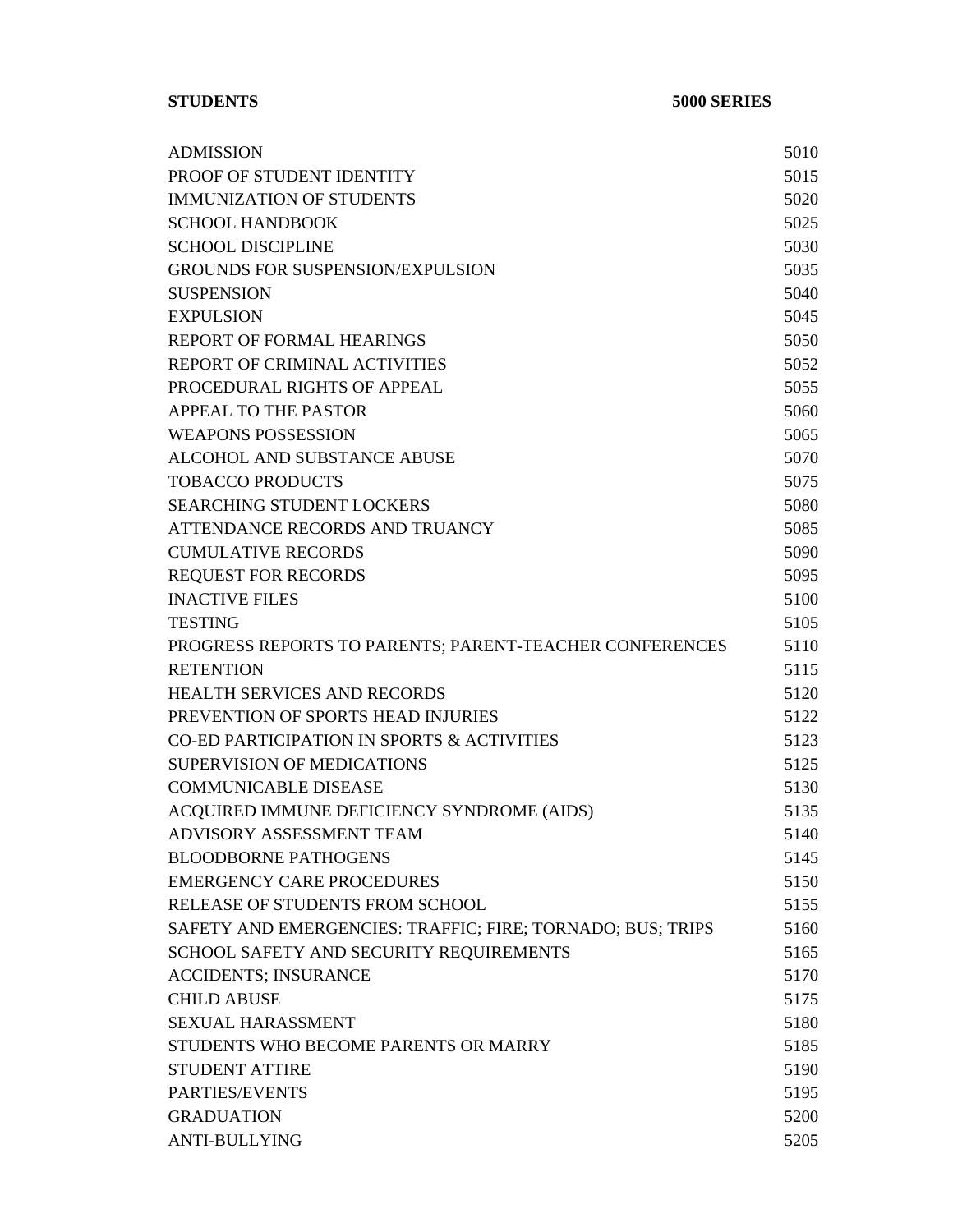### *ADMISSION* POLICY 5010

In the Salina Diocese, no child, regardless of religious affiliation, whose parents desire to enroll him/her in any Catholic school which possesses capacity for additional students shall be denied admission to that school on the basis of race, color or national origin.

Prior to admission, students may be given a screening evaluation.

Catholic schools that charge tuition may have tuition assistance available for those families that are in financial need. While no Catholic child should be denied entrance based strictly on financial need, it is the parent's obligation to seek financial assistance where available.

The entry age for students in the Catholic schools of the Diocese of Salina shall conform to Kansas state law. Any child who attains the age of six years on or before the thirty-first day of August of any school year shall be eligible to enter first grade. Pre-Kindergarten entrance requirements will be established at the local school level.

# **PROOF OF STUDENT IDENTITY POLICY 5015**

Catholic Schools shall adhere to the requirements of K.S.A. 72-53,106. At the time of a student's first enrollment in a Catholic school, proof of identity must be presented. In the case of a student enrolling in kindergarten or first grade, a certified copy of the student's birth certificate should be presented, or if the student is in the custody of the Kansas secretary of social and rehabilitation services, a certified copy of the court order placing the child in the custody of the secretary should be presented. In the case of student enrolling in any of the grades two through 12, a certified transcript or other similar pupil records or data may be presented. In lieu of these requirements, any documentary evidence which the Principal deems to be satisfactory proof of identity may be presented, including a baptismal certificate, passport, or social security card.

If proof of a student's identity is not provided within 30 days after enrollment, the Principal or Pastor shall immediately give written notice thereof to a law enforcement agency having jurisdiction within the home county of the school, requesting a prompt investigation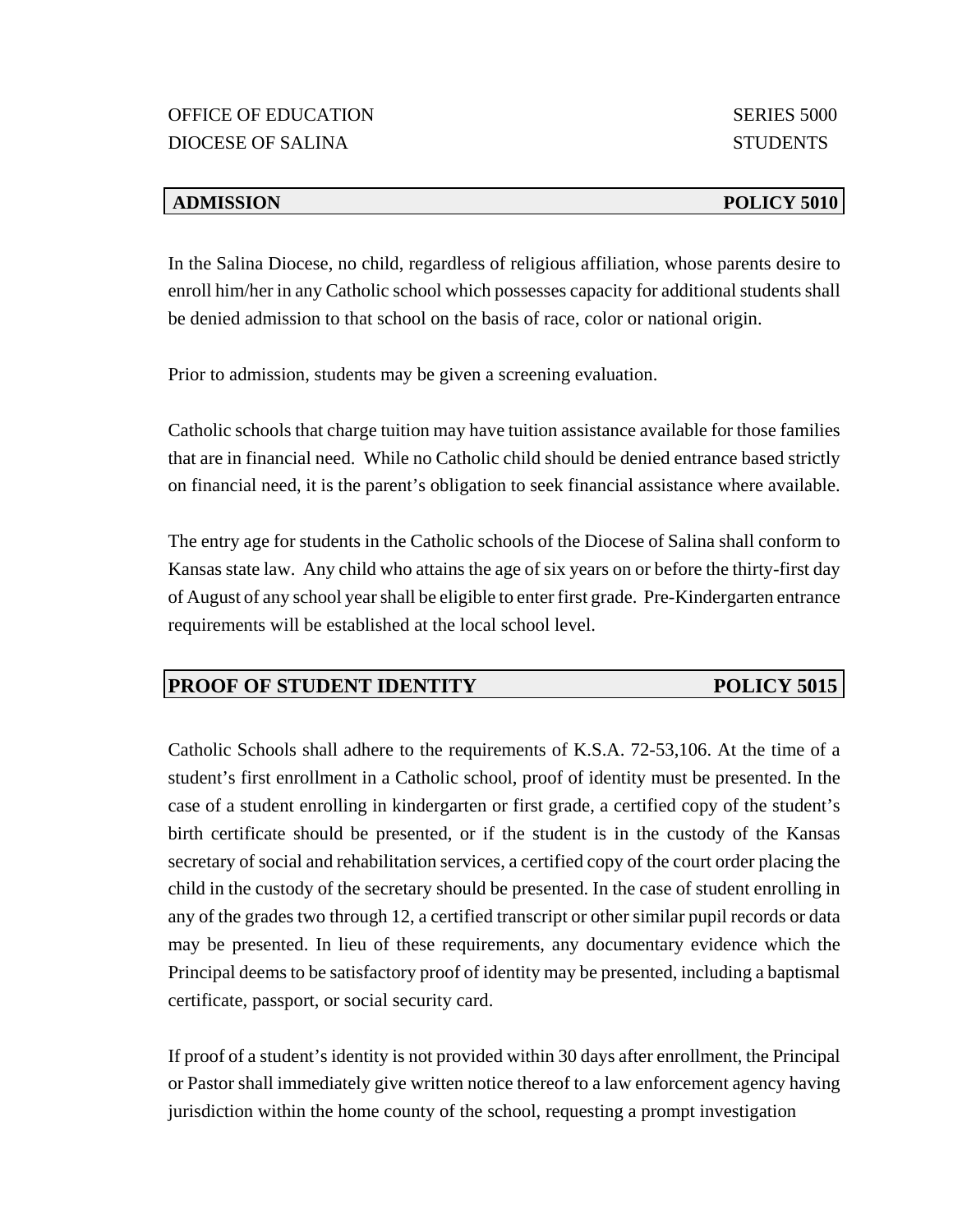concerning the identity of the student. No person or persons claiming custody of the student shall be informed of the investigation while it is being conducted. This provision is to be utilized in conformity with Catholic teaching on immigration and should in no way penalize the children of undocumented workers.

Catholic Schools shall cooperate with any law enforcement agency conducting an investigation into the identity of a student. Law enforcement agencies shall have access to school premises in connection with the investigation of any student's identity. The Principal, Pastor or other school personnel shall be present at all times during any investigation on school premises unless the school personnel and the law enforcement agency personnel agree that their joint presence is not in the best interests of the student. School personnel who are present during a law enforcement agency's investigation are subject to the confidentiality requirements of the Kansas code for care of children.

If notified by law enforcement that a student currently or previously enrolled at a Catholic school has been reported as a missing child, the Catholic school shall make a conspicuous note on the student's school records and shall keep those school records separate from the school records of all other students enrolled in the Catholic school. Upon receipt of a request for a such a student's school records, the Catholic school shall notify law enforcement.

rev 2-07

# **IMMUNIZATION OF STUDENTS POLICY 5020**

### **Background**

The policy for the Catholic schools in the Diocese of Salina is formulated to be in compliance with the requirement in the State of Kansas that school students receive those tests and inoculations required by state law.

Some parents ask that they be allowed to claim either a religious or medical exemption when enrolling their children in Catholic schools without the required vaccinations. The teachings of the Catholic Church are not opposed to such tests and inoculations, and so it would not be legitimate to claim a religious exemption if their children are registered as Catholic.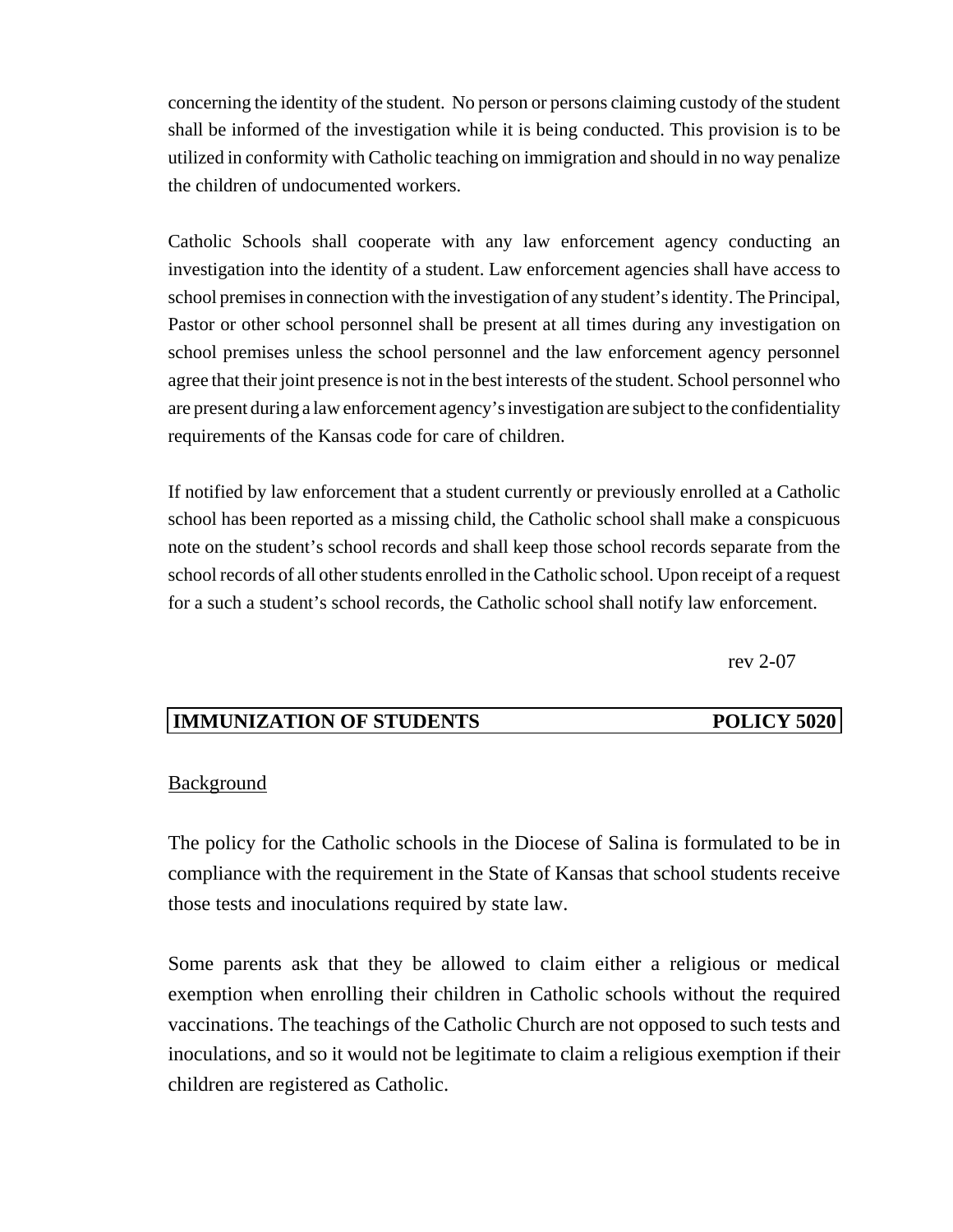Some parents also contend that Diocesan policy on immunization is forcing them to act against their conscience. The Diocese sympathizes with parents who suffer qualms of conscience because they are forced to choose between using a vaccine which they may have personal objections to and putting the health of their children and of the population as a whole at risk. In this dilemma, however, the Diocese and even the Vatican identify public health as the greater good.

With this background in mind, the Diocese continues to strongly encourage parents to have their children immunized. However, to avoid the consequence that children who are not immunized not be deprived of the opportunity for a Catholic education, exceptions to the general policy are permitted, but only upon execution of a specific agreement between the Catholic school and the parent(s) or guardian(s) of the child.

# **Policy**

Any pupil entering a Catholic school for the first time in Kansas shall, prior to admission, be required to present to the appropriate school authorities certification from a licensed physician that he/she received, or is in the process of receiving, immunization against poliomyelitis (IPV/OPV), mumps, measles, rubella, diphtheria, tetanus, pertussis (DTaP), varicella (chicken pox), Hepatitis A and B, Haemophilus influenzae type b (Hib) and Pneumococcal conjugate (PCV) by such means of immunization as are approved by the Kansas State Board of Health, or in the alternative shall present to the appropriate school authorities:

- 1. Certification from a licensed physician stating the physical condition of the child to be such that the test and immunization would seriously endanger the student's life or health, or
- 2. A written statement signed by one parent or guardian that is an adherent of a religious denomination whose religious teachings are opposed to such test and immunization.

In the event either of these exceptions is claimed, parents must execute and deliver a declaration assuming full responsibility for their children. The declaration must include an agreement on the part of the parents that allows the Catholic school to exclude the non-immunized student from classes in the event a disease for which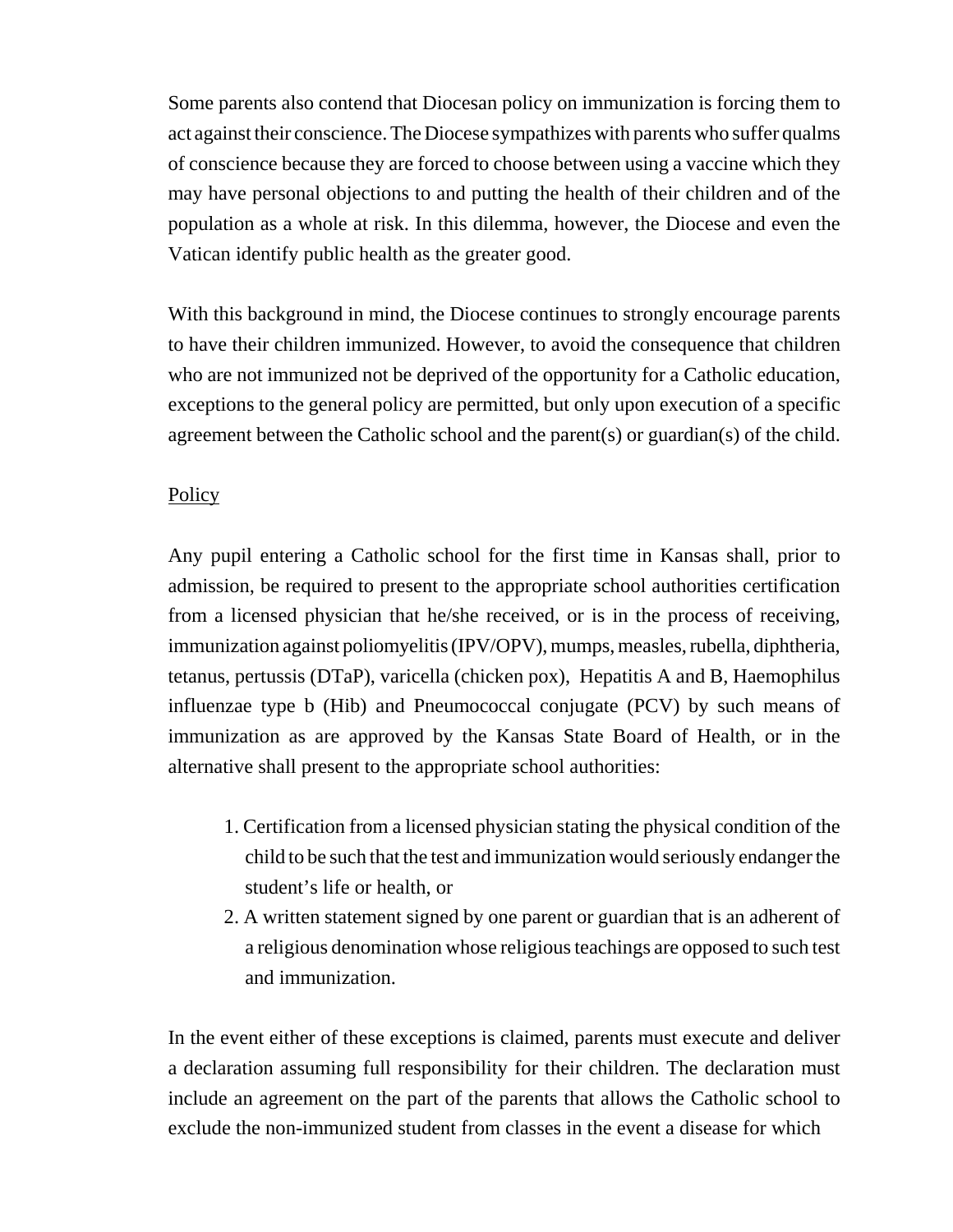immunization has been declined is present in the Catholic school and which waives the right to privacy of student and medical records and information for any actual or implied release of protected information which occurs as a result of removal of nonimmunized student from classes.

A parent/guardian has ninety (90) days from the day the student enrolls in school to comply with the above policy. If no statement or certification is produced, the student shall not be admitted to classes until documents are produced. Forms can be obtained by writing:

> Kansas Department of Health and Environment Bureau of Epidemiology Topeka, Kansas 66612

*(See Appendix VIII for Kansas Certification of Immunization and Appendix XII for Form N: Diocesan Catholic School Declaration and Waiver.) Rev 2/9/2015*

# **SCHOOL HANDBOOK POLICY 5025**

A local school student/parent handbook of policies, procedures, and regulations should be given to each parent of students enrolled in each school. The handbook should include the school's mission statement, philosophy and goals, admission policies, communication structure, discipline policies, academic policies, extra-curricular activities, all pertinent diocesan/local policies, and copies of required forms. It is recommended that parents/guardians sign a form, which will be kept on file locally, indicating they have received and read the school's student/parent handbook. *(See Appendix VI for sample handbook form.)*

# **SCHOOL DISCIPLINE** POLICY 5030

Extreme caution should be exercised in disciplining children. Every attempt should be made by the teacher/guidance counselor to discover the cause of the problem. All disciplinary action should be geared to help the student grow in understanding of himself/herself and of his/her Christian responsibilities to others. To avoid misunderstandings, a code of conduct defining punishments associated with infractions shall be developed. When developed, the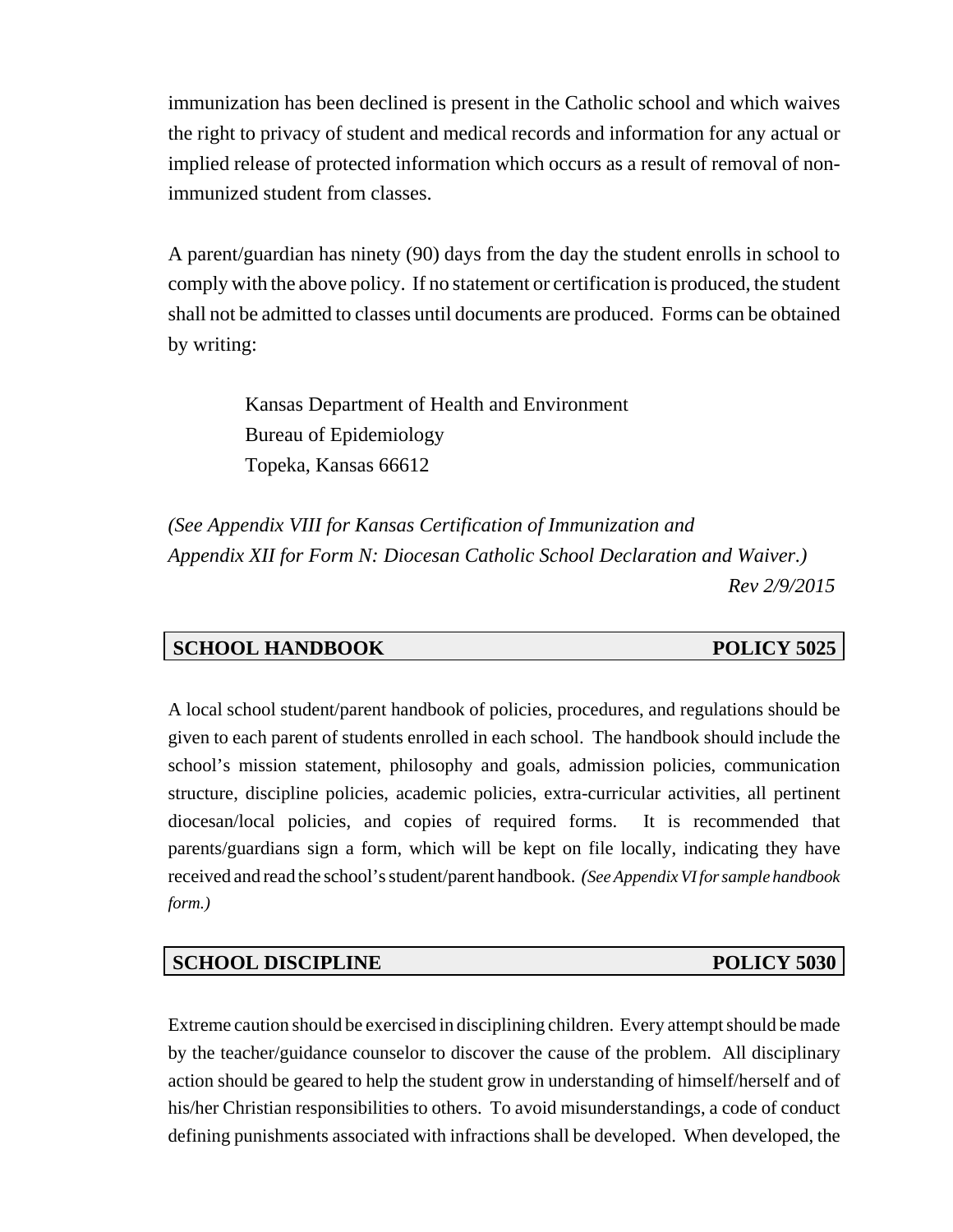code should be published in the local faculty and parent/student handbooks. Parents/guardians of new students should be made aware of this code of conduct prior to registration.

## **EMERGENCY SAFETY INTERVENTIONS POLICY 5032**

The use of bodily force or physical restraint as a form of discipline is prohibited in a Pre-K - 12 school setting. Physical restraint and seclusion should never be used as a form of punishment for misbehavior. Physical restraint and seclusion may be used for emergency situations only if a child is in danger of themselves or others. Seclusion does not include a time out or in school suspension, which is a behaioral intervention in which a student is temporarily removed from a learning activity without being confined.

An adult must supervise any student that is secluded in an enclosed area.

Use of medication to control a student's behavior is prohibited. This does not include prescribed treatments for student's medical needs or psychiatric conditions by a person appropriately licensed to issue these treatments.

Mechanical devices to restrict students movement is prohibited unless restraint is carried out by law enforcement officials, use of seatbelts, or for protective purposes ordered by a licensed person.

All emergency safety interventions should be reported to parents and reported in the KansDis system.

2/2014

# **GROUNDS FOR SUSPENSION/EXPULSION POLICY 5035**

Suspension and expulsion shall be considered extreme disciplinary measures and shall be employed rarely and judiciously. A student may be suspended or expelled for:

- 1. willful violation of any published regulation for student conduct adopted and approved by the school administration;
- 2. conduct which disrupts, impedes, or interferes with the operation of the school;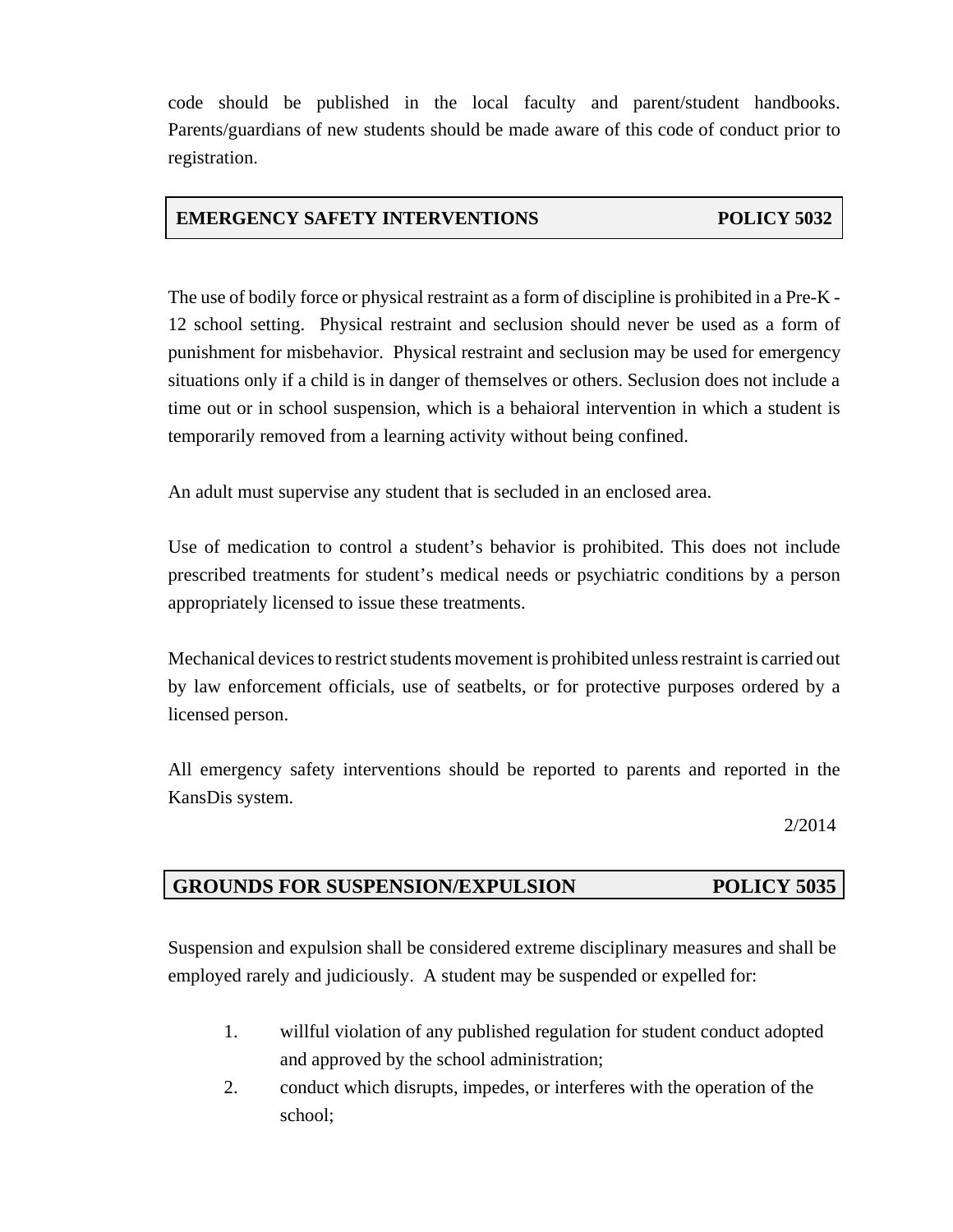- 3. conduct which infringes upon or invades the rights of others;
- 4. disobedience of an order of a teacher, school security officer, or other school authority, when such disobedience can reasonably be anticipated to result in disorder, disruption, or interference with the operation of the school;
- 5. possession of a weapon at school, on school property or at a school supervised event (see Policy 5065)
- 6. grave immoral conduct; or
- 7. continual conduct contrary to the official teachings of the Catholic Church.

rev 2-07

### **SUSPENSION POLICY 5040**

Suspension is a temporary withholding of the privilege of attending class/school. Suspension may be "in school" suspension in which the student is admitted to school, but not to class, or the suspension may be an "out of school" suspension.

A suspension may be imposed upon a student only after giving the student oral or written notice of the charges against him/her and affording the student a hearing. However, if the presence of the student endangers other persons, or property, or substantially disrupts, impedes, or interferes with the operation of the school, the principal in consultation with the pastor, may suspend the student forthwith without a hearing for a term not to exceed five school days.

A written notice and reasons for the suspension shall be given to the student and his/her parents or guardians within twenty-four (24) hours from the time of the suspension. Included in this notice of suspension should be the date, time and place of the hearing.

When such written notice is sent to the parents or guardians of a student, it shall be sufficient if the notice is sent by registered mail to the address on file in the school records. In lieu of mailing such a written notice, the notice may be personally delivered.

A hearing shall be afforded the student no later than seventy-two (72) hours after the suspension has been imposed. The hearing shall be conducted by the school principal and/or pastor or a designee, and should include the student, parent or legal guardian and counselor whenever possible.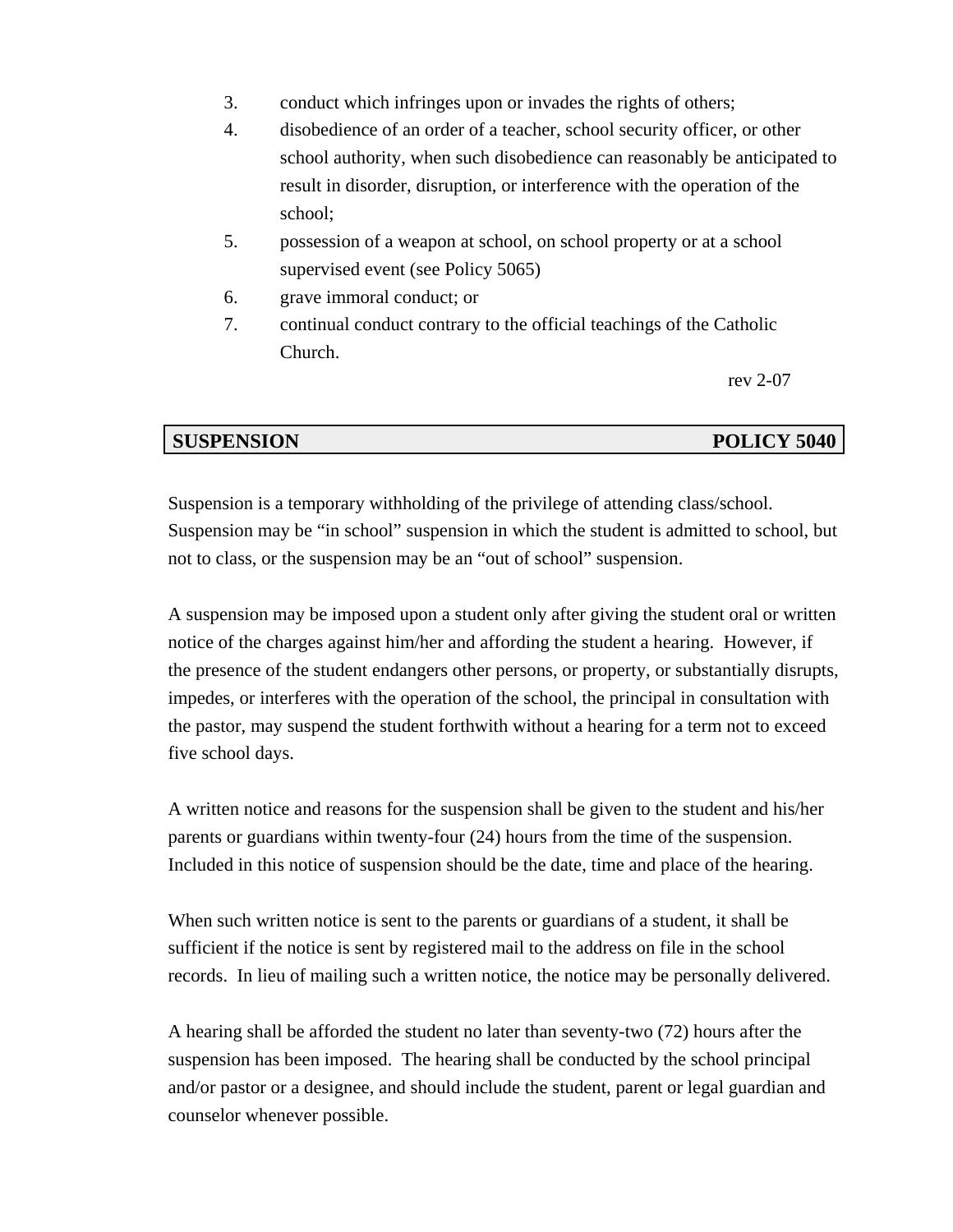Expulsion is the termination of enrollment for the remainder of the current year.

Expulsion shall be imposed only after the student has been afforded an opportunity for a formal hearing. In all cases where a student might be expelled, he/she shall be suspended first for a term not to exceed five (5) school days.

A written notice of intent to expel, including the charges upon which the expulsion is based, shall be given to the student's parents or guardians within seventy-two (72) hours of the student being suspended. The notice shall contain the date, time and place that the student will be afforded a formal hearing. This date shall be no later than the last day of the five (5) school day suspension.

As with suspension, when such written notice of expulsion is sent to the parents or guardians of a student, it shall be sufficient if the notice is sent by registered mail to the address on file in the school records. In lieu of mailing such a written notice, the notice may be delivered personally.

Formal hearings may be conducted by the local school council members or appropriate persons appointed by the pastor. The pastor shall make the final determination.

# **REPORT OF FORMAL HEARINGS POLICY 5050**

Upon conclusion of any formal hearing which results in a long-term suspension (exceeding five days) or expulsion, the principal or person(s) conducting the hearing shall make a written report of the findings and results of the hearing. Such a report shall be at the school and shall be open to inspection by the student and his/her counsel or other advisor. A copy of such a report, also, shall be sent to the diocesan superintendent.

### **REPORT OF CRIMINAL ACTIVITIES POLICY 5052**

**To Law Enforcement.** An immediate report shall be made to the appropriate state or local law enforcement agency by or on behalf of any school employee who knows or has reason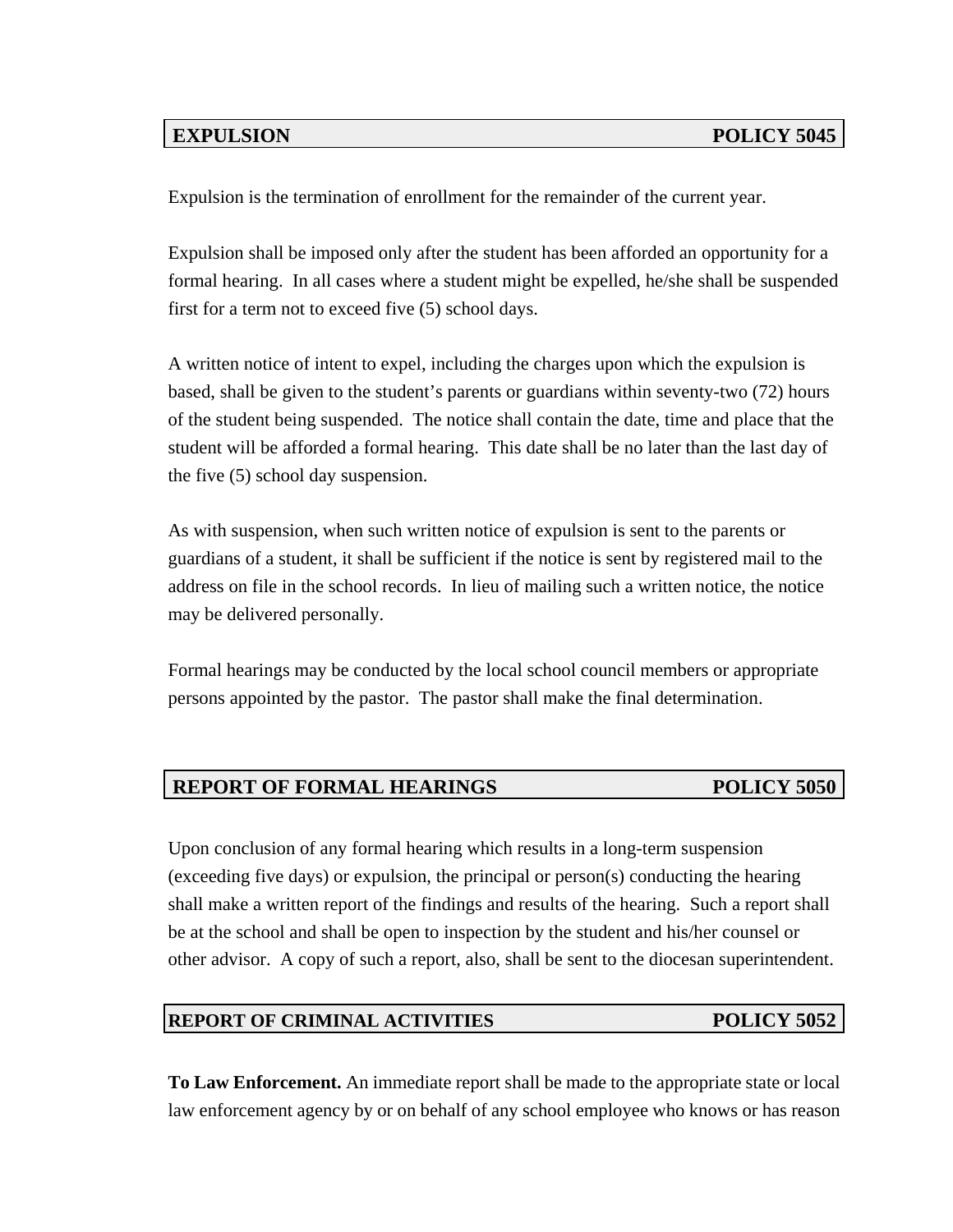to believe that an act which constitutes the commission of a felony or misdemeanor or which involves the possession, use or disposal of explosives, firearms or other weapons has been committed at school, on school property, or at a school supervised activity.

**To the Principal.** Any school employee with information that a student has been expelled

- for conduct which endangers the safety of others
- for conduct which would constitute the commission of a felony if the student was an adult
- for being in possession of a weapon at school, on school property, or at a school supervised activity

or has been

- adjudged to be a juvenile offender and whose offense, if committed by an adult, would constitute a felony, except for a felony theft offense involving no direct threat to human life
- tried and convicted as an adult of any felony, except a felony theft crime involving no direct threat to human life.

shall report such information and identify the student to the Principal. The Principal shall notify the Pastor and the Diocesan Superintendent of Schools.

The Principal shall investigate the matter and, if he finds the information to be true, shall provide the reported information and identify the student to all school employees who are directly involved or likely to be directly involved in teaching or providing other school related services to the pupil.

A school employee and the Principal shall not be required to report information concerning a pupil specified in this subsection if the expulsion, adjudication as a juvenile offender or conviction of a felony occurred more than 365 days prior to the school employee's report to the Principal.

See also Policy 5165.

rev 2-07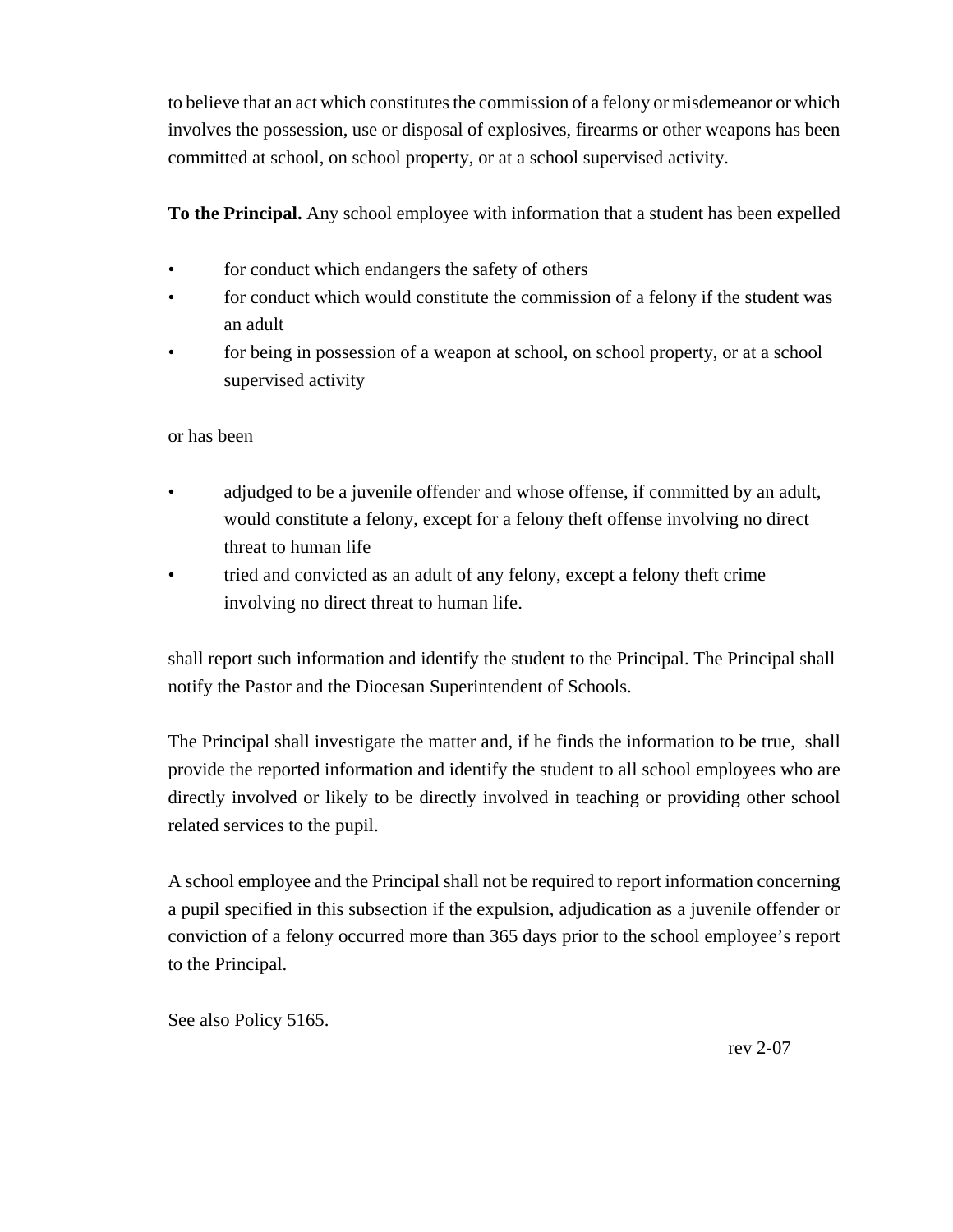# PROCEDURAL RIGHTS OF APPEAL **POLICY 5055**

In any formal hearing or appeal specified in these policies, the following shall be available to the student and his/her parents:

- 1. the right of the student to have the counsel of his/her parents' or guardians' choice present and to receive the advice of such counsel or other person they may select;
- 2. the right of the parents or guardians to be present at the hearing;
- 3. the right of the student and his/her counsel or advisor to hear or read a full report of the testimony of witnesses against him/her;
- 4. the right of the student to testify in his/her own behalf and give reasons for his/her own conduct;
- 5. the right of the student to have an orderly hearing; and
- 6. the right of the student to a fair, impartial decision based on substantial evidence.

# **APPEAL TO THE PASTOR POLICY 5060**

Any student who has been suspended for a long term (exceeding five days), or expelled, may appeal such action to the Pastor, either alone or with his/her parents or guardians, by filing a written notice of appeal with the Principal of the Catholic school within ten (10) days of having received the written notice of suspension or expulsion. The Principal or Pastor shall notify the Diocesan Superintendent of Schools of the suspension or appeal and of the student's appeal therefrom.

Any such appeal shall be heard by the Pastor not later than twenty (20) calendar days after the appeal is filed. The student and/or his parents or guardians shall be notified in writing of the time and place of the appeal at least five (5) days prior to the appeal.

The Pastor's decision shall be final.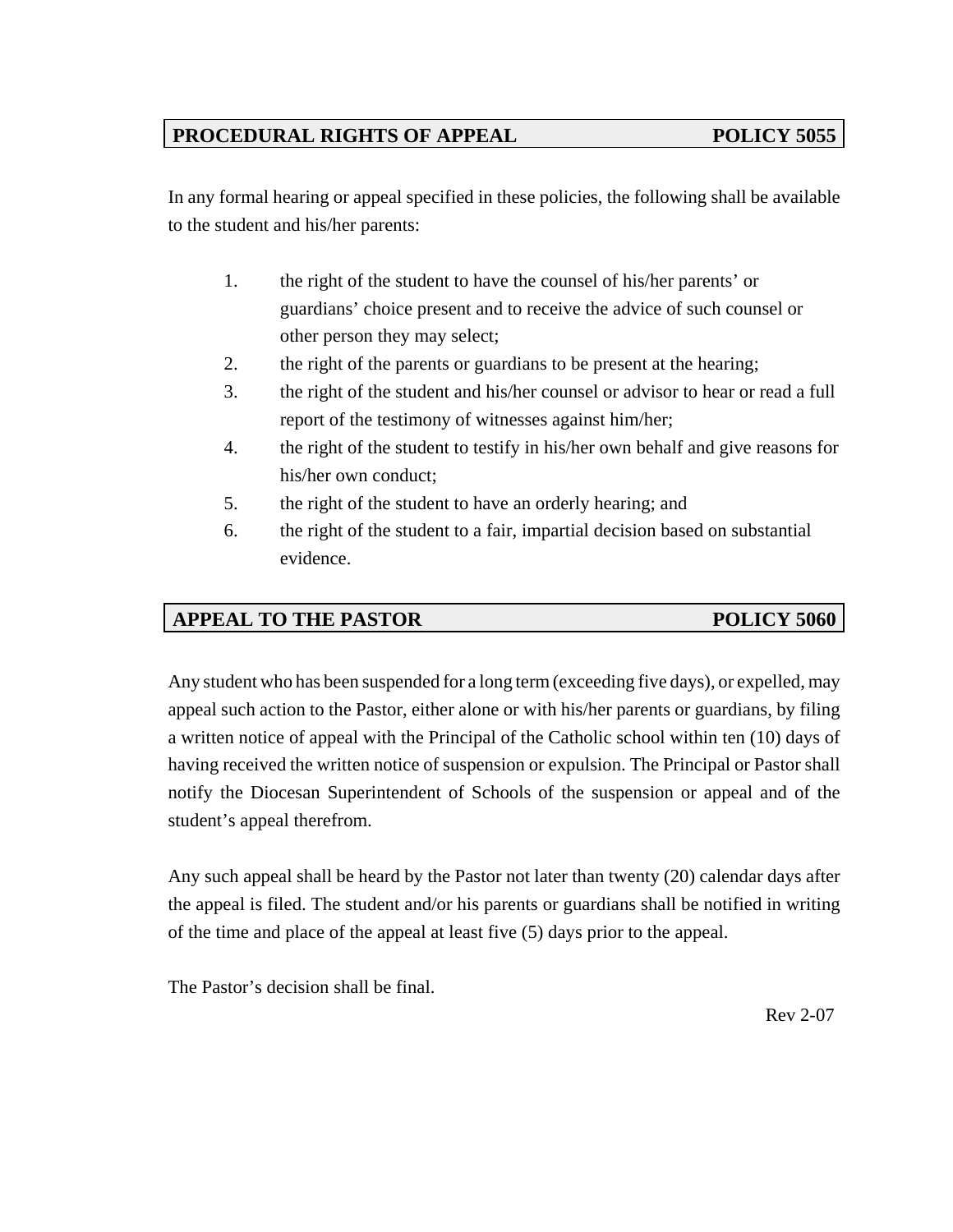# WEAPONS POSSESSION POLICY 5065

In accord with KSA 72-89a01-02, it shall be the policy of all Catholic schools in the Diocese of Salina to expel from school, for a period of not less than one year, any student determined to be in possession of a weapon\* 1) at school; 2) on school property; or 3) at any school supervised activity.

Should the student be an exceptional child as defined in KSA 72-962, or should the case be one in which particular circumstances warrant mitigation, the expulsion requirement may be modified by the school's chief administrative officer in a manner consistent with federal law.

Immediately upon such determination of weapons possession, the chief administrative officer of the school shall refer the student to the appropriate state and local law enforcement agencies, and, if the student is a juvenile, to the Secretary of Social and Rehabilitation Services (SRS). The Diocesan Superintendent of Schools is also to be notified at the earliest opportunity.

Following the process delineated elsewhere in this Handbook, the student subject to expulsion is to be granted a hearing which may be conducted by the chief administrative officer of the school, or by another certificated employee or committee of certificated employees of the school, or by a hearing officer appointed by the School Council.

If as the result of the violation upon which the expulsion is based, the student is confined in the custody of the Secretary of SRS, or the Secretary of Corrections, the required hearing shall be delayed until the student is released from custody.

Within a period of five days after the resolution of the case, the chief administrative officer of the school is to submit a complete written report to the Diocesan Superintendent of Schools.

An annual report of weapons possession shall be submitted to the State Board of Education at the time and in the manner specified by the State Board.

\* *The definition of "weapon" as used in the above mentioned Kansas Statutes Annotated (KSA), see Appendix XI.* (3-98)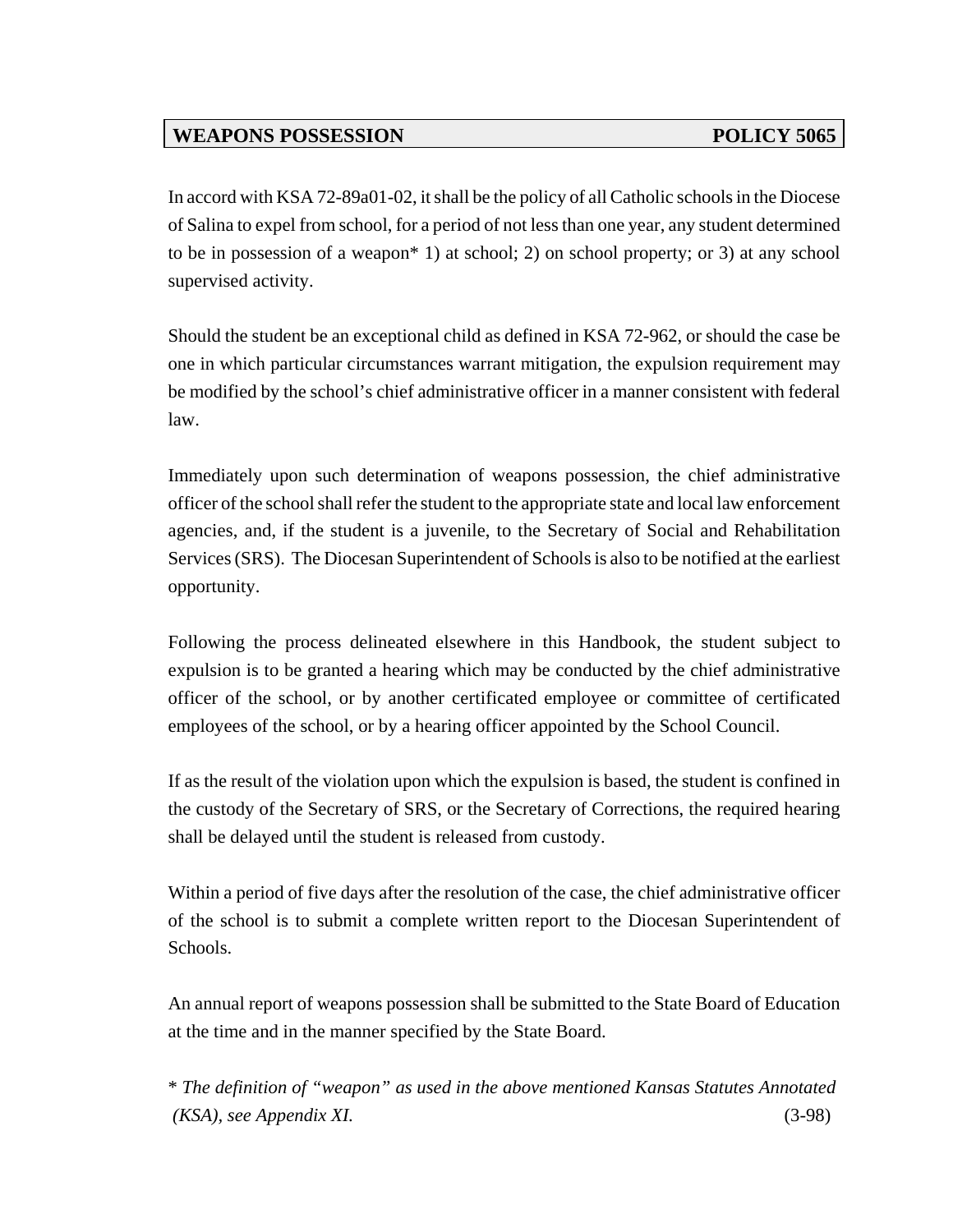# **ALCOHOL AND SUBSTANCE ABUSE POLICY 5070**

No student shall knowingly possess, sell, use, transmit, or be under the influence of any narcotic drug, hallucinogenic drug, amphetamine, barbiturate, marijuana, any controlled substance, alcoholic beverage or intoxicant of any kind:

- 1. in a school building or on the school grounds during, before or after school hours;
- 2. in a school building or on school grounds at any other time when the school is being used by any school personnel or school group; or
- 3. off the school grounds at a school activity, function or event.

In addition, a student shall be subject to serious disciplinary action within thirty (30) days of a found violation, or any criminal drug or alcohol conviction.

A student who is found to be selling any substance that is defined in the above sections shall be detained immediately with the evidence. A school administrator shall contact the police department and the student's parents. A short term suspension of five (5) school days shall be imposed, a formal hearing shall be scheduled, and the student may be subject to a long term suspension or expulsion.

Prior to re-admission to the student's regular school, the student shall be referred for a substance abuse evaluation to an agency licensed for same by the State of Kansas and this evaluation shall be part of the student's readmission to school. Failure to complete the substance abuse evaluation as scheduled shall result in a hearing for a long term suspension or expulsion.

A student found to be under the influence of any substance in the prior sections shall be detained immediately with an administrator contacting the student's parents. A short term suspension (5 school days) shall be imposed, a formal hearing shall be scheduled and the student may be subject to a long term suspension. The student shall be referred for a substance abuse evaluation to an agency licensed for same by the State of Kansas and this evaluation shall be a part of the student's readmission to school. Failure to complete the substance abuse evaluation as scheduled shall result in a hearing for a long term suspension or expulsion.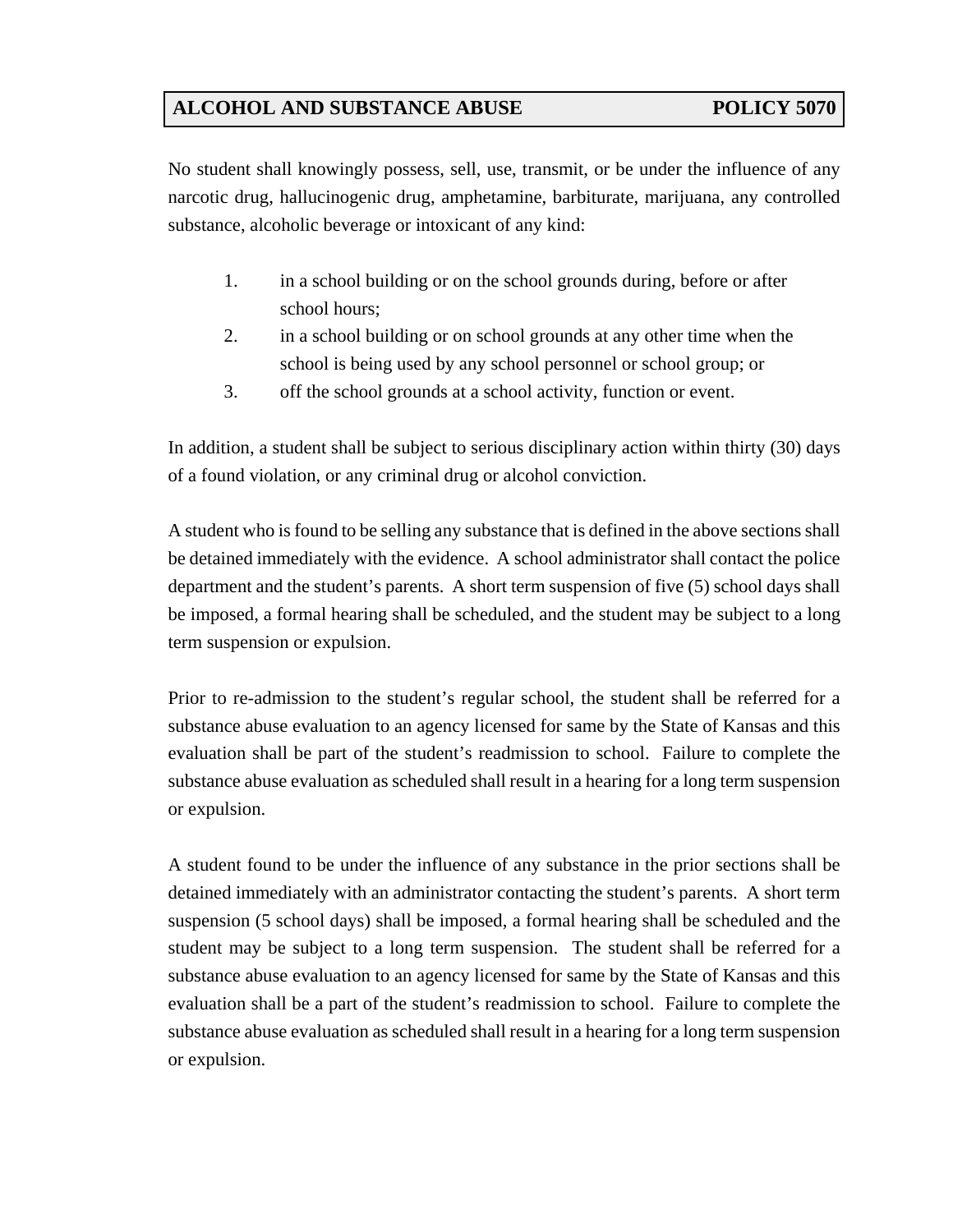The provisions of this policy shall also apply to all school sponsored activities off the school grounds.

Use of a drug authorized by a medical prescription from a registered physician shall not be considered a violation of rule.

Violation of any provision of this behavior code may result in suspension and/or expulsion. rev 2-07

## **TOBACCO PRODUCTS** POLICY 5075

No student shall possess, smoke or otherwise use tobacco products in any school building or on school grounds or at a school sponsored function or activity.

rev 2-07

# **SEARCHING STUDENT LOCKERS POLICY 5080**

Lockers are the sole property of the school. Students are "assigned" lockers in which to store and protect their personal belongings, but do not have possessory or ownership rights in the locker greater than that of the school and have no reasonable expectation of privacy in regard to lockers. The school does not supply lockers to students for illicit uses. Principals shall have the combination or a key to all locks attached to or placed on lockers.

Principals or Pastors may and should search a student's locker if and when they have reasonable cause to suspect that the locker contains illegal or harmful material. If such material is found, it should be reported to the proper legal authorities. When the Principal or Pastor searches a student's locker, another adult shall be present.

A general search of all lockers in relation to a bomb threat or widespread drug, alcohol or contraband abuse can be justified as a proper exercise of school authority. At a Principal's discretion, a trained police dog can be used in connection with any search of school premises.

In cases where authorities may wish to pursue a criminal prosecution, a search warrant must be used.

Such search of a student's locker by legal authorities may be made with a valid warrant. A student's parents or guardians shall be notified immediately. The Principal or another school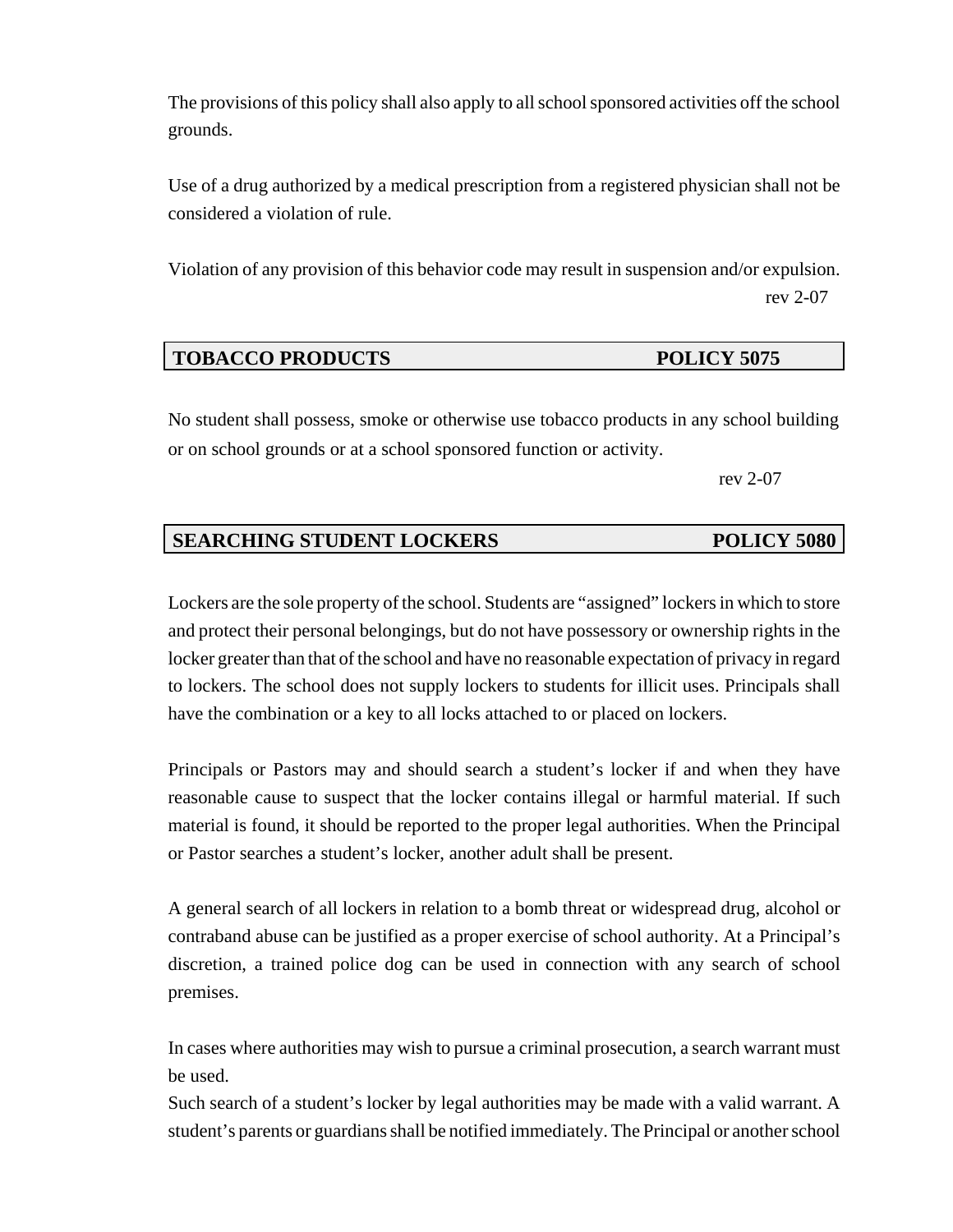official shall be present as law enforcement officers make the search. Unless ordered otherwise by the Principal or by law enforcement officers, the student ordinarily shall be present as the locker is searched.

rev 2-07

## **ATTENDANCE RECORDS AND TRUANCY POLICY 5085**

Compulsory attendance is a statutory requirement in Kansas for all children who are seven (7) or more years of age but less than sixteen (16) years of age.

Student attendance is to be recorded daily and these records are to be kept permanently on file.

Each school, through its designated reporting officer (the principal), shall report as indicated below, any child who is enrolled and not attending school, including all cases of unusual and/or habitual absence:

| AGE:            | <b>REPORT TO:</b>                    |
|-----------------|--------------------------------------|
| 7 but under 13  | Secretary of Social & Rehabilitation |
|                 | Services                             |
| 13 but under 16 | County / District Attorney           |

Before any report is made that a child is not attending school as required by law, the principal shall serve written notice thereof, by registered mail, upon the parent or guardian of the child. This notice shall inform the parent or guardian that continued failure of the child to attend school without a valid excuse will result in a report being made to the appropriate law enforcement official.

If the child does not begin required attendance at school, or does not present an adequate response as determined by the principal within five (5) working days after the registered mail receipt has been returned, the matter shall be reported to the County / District Attorney or designee as specified above.

### **CUMULATIVE RECORDS** POLICY 5090

**CUMULATIVE RECORDS.** Catholic schools shall maintain a cumulative record for each pupil, extending from his/her entrance into school through the twelfth grade. The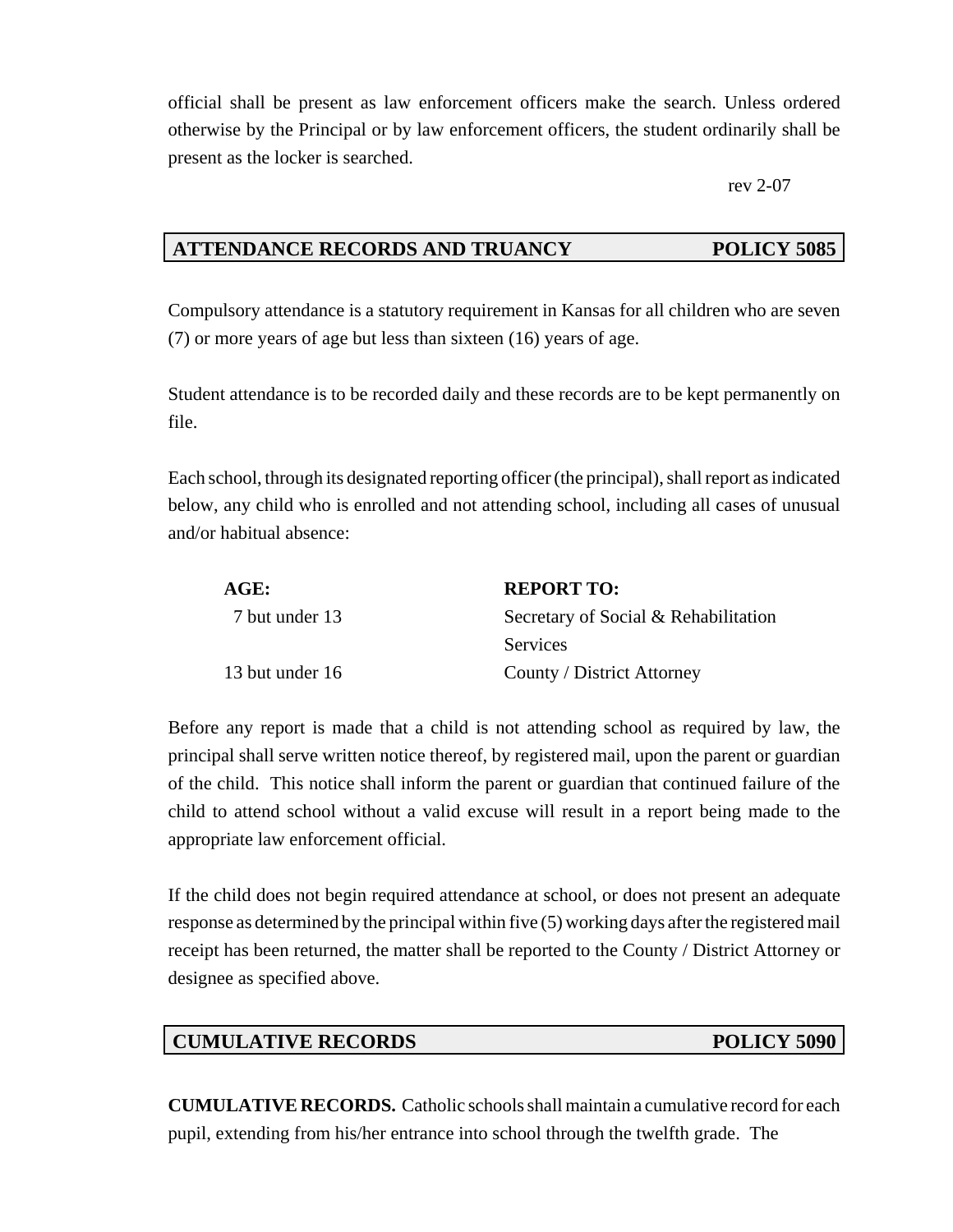cumulative record includes the following:

- 1. personal and family data, including certification of name and date of birth;
- 2. standardized test data;
- 3. medical reports;
- 4. all achievement records; and
- 5. other information that may contribute to the better understanding of the student.

All material in each cumulative record shall be treated as confidential and accessible only to the staff and, upon written request, to the students parents or guardians.

Principals shall ensure that any written statement made on a record by a teacher about a student is a factual one and not merely a conjecture. Periodic examination of students' files should be made, not only to update them, but also to destroy obsolete information.

Cumulative record forms may be obtained from the diocesan superintendent.

# **REQUEST FOR RECORDS** POLICY 5095

Student records may be released to other educational institutions upon the request of a parent or guardian, or upon the written request of the student when eighteen (18) years of age, or upon the written request of the receiving institution. Upon compliance with the institutional request, the parent, guardian, or student eighteen (18) years of age shall be notified in writing that the records have been transferred.

Records may be released to other agencies or institutions upon request of the parent or guardian, upon written request of the student eighteen (18) years of age, or upon receipt of a court order.

In the event of a divorce, the legal mother and father shall be provided with all allowable records of their child, including a calendar of school activities and events. It shall be the responsibility of the custodial parent to provide the school with a certified copy of any order of the District Court that might alter the above policy.

Mailing lists of names and addresses of pupils and their parents shall not be released to any unauthorized person or agency.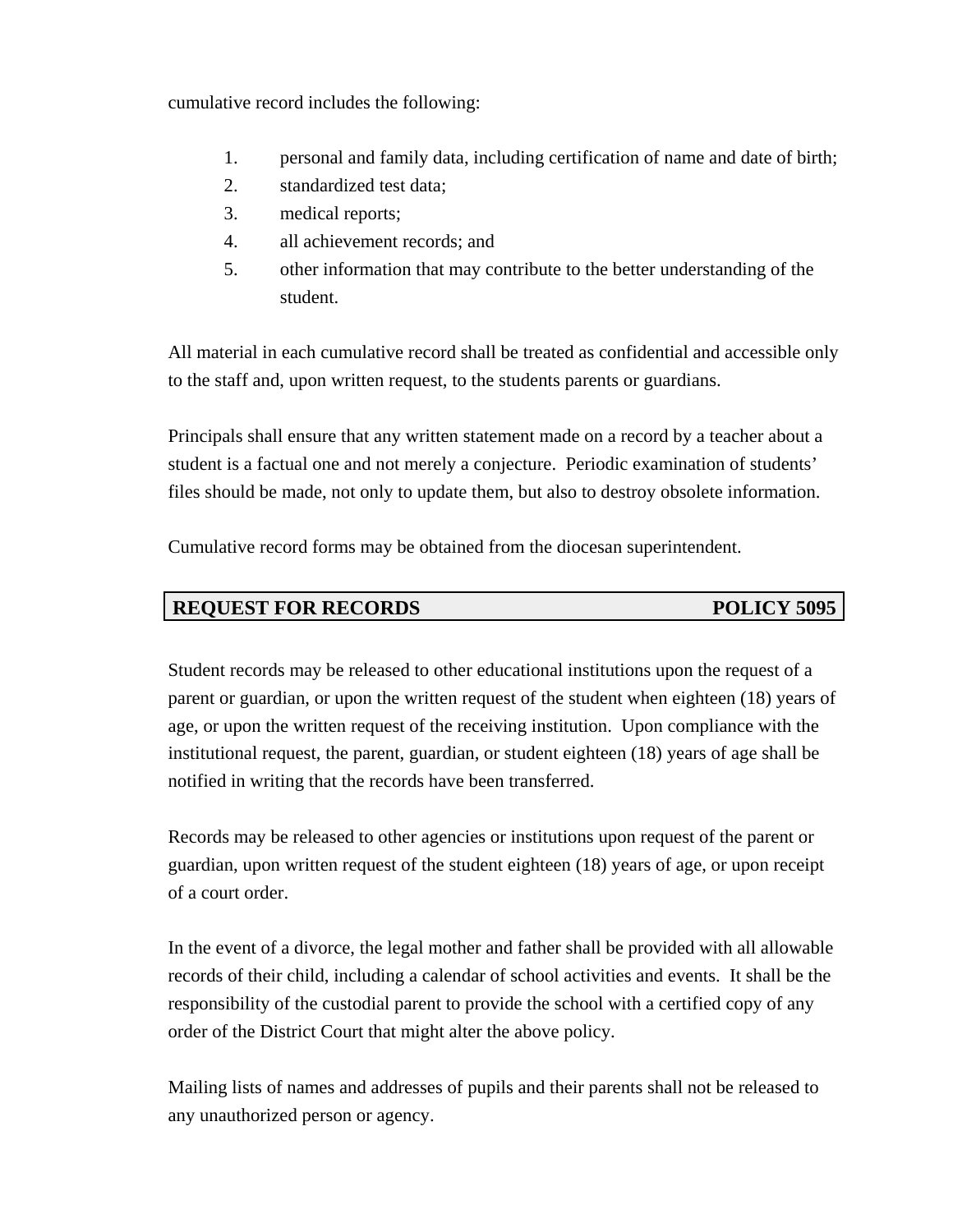For students transferring from another school in grades K-12, the principal shall request a copy of all official records, including personal data, medical information, testing results and academic records of students.

## **INACTIVE FILES** POLICY 5100

All permanent records of students who either transfer or graduate, shall be filed alphabetically in the inactive files of each school. Student records reflecting courses taken, grade and credits received, awards and promotions achieved, standardized test results, and attendance data shall be retained permanently.

**TESTING POLICY 5105** 

- 1. Annually, all elementary schools shall administer an Achievement Test of Basic Skills in Grades K-8.
- 2. All secondary schools shall administer Tests of Achievement and Proficiency in Grade 9 on an annual basis.
- 3. All elementary and secondary schools shall administer such other tests as may be required by either state or federal law or accreditation policy of the Diocese of Salina.
- 4. The local school council should be given analytical reports of achievement test results by the principal of the school. rev 2-07
- 5.

# **PROGRESS REPORTS TO PARENTS; POLICY 5110 PARENT - TEACHER CONFERENCES**

**REPORTING PROGRESS TO PARENTS.** In addition to reporting to parents in the cognitive domain, it is the responsibility of the Catholic school to develop a planned, sequential method of assessing and reporting to parents a pupil's spiritual, affective, social and physical growth.

Parents should be informed of the results of any standardized tests taken during the year.

**REPORT CARDS.** Report cards for each student in the Catholic schools in the Diocese of Salina shall be issued at least quarterly.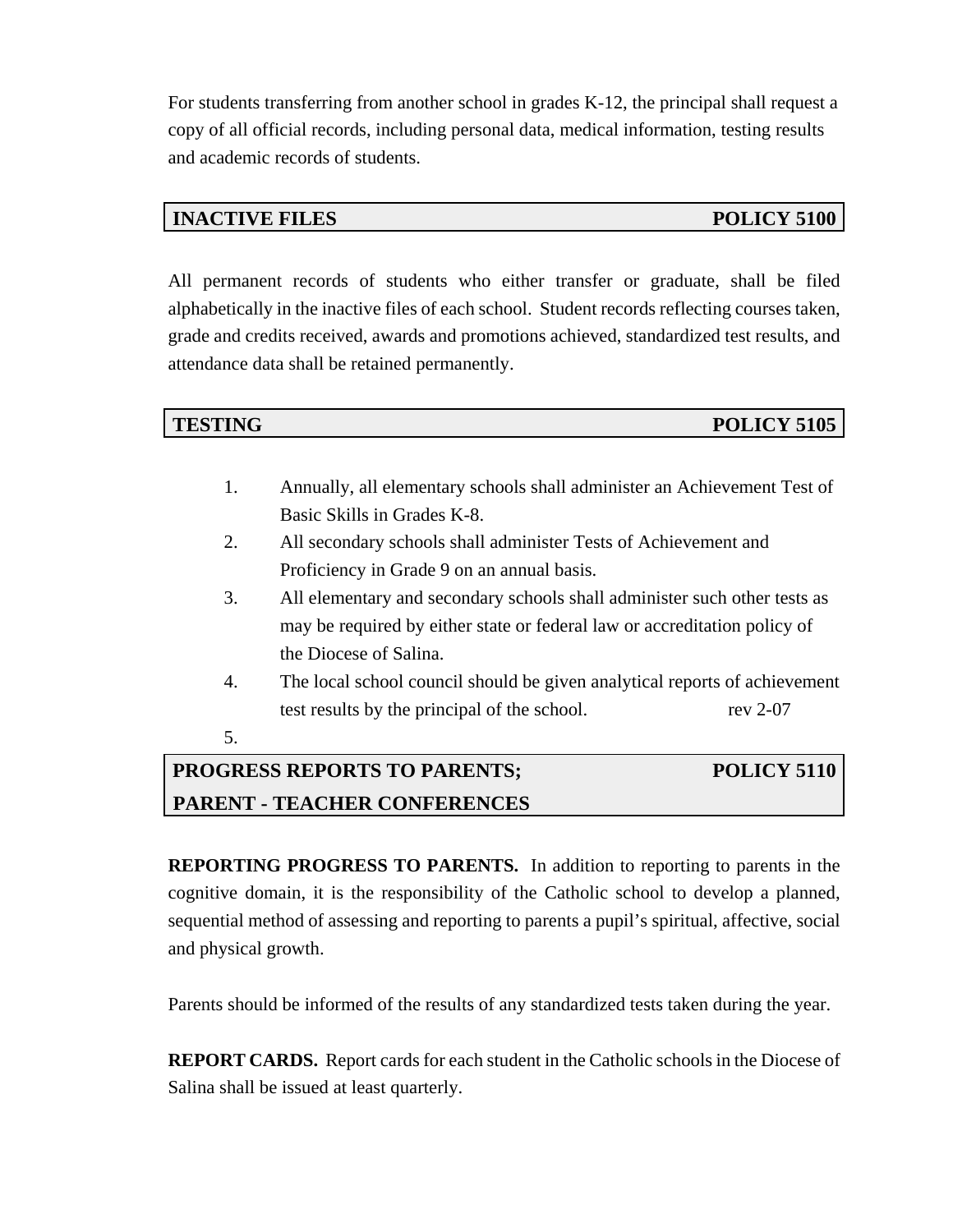**PARENT - TEACHER CONFERENCES.** Each Catholic school shall plan to have parentteacher conferences built into the school calendar at least once during the school year.

# **RETENTION POLICY 5115**

Teachers shall consult with the principal about the possible grade retention of a student. The principal and/or teacher shall then consult with the parents or guardian concerning the possible retention of their child.

Through the remaining months of the school year, follow-up conferences should be held, and a decision as to whether or not the child is to be retained should be made normally by May 1 of that school year.

# **HEALTH SERVICES AND RECORDS POLICY 5120**

Efforts should be made through the school health program to maintain the highest level of health for the school age child.

An inventory of children's health problems should be undertaken each year. Students should be:

- 1. screened for visual and hearing acuity;
- 2. weighed and measured; and
- 3. observed for signs of deviation from normal health and behavior patterns.

Each school shall maintain medical health record cards for all enrolled students. When a student transfers to another school, the medical health record card is to be included with the transferred cumulative academic records.

# PREVENTION OF SPORTS HEAD INJURIES POLICY 5122

Students and their parents and/or guardians should be aware of the nature and risk of concussion and head injury during athletic practice and competition including the dangers and risks associated with the continuation of playing or practicing after a student athlete suffers a concussion or head injury. The Diocese shall provide each middle, junior and senior high school within the Diocese with information for distribution to coaches, school athletes and the parents or guardians of school athletes.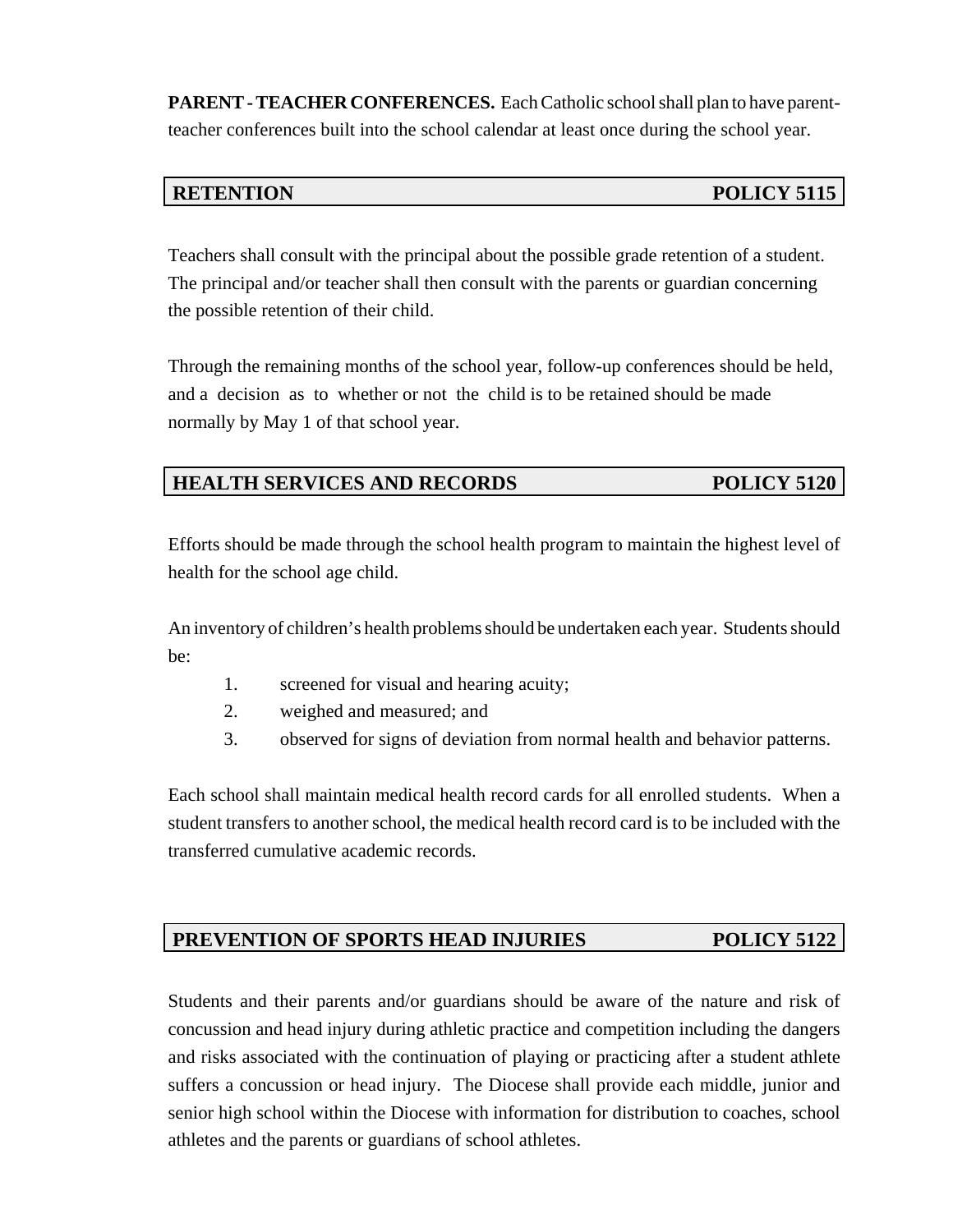A student athlete at a school within the Diocese may not participate in any sport competition or practice session unless such student athlete and his or her parent or guardian have signed, and returned to the school, a concussion and head injury information release form. (Form M) A release form shall be signed and returned for each academic year that a student athlete participates in any sport competitions or practice sessions.

If a student athlete suffers, or is suspected of having suffered, a concussion or head injury during competition or practice session, such school athlete immediately shall be removed from the competition or practice session. Once removed, the student athlete shall not return to competition or practice in any sport until the student athlete has been evaluated by a physician or chiropractor licensed by the State of Kansas and provided with the physician's or chiropractor's written clearance to return to play or practice.

rev 7-11

### **CO-ED PARTICIPATION IN SPORTS AND ACTIVITIES POLICY 5123**

There are some sports/activities in our Diocesan Catholic schools that warrants restrictions to like-gender participation especially involving physical contact. While mixed gender activities might be sanctioned by other schools or organizations Catholic schools compete with, it is not sanctioned by the Diocese of Salina.

One specific example of a sport/activity that is inappropriate for mixed gender competition is wrestling. Under no circumstances may a Catholic school participant wrestle someone of the opposite sex. This would include a Catholic school student representing their school on a wrestling team and/or a team in which the school has entered into a co-operative arrangement to participate on another school's team.

The Superintendent of Schools, with supervision and guidance from the Bishop of Salina or his designee, will determine on an as-needed, case by case basis what other activities and/or sports will be so restricted.

In any activity/sport in which co-ed participation is permitted, the appropriate ecclesiastical authority designated by the Bishop of Salina may issue and enforce rules of conduct that reflect morally appropriate norms of contact between participants. The Diocese of Salina believes that it is incompatible with its religious mission and with its efforts to teach Gospel values to condone competitions between young men and women in activities that involve substantial and potentially immodest physical contact.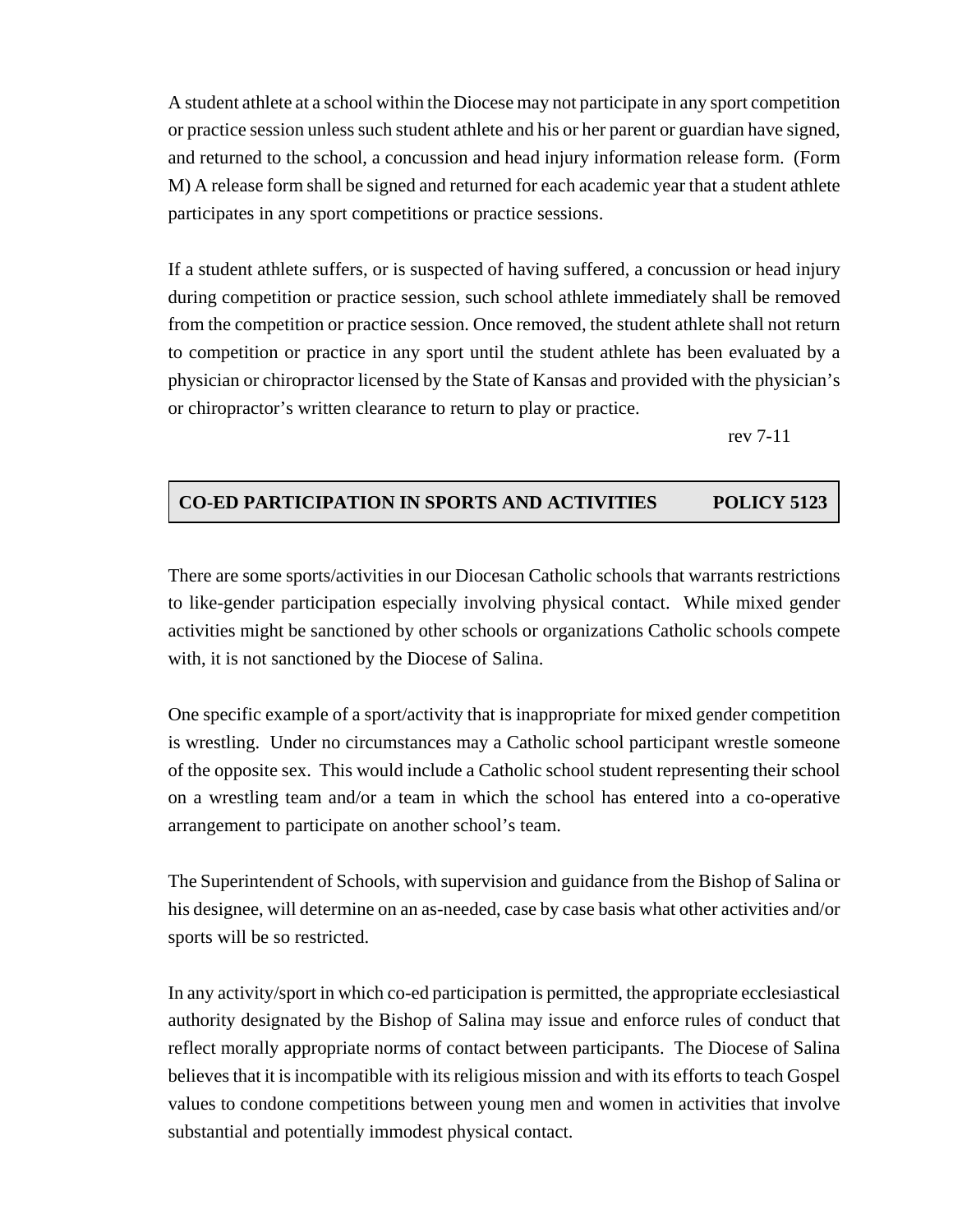Catholic Church teachings regarding the rights and dignity of men and women includes acknowledging innate gender differences that are not merely the result of cultural conditioning but are part of human nature. Gospel based values are taught and learned in activities and athletic programs by developing appropriate respect for self and for others through competitions and other forms of human interaction in which dignity, integrity, fairness and moral strength are emphasized.

1/15

### **SUPERVISION OF MEDICATIONS POLICY 5125**

*Note: If there is a school nurse, the Principal's duties hereunder should be assumed by the school nurse.* 

Medications should be administered to children at home rather than at school whenever possible. Students requiring medication at school should be identified by their parents/guardians to the Principal. The Principal, in turn, shall assume authority for involving designated school personnel in administration of the medication. This does not prohibit the older and reliable student from assuming the responsibility him/herself, with the approval of his/her parents/guardian and physician.

### Prescription Medication

The physician prescribing the medication has the power to direct, supervise, decide, inspect, and oversee the administration of such medication. No medication shall be given to a student by an employee or agent of the school unless the following are completed and provided to the school:

- 1. Written and signed instructions from the prescribing physician.
- 2. The written statement from the physician:
	- identifies the specific conditions and circumstances under which contact should be made with him/her in relation to the condition or reactions of the student to the prescribed medication, and
	- reflects a willingness on the part of the physician to accept direct communication from the person administering the medication.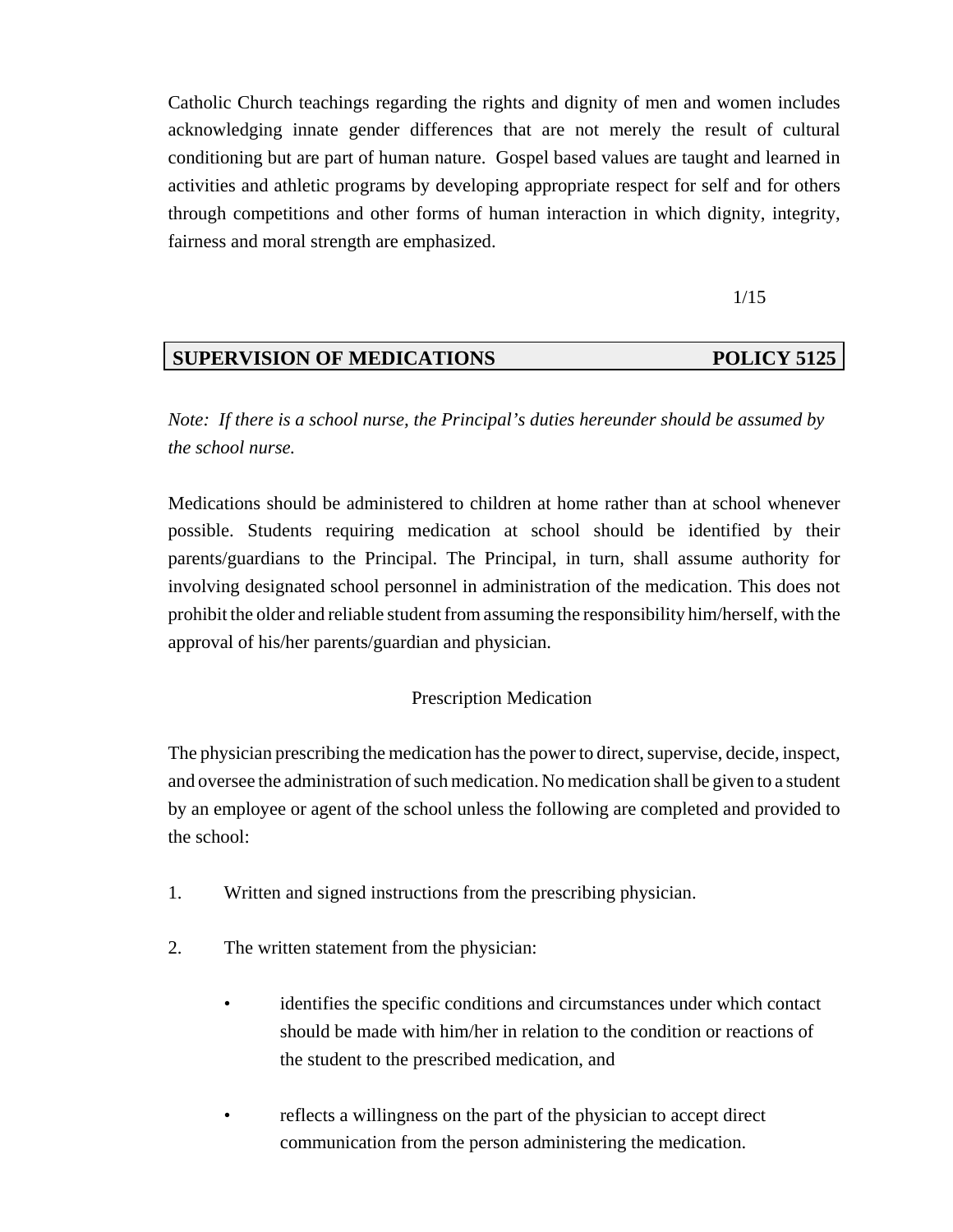- 3. A written statement from the parent/legal guardian:
	- authorizing school personnel to give the medication in the dosage prescribed by the physician, and
	- authorizing school personnel to contact the physician directly.
- 4. No medication shall be administered by injection except when a student is susceptible to a predetermined, life-endangering situation. In such an instance, the parent shall submit a written and signed permission statement. Such an authorization shall be supported by signed and dated written orders accompanied by supporting directions from the licensed health professional. A staff member shall be trained prior to injecting a medication.
- 5. Medications administered by routes other than oral (ointments, drops, nasal inhalers, suppositories), or non-emergency injections may not be administered by school staff other than registered nurses or licensed practical nurses.

# Nonprescription Medication

Nonprescription medications will be administered only after the following criteria are met:

- 1. A written and signed statement submitted by the parents/legal guardian giving consent for the medication to be given.
- 2. The school nurse, or a licensed health professional, has checked the medication to assure appropriateness of dose, medication, and frequency.
	- Personnel designated to administer medications are instructed in method of administration dosage and time of administration.

### For either **Prescription or Nonprescription Medication**:

- 1. The medication must be in the original pharmaceutical container and properly labeled, which includes:
	- child's full name;
	- name of drug and dosage;
	- time to be given; and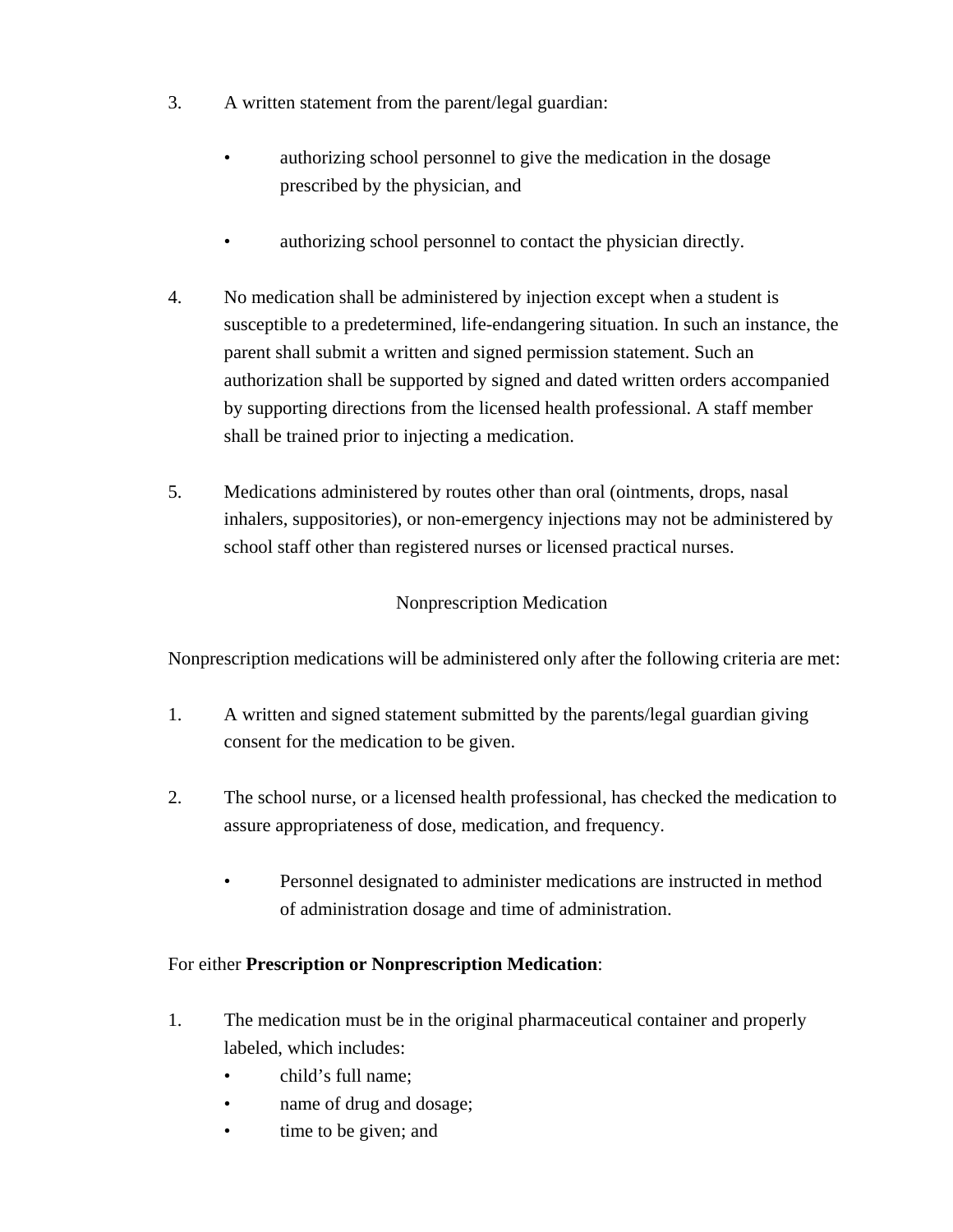- physician's name (for prescription only).
- 2. Medication will be kept in a safe place in the school office.
- 3. Only limited quantities of medication shall be kept at school.
- 4. It is the responsibility of the student, if appropriate, NOT school personnel, to come for his/her medication at the designated time.
- 5. An accurate and confidential medication administration record shall be maintained for each student receiving medication, including the name of the drug, dose, and time given.
- 6. All written consent statements/forms shall be on file in the Principal's (or school nurse's) office.
- 7. The classroom teacher and school personnel may be asked to record unusual behavior of the student on medication.

School personnel should not diagnosis and treat illness or prescribe drugs. This is not a school responsibility and should not be undertaken by school personnel.

If the school decides to discontinue administering a student's medication, the Principal (or school nurse) must provide notice to the student's parent or guardian orally and in writing prior to the discontinuance. There shall be a valid reason for the discontinuance that does not compromise the health of the student or violate legal protections for the disabled.

Once the need for the administration of medication at school no longer exists or the school term ends, the student/parent/guardian is responsible for picking up and removing any medications at the school. If not picked up and removed within a reasonable time, the medications will be destroyed.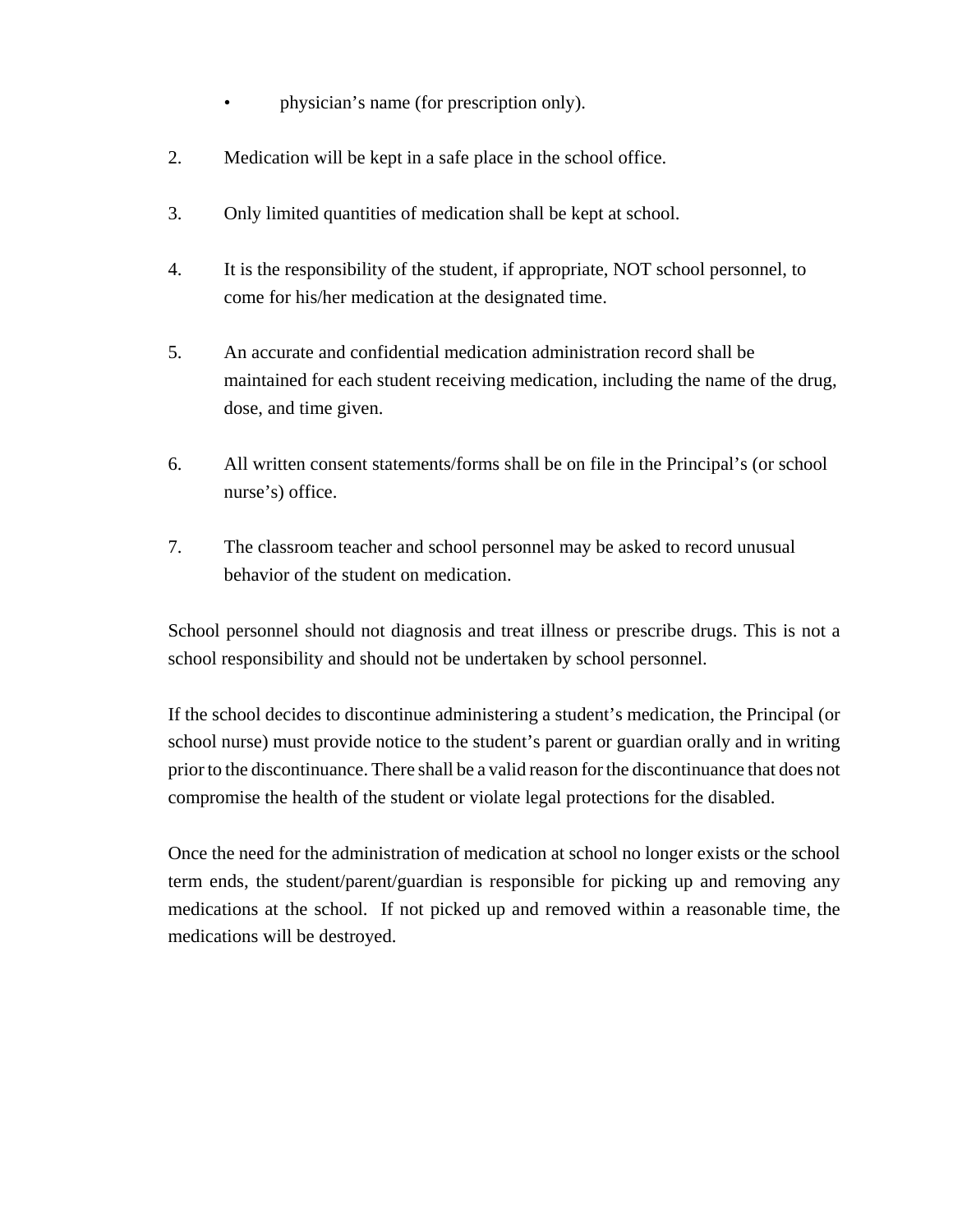### Blood Glucose Testing and Insulin Injections

Blood Glucose tests and insulin injections may be administered by the student **in the office health room** under the following conditions:

- 1. Test kit or insulin injection device shall be stored in a cupboard available only to authorized school personnel, or kept on student's person. Insulin that requires refrigeration shall be maintained in a designated refrigerator in the office health room.
- 2. Test kit and insulin injection device shall be clearly identified and marked with the student's name.
- 3. When testing or injecting insulin, the student will be supervised by school nurse, secretary, or clerk in order to ensure safety precautions.
- 4. Lancets, syringes, and other contaminated materials will be placed in the student's test kit and taken home for disposal.

Blood Glucose tests and insulin injections may be administered by the student **in the classroom** under the following conditions:

- 1. Test kit or insulin injection device shall be carried by the student in a fannypack/backpack or placed in his/her desk or a designated closed cupboard. The test kit or insulin injection device is to be clearly marked with the student's name.
- 2. Teacher will be notified by student when test or insulin injection is being administered. Student will have prearranged with teacher the most unobtrusive way for this to occur.
- 3. Test or insulin injection shall be administered in an area in the classroom away from the other students.
- 4. Lancets, syringes, and other contaminated materials will be placed in the student's test kit and taken home for disposal.
- 5. Student shall be allowed to carry or store snacks in classroom and eat snacks in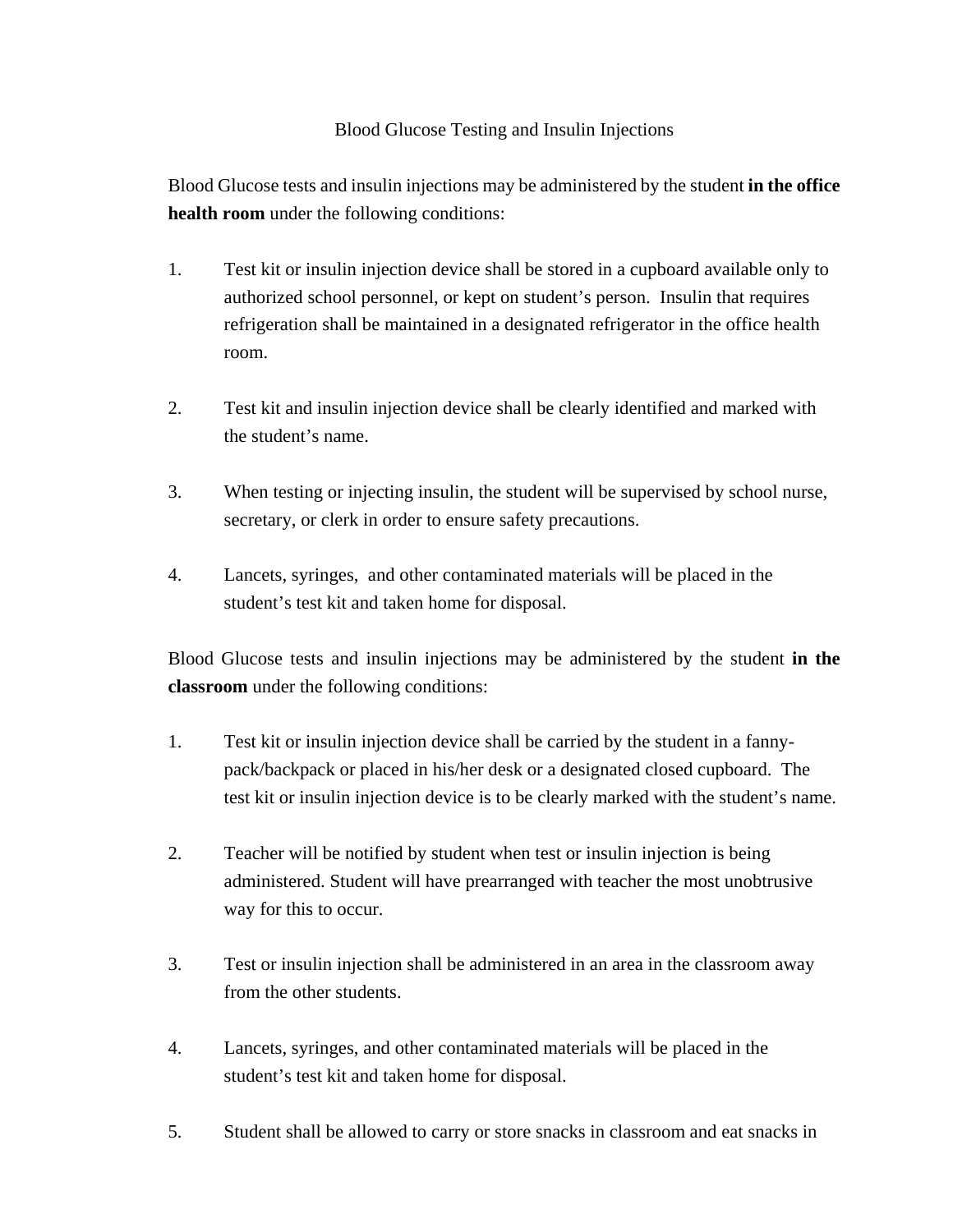the classroom as needed to alleviate hypoglycemia.

6. If student does not act responsibly and/or disrupts classroom while testing, classroom privileges may be withdrawn and further testing or insulin injection done in the office health room.

rev 2-07

# **COMMUNICABLE DISEASE POLICY 5130**

A communicable disease shall be defined as any infectious disease transmitted from person to person or animal to person by direct contact with an infected individual or by some other direct means, and which is classified as such by Kansas law or regulations of health agencies having jurisdiction in such cases. Included in the category of communicable diseases shall be those for which immunization is required (diphtheria, pertussis, tetanus, mumps, poliomyelitis, measles, rubella), and also those diseases listed in Kansas statutes which require investigation by the City-County Health Officer (cerebrospinal meningitis) and such other communicable diseases as may be designated by the Secretary of Health and Environment.

A school principal or designee shall investigate all reported or suspected cases of communicable disease.

Any student affected with a communicable disease may be excluded from school by the principal or designee for the period of time necessary for the disease to be diagnosed noninfectious and non-contagious or not a condition significantly viewed as a health threat to other students or school personnel. The exclusion from school and subsequent reinstatement will be based on the concept of maximum health protection for other students in the school.

In some cases the principal may require that the student's physician issue a statement in writing declaring that the student is free of significant risk of contagion.

In cases of exclusion or non-exclusion involving the presence of communicable disease and in which the decision is in dispute, the principal may refer the case to the diocesan superintendent of schools for counsel and joint decision. The diocesan superintendent may refer the case of the Advisory Assessment Team.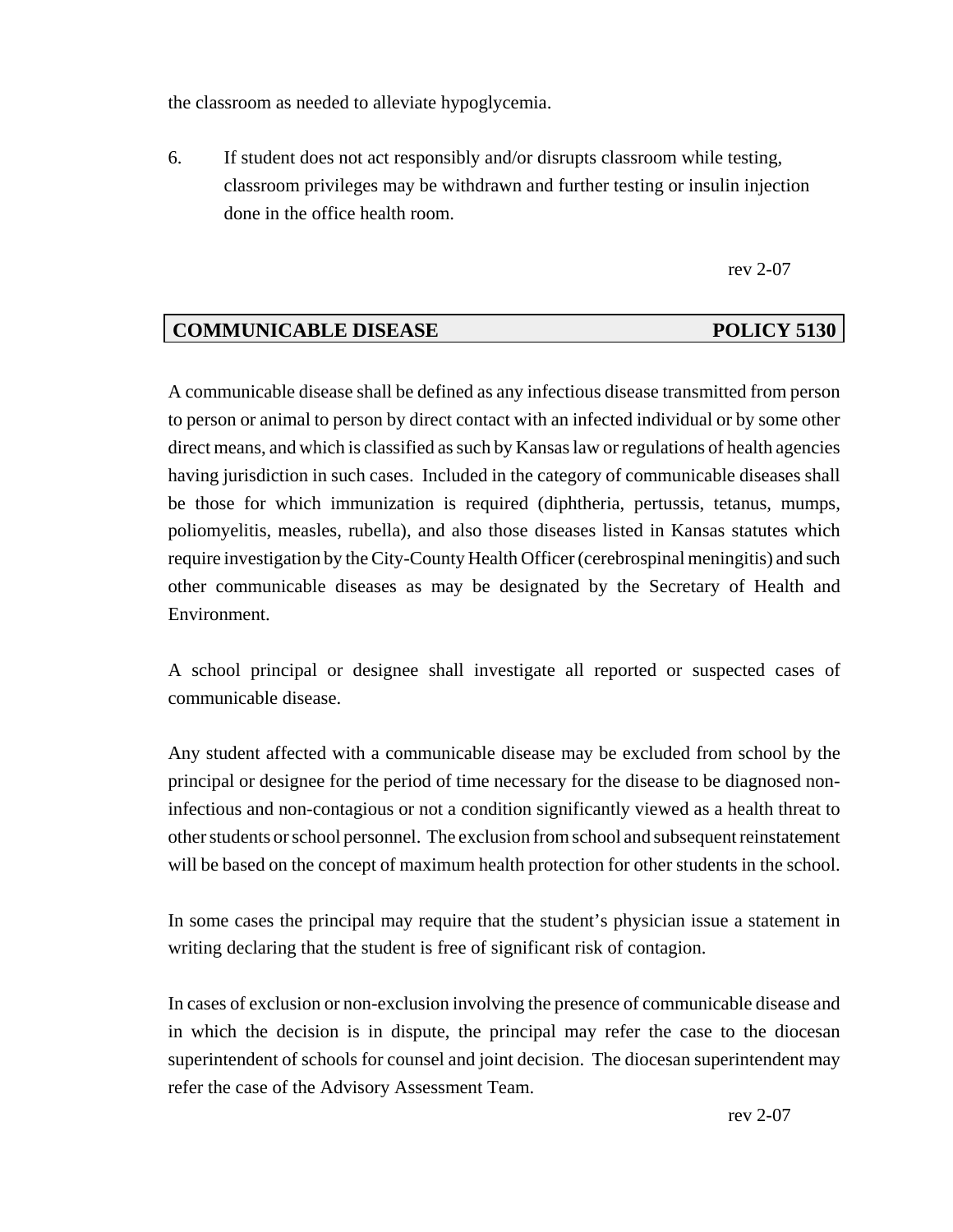# **ACQUIRED IMMUNE DEFICIENCY SYNDROME POLICY 5135 (AIDS)**

Medical research indicates that HIV AIDS Virus cannot be transmitted through casual physical contact. Therefore, AIDS infected students, in most instances, shall be allowed to attend school in their regular classrooms as long as their attendance does not create a substantial risk of the transmission of the illness to other students or school employees. AIDS-infected persons are those who have been diagnosed as having AIDS, those who have AIDS Related Complex, or those infected with the HIV AIDS VIRUS and who are asymptomatic carriers of such viruses (those infected by such viruses and capable of transmitting the virus, but who have not developed any of the symptoms of infection with the virus).

The determination of whether an AIDS infected student shall be permitted to attend classes or participate in school activities with other students shall be made on a case-by-case basis by the Advisory Assessment Team. The diocesan superintendent will designate a chairperson for the team. In making this determination, the team shall consider:

- 1. the behavior, neurological development and physical condition of the student;
- 2. the expected type of interaction with others in the school setting; and
- 3. the impact on both the infected student and others in that setting.

To meet the requirements of this provision, "physician" shall mean a person licensed as a Doctor of Medicine in Kansas.

Upon the diocesan superintendent's awareness of the presence of an AIDS-infected student, the student's parent/guardian shall be informed that until determination of the student's appropriate education placement, the student shall not be permitted to attend regular classes or participate in school activities. A review team will study each case and determine the risks and benefits for the infected pupil and other pupils in the school setting. The school council's procedures for admission and assignment of pupils shall be followed in all instances and a written report of findings and recommendations based upon the most current medical information shall be forwarded to the diocesan superintendent, within a reasonable time frame. The team chairperson will be informed of the superintendent's decision. The school council will also be informed of the superintendent's decision and will reserve the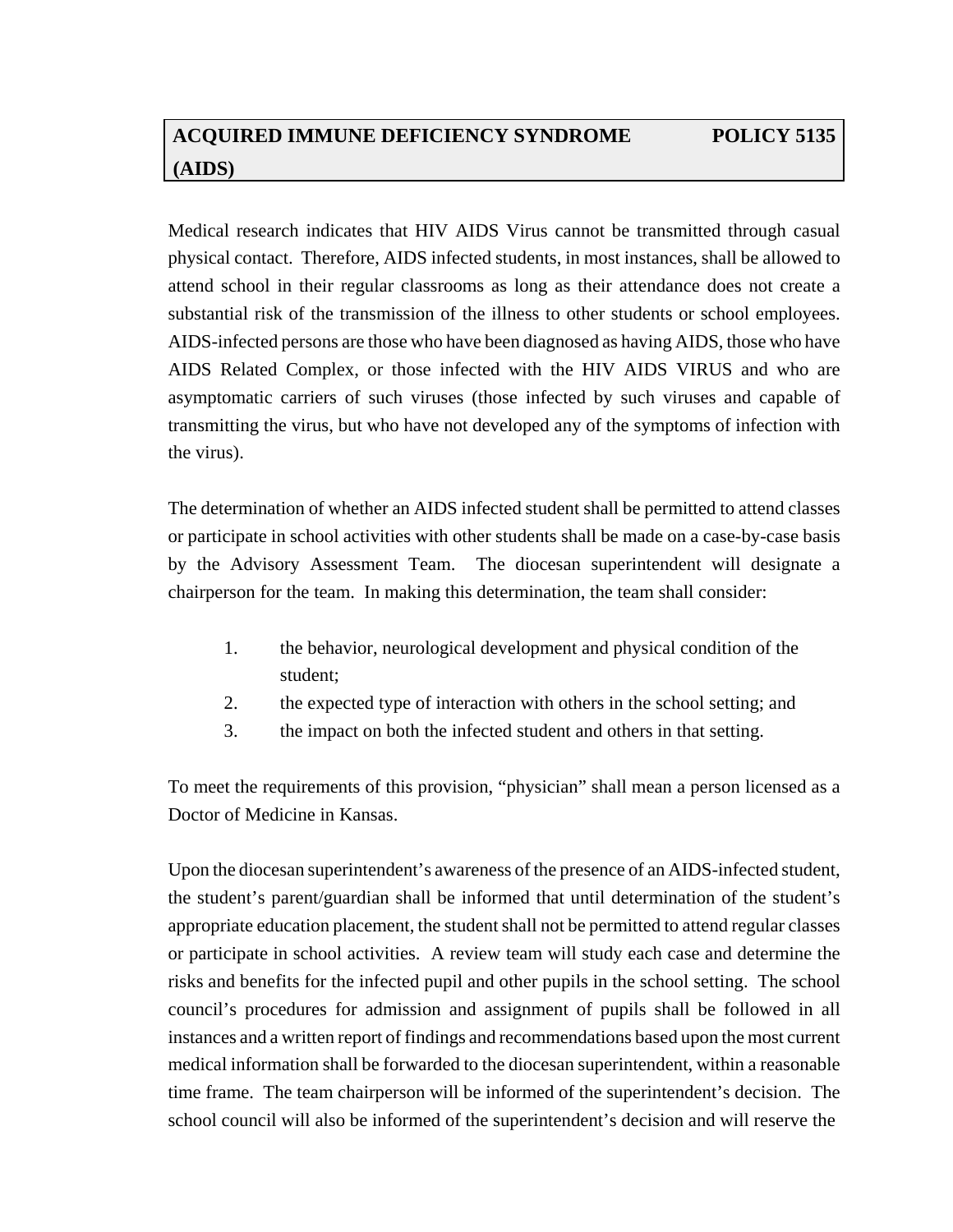right to review it. Pending such determination, the student shall not be permitted to attend regular classes or participate in school activities. Determinations made by a team shall be reviewed by the team at appropriate intervals.

Infected neurologically handicapped students who lack control of their bodily secretions, or who display behavior such as biting, vomiting, etc., and infected students who have uncoverable oozing lesions, or skin eruptions, or display inappropriate behavior (biting, incontinence, etc.), shall not be permitted to attend classes or participate in school activities with other students. Additionally, AIDS-infected students may be excluded from the school setting in order to protect them from the infectious diseases of others. No information regarding students with AIDS will be released without parent/guardian permission in accordance with state and federal laws and with the school council's policy on student records. Therefore, the identity of an infected individual shall be revealed only to those who have a legal right to know. If an infected individual is permitted to remain in the school setting after a determination is made, employees who will have regular personal contact with the individual shall be informed of his or her identity and shall be provided with appropriate information as to the individual's medical condition, including information as to any factors that might warrant a reconsideration of whether he or she should be permitted to remain in the school setting. Employees also shall be informed of public health precautions which should be taken. Employees informed of the identity of an infected person shall not disclose such information to others except as authorized under this policy.

The team chairperson will call the student's physician and parent/guardian on a monthly basis to determine if there have been changes in the student's health status which might require a reassessment of the educational setting. The team chairperson will be responsible for notifying the team of any changes in the student which might require a reassessment of the educational setting. If any changes in the health status of an AIDS-infected student occur which may increase the risk of transmission, the team chairperson will immediately schedule a team meeting to discuss the situation. The student may be excluded from school at this time until the reassessment of the educational setting is completed.

If a communicable disease (e.g. measles or chicken pox) occurs in a school or classroom which could be threatening to an AIDS-infected student, the infected student's parent/guardian and the student's physician will be notified so that a decision can be made as to whether the AIDS-infected student should be excluded from the school during the outbreak.

As additional information becomes available regarding AIDS, the school council may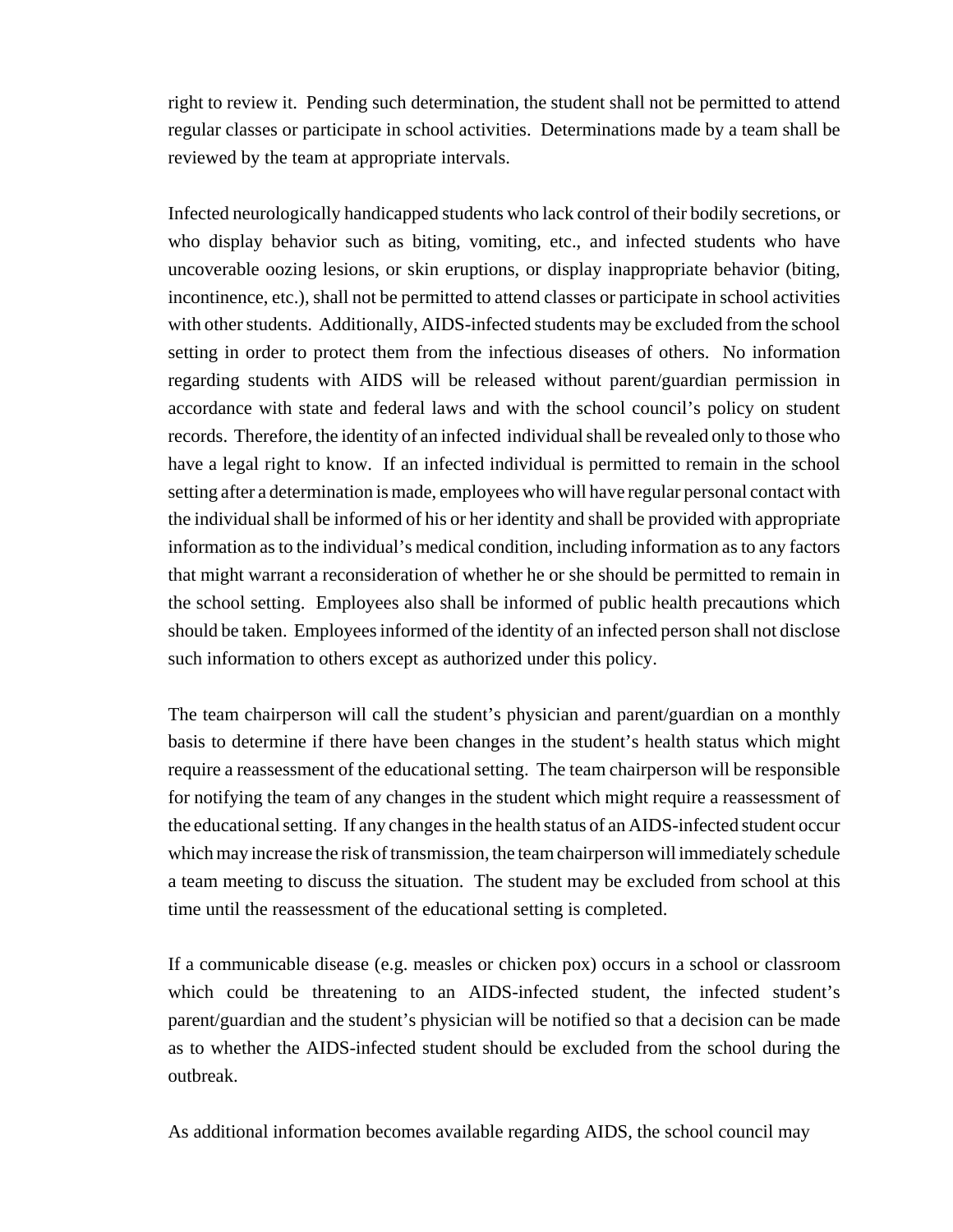reevaluate this policy in light of:

- 1. legal rights of students
- 2. information regarding appropriate hygienic procedures to reduce the risk of exposure to the AIDS virus; and
- 3. additional medical findings.

# **ADVISORY ASSESSMENT TEAM POLICY 5140**

The Advisory Assessment Team is a professional team whose task is to make an advisory recommendation concerning the exclusion of or non-exclusion of an individual student. The team may also recommend alternative action and/or other terms and conditions of the exclusion.

The Advisory Assessment Team shall consist of the student's physician, the director of the City-County Health Department, the local pastor and up to three persons designated by the diocesan superintendent of schools.

The recommendations of the Advisory Assessment Team shall be based on the physical condition, neurological development, behavior, and expected interactions with others by the affected student, and such other medical information as may be deemed relevant by the team.

The diocesan superintendent of schools or designee shall reserve the right to make the final decision regarding the placement of a student in school after taking into account the recommendation of the Advisory Assessment Team and after weighing the risks and benefits to both the affected student and the other students in the school.

# **BLOODBORNE PATHOGENS** POLICY 5145

Each school shall develop an exposure plan for bloodborne pathogens\* that conforms to standards promulgated by the Occupational Safety and Health Administration (OSHA). The control plan suggests the following components:\*\*

- 1. the exposure determination;
- 2. a schedule and method for implementation of OSHA regulations;
- 3. work practice controls;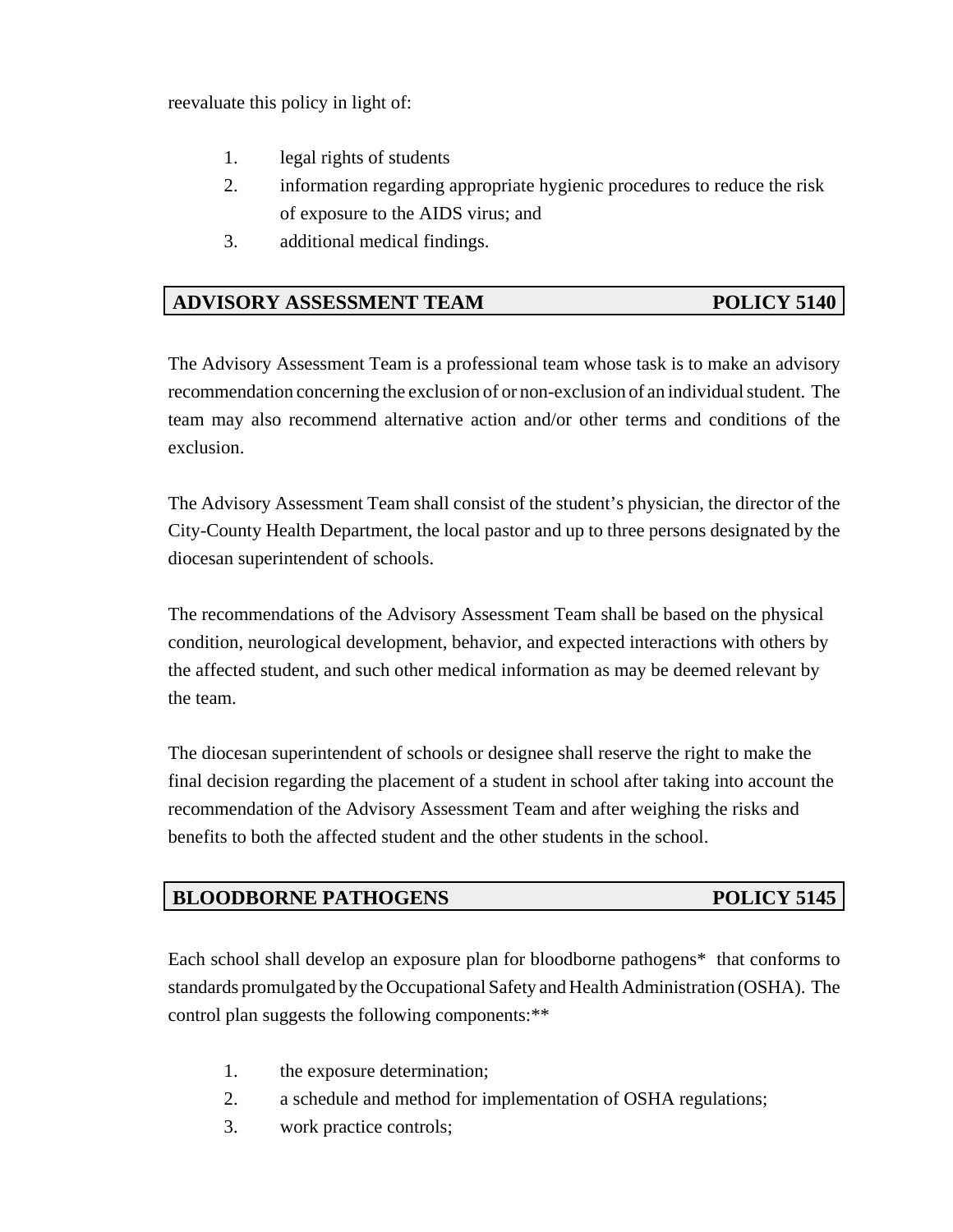- 4. hepatitis B vaccinations and post-exposure evaluations and follow-ups. Pre-exposure immunizations are at the discretion of the employee after consultation with a personal health care provider or county health services.
- 5. information and training;
- 6. record-keeping requirements.

\*Bloodborne pathogens refer to pathogenic microorganisms that are present in human blood and can cause disease in humans. These pathogens include, but are not limited to, hepatitis B virus (HBV) and human immunodeficiency virus (HIV). An exposure incident results from a specific eye, mouth, other mucous membrane, non-intact skin, or parenteral contact with blood or other potentially infectious materials during the performance of an employee's duties.

\*\*For further information and direction, *see Appendix XIII.*

(5-93)

# **EMERGENCY CARE PROCEDURES** POLICY 5150

Each Catholic school represents an area in which a large population resides for part of the day. Injuries or sudden illnesses requiring emergency care of students are bound to occur. Every school should have an emergency plan including:

- 1. comprehensive written emergency care policies approved by the school administration and other state requirements thereto;
- 2. a room for the temporary use by any injured or ill child while waiting for transportation from school; and
- 3. adequate first-aid supplies readily available in case of need.

# **RELEASE OF STUDENTS FROM SCHOOL POLICY 5155**

If a child is injured or becomes ill, the parents/guardians will be notified immediately. If the child needs to be taken home, he/she will only be allowed to leave the school with the parent/guardian or designated alternate. This designated alternate shall provide authentic identification satisfactory to school officials. No student is to be sent home for any reason whatsoever unless the parent/guardian or designated alternate has been notified.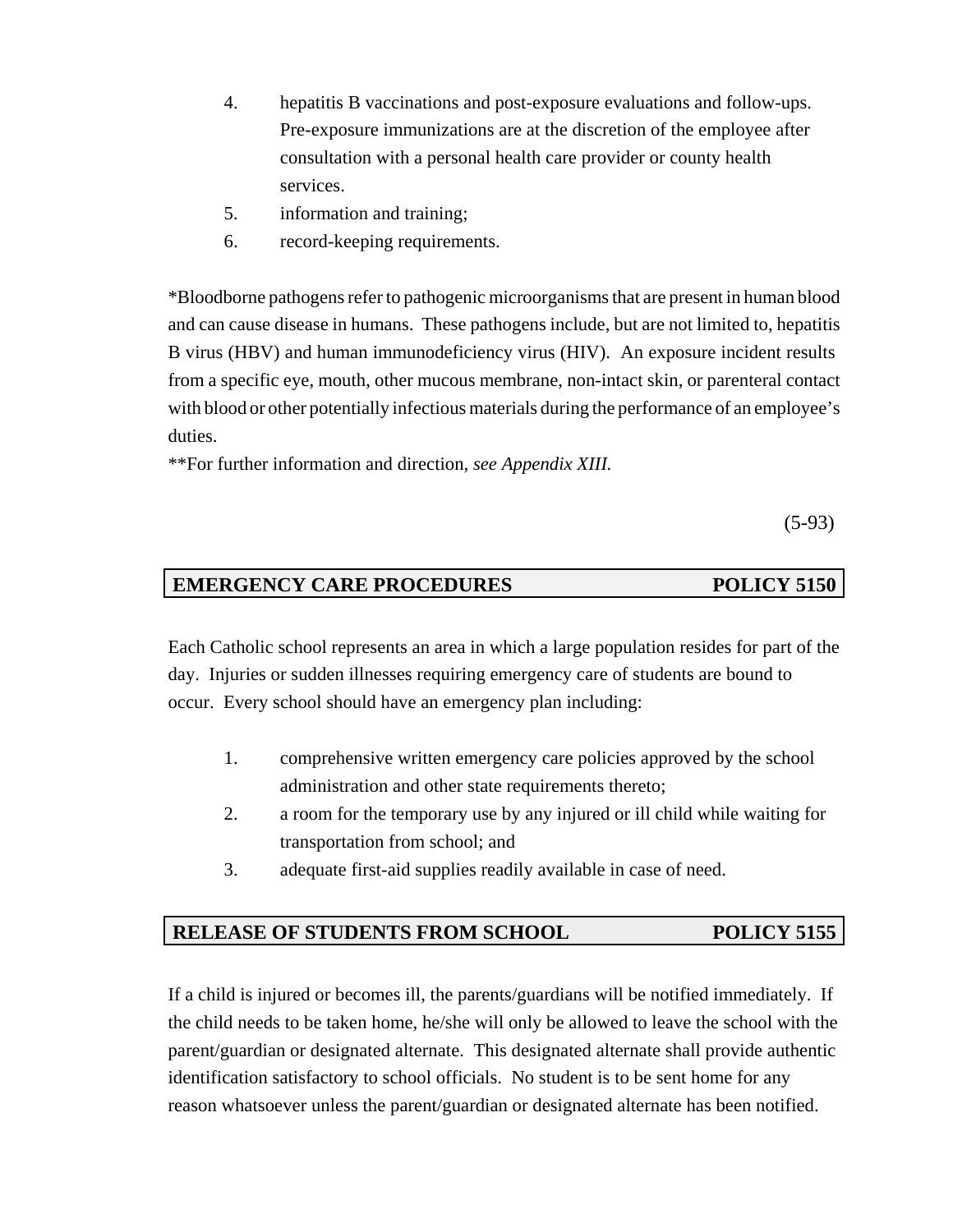In the event of divorced parents of the student, no student shall be released unless the custodial parent has on file in the principal's office a certified copy of the divorce decree setting out the custodial arrangements of the parties by order of the Court. The school reserves the right to call the Clerk of the District Court to confirm that said Orders are current and have not been superseded by ancillary orders.

Students shall not be dismissed early, except in emergency cases, unless the parents/guardians or the designated alternate have been advised at least one day in advance.

Students in secondary schools will be released only with the approval of the parent/guardian or the designated alternate.

# **SAFETY AND EMERGENCIES:** POLICY 5160 **TRAFFIC; FIRE; TORNADO; BUS; TRIPS**

Other than in exceptional circumstances, students shall not be left unattended or unsupervised during times that they are attending school or are engaged in authorized school activities and are entrusted to the custody of school officials.

The principal shall plan and execute emergency procedures in the event of fire, tornadoes, inclement weather, civil defense, etc. Safety measures shall include:

- 1. a warning system;
- 2. a place of safety to which students shall be directed;
- 3. practice drills at irregular intervals;
- 4. adequate instruction of personnel.

**TRAFFIC SAFETY.** Before the opening of the school year, the principal should arrange with the local police officials for the protection of children who cross traffic intersections on their way to and from school.

**FIRE SAFETY.** Every school is encouraged to remain in close contact with the local Fire Department and to work cooperatively in conducting regular fire drills, as well as fire prevention/safety programs.

The principal is responsible for the observance of the state regulations for fire safety as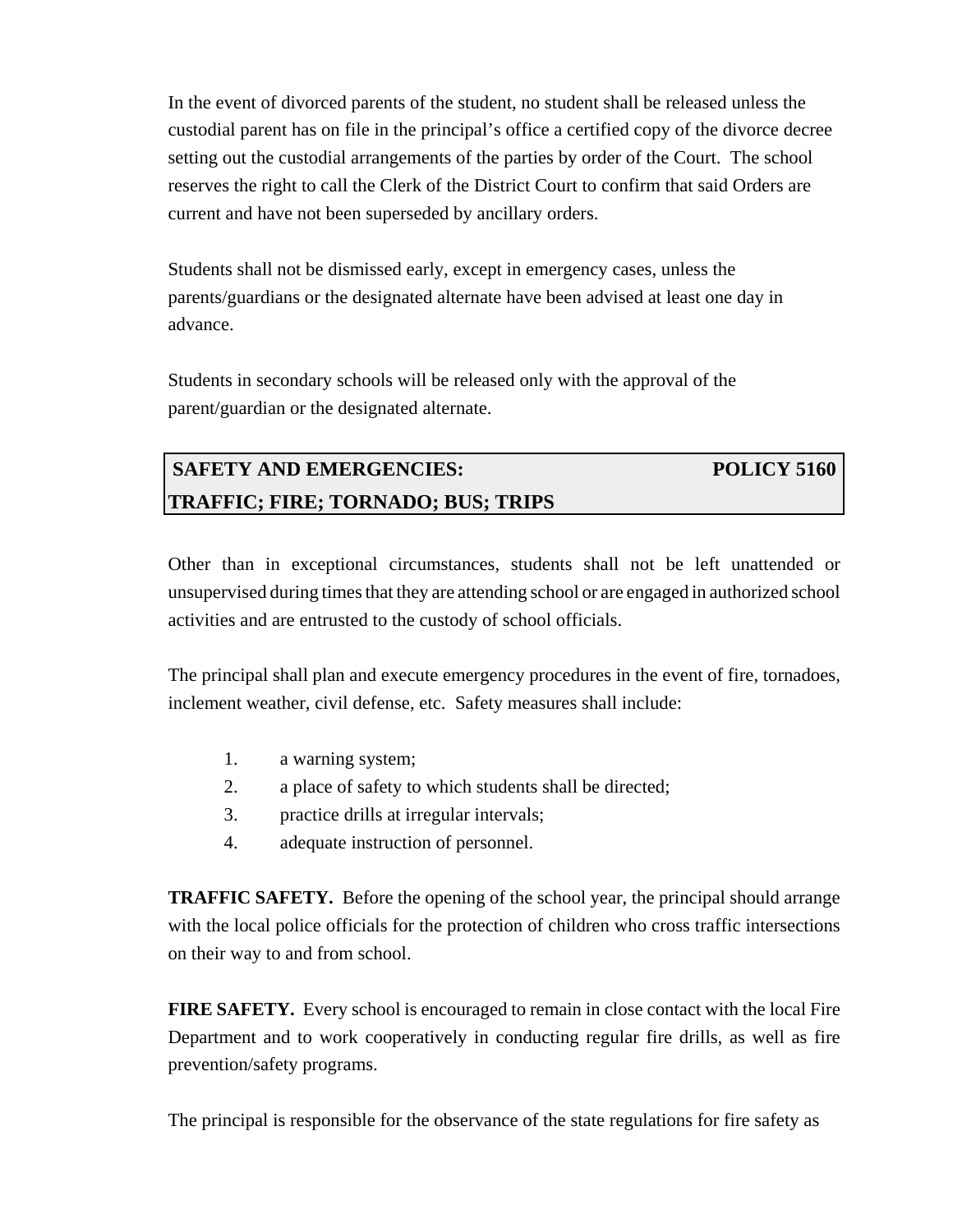identified in the current Kansas Fire Safety Handbook, together with the planning and execution of emergency procedures necessary to ensure safety of all students and personnel in the event of fire, tornado, flood, bomb threat, or other possible disaster.

Fire regulating equipment shall be checked annually.

**TORNADO SAFETY.** The principal of the school shall have a plan for the safety of children in the event of a tornado. Kansas law requires all schools to have at least three (3) tornado safety drills each year during school hours.

**BUS SAFETY.** It is the responsibility of the principal of every school to have all pupils who travel on the bus instructed on conduct required for their own personal safety and the safety of passengers.

**Schools Trips.** All school sponsored trips shall be accompanied by an adult at least 21 years of age representing the school, except that a teacher under age 21 may accompany students on a trip. All adults who accompany students on a trip shall be familiar with and at times comply with the Diocese's Policy for the Protection of Children and Young People, a copy of which shall be provided. All training, background checks, forms and receipts included with the Policy for Protection of Children and Young People must completed in accordance with that policy.

rev 2-07

# **SCHOOL SAFETY AND SECURITY REQUIREMENTS POLICY 5165**

In keeping with the Kansas School Safety and Security Act, it shall be the policy of all Catholic Schools of the Diocese of Salina that an immediate report be made to the appropriate state or local law enforcement agency by, or on behalf of, any school employee who knows, or has reason to believe, that an act has been, or will be committed at school, on school property, or at a school-supervised activity that involved or will involve: 1) a direct or immediate threat to the safety or security of a human life; 2) the possession, use, or disposal of explosives, firearms, or other weapons; or 3) the commission of an inherently dangerous criminal act.

Wilful and knowing failure of a school employee to make this required report to the proper authority, and any interference with or prevention of such reporting, is a class B nonperson misdemeanor.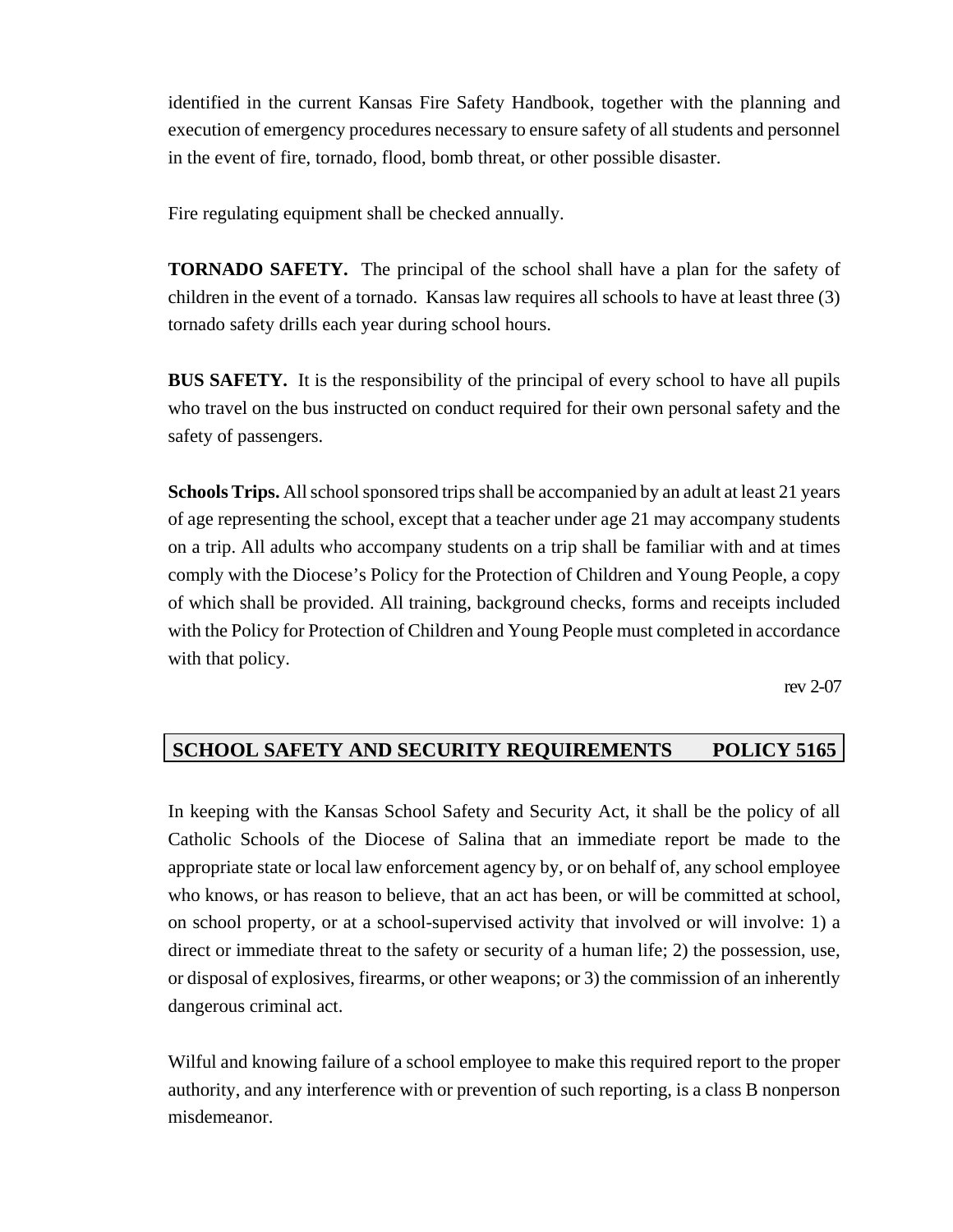School policies and reports concerning school safety and security shall be made available to all members of the school community.

An annual report of school safety and security violations shall be submitted to the State Board of Education at the time and in the manner specified by the State Board.

(3-98)

# **ACCIDENTS; INSURANCE POLICY 5170**

**ACCIDENTS.** Each school should keep a record on file of any accident occurring during the school day that results in forcing the student to miss at least one-half day of school. It is recommended that the Student Accident Report Forms provided by the Kansas Department of Health and Environment, Forbes Field, Topeka, KS 66620, be used. A copy should be filed with the superintendent. *(See Appendix X for Student Accident Form.)*

**INSURANCE.** Elementary schools may offer an accident insurance plan to parents/guardians of elementary students.

Secondary school students in the Catholic schools of the Diocese of Salina shall be insured through a policy offered by the Kansas State High School Activities Association covering injuries related to athletic activities.

## **CHILD ABUSE POLICY 5175**

Whenever there is a possibility of physical, mental or emotional abuse or neglect or sexual abuse of a minor or other person at risk, the Diocese of Salina, and all Catholic schools, maintain a primary concern for the alleged victim's safety and well-being. Recognizing that sexual abuse can be a disease and that it has tragic consequences for victims as well as abusers, the Diocese of Salina is committed to extending pastoral care to the alleged victim, his/her family, and to the accused. The actions done to ensure that this is done properly are not taken as an expression of judgment or guilt, but rather are intended to indicate clearly the serious nature of such cases, to ensure the safety of all, and to protect everyone's rights, including the accused's right to a good name. With these pastoral concerns in mind, the Diocese's Policy for the Protection of Children and Young People must be observed and followed at all times. The Diocese's Policy for the Protection of Children and Young People is consistent with the requirements of Kansas law and has been drafted so that the mandates of state law will be met so long as one is in compliance with the Diocesan policy. Rev 2-07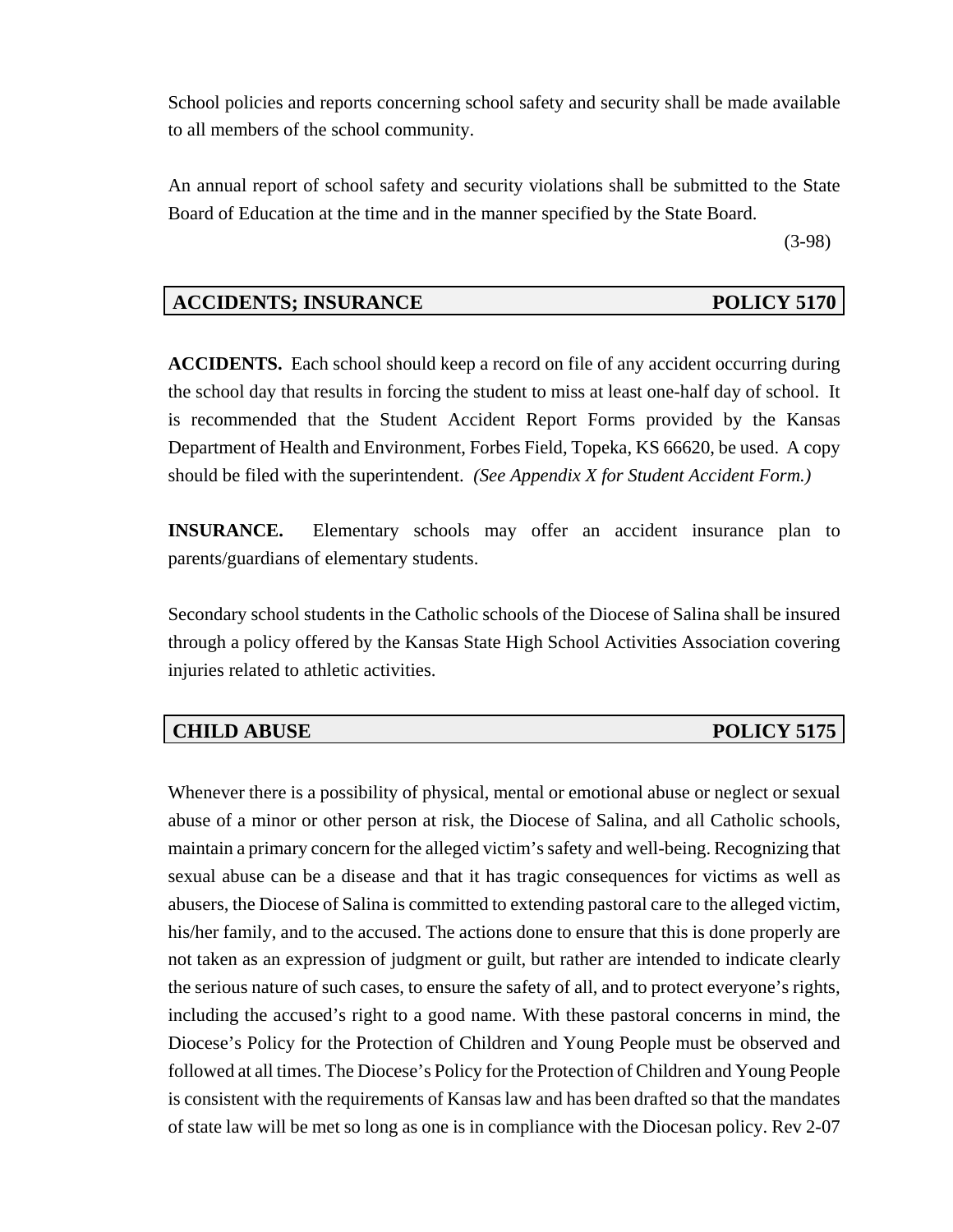# **SEXUAL HARASSMENT** POLICY 5180

Sexual harassment is in violation of the human dignity of the individual. As such, it is counter to the teachings of the Catholic Church and the Christian environment of our Catholic schools where emphasis is placed upon the display of reverence and respect for each individual person.

Sexual harassment, in any form, is prohibited in the Catholic schools of the Diocese of Salina.

In relation to sexual harassment, the Catholic schools will comply with all federal and state regulations.

Persons believing themselves to be the victim of sexual harassment should refer to Policy 4115 and follow the procedure set forth in that policy.

rev 2-07

# **STUDENTS WHO BECOME PARENTS OR MARRY POLICY 5185**

Students in Catholic schools of the Diocese of Salina who become parents and/or marry may eliminate themselves from continuing school on the premises. This decision is to be made at the local level. All pastoral efforts must be made so that the implementation of this policy will not encourage students to consider abortion as an alternative solution.

The request of a student who becomes a parent while enrolled in one of the Catholic schools in the diocese, and seeks readmission to a school after the birth of a child, shall be considered by the pastor and principal or the diocesan superintendent. The recommended procedures outlined here may be helpful in considering this action.

Any student who has conceived a child while attending school may be permitted to continue educational pursuits under the following conditions:

A. The female student who has conceived a child, along with her parents or legal guardians, shall meet with the principal and pastor. At said meeting, the parties seek to determine the following information: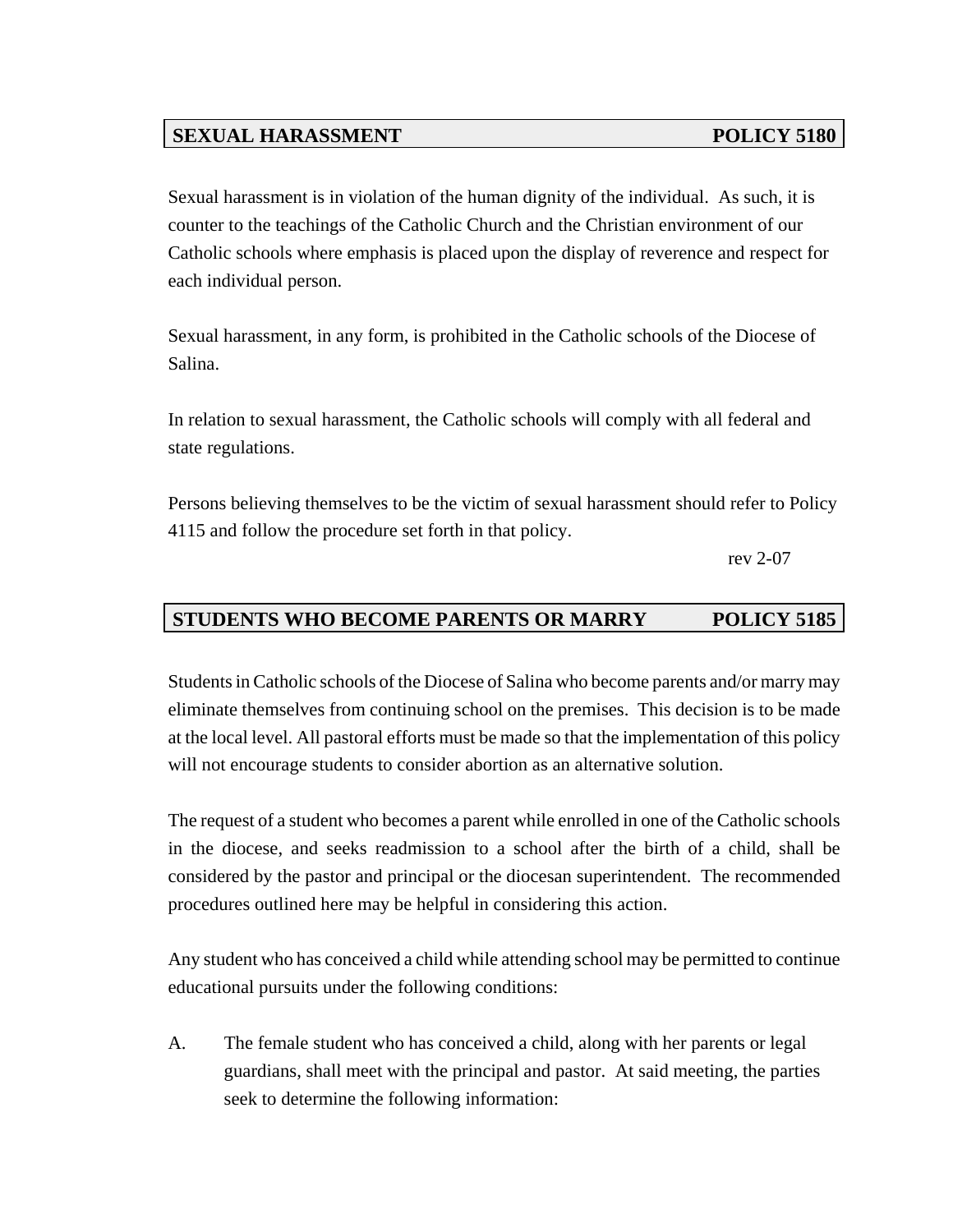- 1. the probable delivery date of the child;
- 2. the academic standing of the female student;
- 3. by voluntary action, the name of the alleged father.
- B. In order for the female student to continue her school attendance, she may be required to comply with the following:
	- 1. residence with her parents or legal guardians, or in a home environment approved by the principal and pastor;
	- 2. enroll in, attend, and make satisfactory progress in an approved parenting course;
	- 3. other than the attendance at required classes, the possible ban from activities in the school or after school.
- C. In the event that the female student voluntarily discloses the identity of the father, the principal and pastor may take the following action:
	- 1. The principal and pastor schedule a meeting with the alleged father and his parents/guardians to disclose the allegations of the female student;
	- 2. In the event the male student denies responsibility for the fathering of the child, the principal and pastor notify the female student of said denial.
	- 3. In the event that the male student acknowledges that he is the father of said child, the said male student is subject to the same restrictions of attendance as those placed on the female student.

# **STUDENT ATTIRE POLICY 5190**

Each Catholic school in the Diocese of Salina may adopt a student dress code that stresses cleanliness and neatness to reflect the ideals of Christian values. The policy shall be placed in the local school handbook.

## **PARTIES/EVENTS** POLICY 5195

The local school administration of all Catholic schools shall have complete control and authority over any social activities sponsored by the school, whether held on or off school premises.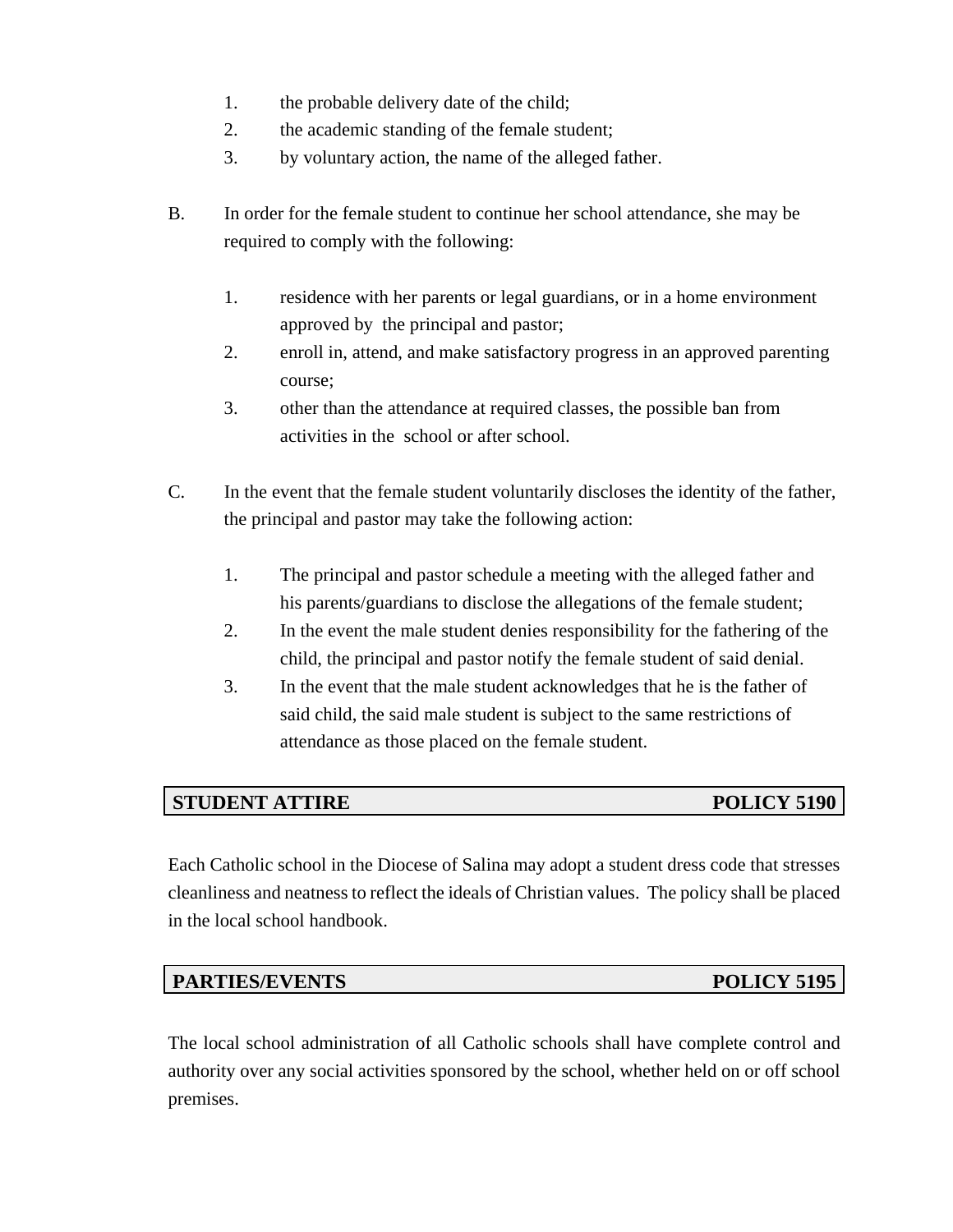# **GRADUATION POLICY 5200**

Students are eligible to receive a diploma from the elementary and secondary schools of the diocese after satisfactory completion of the requirements established by the local Catholic school and the State of Kansas.

Graduation exercises in the elementary and secondary school shall be kept simple and appropriate. The ceremony should be in keeping with the meaning and purpose of Catholic education.

(7-93)

# **ANTI-BULLYING POLICY POLICY 5205**

Based on our philosophy that Catholic Schools has been established to provide an environment of faith, which brings all of life together within the grace and love of God, we have established the anti-bullying policy set forth. The Salina Diocese Catholic Schools views bullying as unchristian behavior, and it will not be tolerated. We define bullying as an act which:

- 1. repeatedly hurts another individual either
	- a. physically (such as pushing, hitting, kicking, spitting, or any other use of violence, taking items from, forcing to do something unwillingly), etc.
	- b. verbally (such as teasing, name-calling, sarcasm, threatening, spreading rumors), etc.
	- c. indirectly (such as excluding, being mean, tormenting, using hurtful gestures, making hurtful written comments), etc.
	- d. through use of technology (such as cyber bullying using technology to hurt others through any communication device such as e-mail, cell phone, camera, chat rooms, text messaging, or websites), etc.
- 2. is deliberate and sustained
- 3. is intended to isolate, hurt, or humiliate another individual
- 4. is unprovoked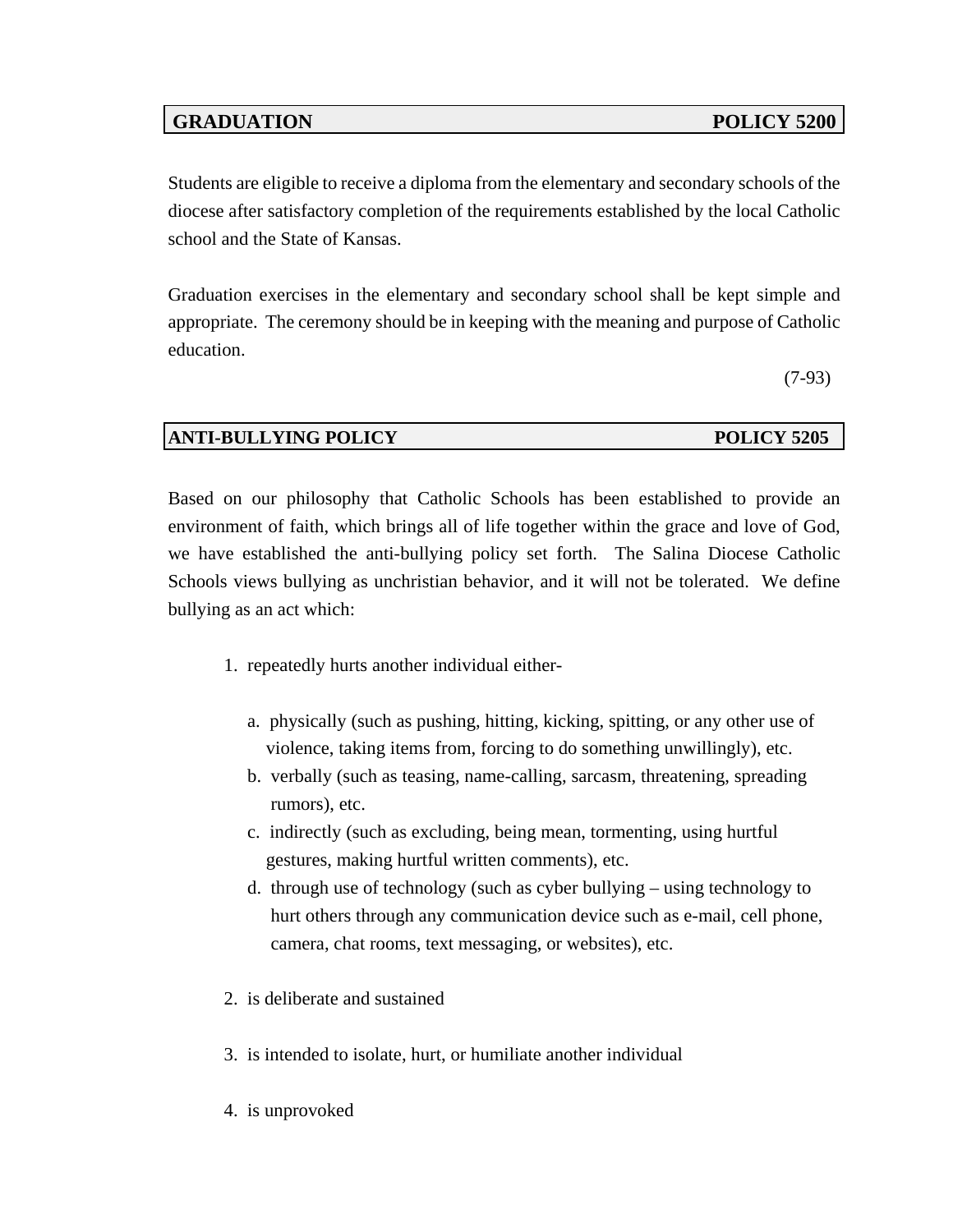The goal of Salina diocese Catholic Schools anti-bullying policy is to ensure that all students experience a safe, Christian environment that is conducive to learning. The following steps will be taken when dealing with bullying incidents:

- 1. Isolated or initial incidents which do not constitute bullying will be handled by the teacher in charge at the time of the incident. Depending on the severity of the incident, the principal and/or parents may be notified. Disciplinary guidelines set forth in the school handbook will be followed.
- 2. Whenever possible, any incidents which may constitute bullying should be reported immediately to the teacher in charge at the time of the incident. The teacher in charge at the time of the incident will immediately deal with those involved in the incident.
- 3. In some cases, students may choose to report the incident to a different adult in the building, such as their homeroom teacher. If so, students are encouraged to report as soon as possible following the incident(s).
- 4. The principal or teacher in charge should be made aware of any bullying incidents. Students engaging in bullying behavior will be disciplined according to the school discipline policy. Depending on severity and length of incident, parents may be notified.
- 5. If the bullying does not cease after the student has been disciplined, parents will be notified, and further action will be taken according to the school discipline policy.

In addition to the above outlined steps, anti-bullying policy requires the following:

- 1. Staff members of Catholic Schools should:
	- a. remain alert to signs of bullying and act promptly and firmly against it according to the school's discipline policy
	- b. report incidents of bullying to the principal or teacher in charge, who will determine if further disciplinary action should be taken, and/or if parents should be notified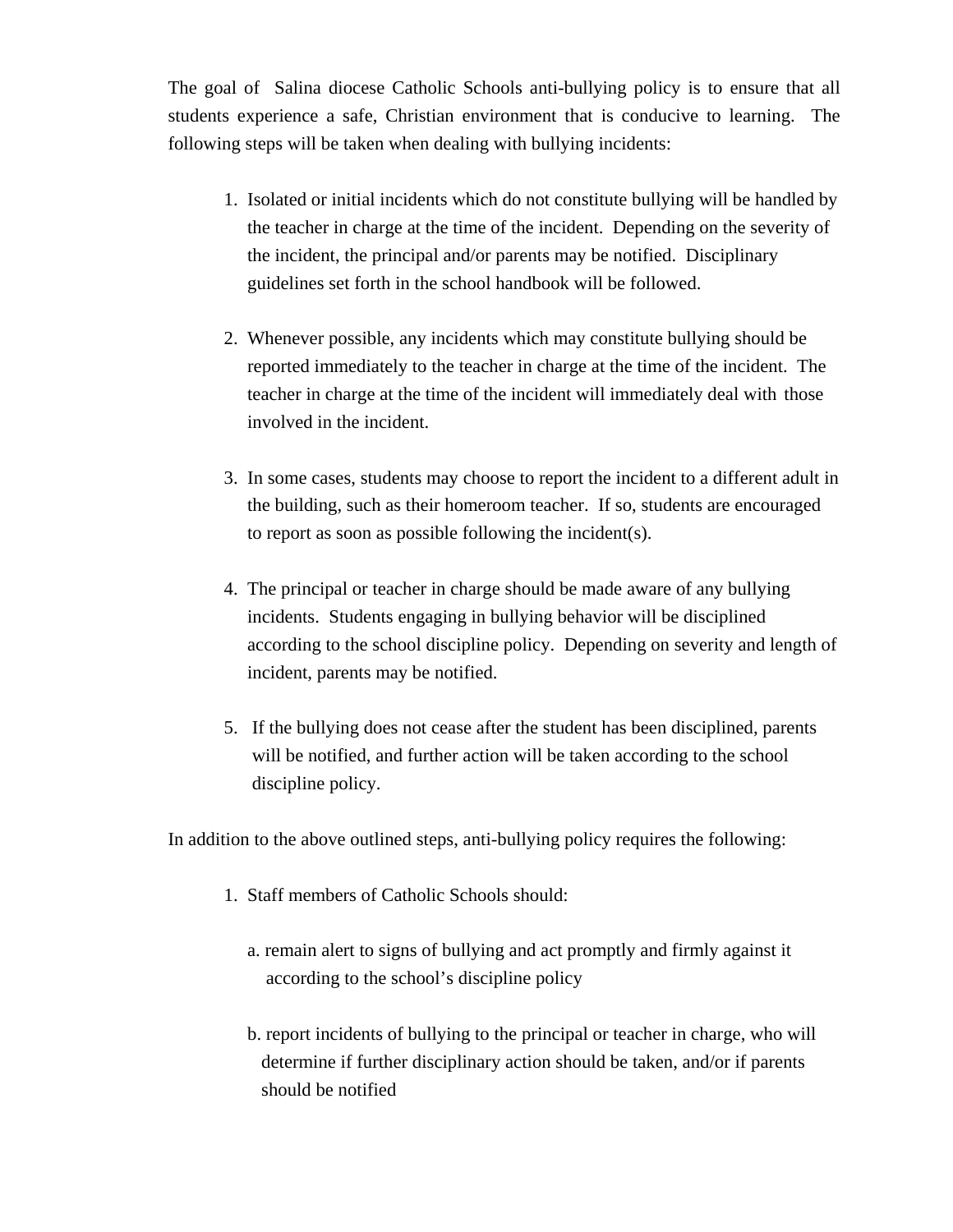- c. offer support and encouragement to students being bullied, including notifying parents, principal, and/or support staff as needed
- d. encourage all students to refrain from bullying behavior, and encourage reporting of any bullying behaviors they witness
- 2. Parents of Catholic Schools students should:
	- a. report concerns of bullying behavior to their child's appropriate teacher as soon as possible following the incident(s). If concerns are not handled sufficiently at this level, a report should be made to the building principal or teacher in charge as outlined in the grievance procedures of the school handbook
	- b. support the school's anti-bullying policy and actively encourage their child to avoid bullying behavior
- 3. Students of Catholic Schools should:
	- a. report incidents of bullying they witness to the teacher in charge at the time of the incident, or to another staff member as soon as possible following the incident
	- b. whenever possible, stand up for the student being bullied, and refrain from joining in bullying behavior
	- c. treat others with the respect and dignity that is expected of any Catholic School student.

8-8-08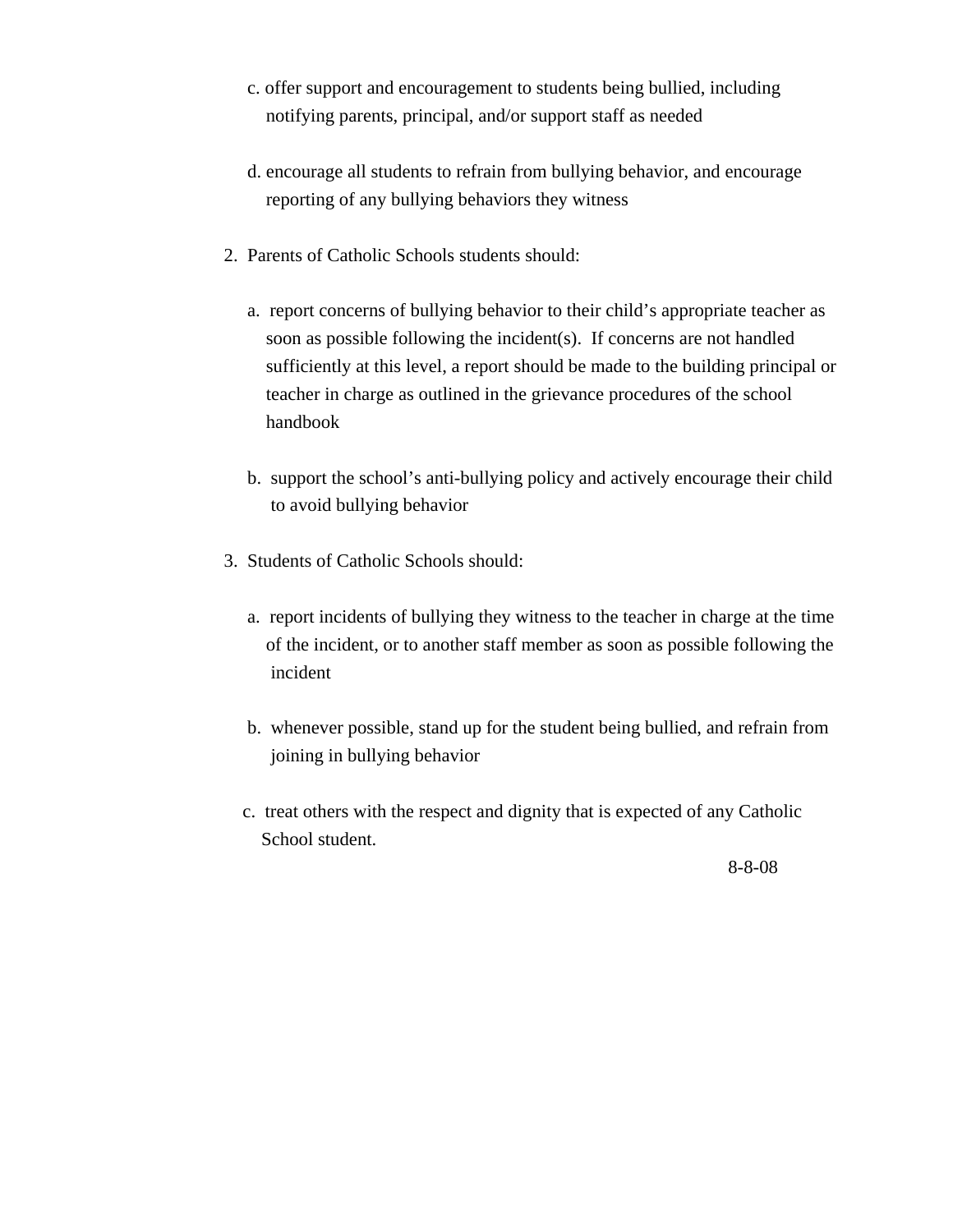| <b>SCHOOL CALENDAR</b>                                            | 6010 |
|-------------------------------------------------------------------|------|
| <b>SCHOOL DAY AND TERM</b>                                        | 6015 |
| <b>SUBJECTS REQUIRED TO BE TAUGHT</b>                             | 6020 |
| <b>CLASS SIZE</b>                                                 | 6025 |
| PRE-SCHOOLS/DAY CARE CENTERS:<br>RELATIONSHIP TO CATHOLIC SCHOOLS | 6030 |
| CATHOLIC SCHOOL CURRICULUM                                        | 6035 |
| DEVELOPMENT OF THE CURRICULUM                                     | 6040 |
| <b>LEARNING MATERIALS</b>                                         | 6045 |
| <b>INNOVATIVE/EXPERIMENTAL</b>                                    | 6050 |
| <b>SCHOOL LIBRARY AND RESOURCE CENTERS</b>                        | 6055 |
| GOVERNMENT PROGRAMS AND SPECIAL SERVICES                          | 6060 |
| <b>OBSERVANCE OF COPYRIGHT LAWS</b>                               | 6065 |
| USE OF INTERNET AND RELATED TECHNOLOGIES                          | 6070 |
| <b>TWO-WAY COMMUNICATION DEVICES</b>                              | 6071 |
| <b>TEACHER PLANS</b>                                              | 6075 |
| <b>HOMEWORK ASSIGNMENTS</b>                                       | 6080 |
| <b>FIELD TRIPS</b>                                                | 6085 |
| <b>ASSEMBLIES</b>                                                 | 6090 |
| <b>SYMBOLS</b>                                                    | 6095 |
| <b>FLAG DISPLAY</b>                                               | 6100 |
| NCEA MEMBERSHIP AND CATHOLIC SCHOOLS WEEK                         | 6105 |
| POLICY FOR CHANGING STATUS OF CATHOLIC SCHOOLS                    | 6110 |
| HUMAN SEXUALITY EDUCATION/FORMATION                               | 6115 |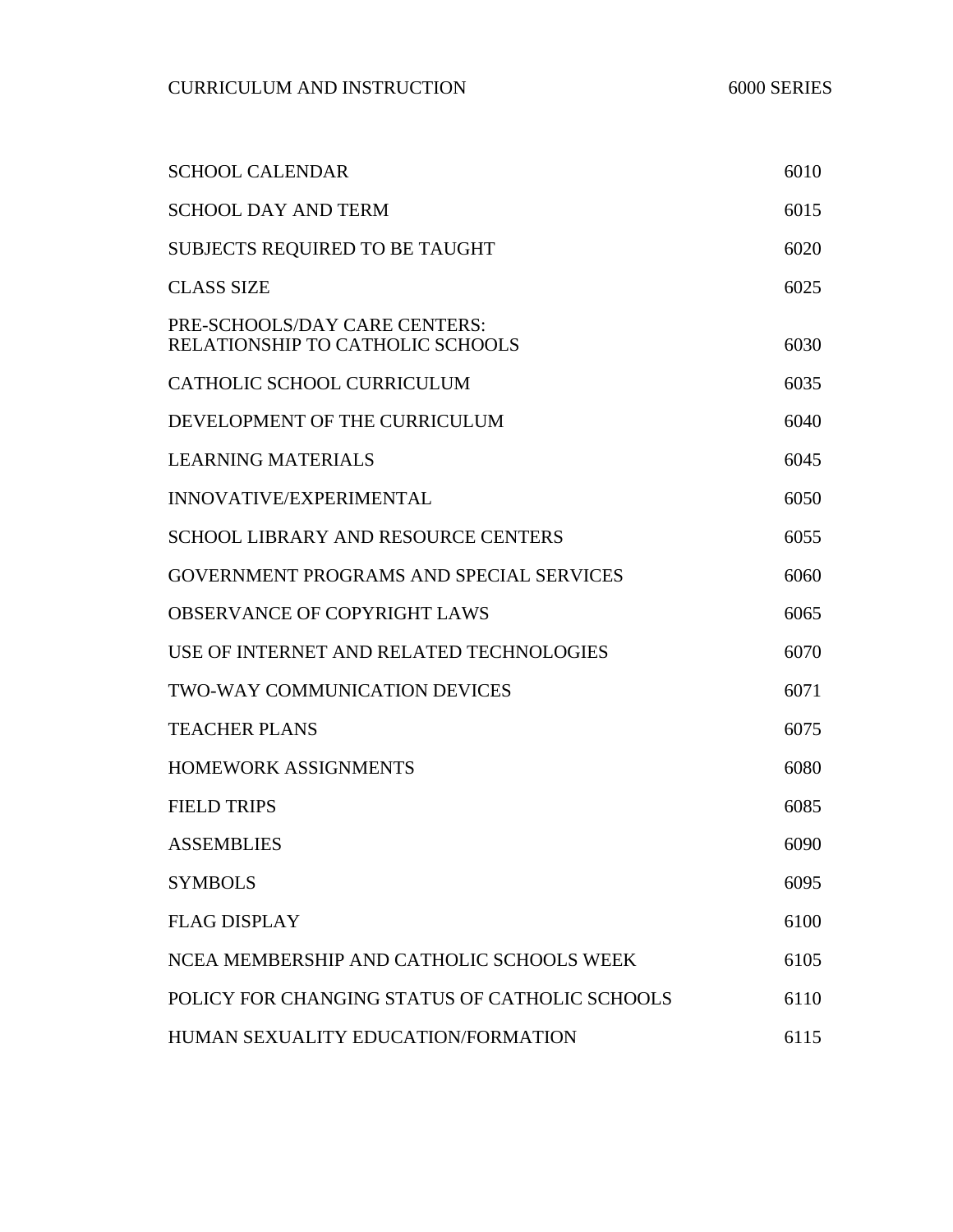## **SCHOOL CALENDAR POLICY 6010**

The principal shall publish a school calendar annually. Schools must conform to the diocesan school calendar in its specifications of dates and events: 1) the scheduling and carrying out of programs of testing; 2) teacher/principal inservice and meetings; and 3) other indications of expected system-wide participation.

If circumstances seem to warrant otherwise, permission is to be obtained from the superintendent.

# **SCHOOL DAY AND TERM POLICY 6015**

Kansas State Law requires that the school day for each accredited school have six hours of instruction. Any time set aside for lunch must be in addition to those six hours.

All schools shall comply with the requirements for pupils' attendance set by the State of Kansas in establishing the length of the school term. The diocesan superintendent shall provide assurance to the Kansas Department of Education that each Catholic school in the Salina Diocese has complied with such requirements. Non-compliance may subject the school to loss of accreditation.

Kindergarten calendar requirements are 186 two and one-half hour days or 465 hours.

Grades K through 11 are required to have a school term of 186 six-hour days or 1,116 hours.

Grade 12 is required to have either 181 six-hour days or 1,086 hours.

All elementary and secondary schools in the diocese shall use a time schedule appropriate to each school's organizational plan.

## **SUBJECTS REQUIRED TO BE TAUGHT POLICY 6020**

Kansas law requires that every accredited elementary and secondary school shall teach reading, writing, arithmetic, geography, spelling, English grammar and composition, history of the United States and of the state of Kansas, civil government and the duties of citizenship, health and hygiene, together with such other subjects as the state board may determine. Kansas law further requires all accredited schools shall provide and give a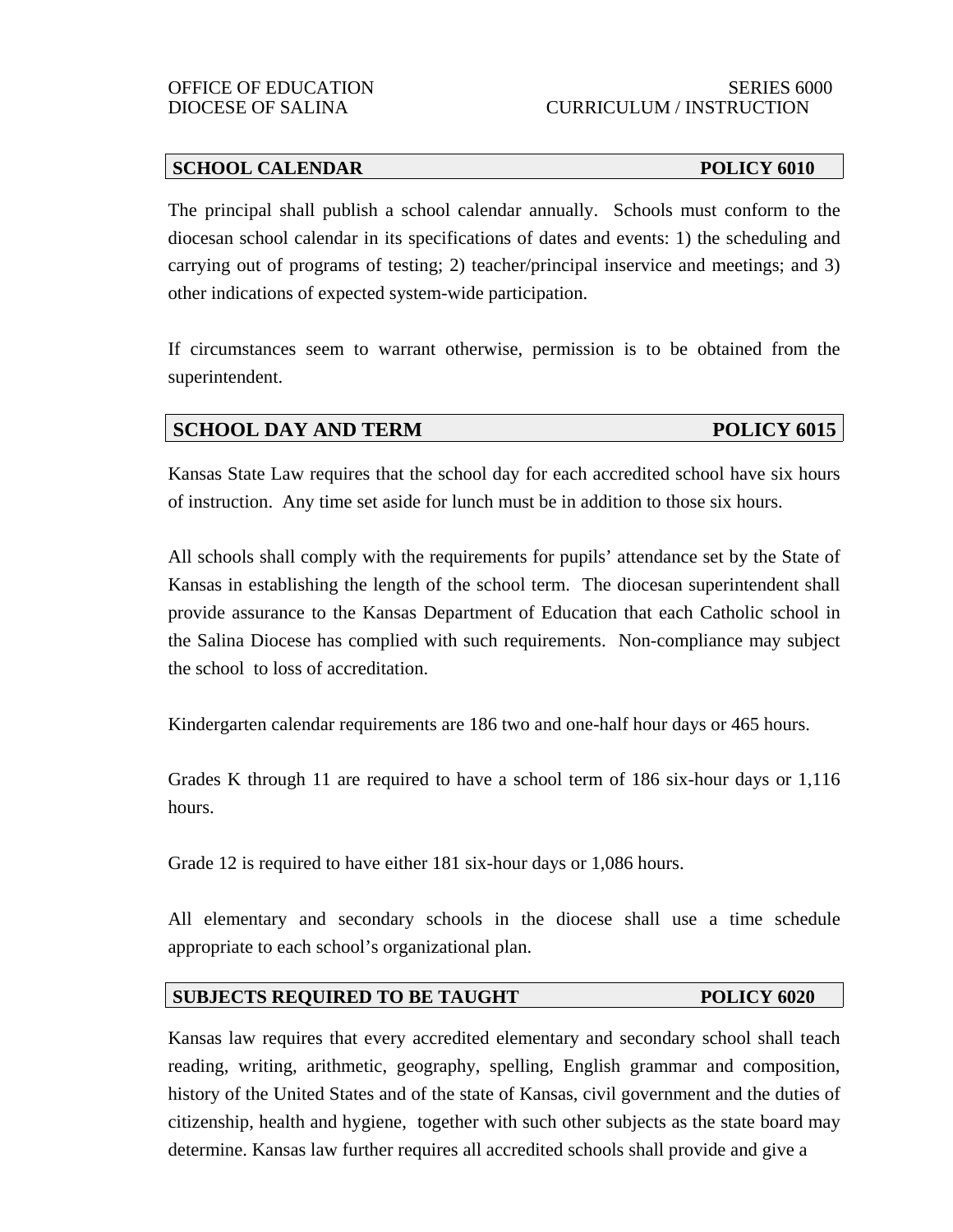complete course of instruction to all pupils, in civil government, and United States history, and in patriotism and the duties of a citizen, suitable to the elementary grades; and that all accredited high schools shall give a course of instruction concerning the government and institutions of the United States, and particularly of the constitution of the United States. Catholic schools in the Diocese of Salina have voluntarily undergone state accreditation and shall observe applicable Kansas law during any and all periods of voluntary state accreditation.

In addition to the above-mentioned courses, all Catholic elementary and secondary schools shall teach religion each day, five (5) days a week. All students attending Catholic schools are expected to attend the religious services and religion classes offered.

All Catholic high schools shall offer a precollege curriculum which has been approved by the Kansas Board of Regents as qualifying as a standard admissions curriculum to be used by the state universities for entrance requirements, including English, Natural Sciences, Mathematics, Social Sciences, Computer Technology. In addition, all Catholic high schools shall offer a course of instruction in at least one foreign language.

rev 2-07

### **CLASS SIZE POLICY 6025**

It is strongly recommended that the maximum class size not exceed thirty (30) students.

In kindergarten, twenty-five (25) students shall be the maximum for one-half day sessions.

The teacher/student ratio for pre-school classes within accredited schools is:

| Four-year-olds  | Ratio of 1:15 |
|-----------------|---------------|
| Three-year-olds | Ratio of 1:12 |

The teacher/student ratio for licensed pre-school or day care facilities is:

| Kindergarten             | Ratio of 1:12 |
|--------------------------|---------------|
| Four-year-olds           | Ratio of 1:10 |
| Three-year-olds          | Ratio of 1:10 |
| Two & one-half-year-olds | Ratio of 1:09 |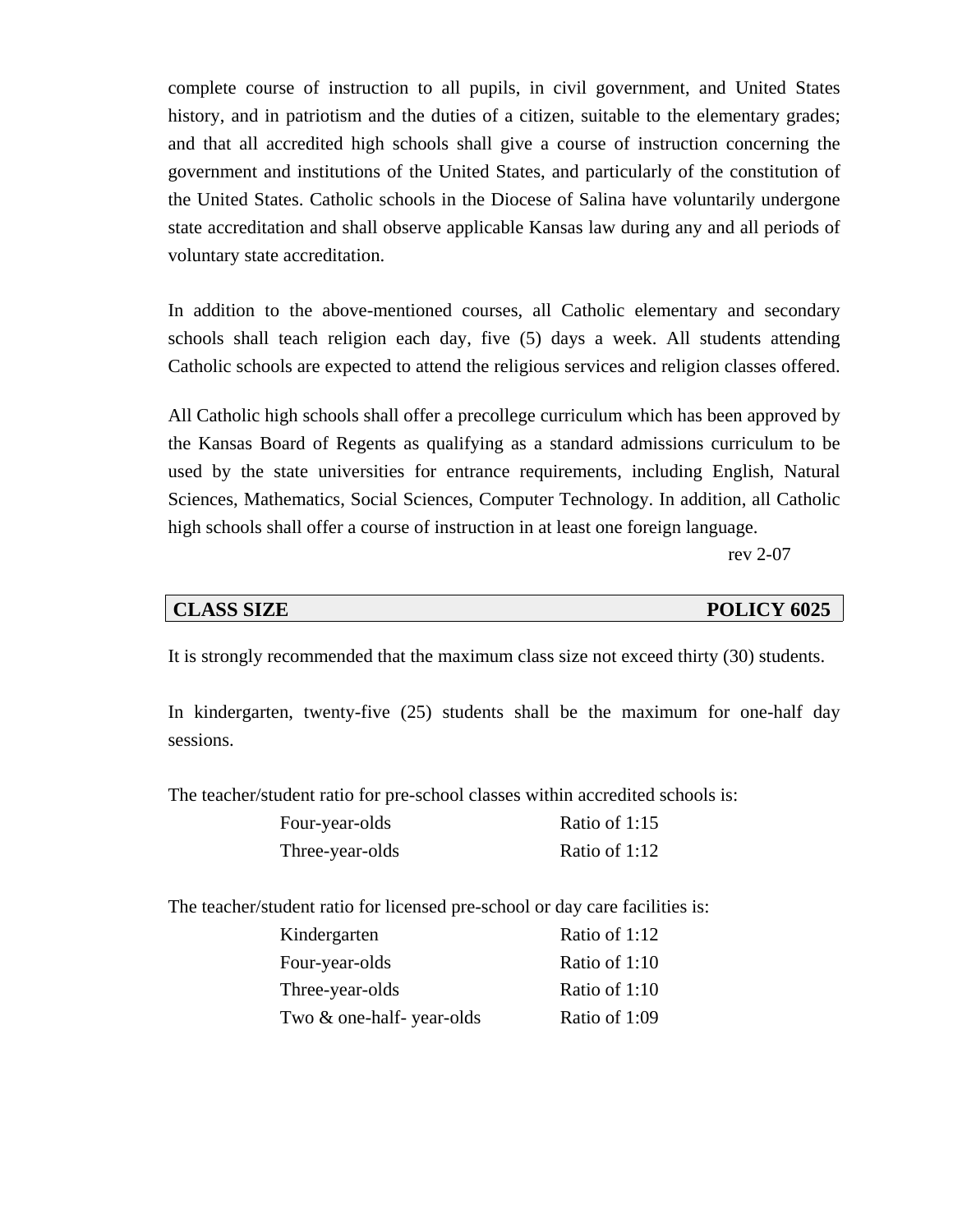# **PRE-SCHOOLS / DAY CARE CENTERS: POLICY 6030 RELATIONSHIP TO CATHOLIC SCHOOLS**

All pre-schools and day care centers associated with a Catholic school in the Diocese of Salina are to be a part of the total Catholic school structure under the direct supervision of the Principal and the jurisdiction of the Pastor and are subject to all Diocesan policies applicable to Catholic schools. All pre-schools and day care centers associated with Catholic schools in the Diocese of Salina should be licensed and directed by properly

certified personnel

All pre-schools and day care centers associated with a Catholic school are under the jurisdiction of the Pastor and are subject to all Diocesan policies and procedures.

rev 2-07

# **CATHOLIC SCHOOL CURRICULUM DEVELOPMENT POLICY 6035**

Every school provides its education through its curriculum program. The school's curriculum is the all-encompassing plan or program of the school. It states the purpose of the school and details the learning objectives for a specific population. Its learning experiences are presented developmentally to meet the individual needs of the students.

The curriculum in a Catholic school is special. The following characteristics set the Catholic school curriculum apart from that of other schools:

- 1. The Catholic school is sponsored and supported by the "faith community."
- 2. The Catholic school's philosophy and goals reflect Gospel values and Catholic tradition.
- 3. Curriculum in the Catholic school assists students to experience Catholic life by means of attendance at Mass, reception of the Sacraments, service projects, and integration of the Gospel values in every subject in the curriculum.
- 4. A Catholic school provides an excellent academic education.
- 5. The training of students in Catholic formation is central to the curriculum of a Catholic school.
- 6. Faculty and staff should view themselves as teaching ministers of the Church.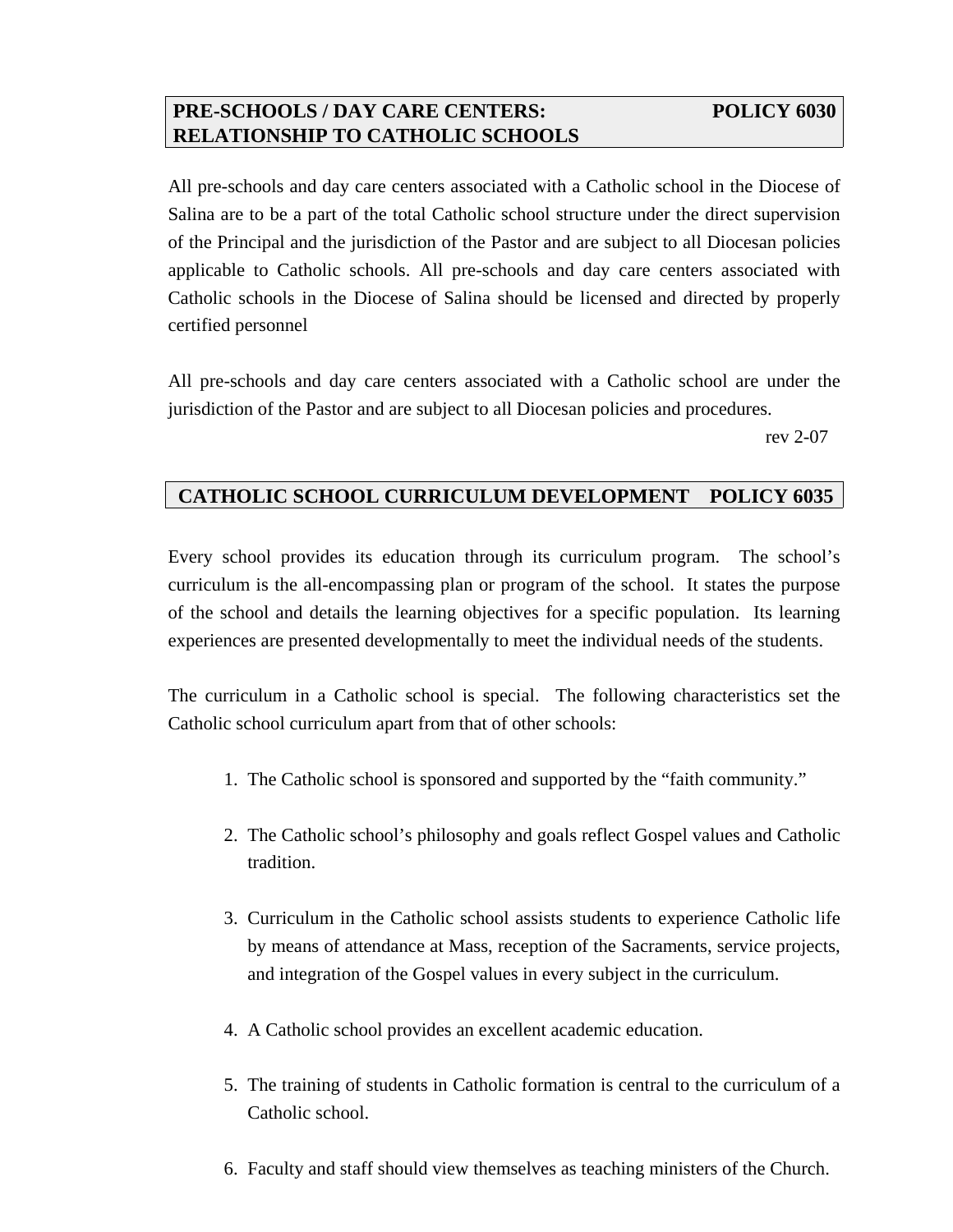Every Catholic school in the Diocese of Salina should review the above objectives as part of the school's five-year planning cycle.

# **DEVELOPMENT OF THE CURRICULUM POLICY 6040**

The curriculum in the Catholic schools in the Diocese of Salina shall be developed by the principal, teachers, and parents, with the advice and recommendation of the pastor and the diocesan superintendent of schools.

The following process shall be used:

- 1. The school principal establishes a school community curriculum committee for consultation.
- 2. The school community curriculum committee helps to formulate the school philosophy, identifies the unique characteristics of the students and develops the schools goals.
- 3. The faculty writes the specific learning objectives and determines the learning activities in subjects taught.
- 4. The school community curriculum committee and the school faculty develop and implement an evaluation plan.

The Principal should collaborate with the Diocesan Superintendent of Schools to insure that all curriculum guidelines imposed as a result of Catholic schools' voluntary accreditation are followed.

# *LEARNING MATERIALS* POLICY 6045

There shall be a variety of learning materials in the school, which shall be so accessible that they may be used on a shared basis by all faculty and students. A member of the staff should have the responsibility for cataloging materials, devising an effective system of distribution, return and proper maintenance.

The selection of textbooks, learning materials and equipment should be done jointly by the principal and the faculty.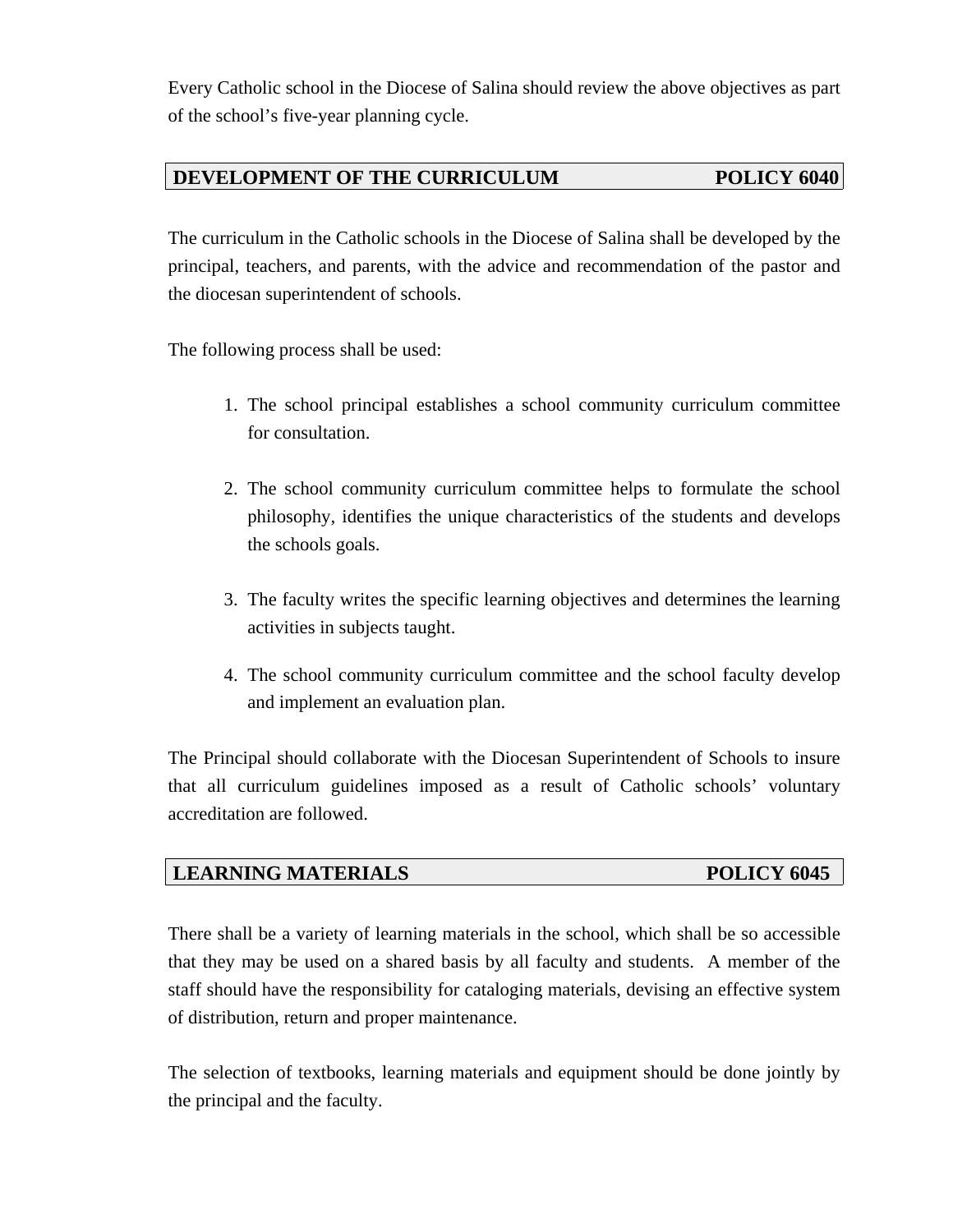Any course material or textbook being taught in any Catholic school in the Diocese of Salina shall not be in conflict with any of the Church's teachings. A list of approved textbooks for both elementary and secondary schools will be kept on file and updated by the Catholic Formation Office of the Salina Diocese.

# **INNOVATIVE / EXPERIMENTAL PROGRAMS POLICY 6050**

When local Catholic school authorities wish to make a major academic innovation, sound professional procedure requires that prior to its initiation:

- 1. Specific instructional objectives should be sought, determined and stated in writing, indicating how the students' educational development will be enhanced.
- 2. Research, analysis, and evaluation of other similar programs (if such exist) shall be made by the faculty and the school.
- 3. Criteria for evaluating the program shall be determined and stated.
- 4. Sufficient information regarding the reason, purpose, methods of the program, and the means of evaluating it should be given to the faculty, parents, students, local school council, and other publics.
- 5. If the innovation is to be experimental, a specific time period shall be established for the period of experimentation and evaluation.
- 6. The proposed program shall be approved by the diocesan superintendent of schools and the local school council and pastor.
- 7. The policy and administrative guidelines (where such exist) shall be published in the Diocesan School Policy Manual and these shall be followed in implementation of the program.

# **SCHOOL LIBRARY AND RESOURCE CENTERS POLICY 6055**

Kansas State law indicates that every school in the Diocese of Salina shall maintain an instructional materials center. This collection of books, periodicals, audio-visual materials and necessary equipment should conform to the American Library Association standards. The book and periodical collection should be available to students throughout the entire school day, and audio-visual materials and equipment should be available for classroom use. A certified school librarian should be in charge of the center with the aid of some para-professionals or volunteers.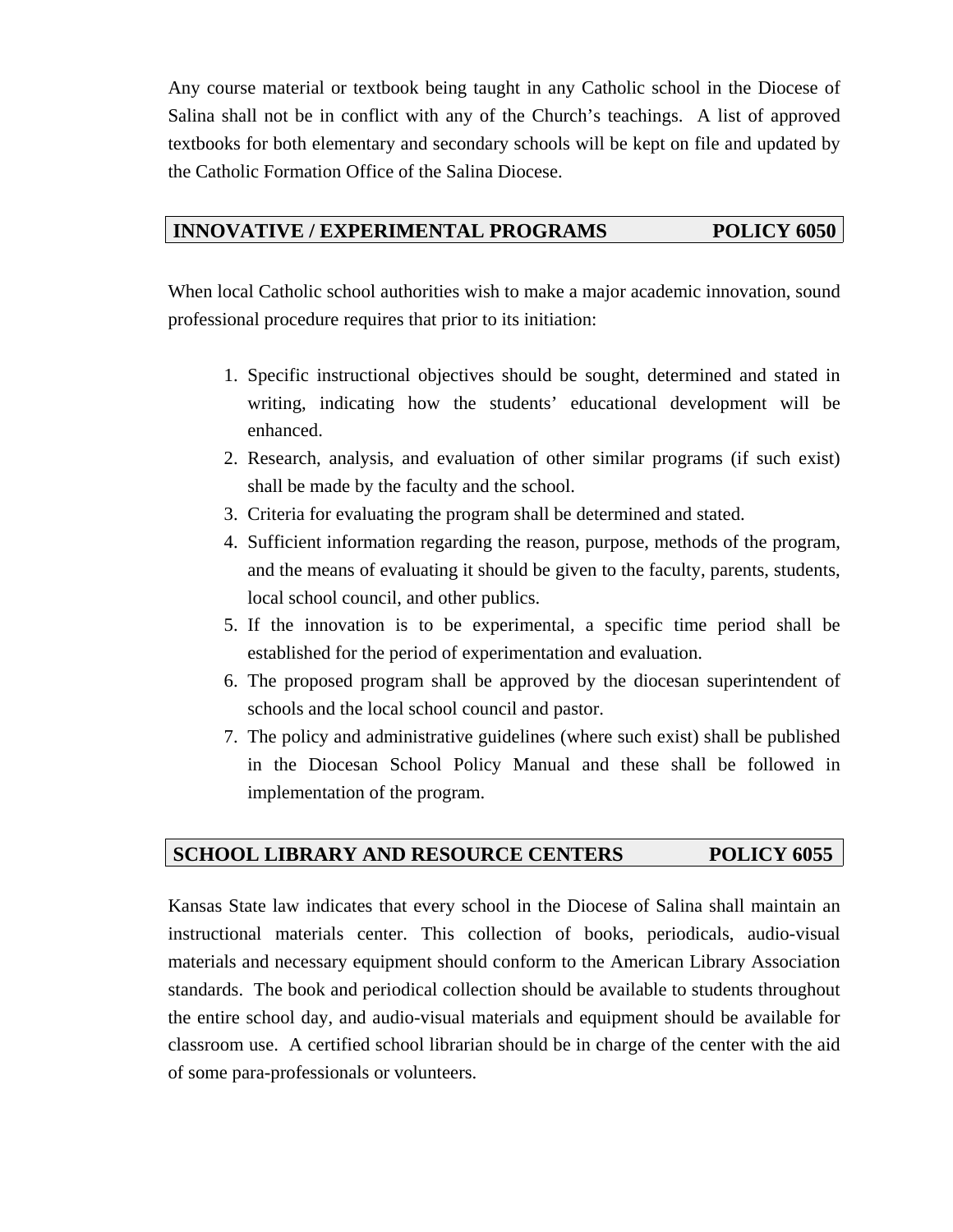The instructional materials center should contain curriculum enrichment materials appropriate to the curriculum needs of the local school. A portion of the center should be reserved as a teacher reference section.

# **GOVERNMENT PROGRAMS AND SPECIAL SERVICES POLICY 6060**

Participation in government programs of aid to students should be encouraged whenever possible and practical. Such programs should be embraced only insofar as they further, rather than compromise, the educational philosophy and mission of the Catholic school, and do not, of their nature, cause a disruption of services in the classroom.

School principals are responsible for keeping updated files on the procedures for carrying out programs with government agencies. Because these procedures usually change annually, principals should be careful to keep updated correspondence concerning them. All permanent records should be stored in a fire-resistant compartment.

Principals have the right and duty to protect the rights of both the students and parents in obtaining special services which are available by law for private school pupils. These services include, but are not limited to, service related to learning disabilities, speech therapy, physical therapy, psychological testing, and counseling.

# **OBSERVANCE OF COPYRIGHT LAWS POLICY 6065**

All employees, volunteers and students of the educational programs of the Diocese of Salina shall abide by the federal copyright laws. Employees, volunteers and students may copy printed or non-printed materials allowed by :

- 1. copyright law;
- 2. fair use guidelines;
- 3. specific licenses or contractual agreements; and
- 4. other types of permission.

Employees, volunteers and students who willfully disregard copyright law are in violation of diocesan policy, doing so at their own risk and assuming all liability.

# **USE OF INTERNET AND RELATED TECHNOLOGIES POLICY 6070**

All electronic and telephonic communication systems and all communications and information transmitted by, received from, or stored in these systems are the property of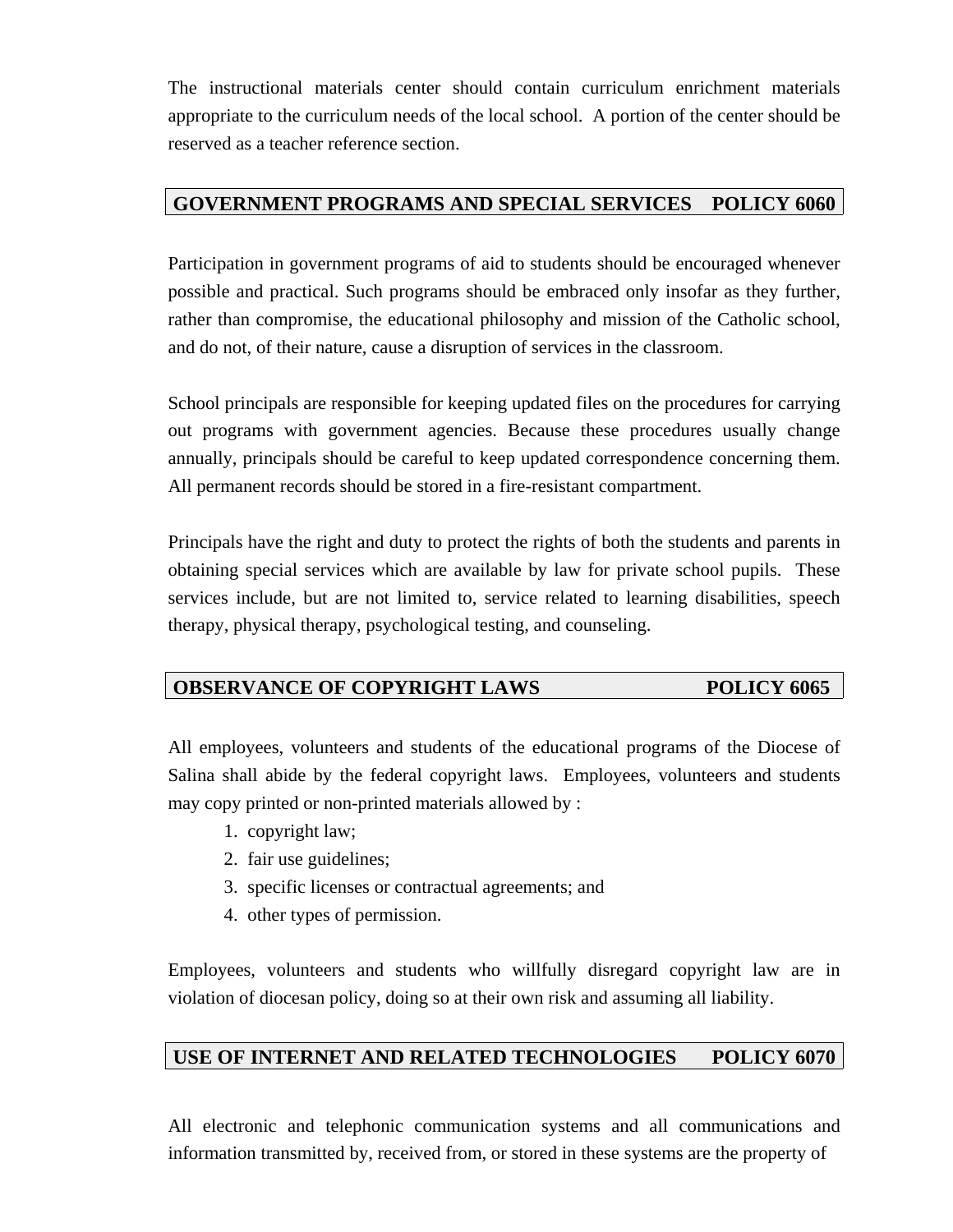the School and as such are to be used solely for education-related purposes. The use of any software and business equipment, including, but not limited to, facsimiles, telecopiers, computers, e-mail, the Internet, and copy machines for private purposes is strictly prohibited, unless expressly approved in writing by the Principal or Pastor.

1. Employees, volunteers and students using this equipment for personal purposes do so at their own risk. Further, employees, volunteers and students are not permitted to use a code, access a file, or retrieve any stored communication unless authorized to do so or unless they have received prior clearance from the Pastor, Principal or his designee. All pass words are the property of the School. No employees, volunteers and students may use a pass word or voice-mail access code that has not been issued to that employee, volunteer or student by the School. Improper use of the e-mail system (e.g., spreading offensive jokes or remarks)or the Internet, will not be tolerated.

To ensure that the use of electronic and telephonic communications systems and business equipment is consistent with the School's interests, authorized representatives of the School may monitor the use of such equipment from time to time. This includes monitoring Internet usage of any kind. This may also include listening to stored voicemail messages.

The School provides access to the Internet. The Internet represents a useful tool for the School in conducting its mission, but like any other tool, it must be used properly. For purposes of this policy, Internet includes any public electronic data communications network.

The School has adopted the following rules with respect to Internet usage:

1. No browsing of restricted-content web sites. This includes, but is not limited to: threatening, violent, or obscene material, pornography, information on bombs, inappropriate language and communications, flame letters and material protected by trade secret. Use for commercial activities is not acceptable. Use for product advertisement, political lobbying, game playing, unauthorized "chat" or chain letter communication is also prohibited.

- 2. No downloading or uploading of non-education related data.
- 3. No downloading of application programs without authorization.
- 4. No participation in web-based surveys without authorization.
- 5. No use of subscription-based services without prior approval*.*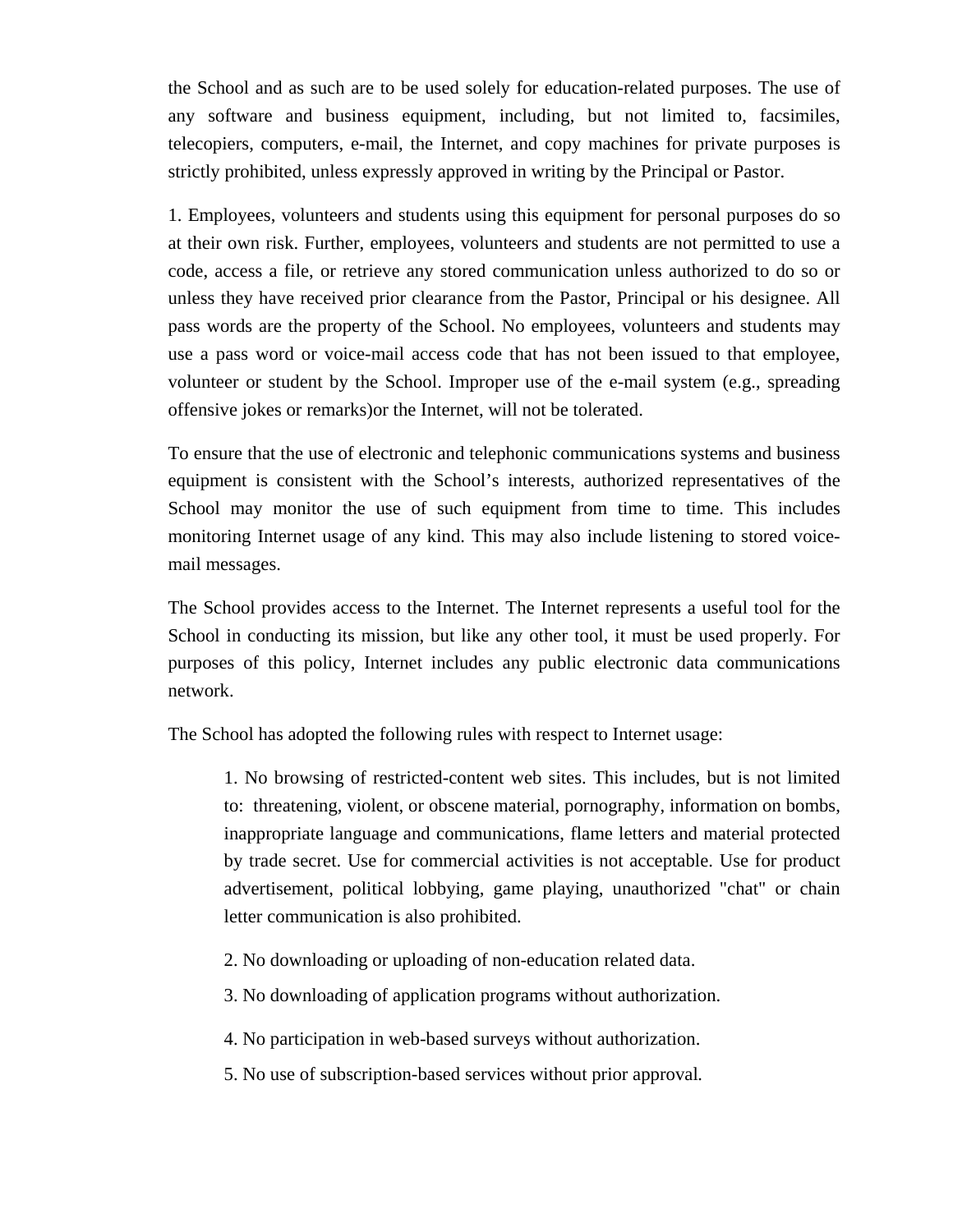6. No violation of copyright.

Employees, volunteers and students are required to sign an Internet, e-mail and voicemail acknowledgment form *(see Appendix 12, Form I.)*. Employees, volunteers and students who violate this policy will initially be advised of the School's objection and will be expected to immediately cease the activities in violation of this policy. Further similar violations are subject to disciplinary action up to and including termination.

(7-07)

# **TWO WAY COMMUNICATION DEVICES POLICY 6071**

Acceptable and Restricted Uses: Student use of electronic paging or two-way communication devices (e.g., beepers/cellular phones) during school hours is prohibited, except as specifically authorized by the building principal. Any student found violating this policy shall be disciplined accordingly.

 $(1-05)$ 

| <b>TEACHER PLANS</b> | <b>POLICY 6075</b> |
|----------------------|--------------------|
|                      |                    |

The teacher's weekly lesson plans for the instruction of the students should be carefully recorded prior to the week of instruction. Such a record shall be regularly reviewed by the principal or his/her delegate to ensure that the instruction offered is meeting both, the individual needs of the students served, and stated curriculum requirements and objectives.

## **HOMEWORK ASSIGNMENTS POLICY 6080**

Homework assignments should be educationally sound and promote greater parental respect for the school program. Homework assignments are strongly recommended and should provide for an application of previously learned material, a correlation of past and present material, and related supplementary reading. Departmental structures require coordination of such assignments.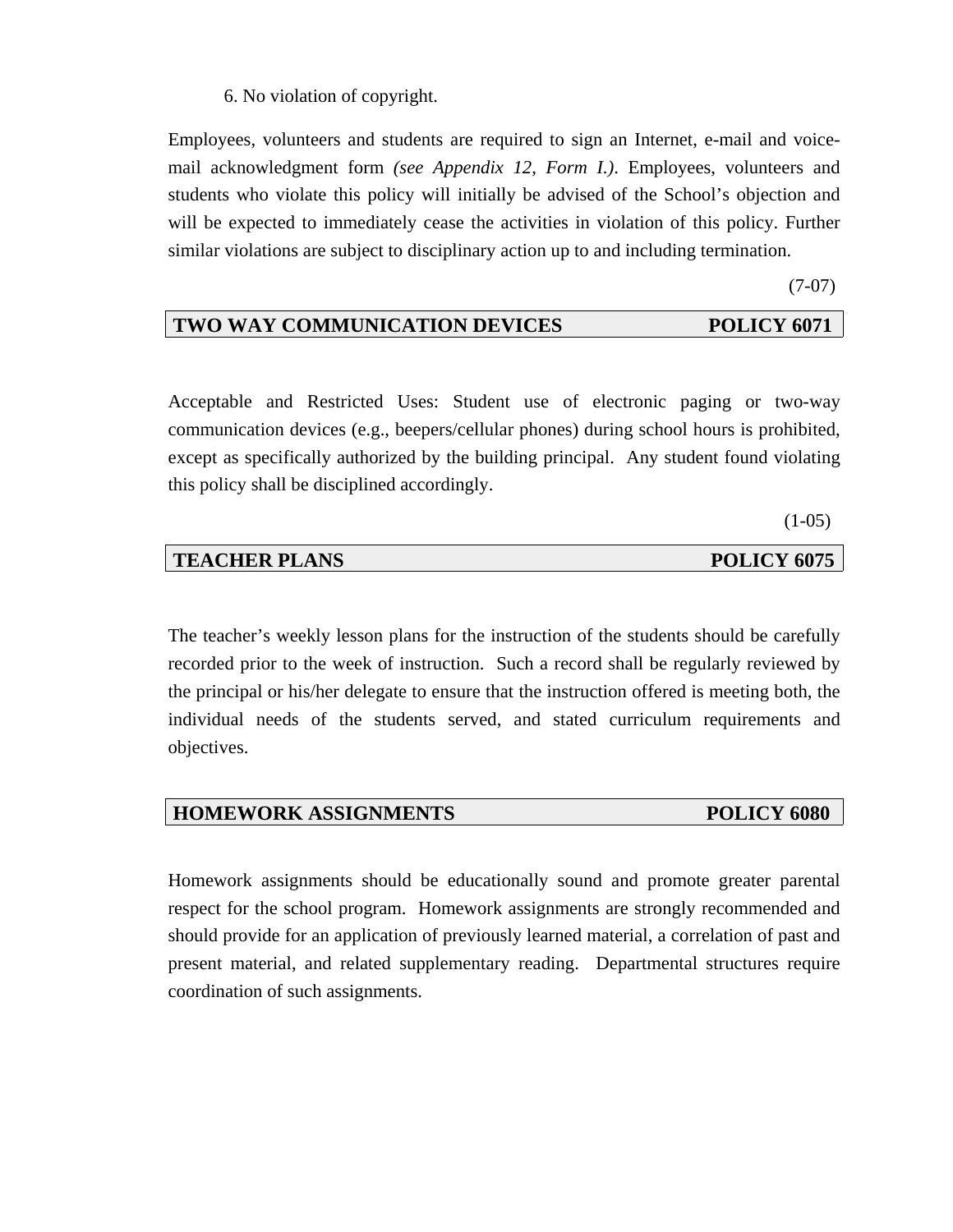Field trips and other educational outings are an outgrowth of the more individualized approach to the learning needs of the student. Such activities are encouraged, provided that the following guidelines are observed:

- 1. The field trip should be a definite learning experience as well as a happy occasion.
- 2. The students should be prepared for the observations they will make on the trip.
- 3. The students shall be given a follow up assignment which will help them to assimilate the knowledge gained from the field trip.

School sponsored trips for elementary students which involve overnight lodging are discouraged.

It is ideal if bus transportation can be available for field trips. Any volunteer driver of a school owned bus or other school owned vehicle used for transporting students on field trips must provide documentation of the proper drivers' license, insurance coverage and proof of participation in and compliance with the Policy for Protection of Children and Young People.

Parents who are engaged to drive private vehicles for field trips or other school activities. must provide documentation of the proper drivers' license, insurance coverage and proof of participation in and compliance with the Policy for Protection of Children and Young People.

If children between the ages of 4 and 8 are being transported in vehicles designed to carry ten or fewer passengers (including privately owned passenger vehicles), the Child Passenger Safety Act must be followed. This means that children under the age of 4 must be in an approved car seat, children between the ages of 4 and 8 who weigh less than 80 pounds or are less than 4 foot 9 inches tall must be in an approved booster seat and all other children through the age of 14 must be in a seat belt manufactured in compliance with Federal Safety Regulations. If a passenger car has only lap safety belts, the Child Passenger Safety Act does not require the use of booster seats for children ages 4 - 8, but, instead, requires that the children be buckled in using the seat belt.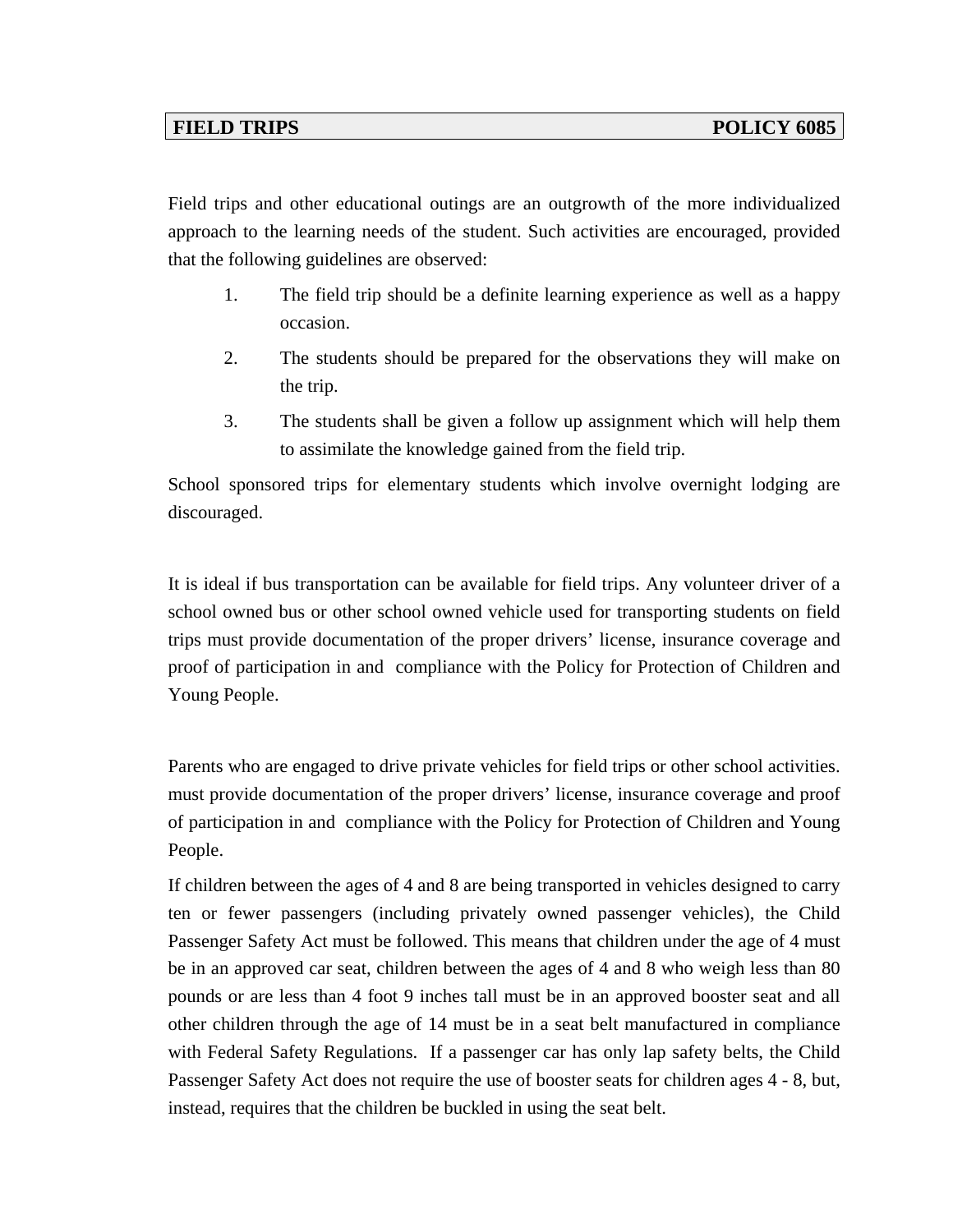In preparation for a field trip, permission forms shall be sent home to parents or guardians. The field trip permission form shall include the following information:

- 1. The general purpose of the trip;
- 2. Any special instructions regarding rules and regulations for the trip;
- 3. transportation information; and
- 4. departure and arrival information.

Prior to departure, permission forms must be signed by each student's parent or guardian and returned to the proper school authority. *(See Appendix 12: Form D, Field Trip Participation Form).* 

Rev 2-07

## **ASSEMBLIES** POLICY 6090

School assemblies not only provide for the creative self-expression of the students, but also enable the principal to convey his/her interest and concern in the activities of both the faculty and the students. It is strongly recommended that assemblies be a part of the Catholic school program.

# **SYMBOLS** POLICY 6095

The crucifix, as well as other religious symbols, shall be displayed in classrooms and other appropriate areas of the Catholic schools of the Diocese of Salina. Other religious symbols shall include, but not be limited to, statues, religious pictures and the Scriptures.

# **FLAG DISPLAY POLICY 6100**

When a Catholic school in the diocese is in session, the United States and the Kansas flags shall be on display outside the school, weather permitting. The outside use of the Vatican Flag is recommended but optional. The flags shall be raised before the morning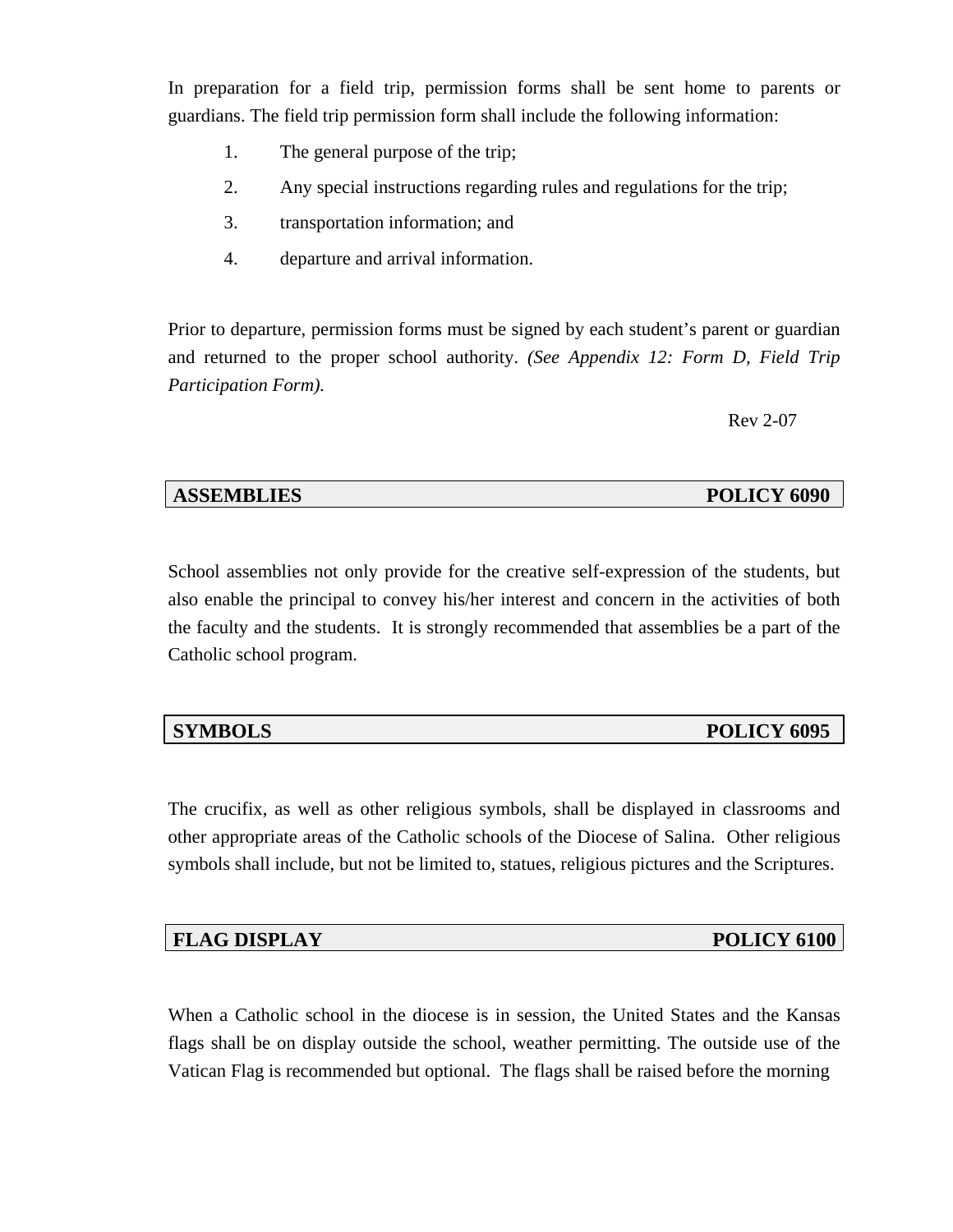session begins and shall be taken down at the close of the school day. Each classroom, also, shall have the United States flag and the Vatican Flag displayed.

## **NCEA MEMBERSHIP and CATHOLIC SCHOOLS WEEK POLICY 6105**

All Catholic schools in the Diocese of Salina should be registered members of the National Catholic Educational Association (NCEA). Teachers, principals and pastors are encouraged to attend the NCEA Convention and Workshops.

National Catholic Schools Week shall be observed annually by all Catholic schools in the Diocese of Salina.

# **POLICY FOR CHANGING STATUS POLICY 6110 OF CATHOLIC SCHOOLS**

The Bishop of Salina is the chief administrator of the diocese and will reserve to himself the final confirmation about changing programs, adding or reducing grade levels or the closing of any Catholic school in the diocese*.* 

The pastor of the school must go through the following procedures:

- 1. A financial history of the school should be documented and a five year projection should be completed with different options that may be available. A copy of the financial history and projection shall be sent to the diocesan superintendent of schools.
- 2. A history of enrollment should be documented and a five year projection showing different options should be made available. A copy of the history and enrollment projections shall be sent to the diocesan superintendent of schools.
- 3. A history of recruitment programs and publicity (public relations programs) which have been attempted and which are in place must be documented.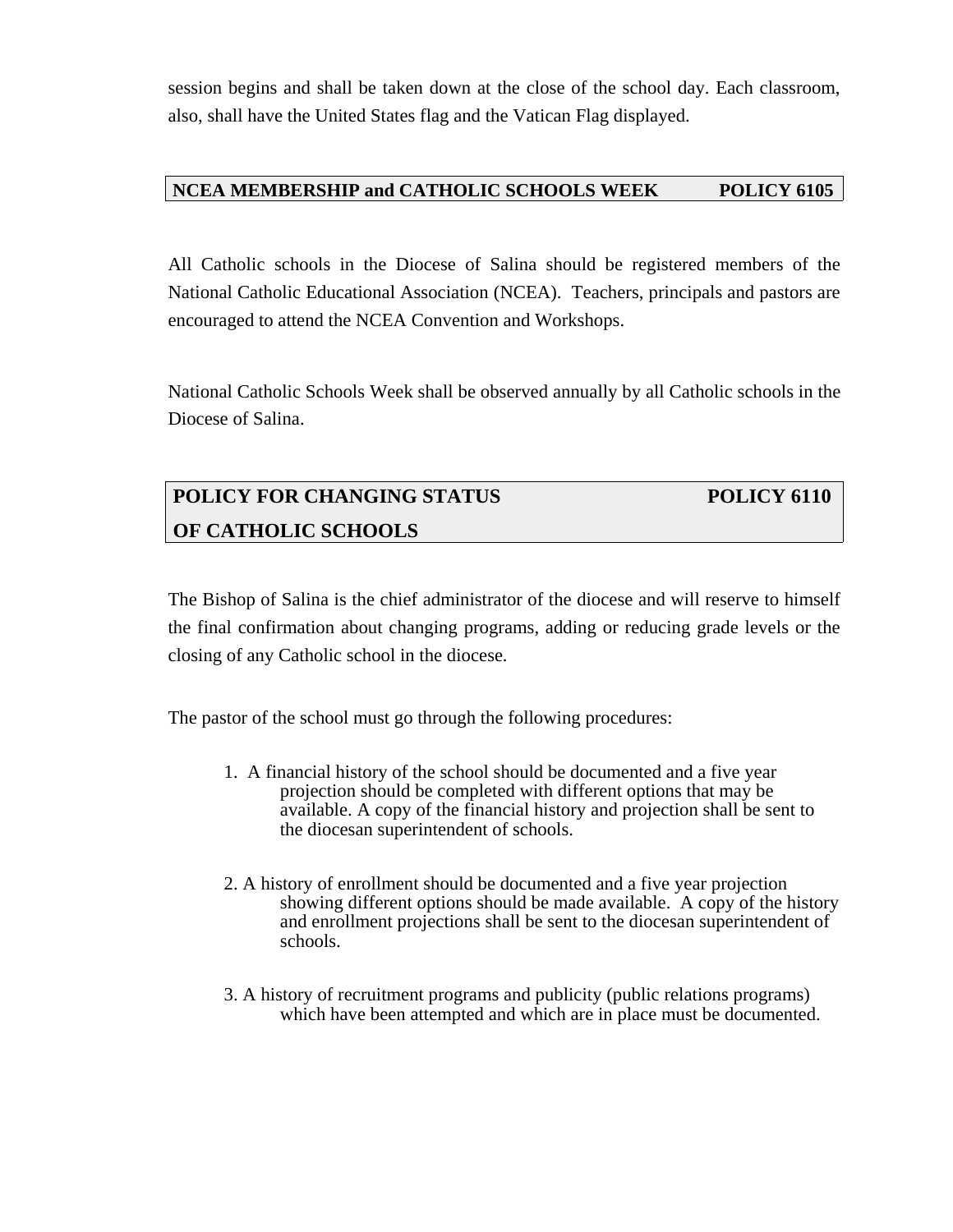A copy of this report shall be sent to the diocesan superintendent of schools.

- 4. A needs assessment questionnaire, designed to identify the affective and cognitive needs of the school should be established and sent out to the community/parish. In composing the questionnaire, the pastor should consult with the parish council, school council, and principal. Prior to distribution to the parish and community, a copy of the needs assessment questionnaire should be sent to the superintendent of schools for approval.
- 5. After the needs assessment is complete, along with data available for financial and enrollment projections, a committee appointed by the pastor (made up of an equal number from the parish council and school council) should study the data and make a recommendation to the pastor.
- 6. The pastor may accept, reject, or modify the recommendation of the committee, and send it to the superintendent of schools.
- 7. The superintendent of schools may send on the pastor's recommendation for approval by the bishop or send the proposal to the Catholic School Committee for possible study and review. The Catholic School Committee can make a recommendation to the Bishop.
- 8. The Diocesan Council of Education will then be updated on the local school situation.
- 9. The bishop may accept or reject the recommendation or send the proposal back to the pastor for further study in which the whole process will be repeated. (9-91)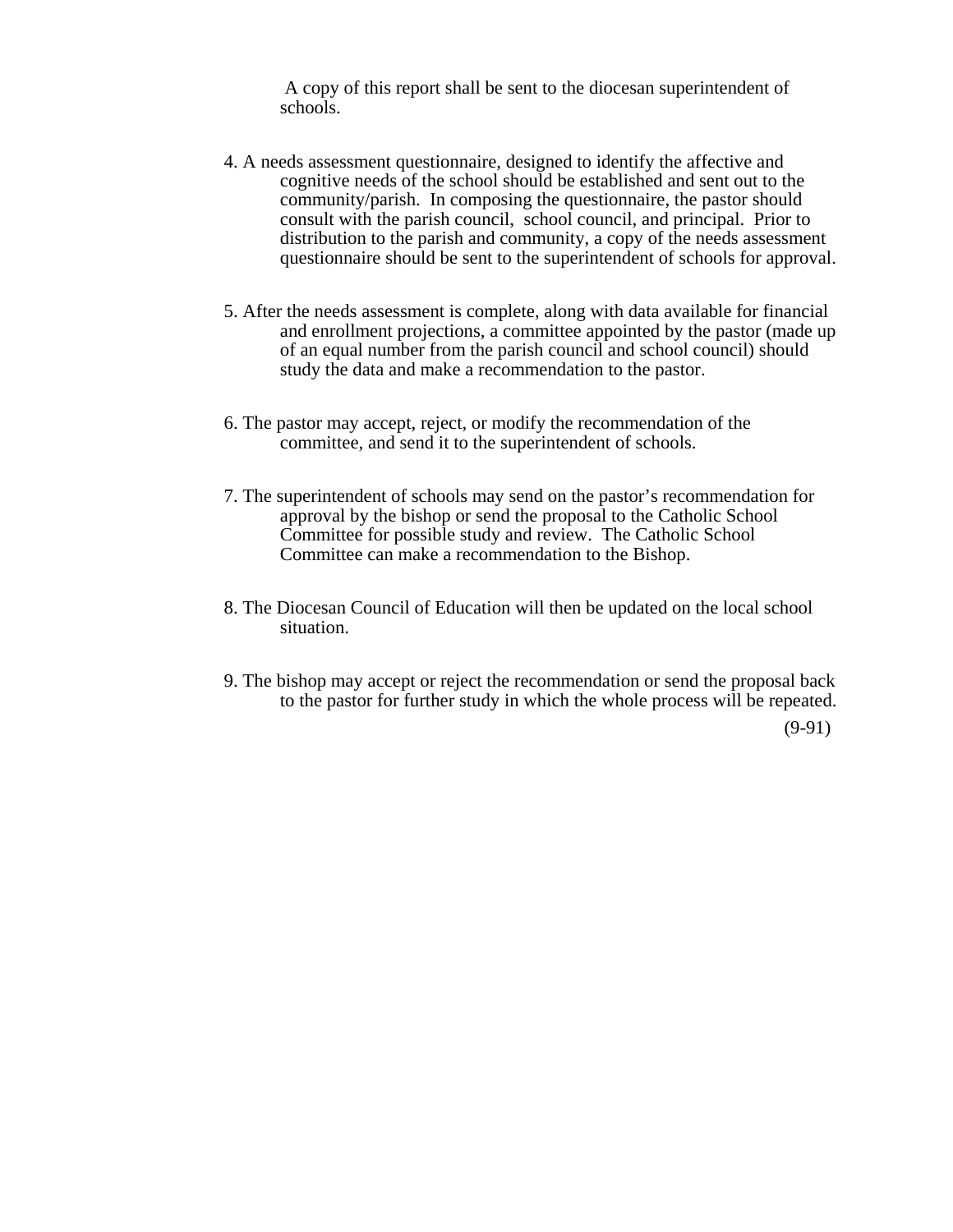# **Insert**

Human Sexuality Education/Formation in Docs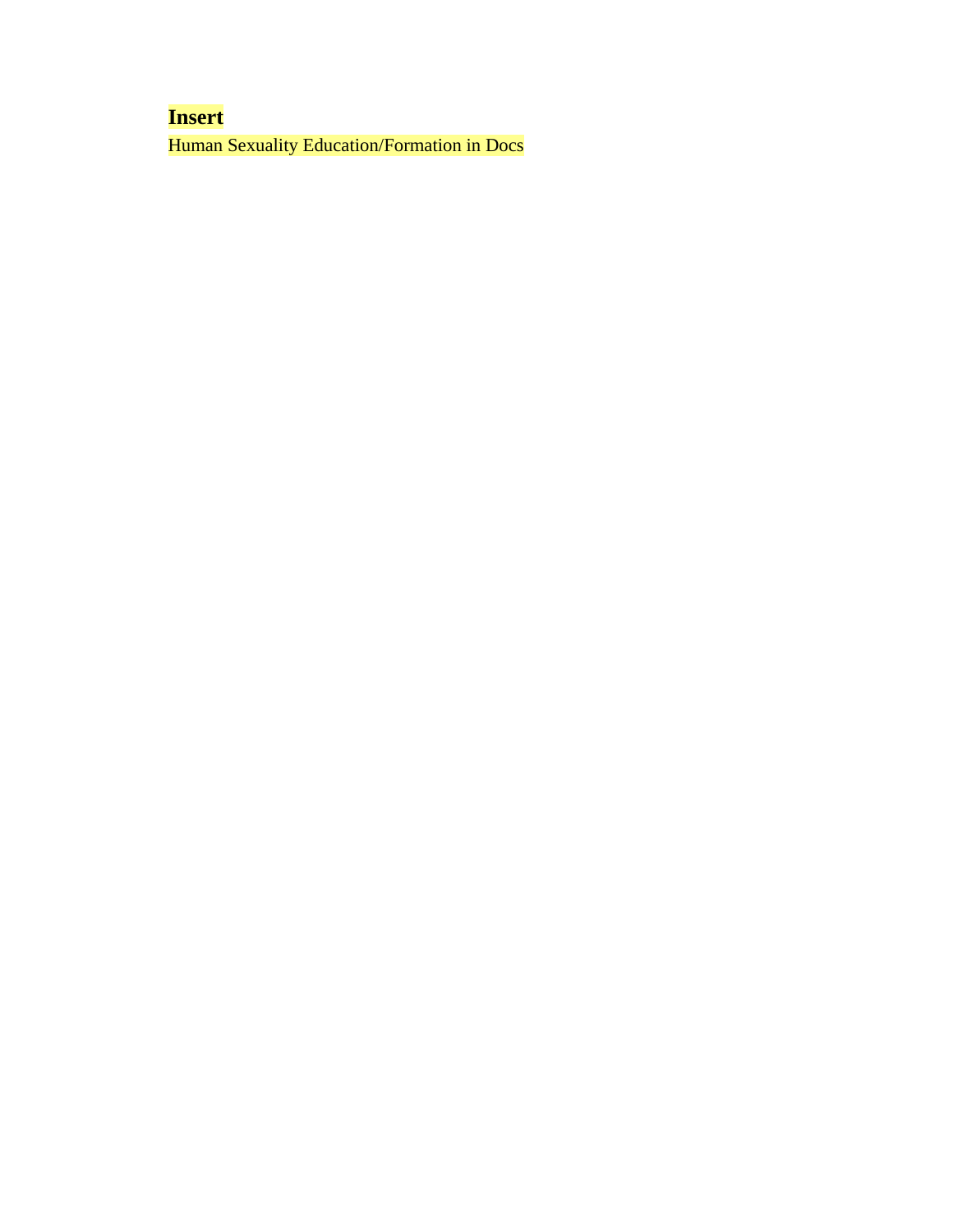EXECUTIVE COORDINATOR OF THE CURIA - Pamela Sullivan- Page ii

CHANCELLOR - Pamela Sullivan- Page iii

DIRECTOR OF OFFICE OF FINANCE - Rev. Keith Weber- Page iv

DIOCESAN DIRECTOR OF DEVELOPMENT - Syndi Larez- Page v

BUSINESS MANAGER - Jennifer Hood - Page vi

DIRECTOR OF THE OFFICE FOR THE PROPAGATION OF THE FAITH - Rev. Steve Heina - Page vii

JUDICIAL VICAR OF THE MARRIAGE TRIBUNAL - Msgr. Barry Brinkman - Page

COORDINATOR OF CATHOLIC FORMATION OFFICES - Sr. Barbara Ellen Apaceller, CSJ Page ix

DIRECTOR OF RELIGIOUS EDUCATION - Sr. Barbara Ellen Apaceller, CSJ - Page x

CONSULTANT FOR RELIGIOUS EDUCATION - GRADES K-12 AND CONFIRMATION - Sr. Barbara Ellen Apaceller, CSJ - Page xii

CONSULTANT FOR ADULT EDUCATION - Fr. Frank Coady - Page xiii

DIRECTOR OF YOUTH MINISTRIES - Sr. Barbara Ellen Apaceller, CSJ - Page xiv

DIOCESAN SUPERINTENDENT OF SCHOOLS - Mr. Nick Compagnone - Page xv

EXECUTIVE SECRETARY, CATHOLIC FORMATION OFFICES - Karen Taylor - Page xvii

DIRECTOR OF OFFICE OF WORSHIP & PARISH RENEWAL - Rev. Frank Coady - Page xviii

DIRECTOR OF OFFICE OF FAMILY LIFE/CHRISTIAN SERVICE - Reg & Jan Konrade- Page xix

DIRECTOR OF CATHOLIC CHARITIES - Michelle Martin, JD - Page xx

DIRECTOR OF RURAL LIFE OFFICE - - Page xxi

DIRECTOR OF VOCATION OFFICE - Rev. Gale Hammerschmidt and Rev. Kevin Weber- Page xxii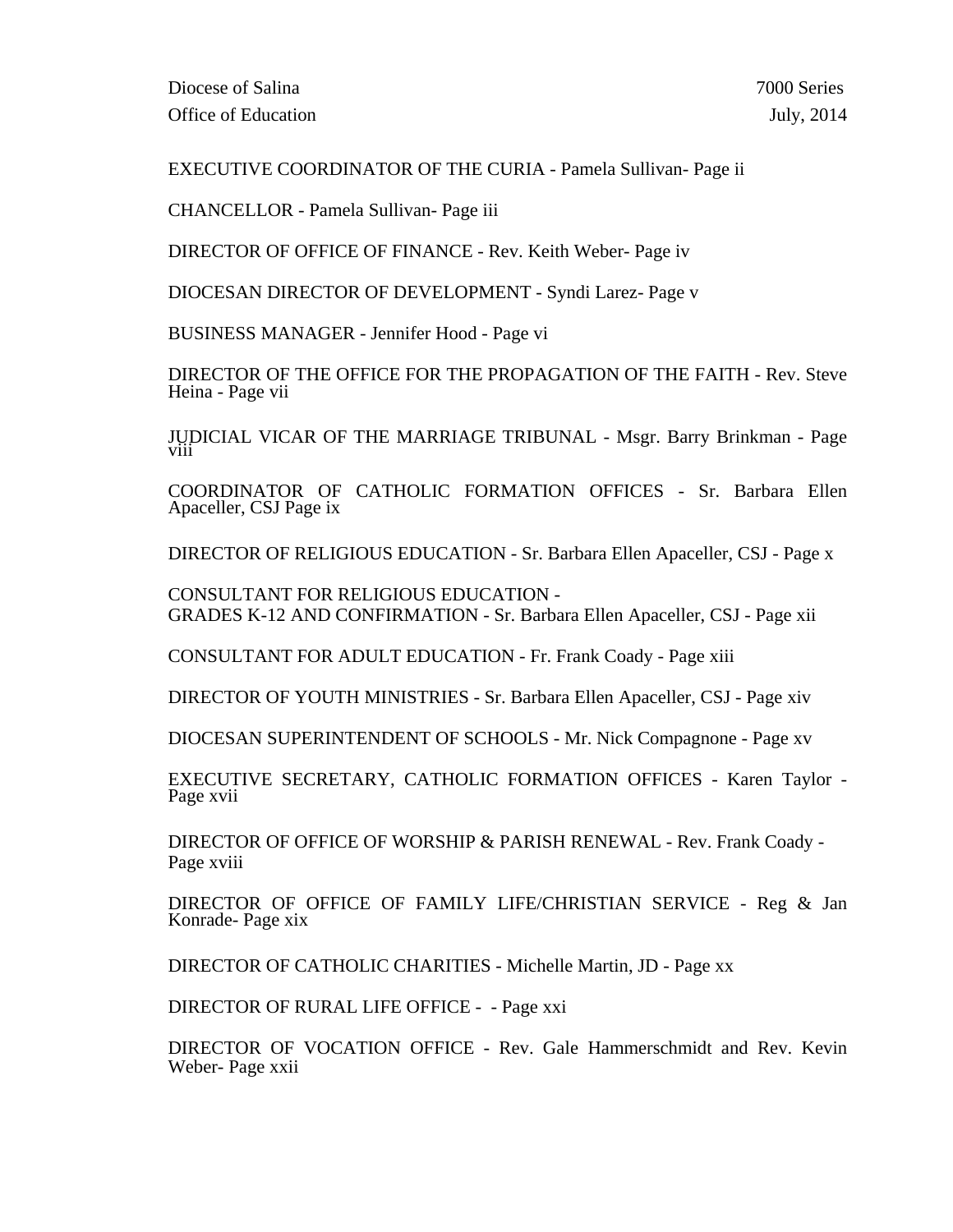# Job Description EXECUTIVE COORDINATOR OF THE CURIA

## MISSION/RESPONSIBILITIES:

The Executive Coordinator or moderator of the Curia is to assist the bishop in coordinating the exercise of administrative responsibility and to see to it that other members of the Curia fulfill the office entrusted to them (Canon 437, paragraph 2). He/she is to promote harmony and unity and cooperation among the various members of the Curia.

- 1. Assist the bishop in hiring personnel for the various diocesan offices.
- 2. Oversee the functioning of the diocesan offices.
- 3. Hire additional personnel as needed to assist in the work of the various diocesan offices and agencies.
- 4. Assist the various offices in determining their annual budgets.
- 5. Serve as liaison for the offices to the bishop and the Priorities and Budget Committee of the diocese both in the matter of diocesan budgets and in the determination of diocesan priorities.
- 6. Meet with the Curia at least on a quarterly basis or as often as is necessary to assure that the various diocesan offices are functioning well and together and that the Curia is fulfilling its various functions in service to the bishop and the diocese.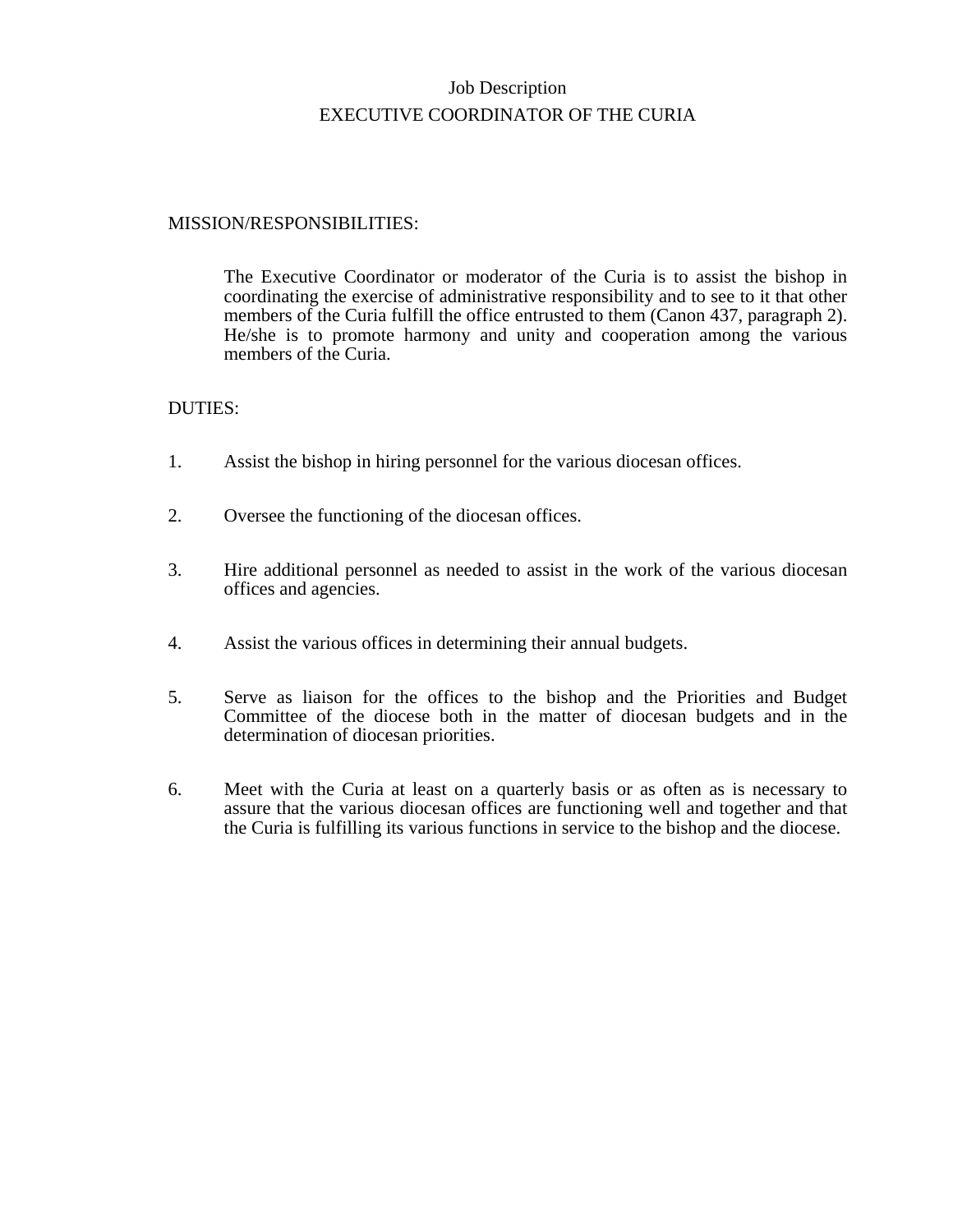# Job Description **CHANCELLOR**

## MISSION/RESPONSIBILITIES:

The Chancellor assists the bishop and the diocese in gathering, arranging and safeguarding the acts of the Curia and diocesan documents (Canon 482, paragraph l). In the American church the Chancellor usually assists the bishop and the diocese in an advisory capacity especially regarding canonical matters.

- 1. Curator of the diocesan archives by gathering, arranging and safeguarding official documents and records of the diocese.
- 2. Assist the bishop in whatever capacity the bishop chooses.
- 3. Serve as delegate of the bishop in signing dispensations and granting any necessary permissions for marriages within the diocese and assist parishes and other dioceses in obtaining such dispensations and permissions and in keeping records and files of all marriages which take place within the diocese.
- 4. Serve as a ready reference or source of information regarding canonical questions.
- 5. Coordinate and edit the diocesan news bulletin mailed monthly to the priests and pastors and pastoral associates.
- 6. Assist pastors in making the annual report to the diocese and assist the official Catholic directory publishers by gathering, tabulating and recording statistics from the various parishes and institutions of the diocese for inclusion in the official Catholic directory each year.
- 7. Assist the various national offices and other diocesan chanceries in completing reports and in taking national surveys.
- 8. Serve as Director of the Office of Communications by overseeing the diocesan newspaper and public relations.
- 9. Coordinate the various national annual collections by serving as contact person for the national offices and agencies which are recipients of these collections.
- 10. Assist the Marriage Tribunal by processing and granting decrees of nullity for lack of form marriage cases and by serving as defender of the bond, advocate or judge in any marriage cases assigned to the Chancellor.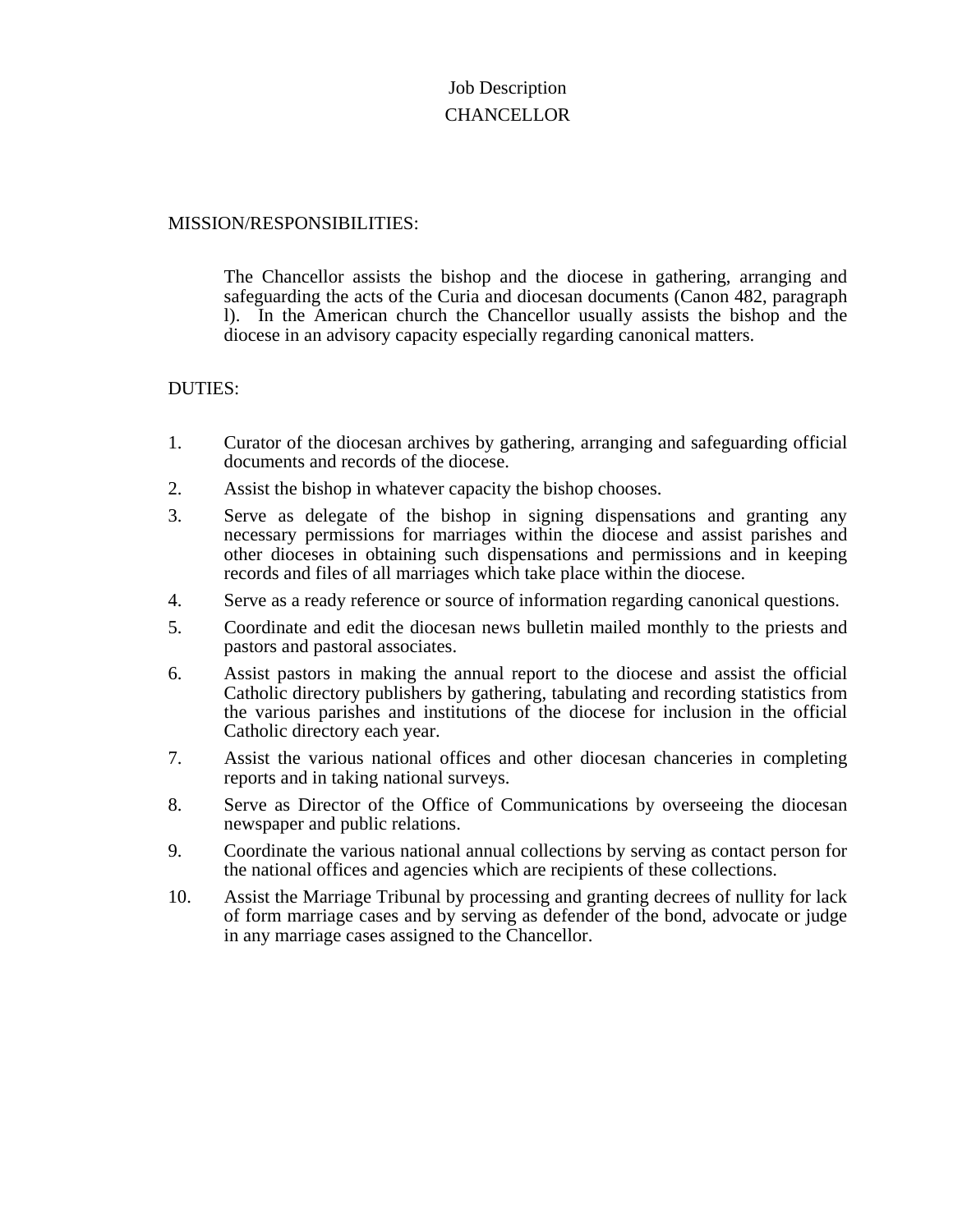# Job Description DIRECTOR OF OFFICE OF FINANCE

## MISSION/RESPONSIBILITIES:

The Finance Officer of the diocese is to assist the bishop in administering the goods of the diocese in accordance with the budget determined by the finance council and from the income of the diocese to meet the expenditures which the bishop or others deputized by him have legitimately authorized. (Canon 494,3)

- 1. Be available for regular consultation with the bishop, with office personnel and with persons who need or seek advice in financial matters of the diocese.
- 2. Review requests regarding finances which the bishop receives from parishes and discuss possible responses with him.
- 3. Prepare documentation and necessary inventories for church properties (legal descriptions) and prepare filings with all Registers of Deeds in the counties of the diocese where there is a change of bishops.
- 4. Oversee mandatory tax filings with IRS and the state FICA, FWT, SWT, W-2's, l099's etc.
- 5. Write or set up computer programs to fit the particular needs of the Finance office and survey data processing.
- 6. Prepare annual reports to Secretary of State for corporate entities of the diocese.
- 7. Confer in such matters of insurance as health, liability, special multi-peril.
- 8. Prepare annual financial report of diocese for printing in Northwestern Kansas Register.
- 9. Manage funds so that they are available to meet needs of parishes in their building or renovation projects.
- 10. Serve as "ex officio" member of Priests' Council and Priorities and Budget Committee.
- 11. Arrange meetings of Arts and Architecture Committee with parishes.
- 12. Keep books for and invest funds for Priests' Retirement Association and Health Care entities.
- 13. Correspond with and assist parishes with tax problems and provide evidence showing basis for tax exemptions.
- 14. Sign checks on a daily basis and be available on the l5th and the end of each month to handle payroll.
- 15. Mail checks to retired priests at beginning of each month.
- l6. Confer on a daily basis with financial institutions, brokers, etc., regarding investments and money management involving total funds of more than \$l0 million.
- 17. Figure tax assessments, parish retirement quotas, etc.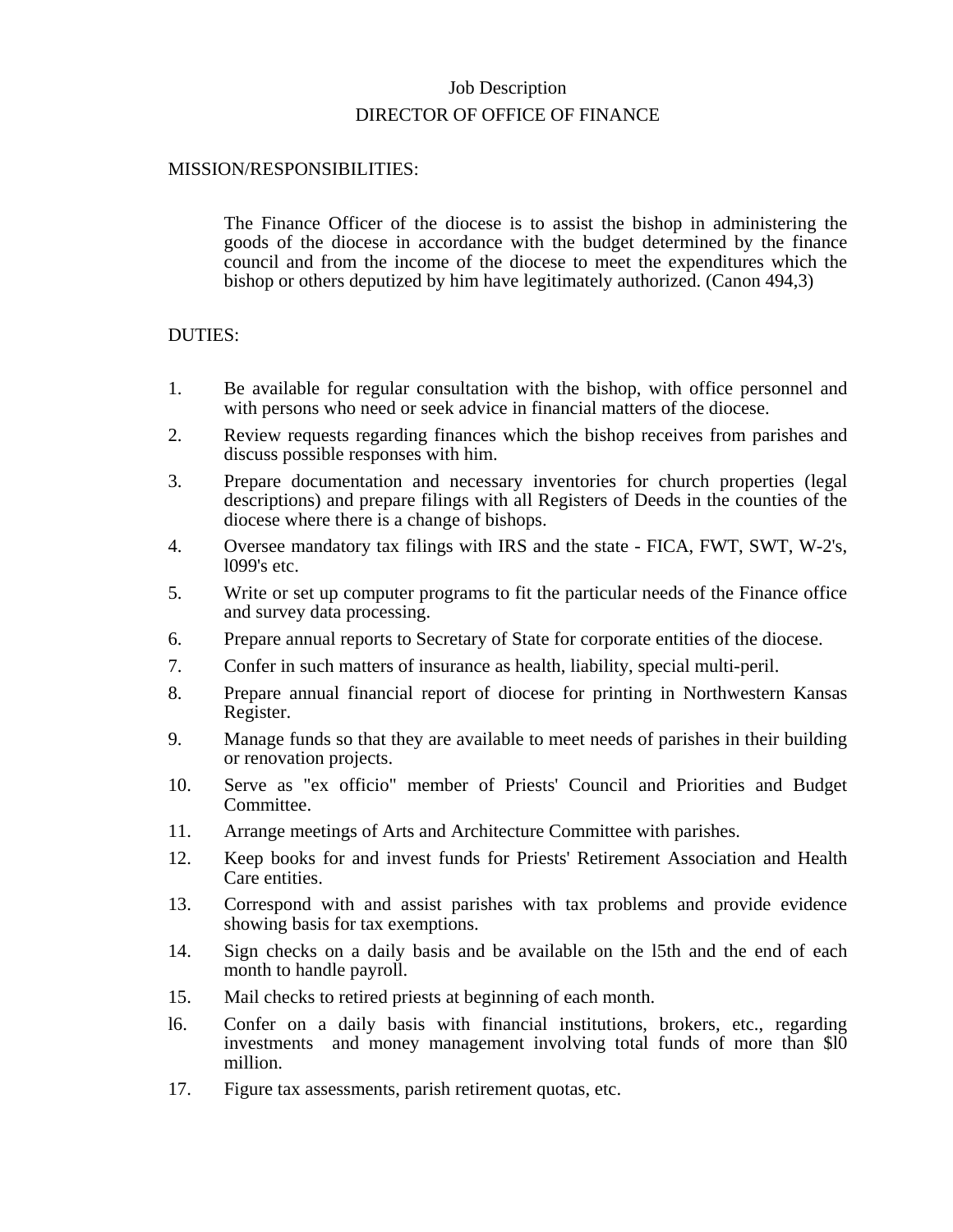- 18. Correspond with parishes or firms regarding real estate.
- 19. Monitor notes (LP, LR, SC and SE) and pay/collect interest/principal on notes payable/receivable from the diocese.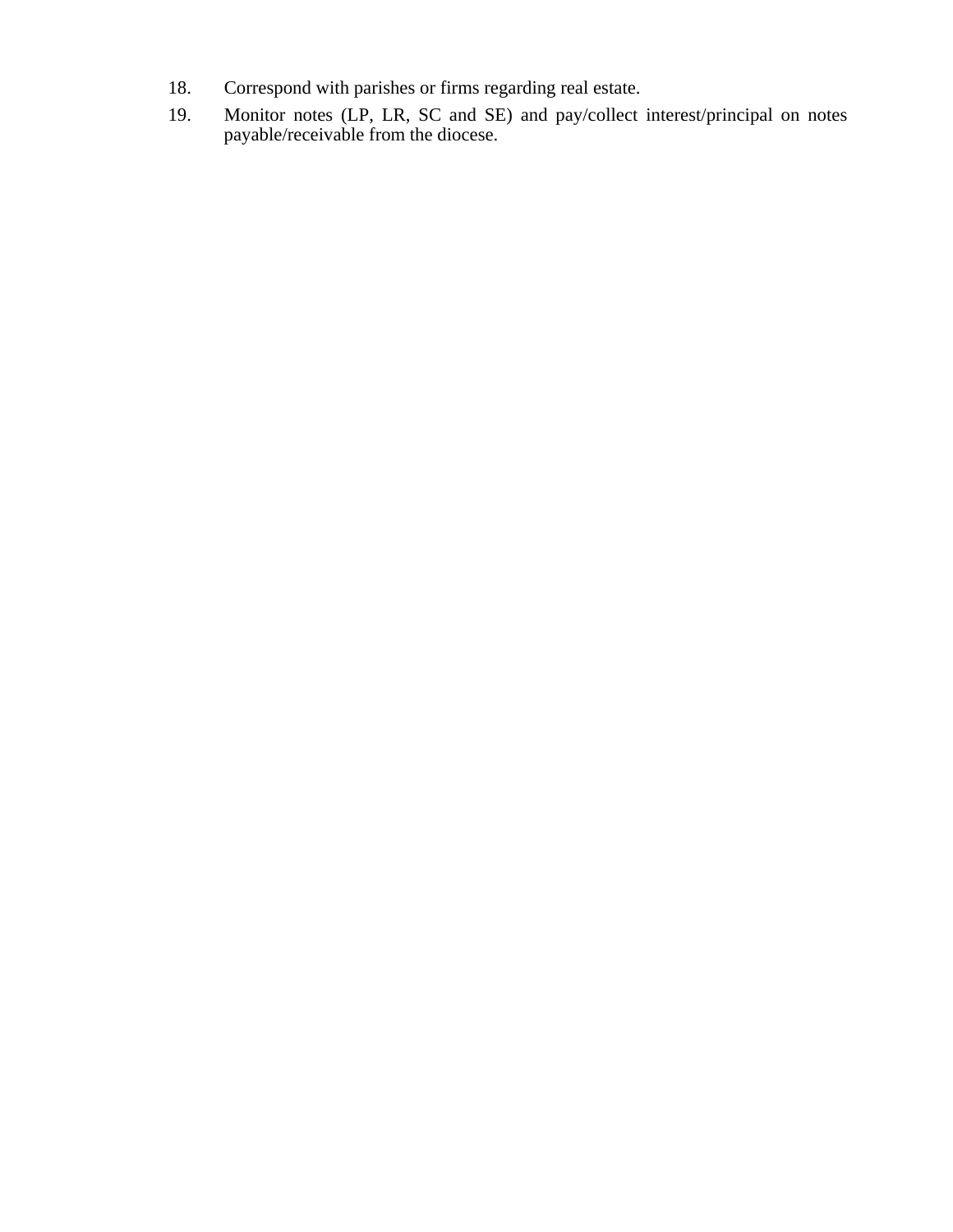# Job Description DIOCESAN DIRECTOR OF DEVELOPMENT

## MISSION/RESPONSIBILITIES:

The Director of Development assists the bishop and the diocese in developing and maintaining an organized system of monetary giving to help meet the financial needs of the diocese.

- 1. Help organize and direct an annual fund raising drive.
- 2. Plan and develop strategy and programs for fund development.
- 3. Develop policies which bring about a close family type identification for the diocese by providing a clearer understanding of the various services that are provided.
- 4. Work with the bishop and financial advisors of the diocese to establish short and long range goals for fund development.
- 5. Share the responsibility for mandating a close communication line between the department and the bishop and financial advisors of the diocese.
- 6. Work in the Stewardship program as directed by the diocesan administration.
- 7. Continually advise the diocesan administration on the implication and impact the various policies and programs of fund development have as they relate to other diocesan activities.
- 8. Evaluate fund development activities and programs to determine whether they are accomplishing fund goals and report same to diocesan administration.
- 9. Plan, organize and direct fund raising programs for buildings, equipment, remodeling and other major funding needs through outright and planned gifts; also be involved in the acquiring and disposition of said items.
- 10. Identify, research and cultivate prospective donors.
- 11. Enlist volunteers, volunteer members of support groups and committees necessary to the success of fund development programs.
- 12. Develop and distribute all diocesan promotional materials including brochures, pamphlets, annual reports, newsletters, planned giving, solicitation letters and other related materials.
- 13. Develop and supervise annual giving programs, memorial giving, charitable life insurance, planned giving, trusts, estate gifts and other related projects.
- 14. Prepare and administer budgets for all fund development activities, including the annual budget for the department.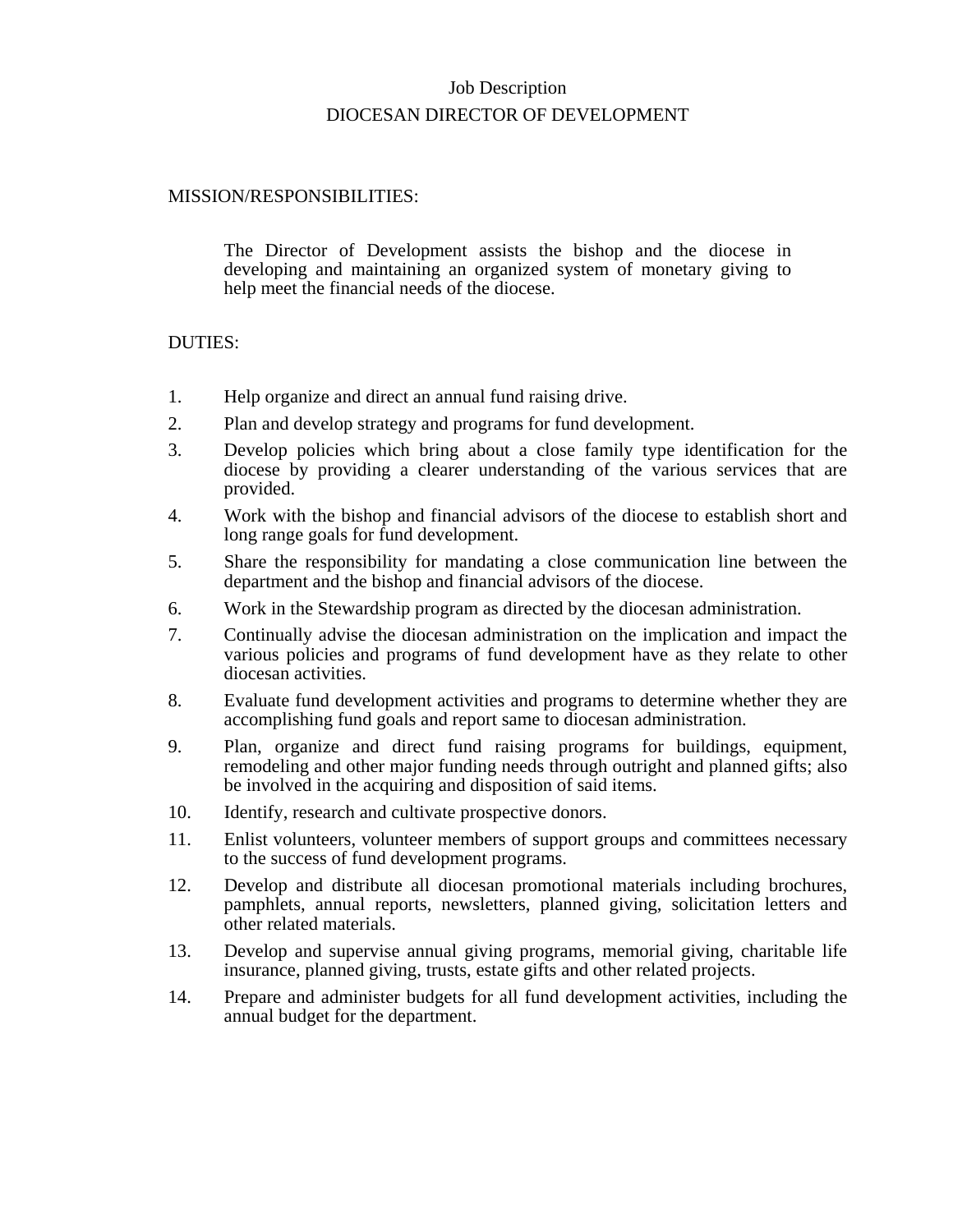# Job Description BUSINESS MANAGER

## MISSION/RESPONSIBILITIES:

The Business Manager assists the bishop and chancery staff in the management and upkeep of the diocesan and chancery property.

- 1. Serve as business manager for the Northwestern Kansas Register.
- 2. Work with LaHood and Associates on contracts for health care.
- 3. Work with and advise Clergy Health and Retirement Board.
- 4. Help members of health care association solve problems that may arise with payment of claims.
- 5. Serve as liaison person between Catholic Mutual and parishes and be a trouble shooter for parishes with claim problems.
- 6. Work with Arts and Architecture Committee on new building plans and with parishes planning a new building.
- 7. Assist finance officer when necessary with the sale of diocesan property.
- 8. Assist the executive coordinator with yearly budgets when needed.
- 9. Assist with annual fund appeal.
- 10. Assist the bishop, executive coordinator and chancery staff with problems with the chancery building and facilities and the bishop with problems with his house and grounds.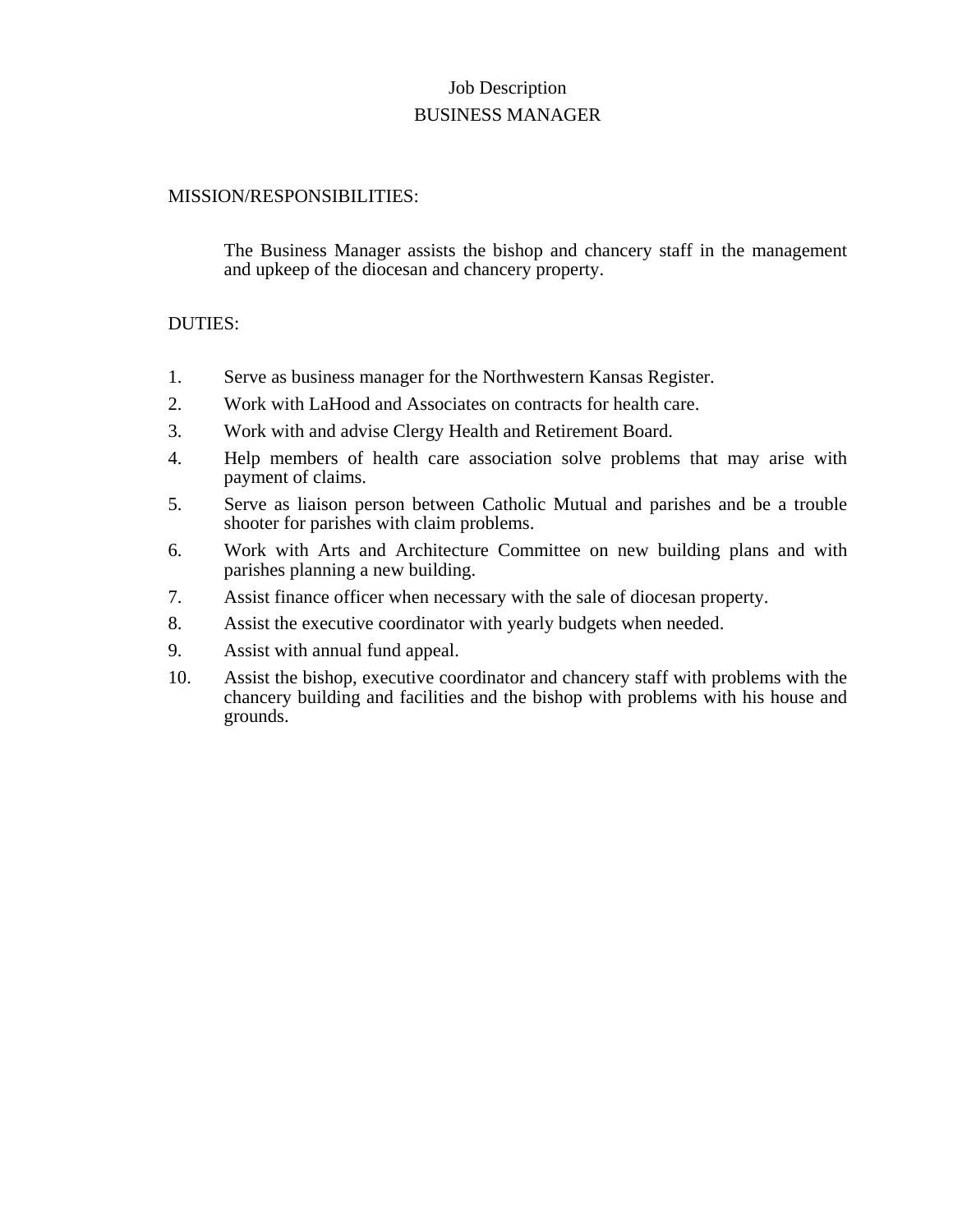# Job Description DIRECTOR OF THE OFFICE FOR THE PROPAGATION OF THE FAITH

## MISSION/RESPONSIBILITIES:

The Propagation of the Faith Director serves as a diocesan agent for the work and mission of the National Office for the Propagation of the Faith.

- 1. Assist the National Mission Office in promoting the annual Mission Sunday Appeal and other missionary educational and fund-raising programs.
- 2. Review and study the many petitions received from missionary groups for financial assistance.
- 3. Serve as coordinator of the annual Mission Coop appeal by deciding with the pastors which missionary groups will be invited on an annual basis to speak and take up a collection.
- 4. Assist in the collecting of and distribution of Mass intentions and stipends for priests of the diocese and missionary priests who are in need of assistance in this matter.
- 5. Serve as financial agent for the funds collected by parishes for the Society for the Propagation of the Faith and for Mission Coop groups and direct these monies to the appropriate mission office.
- 6. Manage the budget for the diocesan office for the Propagation of the Faith.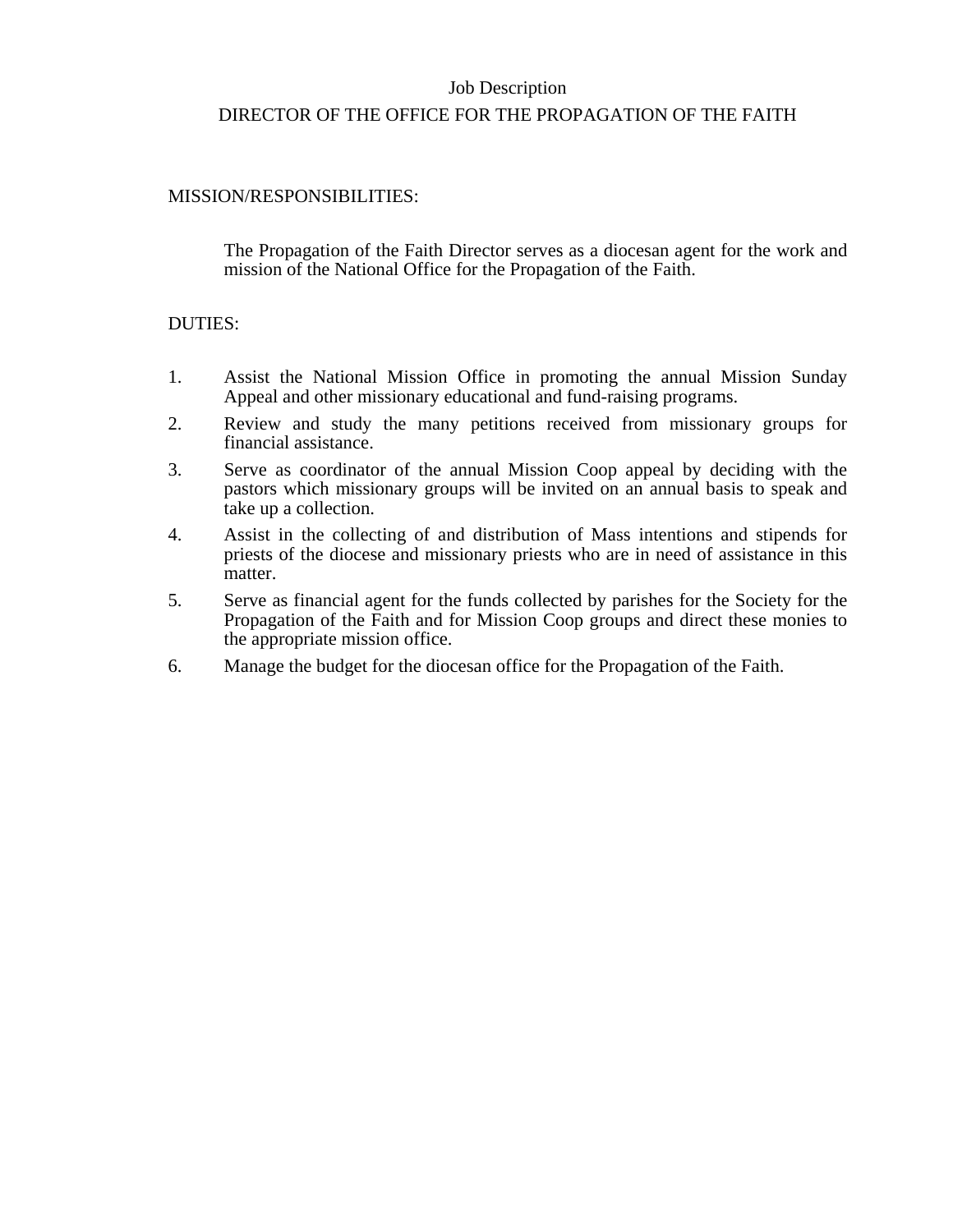# Job Description JUDICIAL VICAR OF THE MARRIAGE TRIBUNAL

## MISSION/RESPONSIBILITIES:

The Judicial Vicar coordinates the work of all the members of the Tribunal, especially on formal cases, and serves the bishop and diocese in the process of petitions for decrees of nullity or dissolution of the bond of marriage.

- 1. Receive all petitions for nullity or dissolution and determine competency to accept jurisdiction.
- 2. Direct all procedural and substantive acts in formal cases:
	- a. Constitute the Court, including Court Experts, Advocates, Defenders, Guardians and Judges;
	- b. Determine whether there are sufficient grounds in the Libellus, and establish precise grounds in the Joinder of Issue:
	- c. Protect the Rights of Petitioner and Respondent and including issues of privacy for all witnesses;
	- d. Necessary correspondence and notifications of parties in the handling of the case in the First Instance;
	- e. Formulation of questionnaires and determination whether sufficient testimony and documentary evidence has been received;
	- f. Final judgment in the Court of First Instance and preparation of case materials to be sent to the Provincial Tribunal or to the Vatican for appeal;
	- g. Final notifications of completed disposition of cases; to parties, presenting pastors and parishes of baptism and marriage for their official record books.
- 3. Assist other Tribunals in jurisdictional and other procedures of their cases.
- 4. Prepare and send reports to the U.S. Catholic Conference and to the Vatican as required.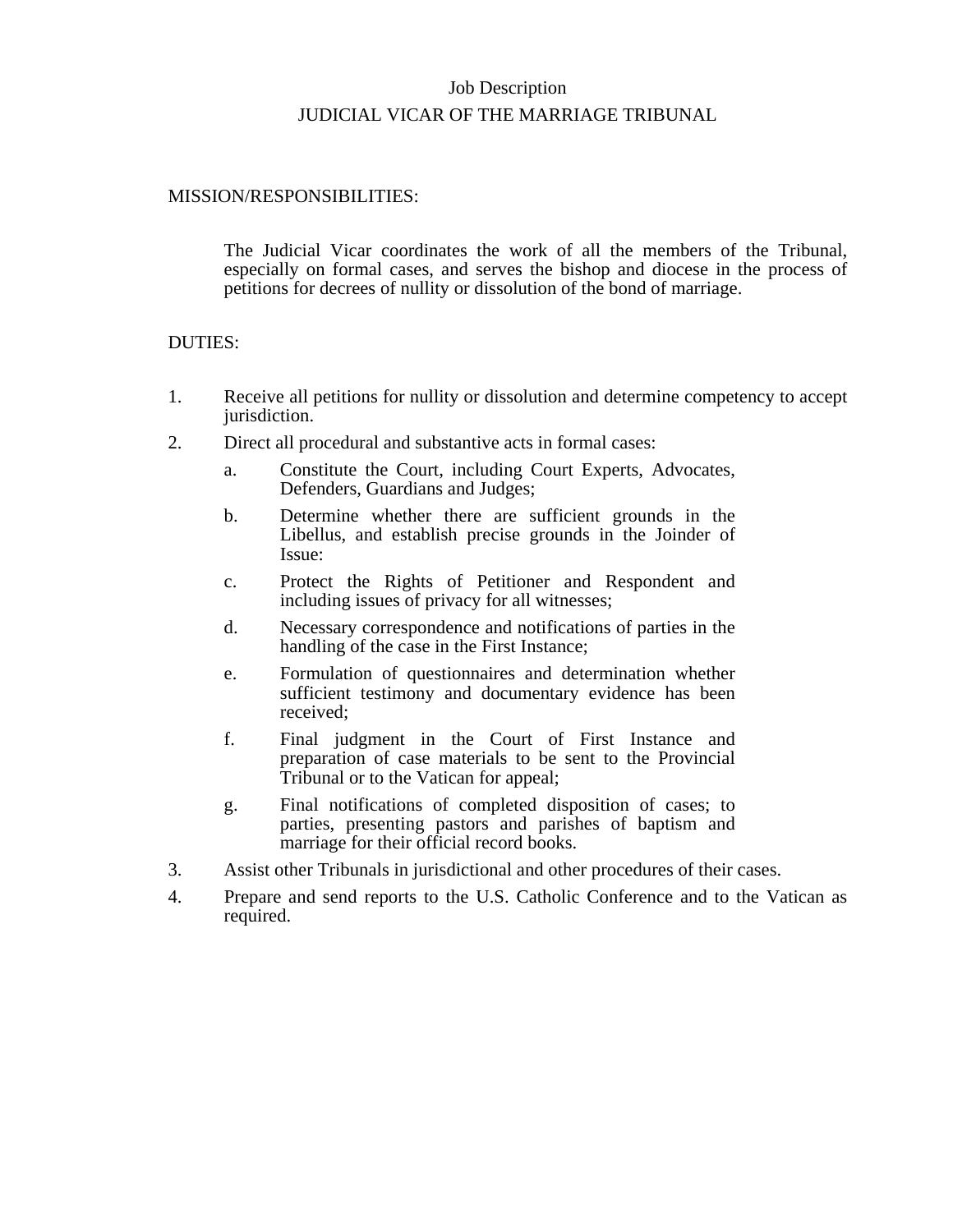# Job Description COORDINATOR OF CATHOLIC FORMATION OFFICES

## MISSION/RESPONSIBILITIES:

The Coordinator of the Catholic Formation Offices coordinates and directs the ministry and functions of the various offices of Catholic Formation.

- 1. Meet bi-weekly with the directors and coordinators of the offices of Catholic Formation -office of Worship and Parish Renewal, Catholic school office and Religious Education office and the Family Life office.
- 2. Assist with the budgets of the offices of Catholic Formation and help the offices stay within their budgets.
- 3. Coordinate with the other offices in the chancery with specific programs.
- 4. Assist in planning agendas and programs for the Curia.
- 5. Assist in planning for Collaborative Ministry Days.
- 6. Assist executive coordinator of the diocesan Curia and director of Catholic Formation offices in the activities of the Catholic Formation Office.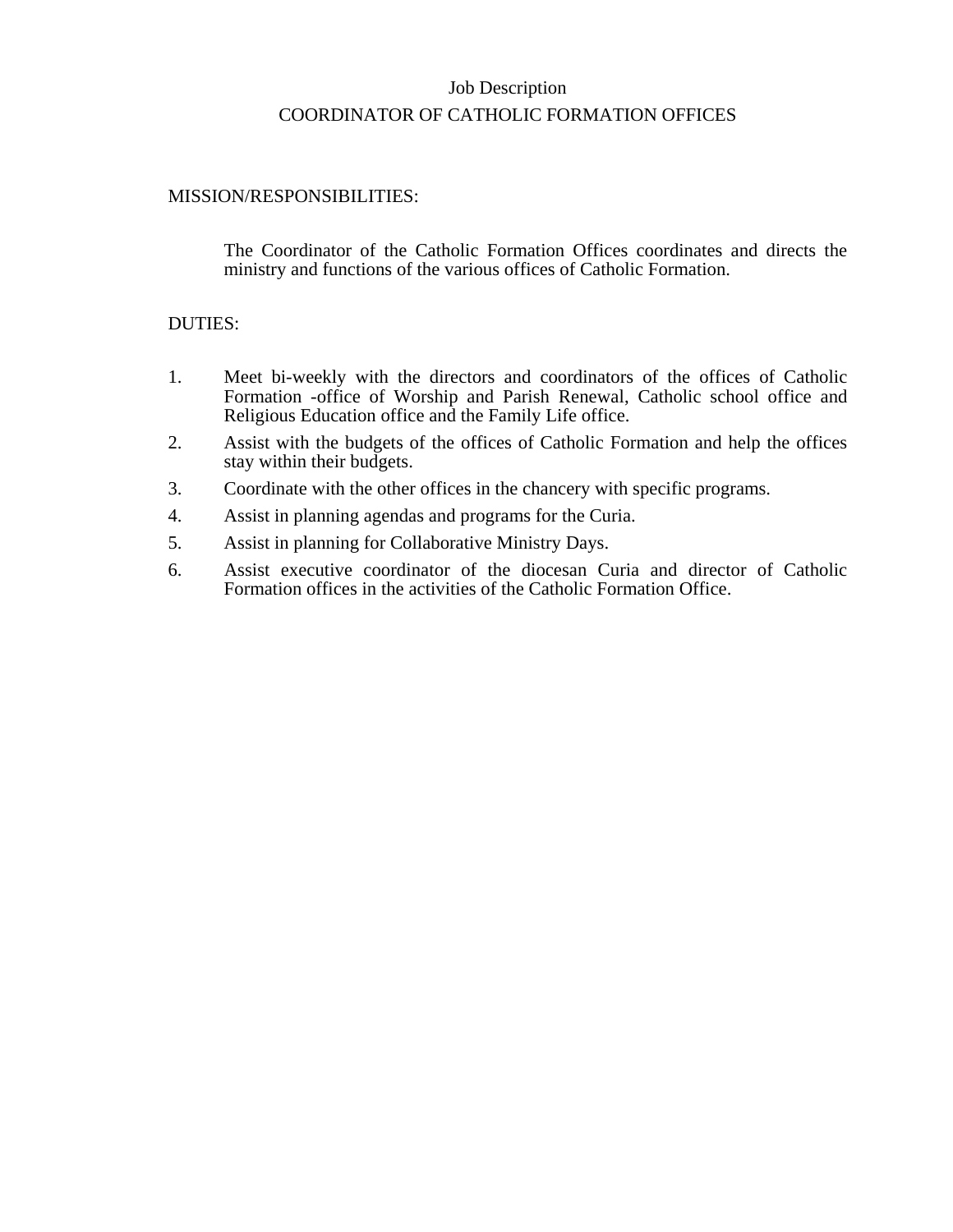# Job Description DIRECTOR OF RELIGIOUS EDUCATION

## MISSION/RESPONSIBILITIES:

The Director of Religious Education serves as the director of all religious education in the diocese and implements religious education policies of the bishop and the Diocesan Council of Education for all parish religious education programs and, in cooperation with the Superintendent of Schools, for all religious education programs in Catholic schools. He/she provides leadership in the design and implementation of programs for adults, youth and children to assist in building a solid foundation for adult spirituality, Christian living and ministry.

- 1. Develop a coordinated approach toward total religious education (i.e., faith development through catechesis on all age levels), and collaborate with the educational staff in formulating a statement of catechetical purpose.
- 2. Recommend policies to the Diocesan Council of Education.
- 3. Assure that any policies established by the Diocesan Council of Education will be administered in the area of religious education.
- 4. Direct the work of the Office of Religious Education staff.
- 5. Manage the internal affairs of the Office of Religious Education -- budgets, personnel, policies, work schedules, etc.
- 6. Represent the Religious Education office with the National Catholic Educational Association, the National Conference of Diocesan Directors and other state and national groups and organizations relating to religious education.
- 7. Assist in the recruitment of prospective parish directors of religious education and teachers of religion.
- 8. Oversee the establishment and implementation of the catechist certification program for teachers of religious education in our parishes and, in cooperation with the diocesan Superintendent of Schools, for teachers in our Catholic schools.
- 9. Work for the establishment of curriculum guidelines for the teaching of religion in all parish religious education programs in our diocese and, in cooperation with the diocesan Superintendent of Schools, in all Catholic schools.
- 10. Work in close cooperation with all the other diocesan offices, agencies and commissions, as well as the parishes and schools.
- 11. Work with the provincial directors of religious education to set religious education priorities for the province and make recommendations to the bishops of the province concerning religious education.
- 12. Meet twice a year with religious education coordinators in each of the four vicariates.
- 13. Work with the Diocesan Council of Education. (Rev.10-98)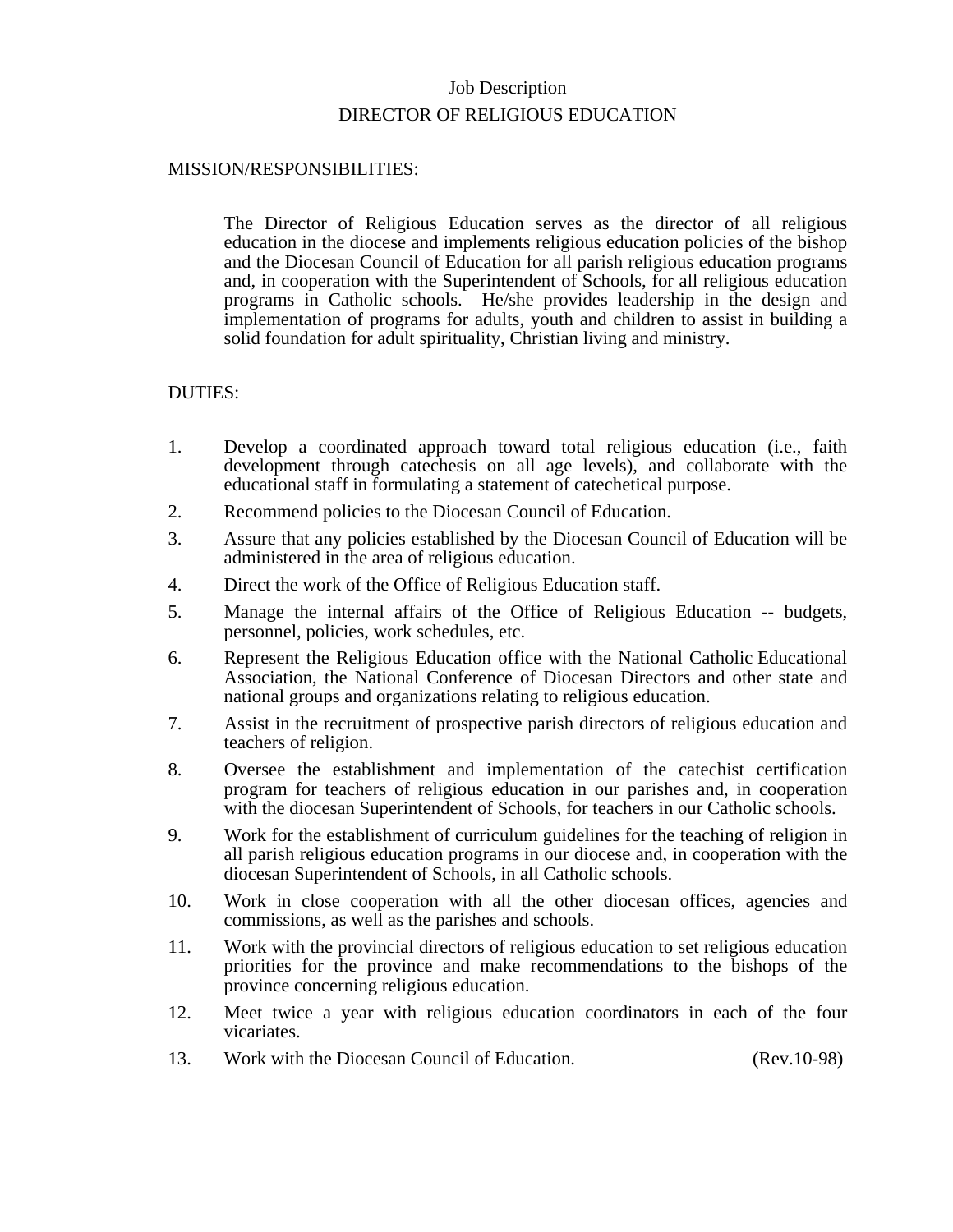# Job Description CONSULTANT FOR RELIGIOUS EDUCATION - PRE-K THROUGH 8

## MISSION/RESPONSIBILITIES:

The Consultant for Religious Education Pre-K through 8 and Media assists the bishop and the coordinator/director of the Catholic Formation Office in the ministry of religious formation of children of pre-school and elementary age, particularly through ministering to parish coordinators and catechists in the parochial schools and parish programs.

- 1. Assist the coordinator/director of the Catholic Formation Office in the general area of religious education.
- 2. Be a resource person to priests, principals, coordinators of religious education and other personnel in areas of religious education, especially K-8.
- 3. Assist with diocesan workshops, institutes and conferences offered by the religious education office.
- 4. Advise curriculum committees and education commissions in evaluating texts and related materials in the areas of religious education.
- 5. Participate in the vicariate education commission meetings and the Diocesan Council of Education.
- 6. Publish a newsletter from the Office of Education directed to coordinators and catechists.
- 7. Offer services to parish coordinators in developing parish programs.
- 8. Visit parishes and centers of religious education to share insights and assist in maintaining effectiveness.
- 9. Visit the twelve grade schools in the diocese to assist the religious education programs.
- 10. Provide inservice training for coordinators and catechists in parish catechetical centers.
- 11. Evaluate and purchase media material for grades K-8 in the area of religious education, catalogue audio-visual materials for the media library and revise the audio-visual catalogue as needed.
- 12. Maintain a catechist/religion teacher certification scale in the diocese by working with a committee.
- 13. Provide renewal opportunities for full-time pastoral ministers in the diocese as well as for part-time coordinators of religious education.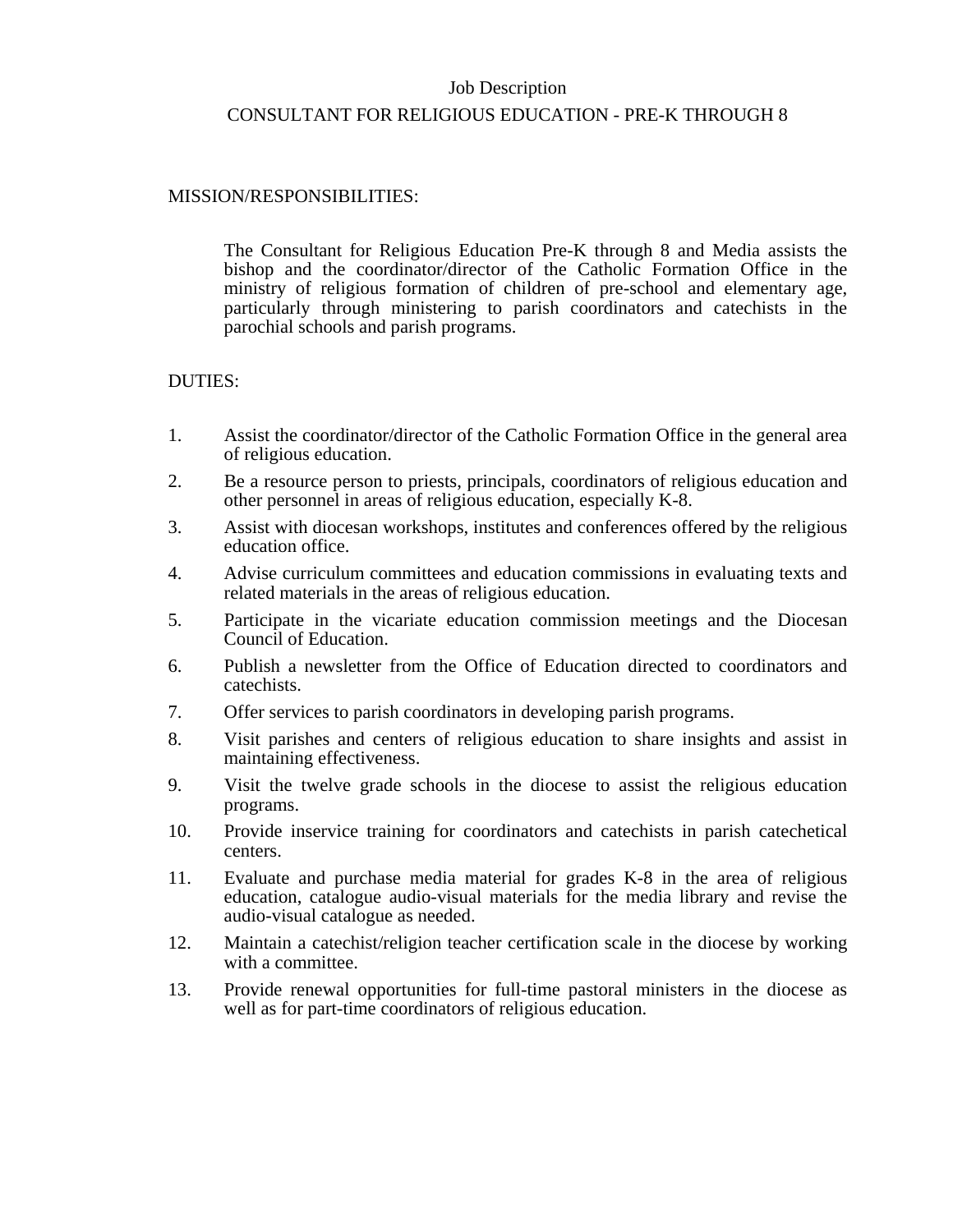## Job Description

## CONSULTANT FOR RELIGIOUS EDUCATION - GRADES 9-12 AND CONFIRMATION

## MISSION/RESPONSIBILITIES:

The Consultant for Religious Education, Grades 9-l2 and Confirmation, fosters in youth a communal identity as Catholic Christians and helps them develop their own personal faith identity.

## DUTIES:

- 1. Assist parishes in setting up a high school religious education program.
- 2. Provide workshops, in-services for high school religious education teachers in our schools and parish religious education programs.
- 3. Meet annually with the religion teachers of the five high schools in the diocese and visit these high schools to evaluate religious education programs.
- 4. Assist in planning catechist rallies.
- 5. Assist parishes with Confirmation retreats.
- 6. Implement *Renewing the Vision* paper in the diocese.
- 7. Act as an advisor to curriculum committee regarding high school religion texts.

Revised(10-98)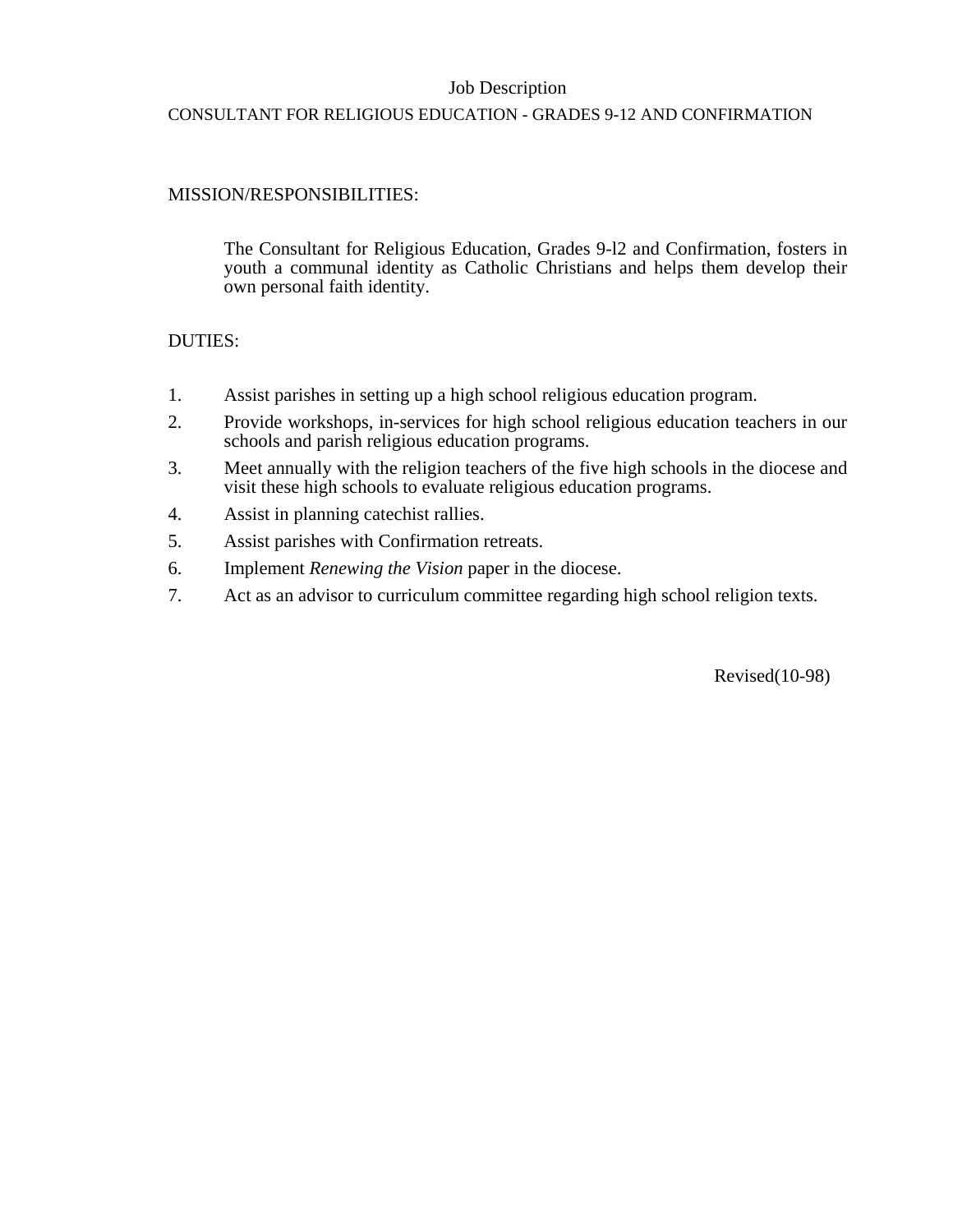# Job Description OFFICE OF ADULT EDUCATION (Religious Studies and School of Pastoral Leadership- no longer exist Moved to Pastoral Formation with Dodge City Diocese)

## MISSION/RESPONSIBILITIES:

The Office of Adult Education seeks to provide opportunities for adult education within the diocese. In addition, it promotes parish efforts to educate adults.

## DUTIES:

## 1. RELIGIOUS STUDIES PROGRAM

- A. Design courses and assign faculty for the fall and spring semesters and for the annual Summer Institute.
- 2. Publish and mail brochures advertizing each season of courses.
- 3. Maintain relationship with Benedictine College regarding college credit offered with the courses:
	- - keep accurate records of student credits
	- - pay the college a fee for each credit student
	- - return grade sheets to the college
- 4. Manage finances for the program:
	- - collecting fees for courses and textbooks
	- - paying salaries and mileage to faculty
- 5. Maintain and nurture faculty for the program.

## 2. SCHOOL OF PASTORAL LEADERSHIP

- a. Design courses/workshops and assign faculty for the fall and spring semesters and for the annual Summer Institute.
- b. Publish and mail brochures advertizing each season of courses.
- c. Maintain relationship with Newman University regarding college credit offered with the courses:
	- - keep accurate records of student credits
	- - pay the college a fee for each credit student
	- - return grade sheets to the college
- d. Manage finances for the program:
	- - collecting fees for courses and textbooks
	- - paying salaries and mileage to faculty
- e. Maintain and nurture faculty for the program.
- 3. Work with the Pastoral Administrator Committee to promote and resource pastoral administrators in the diocese.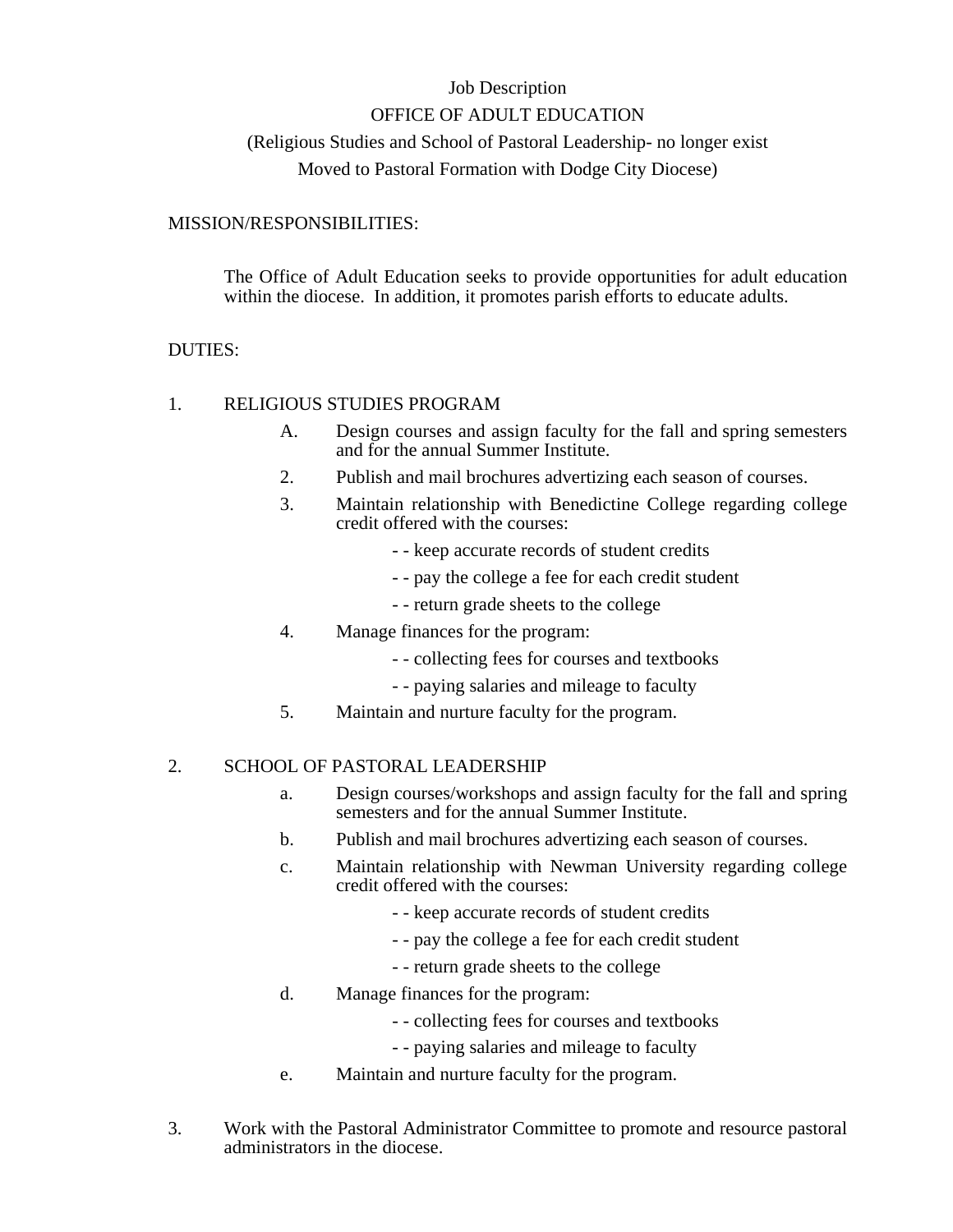4. Work with the Executive Committee for Diocesan Planning and the Joint Committee for Planning and Personnel to monitor the needs for training and placement of lay ministers in the diocese.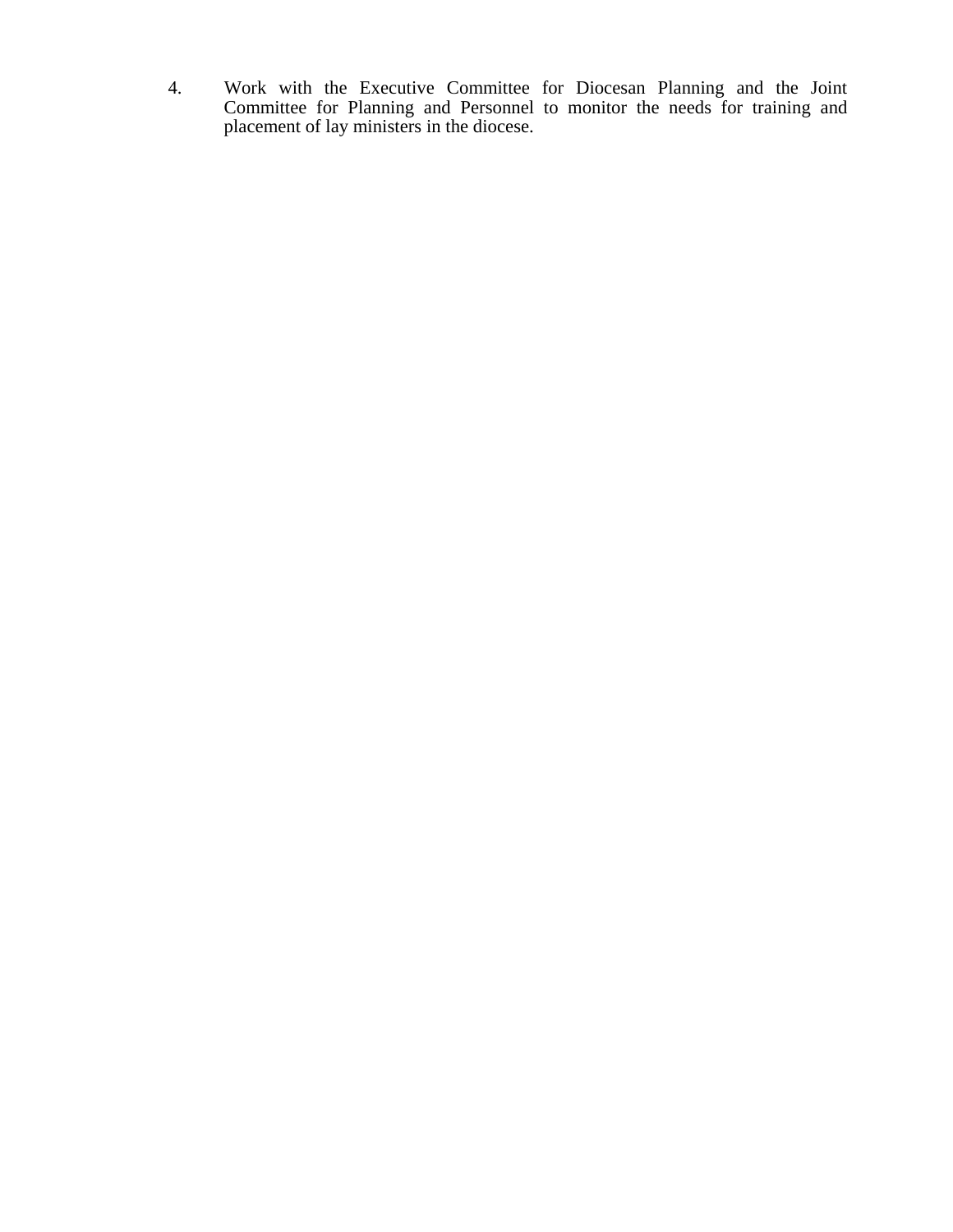# Job Description DIRECTOR OF YOUTH MINISTRIES

## MISSION/RESPONSIBILITIES:

The Diocesan Youth Director shares in the Church's ministry to, with, by, and for youth. In close collaboration with other religious educators, Catholic schools, and other diocesan leaders, the youth director fosters both the development and implementation of parish and diocesan approaches to youth ministry. The Diocesan Youth Director facilitates the development of effective parish youth ministry by providing counsel, resources, program models, and other forms of support, and responds to specific needs of youth which are not met by other diocesan offices.

- 1. Establish regular communication between the youth director and the parish youth leaders.
- 2. Publish youth newsletter for parish youth and adult leaders.
- 3. Organize and plan the annual CYO convention.
- 4. Assist parishes with high school retreats.
- 5. Offer services to parishes in developing a total youth ministry program.
- 6. Meet three to four times a year with the Diocesan Youth Council.
- 7. Organize the annual junior CYO camp.
- 8. Organize youth leadership weekend. no longer exists
- 9. Provide workshops for high school religious education teachers, CYO adult advisors, Catholic high school religion teachers and parents, with the Religious Education Office on certain areas of concern that pertain to youth.
- 10. Coordinate the SEARCH program. no longer exists
- 11. Provide resource material for priests, principals, coordinators of religious education and other personnel in the area of youth ministry.
- 12. Meet regularly with parish youth ministers.
- 13. Participate in vicariate education commission meetings.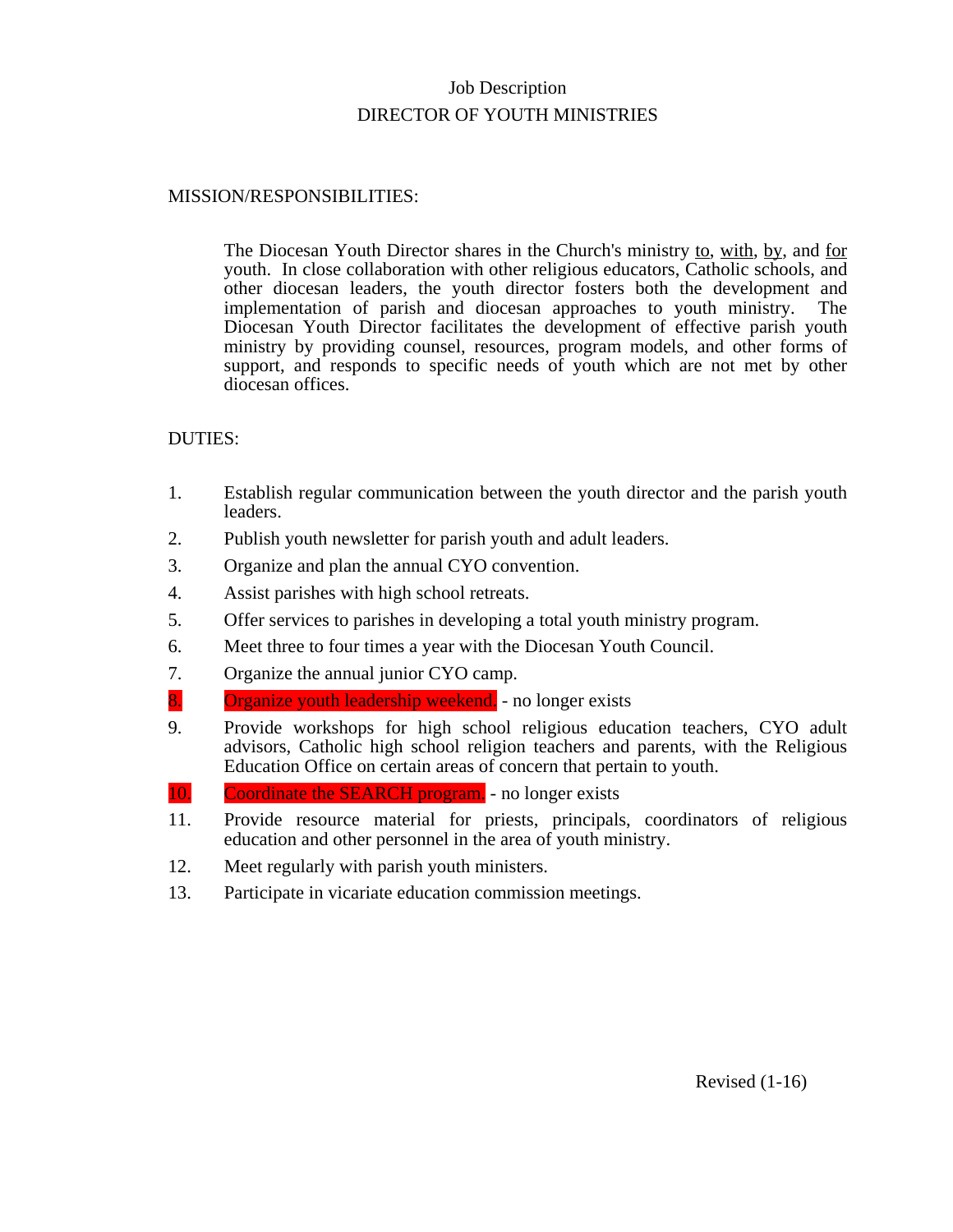# Job Description DIOCESAN SUPERINTENDENT OF SCHOOLS

#### MISSION/RESPONSIBILITIES:

The Diocesan Superintendent of Schools serves both the elementary and secondary schools within the diocese and, working in close collaboration with the pastors, principals, educators and other diocesan leaders, is responsible for fostering a philosophy of Catholic education as it is expressed in the mission of the Church and assists local schools and school councils in fulfilling the teaching mission of the elementary and secondary schools.

- 1. Coordinate matters of diocesan policy on Catholic schools and other school matters.
- 2. Advise the bishop of the ongoing needs of the Catholic schools.
- 3. Organize, administer and supervise the Catholic schools in the following ways:
	- a. Define for the Catholic schools an educational philosophy, emphasizing academic excellence within the framework of Catholic values.
	- b. Facilitate the establishment of clear goals and objectives.
	- c. Assist in identifying, interviewing and recommending appointments of principals in consultation with local pastors and school councils.
	- d. Make personnel assignments within the Catholic Schools office and delegate responsibilities on regional levels, when needed.
	- e. Supervise and evaluate administrative performances with appropriate recommendations for staff improvement.
	- f. Advise the Bishop and personnel board in making pastoral assignments to assure the Catholic school goals and responsibilities are fulfilled.
	- g. Conduct meetings of principals and pastors on a regular basis.
	- h. Propose policies for consideration by the Bishop's approval.
	- i. Provide religious formation and religious education and training for the Catholic school teachers in collaboration with the religious education department of the diocese.
	- j. Act as a coordinator for the Catholic schools with the other personnel of the Offices of Catholic Formation.
	- k. Offer support and encouragement to pastors, principals and school councils.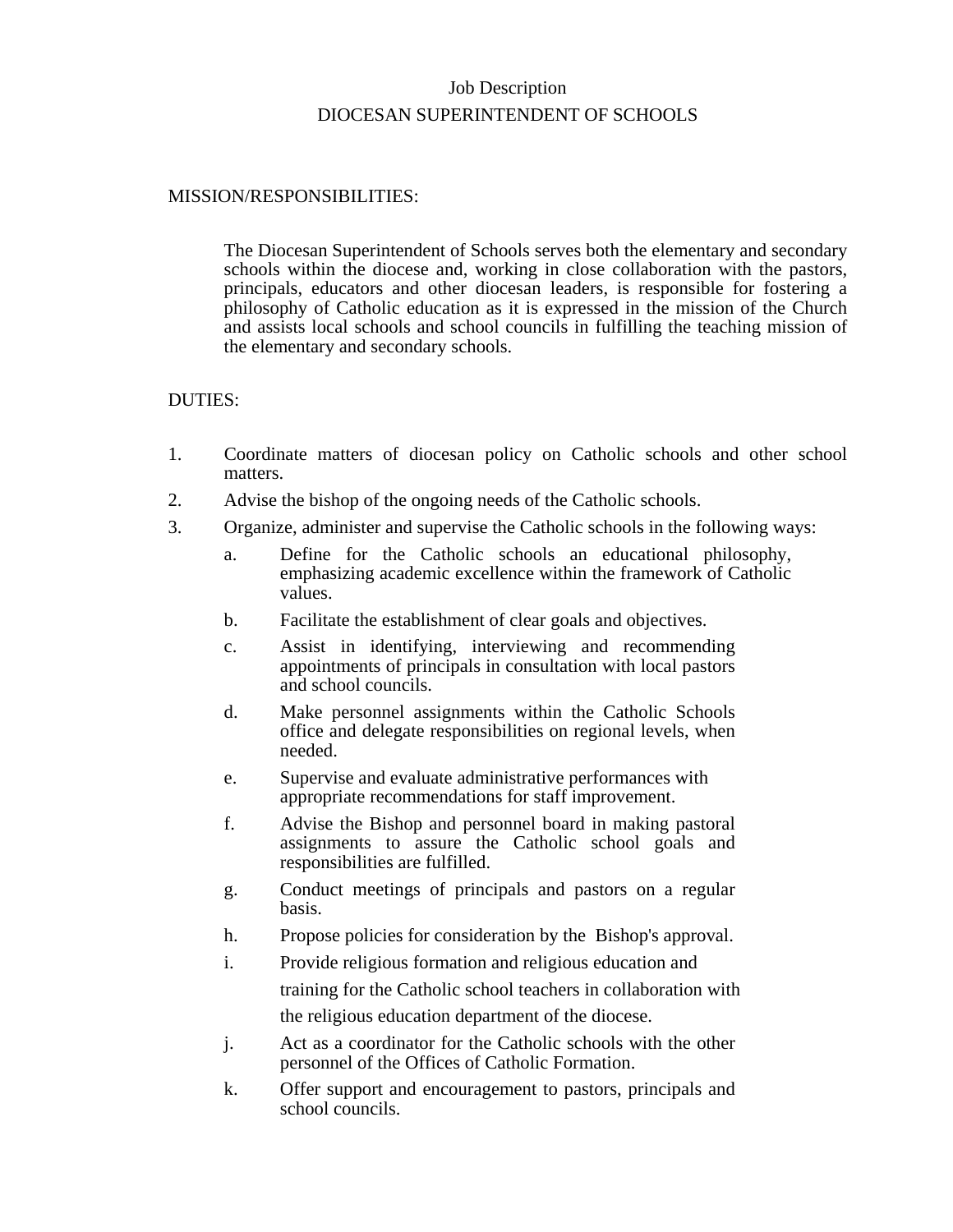- l. Implement and enforce appropriate school regulations including policies adopted by the diocese and the statutes of the State of Kansas.
- m. Provide regular information to principals of national, state and diocesan issues and be a source and leader in the public relations sphere of Catholic schools.
- n. Provide leadership in implementing the religious educational mission of the schools.
- o. Define the responsibilities and provide for the professional development of principals and teachers.
- p. Oversee the administration of schools.
- q. Provide leadership in furthering development efforts on school levels in collaboration with the Diocesan Office of Development.
- r. Provide public relations of Catholic schools within the diocese.
- s. Conduct regular visitation of schools which may include a meeting with the pastor, the school council, the principal and the teachers.
- t. Deal with area problems at the invitation of the local school.
- u. Secure and maintain financial information and enrollment for each Catholic school in the diocese.
- v. Manage budgets, personnel, work policies and schedules of the Catholic Schools office.

(Rev. 1-2014)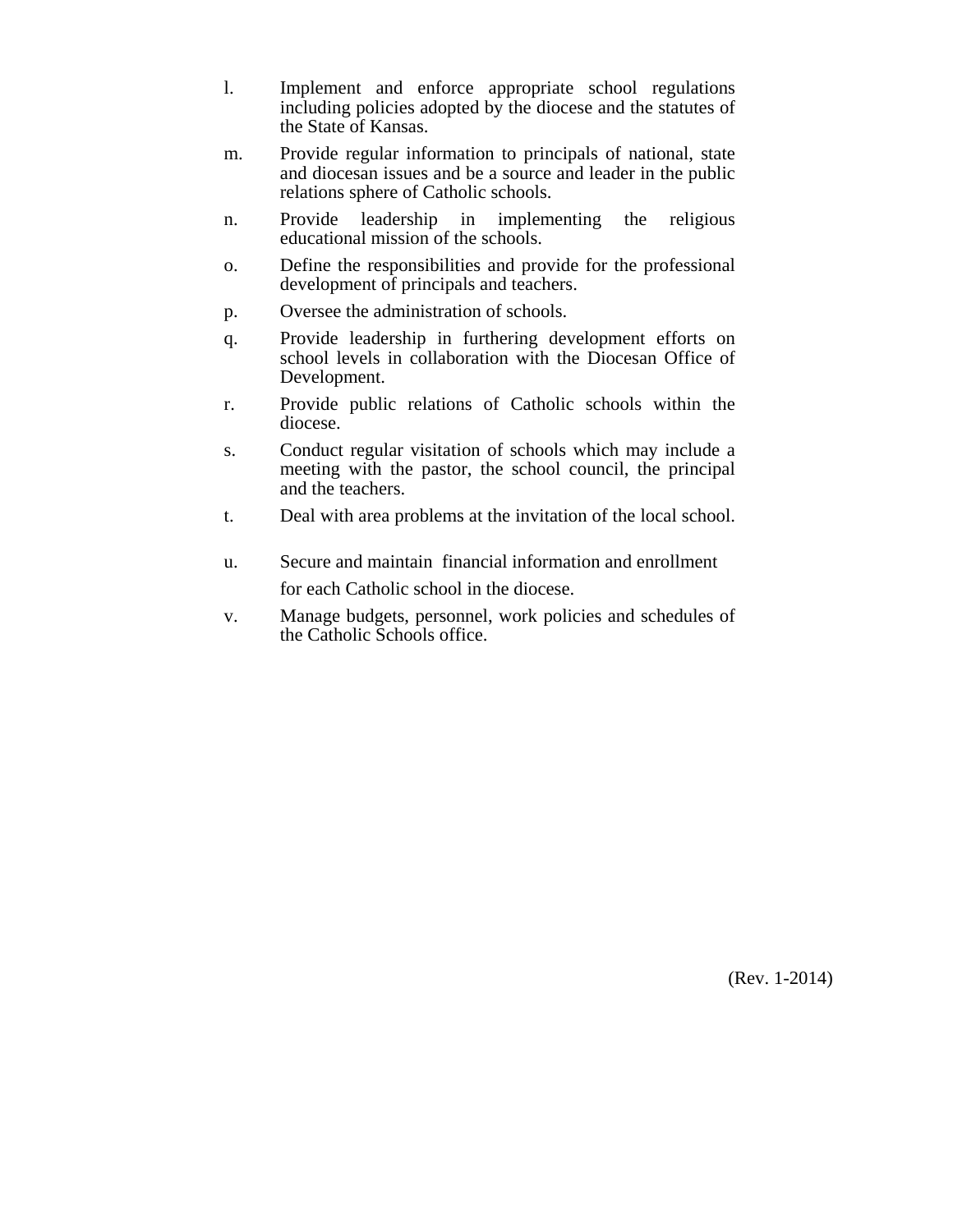## Job Description

## EXECUTIVE SECRETARY TO THE CATHOLIC FORMATION OFFICES

## MISSION/RESPONSIBILITIES:

The Executive Secretary assists in the day-to-day operational demands encountered by the Catholic Formation offices.

#### DUTIES:

- 1. Direct all mailings to principals, pastors with schools, and school council presidents from the superintendent of schools.
- 2. Coordinate the annual diocesan Teachers' Institute and Teachers' Renewal, even years, and the pastor/principal quarterly meetings.
- 3. Collate annual reports for the State of Kansas Department of Education for each school and prepare National Catholic Educational Association annual reports for each school and prepare summary sheets.
- 4. Help to prepare materials for and update the Salina Diocesan Policy Handbook for Schools and Religious Education.
- 5. Collate and file contracts for teachers and principals for each school year.
- 6. Collate teacher and principal updates for each school year. Maintain My Learning Plan data, and requests for transcripts.
- 7. Collate student minimum competency testing.
- 8. Prepare monthly reports and collect monthly premium and pay total monthly premium to Metropolitan Life Insurance Co. for group policy for lay teachers. Coordinate and pay AFLAC monthly bills.
- 9. All secretarial work for the Religious Education Office, School Office, Adult Education, and ITV programs.
- 10. Order all resources and office supplies for the superintendent of schools, religious education offices, Adult Education programs, Liturgy and Youth offices. Order all copier supplies and maintain copier on third floor. Order all individual printer supplies for all offices.
- 11. Prepare purchase orders for payment of all expenses for these offices.
- 12. Coordinate the annual State Catechetical Convention held each summer.
- 13. Maintain SEVIS site. Issue new I-20's and register students. Inform schools about getting their own SEVIS Accounts.

#### AREAS OF WORK

1. All secretarial work for the School Office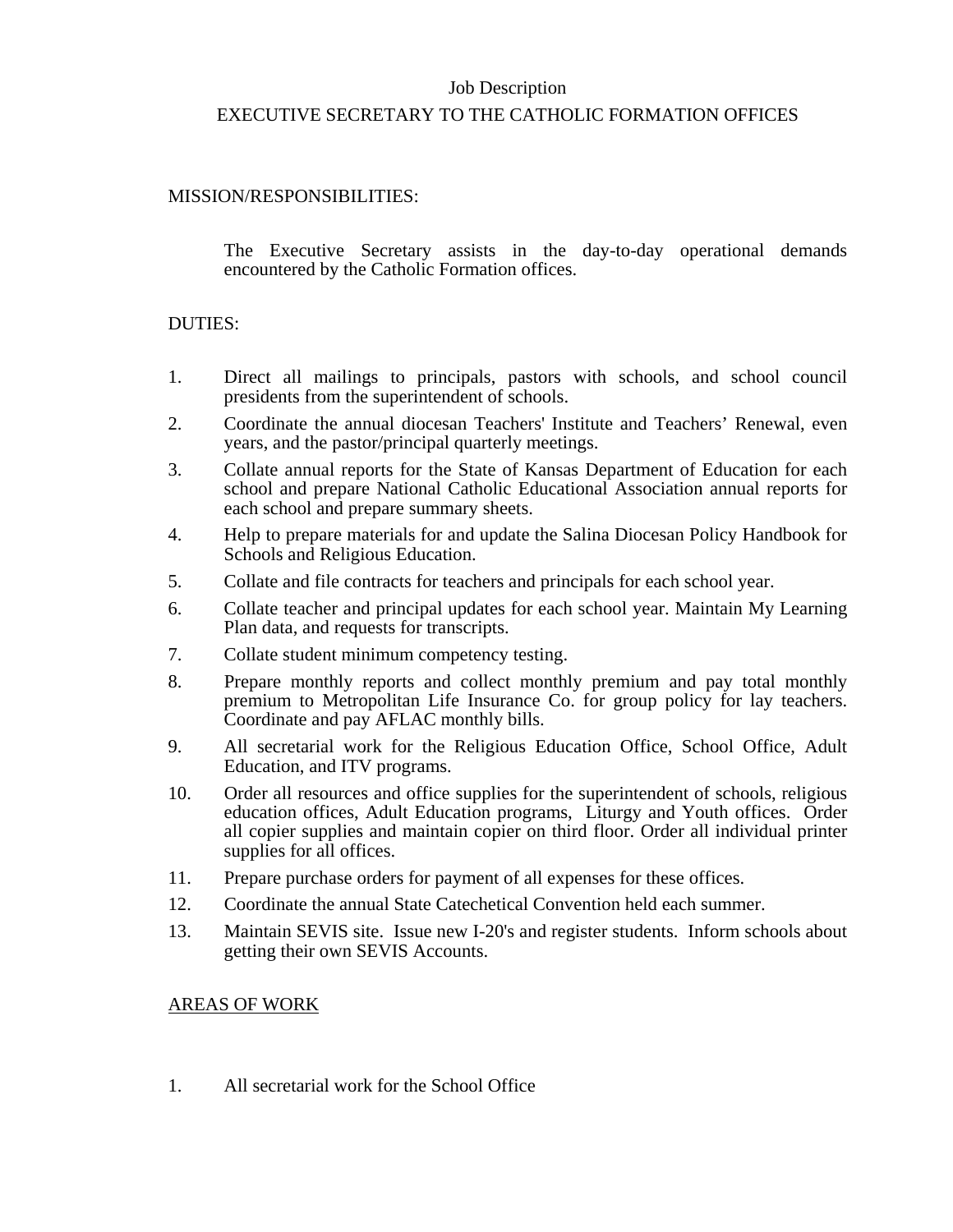- 2. Secretarial work for Sr. Barbara Ellen in the area of Confirmation and High School Religious Education
- 3. All secretarial work for the Religious Education Office
- 4. Secretarial work for Vicariate meetings
- 5. Secretarial work for Adult Education Program
- 6. Work with secretary of Youth Office
- 7. Pick up mail in the morning for Box 825
- 8. All ordering and purchase request forms for:

Office of Education (Schools and Religious Education) Youth Office Liturgy Office Pastoral Ministry Office

- 9. Computer knowledge
- 10. Bookkeeping (with careful awareness of line item budget limits) Liturgy Office Education & Religious Education Office Bookstore AFLAC & Metropolitan Life Insurances

Revised(1-2014)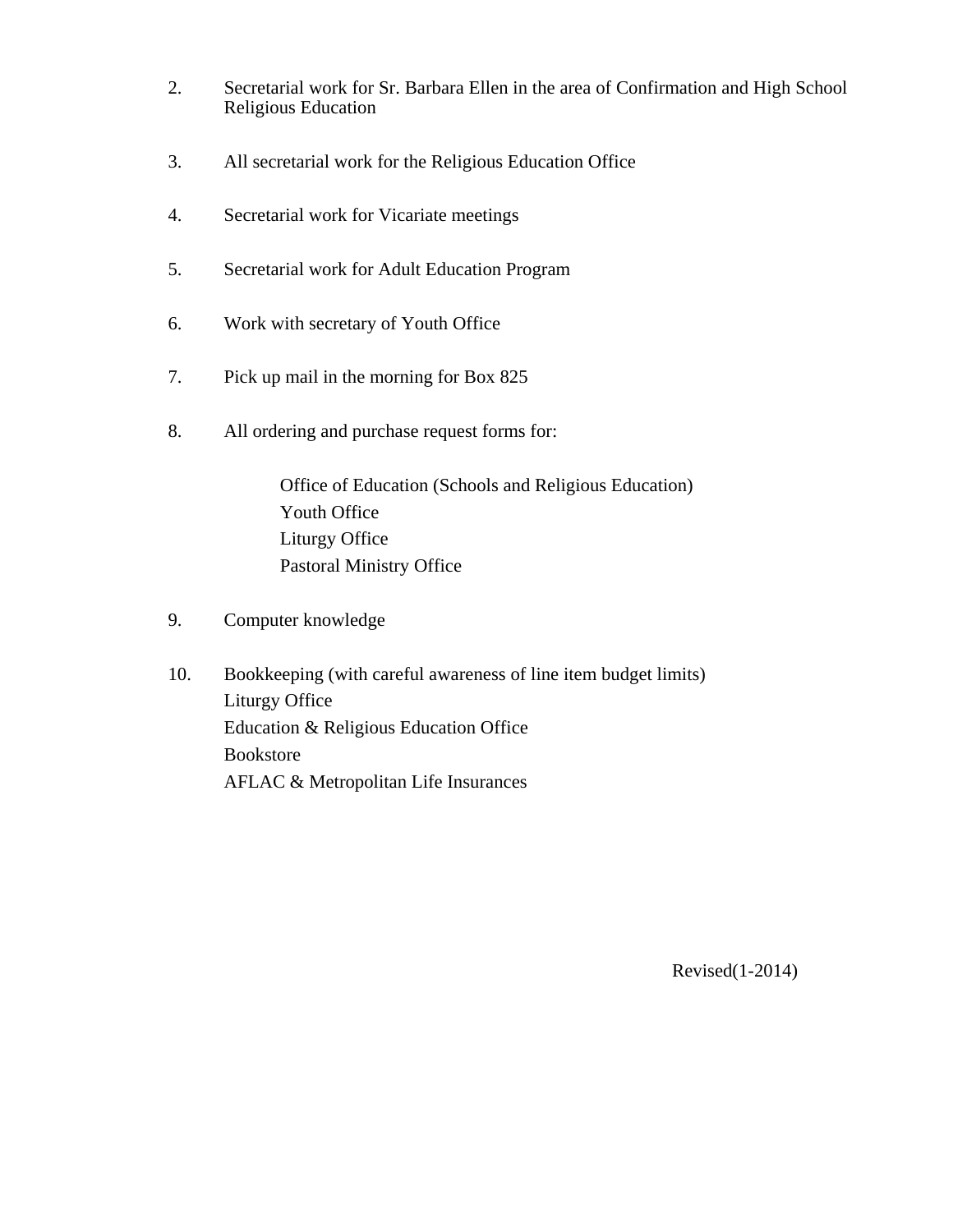## Job Description

## DIRECTOR OF OFFICE OF WORSHIP AND PARISH RENEWAL

## MISSION/RESPONSIBILITIES:

The Director of the Office of Worship assists the bishop in carrying out pastoralliturgical development, formation and education in the diocese. He/she assists the church assembly to come to the "full, conscious, and active participation in liturgical celebrations which is demanded by the very nature of liturgy. (Constitution on the Sacred Liturgy #l4)

- 1. Assist the bishop in his task as leader of worship for the diocese.
- 2. Initiate and implement steps for the progress of the liturgy in the diocese.
- 3. Be informed of current developments in liturgy.
- 4. Provide for ongoing liturgical formation and education for the clergy and people of the diocese:
	- a. through diocesan, vicariate and parish programs;
	- b. by initiating communications to clergy, parishes and liturgical commissions; and
	- c. by providing a resource center for liturgical materials and aids.
- 5. Promote the growth and development of the lay ministry of worship.
- 6. Supply information and guidance in liturgical matters on the diocesan and local levels.
- 7. Work with local parishes in planning diocesan liturgies, such as:
	- a. the Chrism Mass;
	- b. the Rite of Election;
	- c. the ordination liturgies;
	- d. priests' funerals, etc.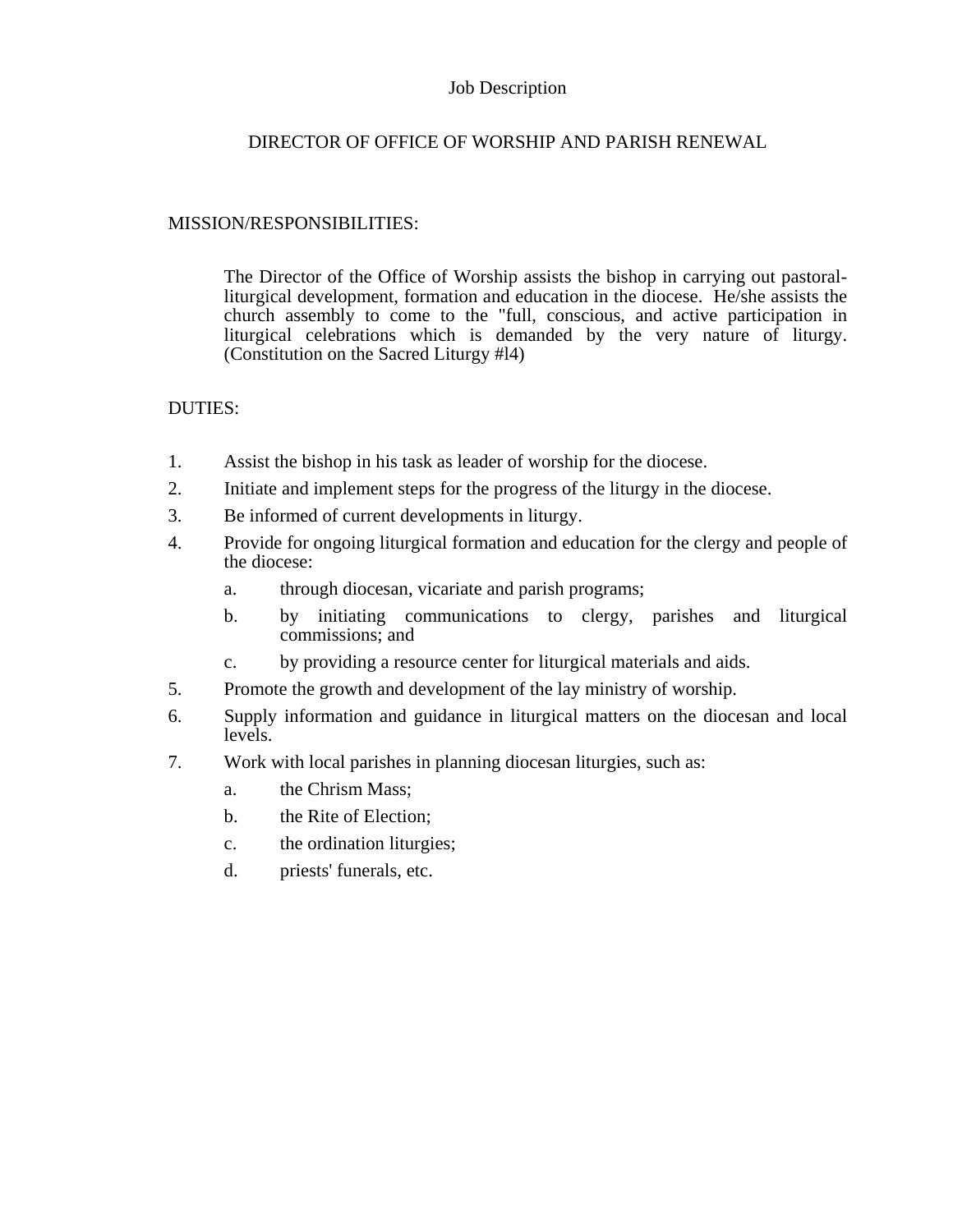# Job Description DIRECTOR OF OFFICE OF FAMILY LIFE/CHRISTIAN SERVICE

## MISSION/RESPONSIBILITIES:

There is an intrinsic goodness and sacredness about Christian family life. Its value and dignity are rooted in the abiding presence of Jesus Christ in the Christian household where two or more are gathered daily in his name. The family is the "domestic church." The Family Life director shares in the Church's ministry of promoting this philosophy among the people of the diocese.

- 1. Facilitate and support existing programs in the diocese that pertain to family life.
- 3. Address the needs of:
	- a. pre-marrieds and singles;
	- b. married couples of all ages;
	- c. parents;
	- d. developing families;
	- e. families while they are hurting; and
	- f. leadership couples and families.
- 3. Focus on a process whereby people minister to people, this process should include four basic ingredients:
	- a. awareness that understands;
	- b. caring that enables;
	- c. ministry that serves; and
	- d. structures that facilitate.
- 4. Serve as a resource for educational materials, programs and speakers centered on family life concerns.
- 5. Coordinate or develop new programs as requested by parishes.
- 6. Work with other diocesan offices to promote positive family life education.
- 7. Be responsible for the promotion of respect life and pro-life issues/programs.
- 8. Provide training for Rainbow for All God's Children.
- 9. Meet regularly with the Family Life Ministers on a vicariate level.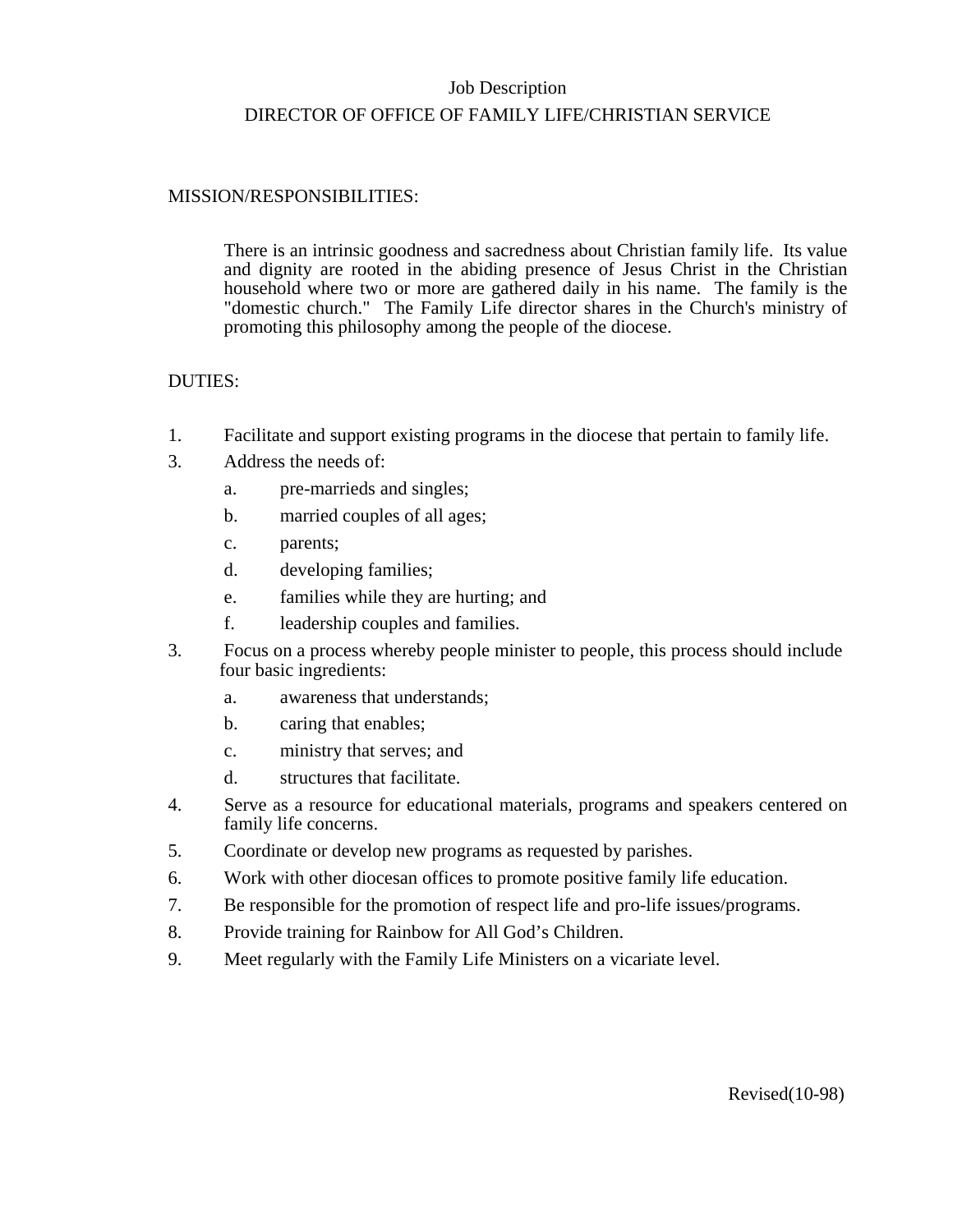# Job Description DIRECTOR OF CATHOLIC CHARITIES

## MISSION/RESPONSIBILITIES:

Catholic Charities of Salina, Inc. is a social service agent of the Catholic community of the Catholic Diocese of Salina, Kansas. Its operational philosophy, therefore, rests upon the conviction that the Christian owes a debt of service to his neighbor, as an expression of the love of Christ. The director of Catholic Charities shares in the Church's ministry to promote this philosophy among the people of the diocese.

- 1. Share with the board of directors in the responsibility of:
	- a. the management of the corporation of the charities of the diocese; and
		- b. the administration of the agency in Salina, the Charities Outreach office at Hays, and Family Life Office.
- 2. Prepare and supervise the annual budget.
- 3. Promote the annual Catholic Charities collection.
- 4. Negotiate employee salaries, benefits, job descriptions and personnel records.
- 5. Oversee the various organizational aspects of the corporation.
- 6. See to it that the works of charities are aligned with the service mission of the Church.
- 7. Be available to staff for consultation in matters related to their casework; counseling, work with unwed mothers and care of neglected and abused children.
- 8. Maintain a good relationship with other social service groups and public agencies because in the demographic situation of our locale interagency cooperation is required to extend the resource limits of individual agencies.
- 9. Oversee the re-settlement of refugees and immigrants.
- 10. Share in some of the casework load -- counseling and supportive work with those who are in need.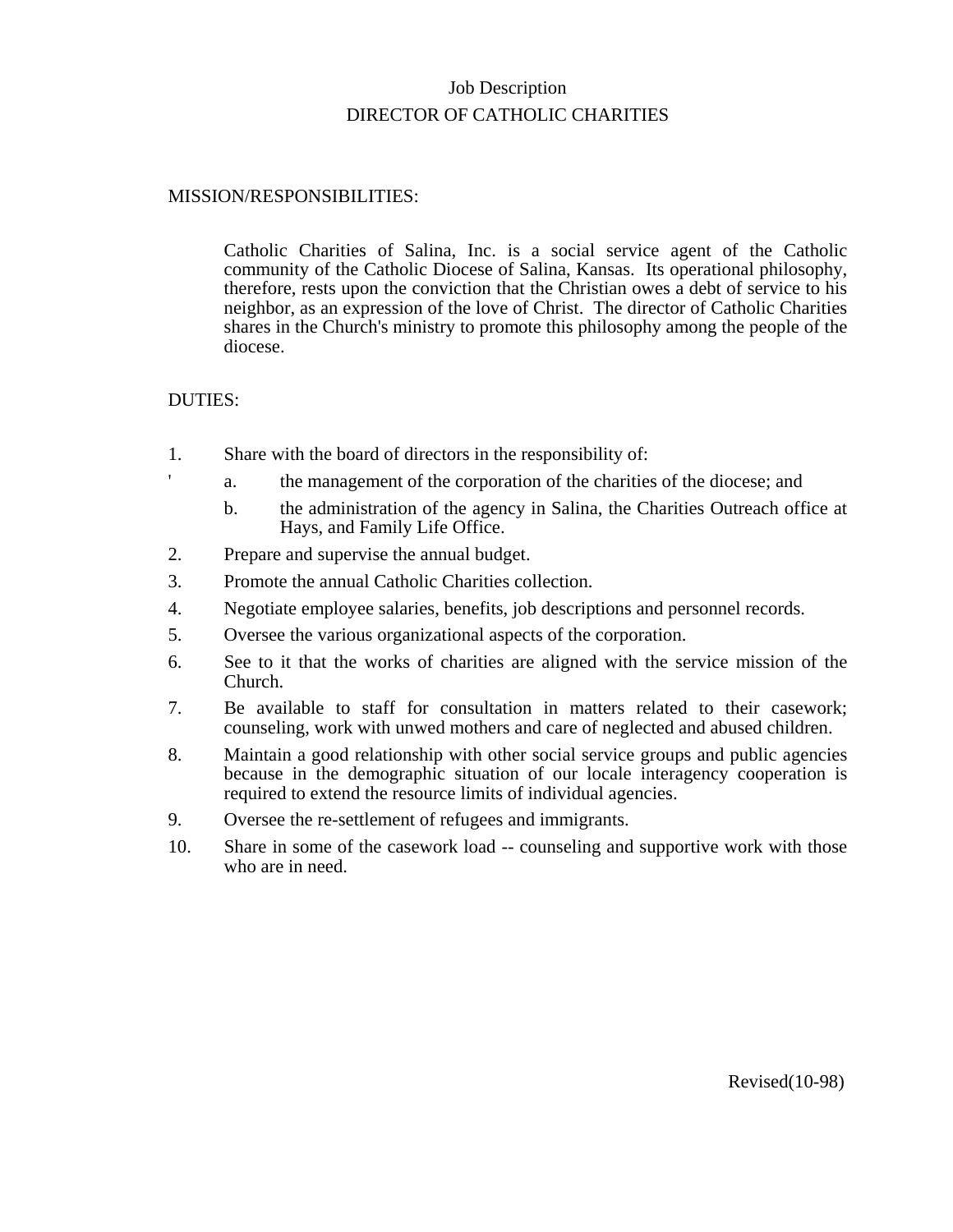# Job Description DIRECTOR OF RURAL LIFE OFFICE

#### MISSION/RESPONSIBILITIES:

The Director of Rural Life assists the bishop in guiding the people of the diocese in learning and applying the teachings of the church especially as they affect rural people and their communities by stressing SPIRITUAL VALUES through liturgical celebrations, public and private devotions and sacramentals related specifically to the vocation of farming.

- 1. Direct the twelve-member Rural Life Commission in the following tasks:
	- a. Ask and listen to the people of the diocese concerning their needs and values;
	- b. Measure their responses against or alongside the skills of scientists and the revelation of God;
	- c. Communicate with other individuals and groups in both the public and private sectors about rural problems;
	- d. Establish or cooperate with programs that educate the people in the diocese and beyond about rural needs;
	- e. Participate in opportunities for continuing education that will benefit the development of rural ministry in this diocese.
- 2. Bring the rural life issues to the attention of the people through articles in the diocesan newspaper.
- 3. Arrange an annual Rural Life Day (usually in September) to promote spiritual, social and economic values as they relate to the people of God in northwest Kansas.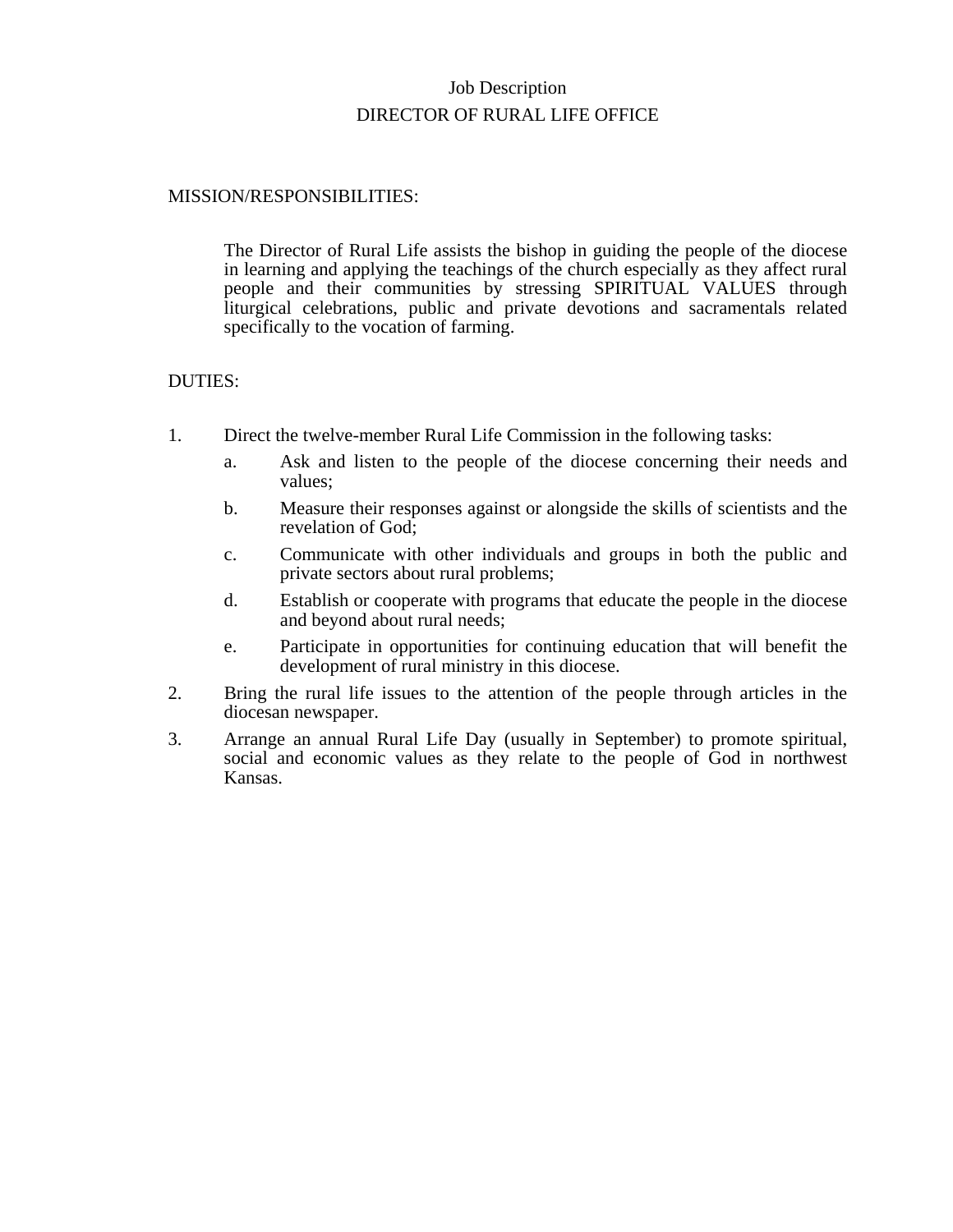## Job Description DIRECTOR OF VOCATION OFFICE

## MISSION/RESPONSIBILITIES:

The Vocation Director for the diocese assists the bishop in promoting priestly vocations.

- 1. Be available to parishes, promoting an understanding of priestly vocations to both students and adults.
- 2. Be in contact with priests as well as other individuals and groups in order to surface names of potential candidates for the priesthood.
- 3. Make contact with previously identified potential candidates and follow up visits (in person, by phone and by letter) with prospects to cultivate interest in priesthood and to assist them with vocation discernment.
- 4. Publicize the subject of vocations to the priesthood through the diocesan newspaper and other media, especially during National Vocations Awareness Week.
- 5. Receive and review applications for the seminary.
- 6. Interview serious candidates, passing the information on to the bishop.
- 7. Arrange for psychological screening of candidates.
- 8. Insure the compilation of personal information, a medical physical, pastor's recommendation, personal interview with the bishop and assignment to the seminary.
- 9. Assist candidates of serious potential in visiting seminaries.
- 10. Visit seminarians and seminaries, including the review of formation process by the students.
- 11. Be a contact and liaison between the bishop/diocese and seminary formation staffs.
- 12. Assist seminarians in application for ministry or Orders.
- l3. Assist seminarians in making financial grant requests to the diocese.
- l4. Keep/update records/files of the seminarians.
- l5. Arrange seminarian gatherings for social, spiritual and fraternal benefits at least once or twice a year.
- l6. Visit and become familiar with seminary formation programs, especially those seminary programs of potential diocesan patronage in the future.
- l7. Attend annual National Diocesan Vocations Directors conventions.
- l8. Attend Region IX Vocations Directors meetings.
- l9. Participate in other workshops helpful in professional development (e.g., assessment of candidates, pastoral experience supervision).